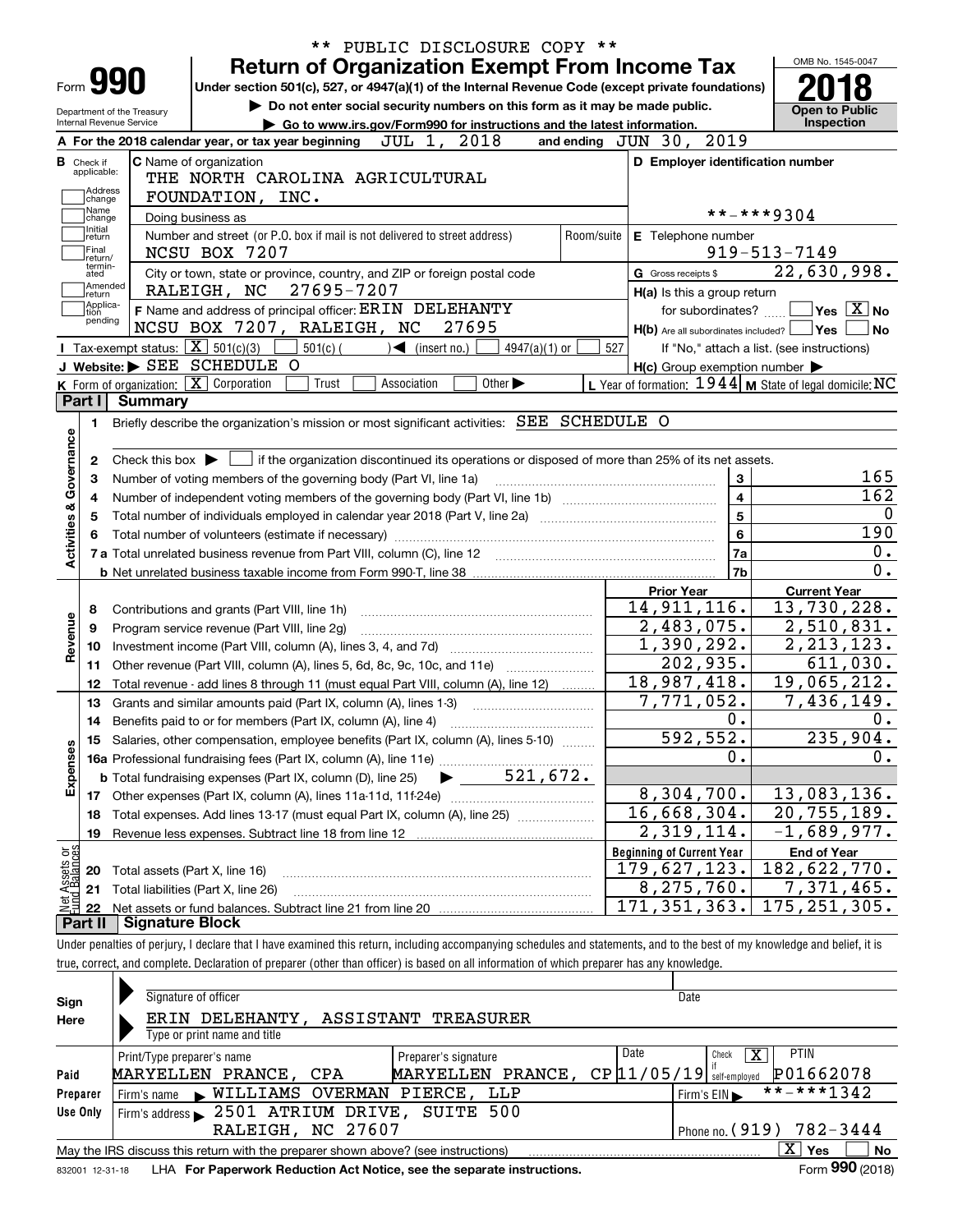|              | THE NORTH CAROLINA AGRICULTURAL                                                                                                                                                                                                                                                      |            |                                           |
|--------------|--------------------------------------------------------------------------------------------------------------------------------------------------------------------------------------------------------------------------------------------------------------------------------------|------------|-------------------------------------------|
|              | FOUNDATION, INC.<br>Form 990 (2018)                                                                                                                                                                                                                                                  | **-***9304 | Page 2                                    |
|              | <b>Statement of Program Service Accomplishments</b><br>Part III                                                                                                                                                                                                                      |            |                                           |
|              |                                                                                                                                                                                                                                                                                      |            |                                           |
| 1            | Briefly describe the organization's mission:<br>TO AID AND PROMOTE BY FINANCIAL ASSISTANCE AND OTHERWISE ALL TYPES OF<br>EDUCATION, RESEARCH, AND OTHER EXTENSION WITHIN THE COLLEGE OF<br>AGRICULTURE AND LIFE SCIENCES AT NC STATE UNIVERSITY.                                     |            |                                           |
| $\mathbf{2}$ |                                                                                                                                                                                                                                                                                      |            |                                           |
|              | Did the organization undertake any significant program services during the year which were not listed on the<br>If "Yes," describe these new services on Schedule O.                                                                                                                 |            | $\overline{\ }$ Yes $\overline{\rm X}$ No |
| 3            | Did the organization cease conducting, or make significant changes in how it conducts, any program services?<br>If "Yes," describe these changes on Schedule O.                                                                                                                      |            | $\sqrt{}$ Yes $\sqrt{}$ X $\sqrt{}$ No    |
| 4            | Describe the organization's program service accomplishments for each of its three largest program services, as measured by expenses.<br>Section 501(c)(3) and 501(c)(4) organizations are required to report the amount of grants and allocations to others, the total expenses, and |            |                                           |
|              | revenue, if any, for each program service reported.                                                                                                                                                                                                                                  |            |                                           |
| 4a           | 19,722,050. including grants of \$ 7,436,149. ) (Revenue \$<br>(Expenses \$<br>(Code:<br>AIDS AND PROMOTES BY FINANCIAL ASSISTANCE AND OTHERWISE ALL TYPES OF<br>EDUCATION, RESEARCH, AND OTHER EXTENSION WITHIN THE COLLEGE OF                                                      | 2,510,831. |                                           |
|              | AGRICULTURE AND LIFE SCIENCES AT NC STATE UNIVERSITY.                                                                                                                                                                                                                                |            |                                           |
|              |                                                                                                                                                                                                                                                                                      |            |                                           |
|              |                                                                                                                                                                                                                                                                                      |            |                                           |
|              |                                                                                                                                                                                                                                                                                      |            |                                           |
|              |                                                                                                                                                                                                                                                                                      |            |                                           |
|              |                                                                                                                                                                                                                                                                                      |            |                                           |
|              |                                                                                                                                                                                                                                                                                      |            |                                           |
|              |                                                                                                                                                                                                                                                                                      |            |                                           |
|              |                                                                                                                                                                                                                                                                                      |            |                                           |
| 4b           |                                                                                                                                                                                                                                                                                      |            |                                           |
|              |                                                                                                                                                                                                                                                                                      |            |                                           |
|              |                                                                                                                                                                                                                                                                                      |            |                                           |
|              |                                                                                                                                                                                                                                                                                      |            |                                           |
|              |                                                                                                                                                                                                                                                                                      |            |                                           |
|              |                                                                                                                                                                                                                                                                                      |            |                                           |
|              |                                                                                                                                                                                                                                                                                      |            |                                           |
|              |                                                                                                                                                                                                                                                                                      |            |                                           |
|              |                                                                                                                                                                                                                                                                                      |            |                                           |
|              |                                                                                                                                                                                                                                                                                      |            |                                           |
|              |                                                                                                                                                                                                                                                                                      |            |                                           |
| 4с           |                                                                                                                                                                                                                                                                                      |            |                                           |
|              |                                                                                                                                                                                                                                                                                      |            |                                           |
|              |                                                                                                                                                                                                                                                                                      |            |                                           |
|              |                                                                                                                                                                                                                                                                                      |            |                                           |
|              |                                                                                                                                                                                                                                                                                      |            |                                           |
|              |                                                                                                                                                                                                                                                                                      |            |                                           |
|              |                                                                                                                                                                                                                                                                                      |            |                                           |
|              |                                                                                                                                                                                                                                                                                      |            |                                           |
|              |                                                                                                                                                                                                                                                                                      |            |                                           |
|              |                                                                                                                                                                                                                                                                                      |            |                                           |
|              |                                                                                                                                                                                                                                                                                      |            |                                           |
|              |                                                                                                                                                                                                                                                                                      |            |                                           |
| 4d -         | Other program services (Describe in Schedule O.)                                                                                                                                                                                                                                     |            |                                           |
|              | (Expenses \$<br>) (Revenue \$<br>including grants of \$<br>19,722,050.                                                                                                                                                                                                               |            |                                           |
| 4e -         | Total program service expenses                                                                                                                                                                                                                                                       |            | $\Omega$                                  |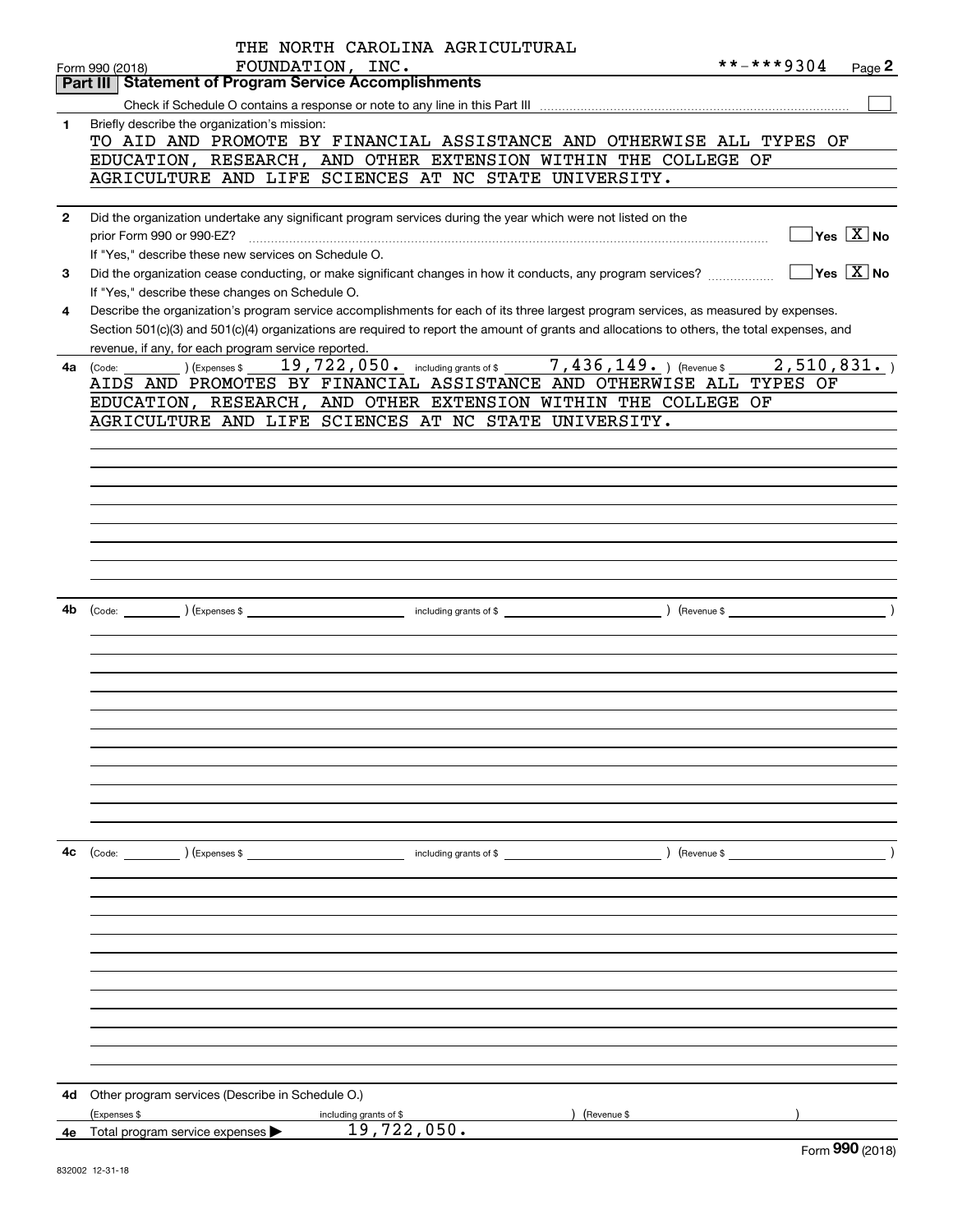|     |                                                                                                                                      |                 | Yes                     | No                      |
|-----|--------------------------------------------------------------------------------------------------------------------------------------|-----------------|-------------------------|-------------------------|
| 1   | Is the organization described in section $501(c)(3)$ or $4947(a)(1)$ (other than a private foundation)?                              |                 |                         |                         |
|     |                                                                                                                                      | 1               | X                       |                         |
| 2   |                                                                                                                                      | $\overline{2}$  | $\overline{\mathbf{x}}$ |                         |
| 3   | Did the organization engage in direct or indirect political campaign activities on behalf of or in opposition to candidates for      |                 |                         |                         |
|     |                                                                                                                                      | 3               |                         | x                       |
| 4   | Section 501(c)(3) organizations. Did the organization engage in lobbying activities, or have a section 501(h) election in effect     |                 |                         |                         |
|     |                                                                                                                                      | 4               |                         | x                       |
| 5   | Is the organization a section 501(c)(4), 501(c)(5), or 501(c)(6) organization that receives membership dues, assessments, or         |                 |                         |                         |
|     |                                                                                                                                      | 5               |                         | x                       |
| 6   | Did the organization maintain any donor advised funds or any similar funds or accounts for which donors have the right to            |                 |                         |                         |
|     | provide advice on the distribution or investment of amounts in such funds or accounts? If "Yes," complete Schedule D, Part I         | 6               |                         | x                       |
| 7   | Did the organization receive or hold a conservation easement, including easements to preserve open space,                            |                 |                         |                         |
|     |                                                                                                                                      | $\overline{7}$  | X                       |                         |
| 8   | Did the organization maintain collections of works of art, historical treasures, or other similar assets? If "Yes," complete         |                 |                         |                         |
|     |                                                                                                                                      | 8               |                         | X                       |
| 9   | Did the organization report an amount in Part X, line 21, for escrow or custodial account liability, serve as a custodian for        |                 |                         |                         |
|     | amounts not listed in Part X; or provide credit counseling, debt management, credit repair, or debt negotiation services?            |                 |                         |                         |
|     | If "Yes," complete Schedule D, Part IV                                                                                               | 9               |                         | x                       |
| 10  | Did the organization, directly or through a related organization, hold assets in temporarily restricted endowments, permanent        |                 |                         |                         |
|     |                                                                                                                                      | 10              | х                       |                         |
| 11  | If the organization's answer to any of the following questions is "Yes," then complete Schedule D, Parts VI, VIII, VIII, IX, or X    |                 |                         |                         |
|     | as applicable.                                                                                                                       |                 |                         |                         |
|     | a Did the organization report an amount for land, buildings, and equipment in Part X, line 10? If "Yes," complete Schedule D.        |                 |                         |                         |
|     |                                                                                                                                      | 11a             | X                       |                         |
|     | <b>b</b> Did the organization report an amount for investments - other securities in Part X, line 12 that is 5% or more of its total |                 |                         |                         |
|     |                                                                                                                                      | 11 <sub>b</sub> | X                       |                         |
|     | Did the organization report an amount for investments - program related in Part X, line 13 that is 5% or more of its total           |                 |                         |                         |
|     |                                                                                                                                      | 11c             |                         | x                       |
|     | d Did the organization report an amount for other assets in Part X, line 15 that is 5% or more of its total assets reported in       |                 |                         |                         |
|     |                                                                                                                                      | 11d             |                         | x                       |
|     | e Did the organization report an amount for other liabilities in Part X, line 25? If "Yes," complete Schedule D, Part X              | 11e             | X                       |                         |
| f   | Did the organization's separate or consolidated financial statements for the tax year include a footnote that addresses              |                 |                         |                         |
|     | the organization's liability for uncertain tax positions under FIN 48 (ASC 740)? If "Yes," complete Schedule D, Part X               | 11f             | X                       |                         |
|     | 12a Did the organization obtain separate, independent audited financial statements for the tax year? If "Yes," complete              |                 |                         |                         |
|     | Schedule D, Parts XI and XII                                                                                                         | 12a             | х                       |                         |
|     | <b>b</b> Was the organization included in consolidated, independent audited financial statements for the tax year?                   |                 |                         |                         |
|     | If "Yes," and if the organization answered "No" to line 12a, then completing Schedule D, Parts XI and XII is optional                | 12b             |                         | Δ.                      |
| 13  |                                                                                                                                      | 13              |                         | X                       |
| 14a | Did the organization maintain an office, employees, or agents outside of the United States?                                          | 14a             |                         | $\mathbf X$             |
| b   | Did the organization have aggregate revenues or expenses of more than \$10,000 from grantmaking, fundraising, business,              |                 |                         |                         |
|     | investment, and program service activities outside the United States, or aggregate foreign investments valued at \$100,000           |                 |                         |                         |
|     |                                                                                                                                      | 14b             |                         | X                       |
| 15  | Did the organization report on Part IX, column (A), line 3, more than \$5,000 of grants or other assistance to or for any            |                 |                         |                         |
|     |                                                                                                                                      | 15              |                         | X                       |
| 16  | Did the organization report on Part IX, column (A), line 3, more than \$5,000 of aggregate grants or other assistance to             |                 |                         |                         |
|     |                                                                                                                                      | 16              |                         | X                       |
| 17  | Did the organization report a total of more than \$15,000 of expenses for professional fundraising services on Part IX,              |                 |                         |                         |
|     |                                                                                                                                      | 17              |                         | x                       |
| 18  | Did the organization report more than \$15,000 total of fundraising event gross income and contributions on Part VIII, lines         |                 |                         |                         |
|     |                                                                                                                                      | 18              | х                       |                         |
| 19  | Did the organization report more than \$15,000 of gross income from gaming activities on Part VIII, line 9a? If "Yes."               |                 |                         |                         |
|     |                                                                                                                                      | 19              |                         | X                       |
| 20a |                                                                                                                                      | 20a             |                         | $\overline{\mathbf{x}}$ |
|     | b If "Yes" to line 20a, did the organization attach a copy of its audited financial statements to this return?                       | 20 <sub>b</sub> |                         |                         |
| 21  | Did the organization report more than \$5,000 of grants or other assistance to any domestic organization or                          |                 |                         |                         |
|     |                                                                                                                                      | 21              | X                       |                         |

Form (2018) **990**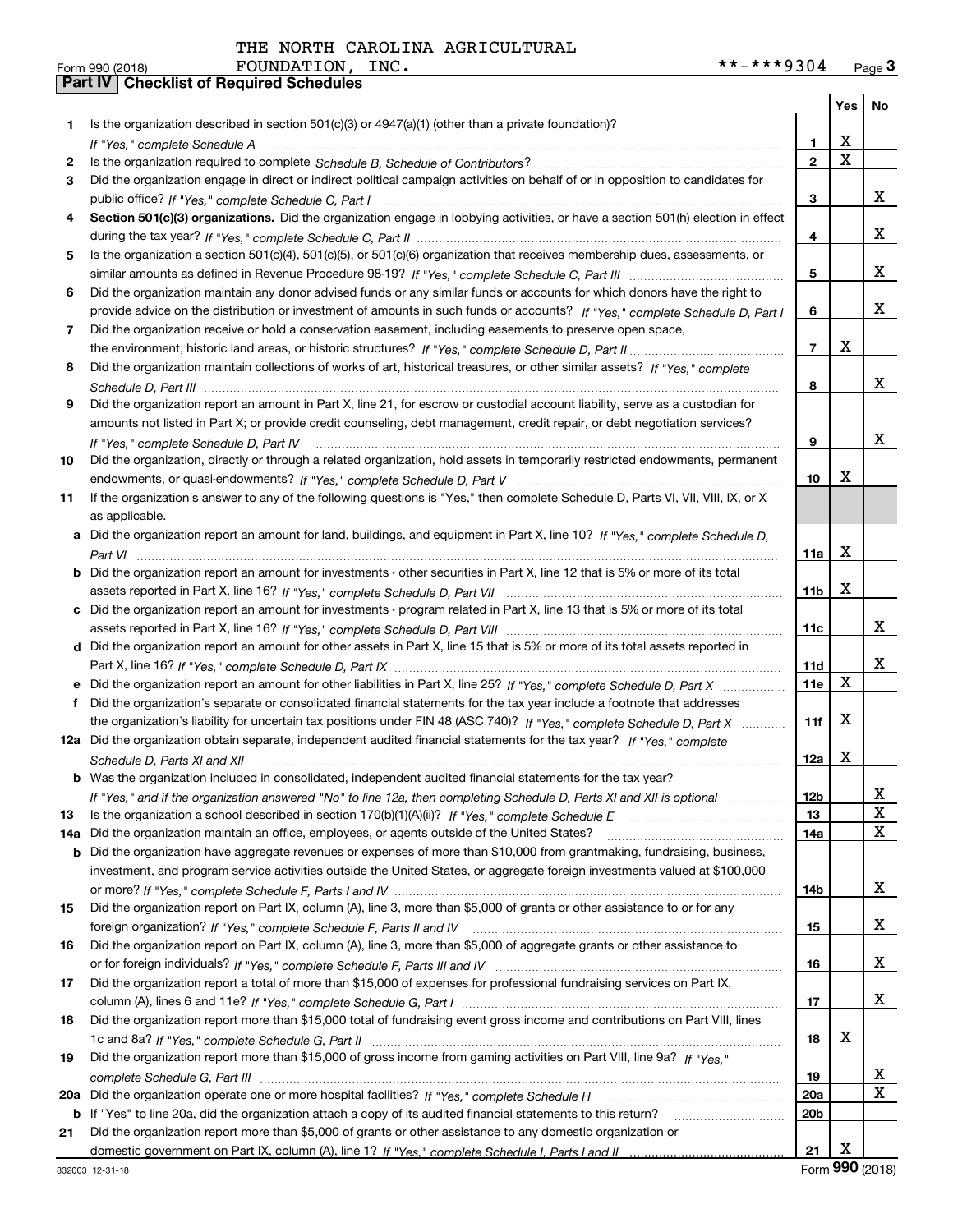| Form 990 (2018) |                                                            | FOUNDATION, | INC. | **-***9304 | Page 4 |
|-----------------|------------------------------------------------------------|-------------|------|------------|--------|
|                 | <b>Part IV Checklist of Required Schedules</b> (continued) |             |      |            |        |

|    | <b>Part IV</b>   Checklist of Required Schedules $_{(continued)}$                                                                                                                                                                               |                 |     |    |
|----|-------------------------------------------------------------------------------------------------------------------------------------------------------------------------------------------------------------------------------------------------|-----------------|-----|----|
|    |                                                                                                                                                                                                                                                 |                 | Yes | No |
| 22 | Did the organization report more than \$5,000 of grants or other assistance to or for domestic individuals on                                                                                                                                   |                 |     |    |
|    |                                                                                                                                                                                                                                                 | 22              |     | x  |
| 23 | Did the organization answer "Yes" to Part VII, Section A, line 3, 4, or 5 about compensation of the organization's current                                                                                                                      |                 |     |    |
|    | and former officers, directors, trustees, key employees, and highest compensated employees? If "Yes," complete                                                                                                                                  |                 |     |    |
|    |                                                                                                                                                                                                                                                 | 23              | x   |    |
|    | 24a Did the organization have a tax-exempt bond issue with an outstanding principal amount of more than \$100,000 as of the                                                                                                                     |                 |     |    |
|    | last day of the year, that was issued after December 31, 2002? If "Yes," answer lines 24b through 24d and complete                                                                                                                              |                 |     |    |
|    |                                                                                                                                                                                                                                                 | 24a             |     | X. |
|    | <b>b</b> Did the organization invest any proceeds of tax-exempt bonds beyond a temporary period exception?                                                                                                                                      | 24b             |     |    |
|    | c Did the organization maintain an escrow account other than a refunding escrow at any time during the year to defease                                                                                                                          |                 |     |    |
|    |                                                                                                                                                                                                                                                 | 24c             |     |    |
|    |                                                                                                                                                                                                                                                 | 24d             |     |    |
|    | 25a Section 501(c)(3), 501(c)(4), and 501(c)(29) organizations. Did the organization engage in an excess benefit                                                                                                                                |                 |     | x  |
|    |                                                                                                                                                                                                                                                 | 25a             |     |    |
|    | b Is the organization aware that it engaged in an excess benefit transaction with a disqualified person in a prior year, and                                                                                                                    |                 |     |    |
|    | that the transaction has not been reported on any of the organization's prior Forms 990 or 990-EZ? If "Yes," complete                                                                                                                           |                 |     | x  |
|    | Schedule L, Part I                                                                                                                                                                                                                              | 25b             |     |    |
| 26 | Did the organization report any amount on Part X, line 5, 6, or 22 for receivables from or payables to any current or<br>former officers, directors, trustees, key employees, highest compensated employees, or disqualified persons? If "Yes " |                 |     |    |
|    |                                                                                                                                                                                                                                                 | 26              |     | x  |
| 27 | Did the organization provide a grant or other assistance to an officer, director, trustee, key employee, substantial                                                                                                                            |                 |     |    |
|    | contributor or employee thereof, a grant selection committee member, or to a 35% controlled entity or family member                                                                                                                             |                 |     |    |
|    |                                                                                                                                                                                                                                                 | 27              |     | x  |
| 28 | Was the organization a party to a business transaction with one of the following parties (see Schedule L, Part IV                                                                                                                               |                 |     |    |
|    | instructions for applicable filing thresholds, conditions, and exceptions):                                                                                                                                                                     |                 |     |    |
|    |                                                                                                                                                                                                                                                 | 28a             |     | x  |
|    | b A family member of a current or former officer, director, trustee, or key employee? If "Yes," complete Schedule L, Part IV                                                                                                                    | 28 <sub>b</sub> |     | X  |
|    | c An entity of which a current or former officer, director, trustee, or key employee (or a family member thereof) was an officer,                                                                                                               |                 |     |    |
|    |                                                                                                                                                                                                                                                 | 28c             |     | x  |
| 29 |                                                                                                                                                                                                                                                 | 29              | х   |    |
| 30 | Did the organization receive contributions of art, historical treasures, or other similar assets, or qualified conservation                                                                                                                     |                 |     |    |
|    |                                                                                                                                                                                                                                                 | 30              |     | x  |
| 31 | Did the organization liquidate, terminate, or dissolve and cease operations?                                                                                                                                                                    |                 |     |    |
|    |                                                                                                                                                                                                                                                 | 31              |     | x  |
| 32 | Did the organization sell, exchange, dispose of, or transfer more than 25% of its net assets? If "Yes," complete                                                                                                                                |                 |     |    |
|    | Schedule N. Part II                                                                                                                                                                                                                             | 32              |     | х  |
| 33 | Did the organization own 100% of an entity disregarded as separate from the organization under Regulations                                                                                                                                      |                 |     |    |
|    |                                                                                                                                                                                                                                                 | 33              |     | x  |
| 34 | Was the organization related to any tax-exempt or taxable entity? If "Yes," complete Schedule R, Part II, III, or IV, and                                                                                                                       |                 |     |    |
|    |                                                                                                                                                                                                                                                 | 34              | Χ   |    |
|    | 35a Did the organization have a controlled entity within the meaning of section 512(b)(13)?                                                                                                                                                     | <b>35a</b>      | Χ   |    |
|    | <b>b</b> If "Yes" to line 35a, did the organization receive any payment from or engage in any transaction with a controlled entity                                                                                                              |                 |     |    |
|    |                                                                                                                                                                                                                                                 | 35b             | X   |    |
| 36 | Section 501(c)(3) organizations. Did the organization make any transfers to an exempt non-charitable related organization?                                                                                                                      |                 |     |    |
|    |                                                                                                                                                                                                                                                 | 36              |     | x  |
| 37 | Did the organization conduct more than 5% of its activities through an entity that is not a related organization                                                                                                                                |                 |     |    |
|    | and that is treated as a partnership for federal income tax purposes? If "Yes," complete Schedule R, Part VI                                                                                                                                    | 37              |     | x  |
| 38 | Did the organization complete Schedule O and provide explanations in Schedule O for Part VI, lines 11b and 19?                                                                                                                                  |                 |     |    |
|    | Note. All Form 990 filers are required to complete Schedule O                                                                                                                                                                                   | 38              | X   |    |
|    | <b>Statements Regarding Other IRS Filings and Tax Compliance</b><br><b>Part V</b>                                                                                                                                                               |                 |     |    |
|    | Check if Schedule O contains a response or note to any line in this Part V                                                                                                                                                                      |                 |     |    |
|    |                                                                                                                                                                                                                                                 |                 | Yes | No |
|    | 6<br>1a                                                                                                                                                                                                                                         |                 |     |    |
|    | <b>b</b> Enter the number of Forms W-2G included in line 1a. Enter -0- if not applicable<br>1b                                                                                                                                                  |                 |     |    |
|    | c Did the organization comply with backup withholding rules for reportable payments to vendors and reportable gaming                                                                                                                            |                 |     |    |
|    | (gambling) winnings to prize winners?                                                                                                                                                                                                           | 1c              | х   |    |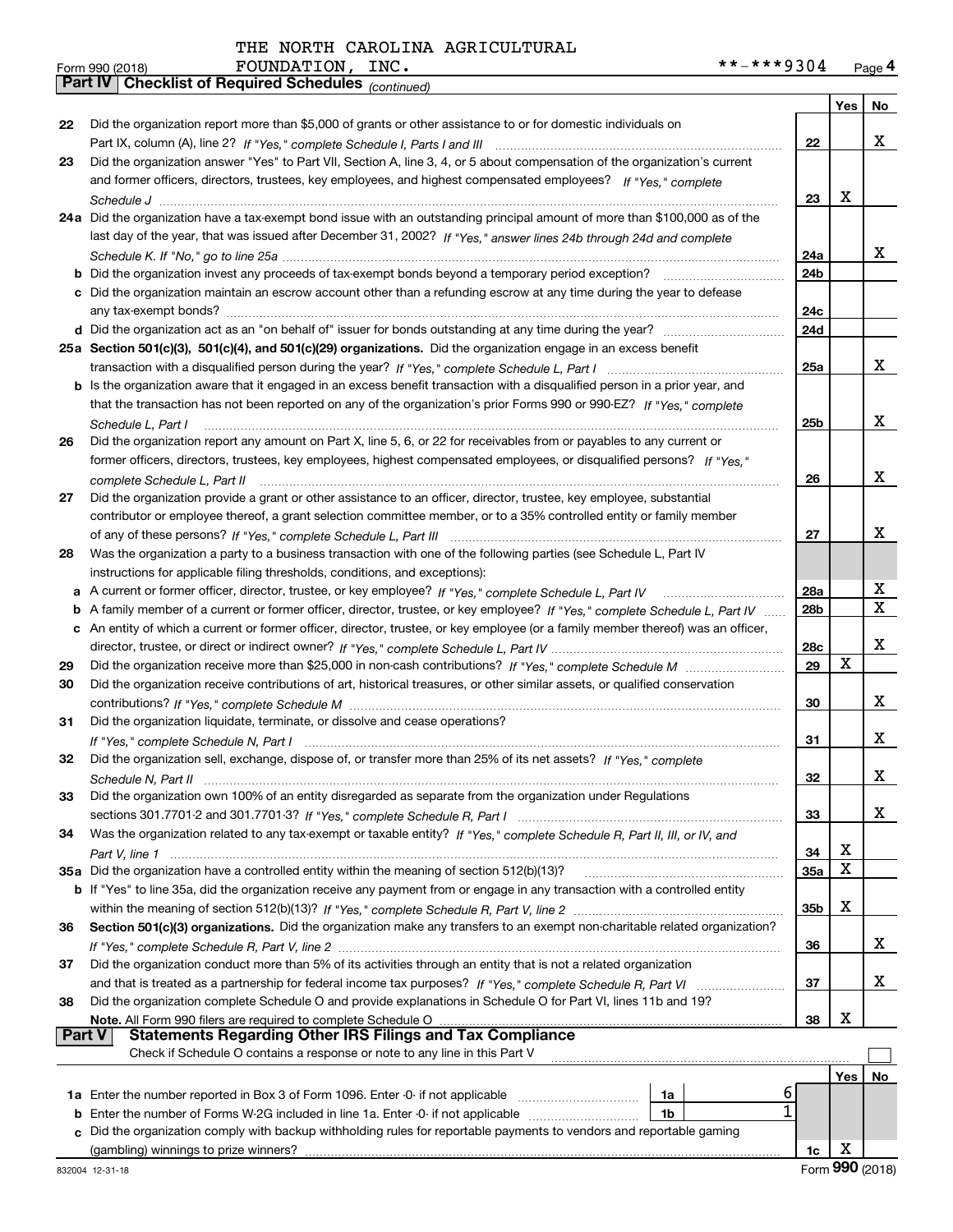|  | THE NORTH CAROLINA AGRICULTURAL |
|--|---------------------------------|
|  |                                 |

|        | FOUNDATION, INC.<br>Form 990 (2018)                                                                                                                                                                                                                |                 | **-***9304 |          |     | Page $5$    |
|--------|----------------------------------------------------------------------------------------------------------------------------------------------------------------------------------------------------------------------------------------------------|-----------------|------------|----------|-----|-------------|
| Part V | Statements Regarding Other IRS Filings and Tax Compliance (continued)                                                                                                                                                                              |                 |            |          |     |             |
|        |                                                                                                                                                                                                                                                    |                 |            |          | Yes | No          |
|        | 2a Enter the number of employees reported on Form W-3, Transmittal of Wage and Tax Statements,                                                                                                                                                     |                 |            |          |     |             |
|        | filed for the calendar year ending with or within the year covered by this return <i>manumumumum</i>                                                                                                                                               | 2a              | 0          |          |     |             |
| b      |                                                                                                                                                                                                                                                    |                 |            | 2b       |     |             |
|        |                                                                                                                                                                                                                                                    |                 |            |          |     |             |
| За     | Did the organization have unrelated business gross income of \$1,000 or more during the year?                                                                                                                                                      |                 |            | 3a       |     | х           |
| b      |                                                                                                                                                                                                                                                    |                 |            | 3b       |     |             |
|        | 4a At any time during the calendar year, did the organization have an interest in, or a signature or other authority over, a                                                                                                                       |                 |            |          |     |             |
|        |                                                                                                                                                                                                                                                    |                 |            | 4a       |     | х           |
|        | <b>b</b> If "Yes," enter the name of the foreign country: $\blacktriangleright$                                                                                                                                                                    |                 |            |          |     |             |
|        | See instructions for filing requirements for FinCEN Form 114, Report of Foreign Bank and Financial Accounts (FBAR).                                                                                                                                |                 |            |          |     |             |
| 5а     | Was the organization a party to a prohibited tax shelter transaction at any time during the tax year?                                                                                                                                              |                 |            | 5а       |     | х           |
| b      |                                                                                                                                                                                                                                                    |                 |            | 5b       |     | Χ           |
| c      |                                                                                                                                                                                                                                                    |                 |            | 5c       |     |             |
|        | 6a Does the organization have annual gross receipts that are normally greater than \$100,000, and did the organization solicit                                                                                                                     |                 |            |          |     |             |
|        | any contributions that were not tax deductible as charitable contributions?                                                                                                                                                                        |                 |            | 6a       |     | х           |
|        | <b>b</b> If "Yes," did the organization include with every solicitation an express statement that such contributions or gifts                                                                                                                      |                 |            |          |     |             |
|        | were not tax deductible?                                                                                                                                                                                                                           |                 |            | 6b       |     |             |
| 7      | Organizations that may receive deductible contributions under section 170(c).                                                                                                                                                                      |                 |            |          |     | х           |
| a      | Did the organization receive a payment in excess of \$75 made partly as a contribution and partly for goods and services provided to the payor?<br>If "Yes," did the organization notify the donor of the value of the goods or services provided? |                 |            | 7a<br>7b |     |             |
| b      | Did the organization sell, exchange, or otherwise dispose of tangible personal property for which it was required                                                                                                                                  |                 |            |          |     |             |
|        |                                                                                                                                                                                                                                                    |                 |            | 7c       | х   |             |
| d      |                                                                                                                                                                                                                                                    | 7d              | 3          |          |     |             |
| е      | Did the organization receive any funds, directly or indirectly, to pay premiums on a personal benefit contract?                                                                                                                                    |                 |            | 7е       |     | x           |
| f      | Did the organization, during the year, pay premiums, directly or indirectly, on a personal benefit contract?                                                                                                                                       |                 |            | 7f       |     | $\mathbf X$ |
| g      | If the organization received a contribution of qualified intellectual property, did the organization file Form 8899 as required?                                                                                                                   |                 |            | 7g       | N/R |             |
| h      | If the organization received a contribution of cars, boats, airplanes, or other vehicles, did the organization file a Form 1098-C?                                                                                                                 |                 |            | 7h       | N/R |             |
| 8      | Sponsoring organizations maintaining donor advised funds. Did a donor advised fund maintained by the                                                                                                                                               |                 |            |          |     |             |
|        | sponsoring organization have excess business holdings at any time during the year?                                                                                                                                                                 |                 | N/A        | 8        |     |             |
| 9      | Sponsoring organizations maintaining donor advised funds.                                                                                                                                                                                          |                 |            |          |     |             |
| a      | Did the sponsoring organization make any taxable distributions under section 4966?                                                                                                                                                                 |                 | N/A        | 9а       |     |             |
| b      | Did the sponsoring organization make a distribution to a donor, donor advisor, or related person?                                                                                                                                                  |                 | N/A        | 9b       |     |             |
| 10     | Section 501(c)(7) organizations. Enter:                                                                                                                                                                                                            |                 |            |          |     |             |
|        | N/A<br>a Initiation fees and capital contributions included on Part VIII, line 12 [111] [11] [11] Initiation fees and capital contributions included on Part VIII, line 12                                                                         | 10a             |            |          |     |             |
|        | Gross receipts, included on Form 990, Part VIII, line 12, for public use of club facilities                                                                                                                                                        | 10 <sub>b</sub> |            |          |     |             |
| 11     | Section 501(c)(12) organizations. Enter:                                                                                                                                                                                                           |                 |            |          |     |             |
| а      | N/A<br>Gross income from members or shareholders                                                                                                                                                                                                   | 11a             |            |          |     |             |
| b      | Gross income from other sources (Do not net amounts due or paid to other sources against                                                                                                                                                           |                 |            |          |     |             |
|        | amounts due or received from them.)                                                                                                                                                                                                                | 11 <sub>b</sub> |            |          |     |             |
|        | 12a Section 4947(a)(1) non-exempt charitable trusts. Is the organization filing Form 990 in lieu of Form 1041?                                                                                                                                     |                 |            | 12a      |     |             |
|        | <b>b</b> If "Yes," enter the amount of tax-exempt interest received or accrued during the year $\ldots \mathbf{N}/\mathbf{A}$                                                                                                                      | 12b             |            |          |     |             |
| 13     | Section 501(c)(29) qualified nonprofit health insurance issuers.                                                                                                                                                                                   |                 |            |          |     |             |
|        | <b>a</b> Is the organization licensed to issue qualified health plans in more than one state?                                                                                                                                                      |                 | N/A        | 13a      |     |             |
|        | Note. See the instructions for additional information the organization must report on Schedule O.                                                                                                                                                  |                 |            |          |     |             |
|        | <b>b</b> Enter the amount of reserves the organization is required to maintain by the states in which the                                                                                                                                          |                 |            |          |     |             |
|        |                                                                                                                                                                                                                                                    | 13 <sub>b</sub> |            |          |     |             |
| c      |                                                                                                                                                                                                                                                    | 13с             |            |          |     |             |
| 14a    | Did the organization receive any payments for indoor tanning services during the tax year?                                                                                                                                                         |                 |            | 14a      |     | х           |
|        |                                                                                                                                                                                                                                                    |                 |            | 14b      |     |             |
| 15     | Is the organization subject to the section 4960 tax on payment(s) of more than \$1,000,000 in remuneration or                                                                                                                                      |                 |            |          |     | x           |
|        |                                                                                                                                                                                                                                                    |                 |            | 15       |     |             |
| 16     | If "Yes," see instructions and file Form 4720, Schedule N.<br>Is the organization an educational institution subject to the section 4968 excise tax on net investment income?                                                                      |                 |            | 16       |     | X           |
|        | If "Yes," complete Form 4720, Schedule O.                                                                                                                                                                                                          |                 |            |          |     |             |
|        |                                                                                                                                                                                                                                                    |                 |            |          |     |             |

Form (2018) **990**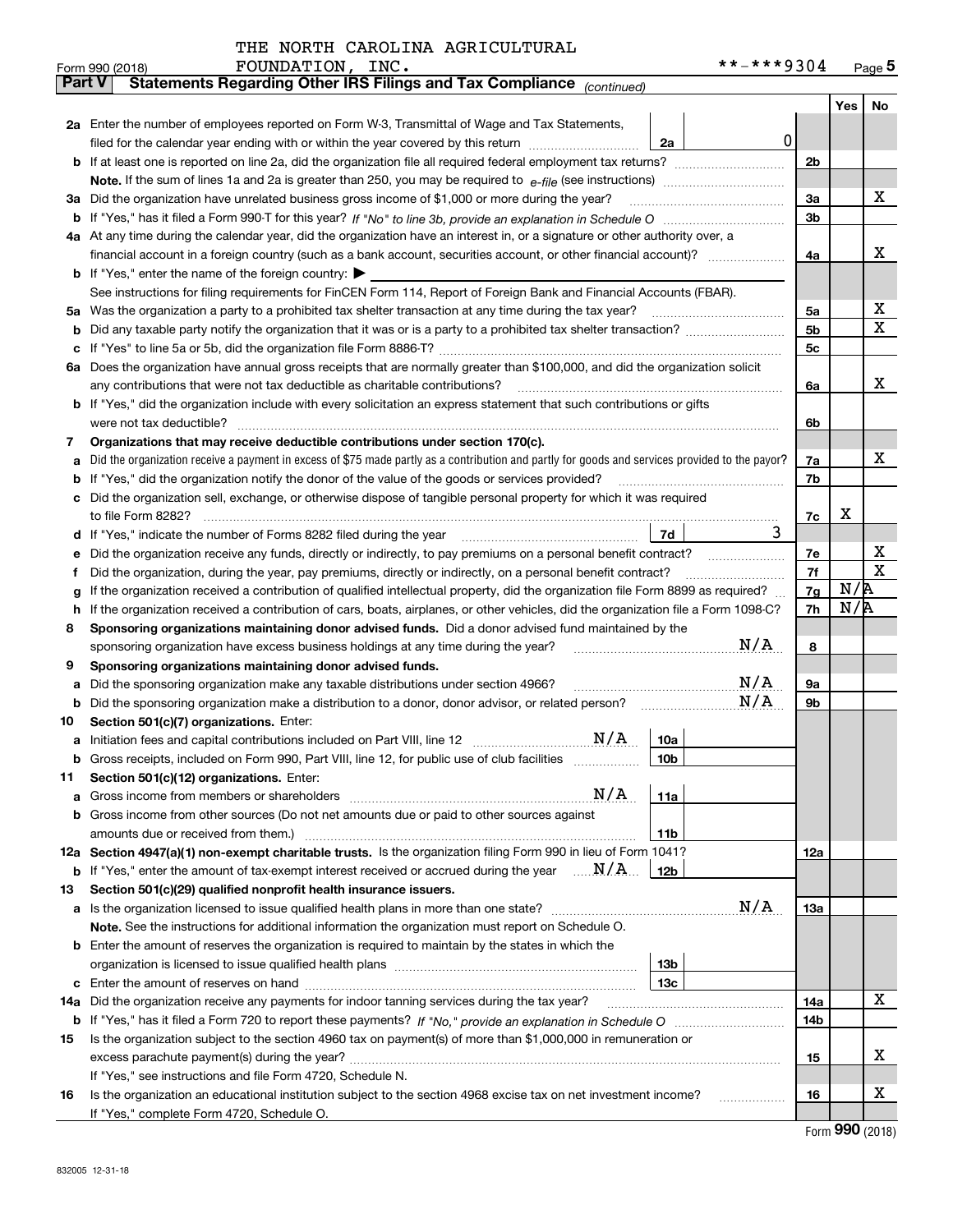*For each "Yes" response to lines 2 through 7b below, and for a "No" response to line 8a, 8b, or 10b below, describe the circumstances, processes, or changes in Schedule O. See instructions.* Form 990 (2018) **FOUNDATION, INC.**<br>**Part VI Governance, Management, and Disclosure** For each "Yes" response to lines 2 through 7b below, and for a "No" response

|     | Check if Schedule O contains a response or note to any line in this Part VI                                                                                           |    |     |                 |     | $\mathbf{X}$   |  |  |  |  |  |
|-----|-----------------------------------------------------------------------------------------------------------------------------------------------------------------------|----|-----|-----------------|-----|----------------|--|--|--|--|--|
|     | Section A. Governing Body and Management                                                                                                                              |    |     |                 |     |                |  |  |  |  |  |
|     |                                                                                                                                                                       |    |     |                 | Yes | N <sub>o</sub> |  |  |  |  |  |
|     | <b>1a</b> Enter the number of voting members of the governing body at the end of the tax year                                                                         | 1a | 165 |                 |     |                |  |  |  |  |  |
|     | If there are material differences in voting rights among members of the governing body, or if the governing                                                           |    |     |                 |     |                |  |  |  |  |  |
|     | body delegated broad authority to an executive committee or similar committee, explain in Schedule O.                                                                 |    |     |                 |     |                |  |  |  |  |  |
| b   | 162<br>Enter the number of voting members included in line 1a, above, who are independent<br>1b                                                                       |    |     |                 |     |                |  |  |  |  |  |
| 2   | Did any officer, director, trustee, or key employee have a family relationship or a business relationship with any other                                              |    |     |                 |     |                |  |  |  |  |  |
|     | officer, director, trustee, or key employee?<br>.                                                                                                                     |    |     |                 |     |                |  |  |  |  |  |
| 3   | Did the organization delegate control over management duties customarily performed by or under the direct supervision                                                 |    |     |                 |     |                |  |  |  |  |  |
|     |                                                                                                                                                                       |    |     |                 |     |                |  |  |  |  |  |
| 4   | Did the organization make any significant changes to its governing documents since the prior Form 990 was filed?                                                      |    |     |                 |     |                |  |  |  |  |  |
| 5   |                                                                                                                                                                       |    |     | 5               |     | X              |  |  |  |  |  |
| 6   | Did the organization have members or stockholders?                                                                                                                    |    |     | 6               |     | X              |  |  |  |  |  |
| 7a  | Did the organization have members, stockholders, or other persons who had the power to elect or appoint one or                                                        |    |     |                 |     |                |  |  |  |  |  |
|     | more members of the governing body?                                                                                                                                   |    |     | 7a              |     | Х              |  |  |  |  |  |
|     | <b>b</b> Are any governance decisions of the organization reserved to (or subject to approval by) members, stockholders, or                                           |    |     |                 |     |                |  |  |  |  |  |
|     | persons other than the governing body?                                                                                                                                |    |     | 7b              |     | x              |  |  |  |  |  |
| 8   | Did the organization contemporaneously document the meetings held or written actions undertaken during the vear by the following:                                     |    |     |                 |     |                |  |  |  |  |  |
| a   |                                                                                                                                                                       |    |     | 8а              | X   |                |  |  |  |  |  |
| b   |                                                                                                                                                                       |    |     | 8b              | X   |                |  |  |  |  |  |
| 9   | Is there any officer, director, trustee, or key employee listed in Part VII, Section A, who cannot be reached at the                                                  |    |     |                 |     |                |  |  |  |  |  |
|     |                                                                                                                                                                       |    |     | 9               |     | x              |  |  |  |  |  |
|     | <b>Section B. Policies</b> (This Section B requests information about policies not required by the Internal Revenue Code.)                                            |    |     |                 |     |                |  |  |  |  |  |
|     |                                                                                                                                                                       |    |     |                 | Yes | No             |  |  |  |  |  |
|     |                                                                                                                                                                       |    |     | 10a             |     | x              |  |  |  |  |  |
|     | <b>b</b> If "Yes," did the organization have written policies and procedures governing the activities of such chapters, affiliates,                                   |    |     |                 |     |                |  |  |  |  |  |
|     | and branches to ensure their operations are consistent with the organization's exempt purposes?                                                                       |    |     | 10 <sub>b</sub> |     |                |  |  |  |  |  |
|     | 11a Has the organization provided a complete copy of this Form 990 to all members of its governing body before filing the form?                                       |    |     | 11a             | X   |                |  |  |  |  |  |
| b   | Describe in Schedule O the process, if any, used by the organization to review this Form 990.                                                                         |    |     |                 |     |                |  |  |  |  |  |
| 12a | Did the organization have a written conflict of interest policy? If "No," go to line 13                                                                               |    |     | 12a             | X   |                |  |  |  |  |  |
| b   |                                                                                                                                                                       |    |     | 12 <sub>b</sub> | X   |                |  |  |  |  |  |
|     | c Did the organization regularly and consistently monitor and enforce compliance with the policy? If "Yes." describe                                                  |    |     |                 |     |                |  |  |  |  |  |
|     | in Schedule O how this was done www.communication.com/www.communications.com/www.communications.com/                                                                  |    |     | 12c             | X   |                |  |  |  |  |  |
| 13  | Did the organization have a written whistleblower policy?                                                                                                             |    |     | 13              | X   |                |  |  |  |  |  |
| 14  | Did the organization have a written document retention and destruction policy?                                                                                        |    |     | 14              | X   |                |  |  |  |  |  |
| 15  | Did the process for determining compensation of the following persons include a review and approval by independent                                                    |    |     |                 |     |                |  |  |  |  |  |
|     | persons, comparability data, and contemporaneous substantiation of the deliberation and decision?                                                                     |    |     |                 |     |                |  |  |  |  |  |
| a   | The organization's CEO, Executive Director, or top management official manufactured content of the organization's CEO, Executive Director, or top management official |    |     | 15a             | х   |                |  |  |  |  |  |
|     | <b>b</b> Other officers or key employees of the organization                                                                                                          |    |     | 15 <sub>b</sub> | х   |                |  |  |  |  |  |
|     | If "Yes" to line 15a or 15b, describe the process in Schedule O (see instructions).                                                                                   |    |     |                 |     |                |  |  |  |  |  |
|     | 16a Did the organization invest in, contribute assets to, or participate in a joint venture or similar arrangement with a                                             |    |     |                 |     |                |  |  |  |  |  |
|     | taxable entity during the year?                                                                                                                                       |    |     | 16a             |     | х              |  |  |  |  |  |
|     | b If "Yes," did the organization follow a written policy or procedure requiring the organization to evaluate its participation                                        |    |     |                 |     |                |  |  |  |  |  |
|     | in joint venture arrangements under applicable federal tax law, and take steps to safeguard the organization's                                                        |    |     |                 |     |                |  |  |  |  |  |
|     | exempt status with respect to such arrangements?                                                                                                                      |    |     | 16b             |     |                |  |  |  |  |  |
|     | Section C. Disclosure                                                                                                                                                 |    |     |                 |     |                |  |  |  |  |  |
| 17  | <b>NONE</b><br>List the states with which a copy of this Form 990 is required to be filed $\blacktriangleright$                                                       |    |     |                 |     |                |  |  |  |  |  |
| 18  | Section 6104 requires an organization to make its Forms 1023 (1024 or 1024-A if applicable), 990, and 990-T (Section 501(c)(3)s only) available                       |    |     |                 |     |                |  |  |  |  |  |
|     | for public inspection. Indicate how you made these available. Check all that apply.                                                                                   |    |     |                 |     |                |  |  |  |  |  |
|     | $X$ Own website<br>$\lfloor x \rfloor$ Upon request<br>Another's website<br>Other (explain in Schedule O)                                                             |    |     |                 |     |                |  |  |  |  |  |
| 19  | Describe in Schedule O whether (and if so, how) the organization made its governing documents, conflict of interest policy, and financial                             |    |     |                 |     |                |  |  |  |  |  |
|     | statements available to the public during the tax year.                                                                                                               |    |     |                 |     |                |  |  |  |  |  |
| 20  | State the name, address, and telephone number of the person who possesses the organization's books and records                                                        |    |     |                 |     |                |  |  |  |  |  |
|     | ERIN DELEHANTY - 919-513-7149                                                                                                                                         |    |     |                 |     |                |  |  |  |  |  |
|     | NCSU BOX 7207, RALEIGH, NC 27695                                                                                                                                      |    |     |                 |     |                |  |  |  |  |  |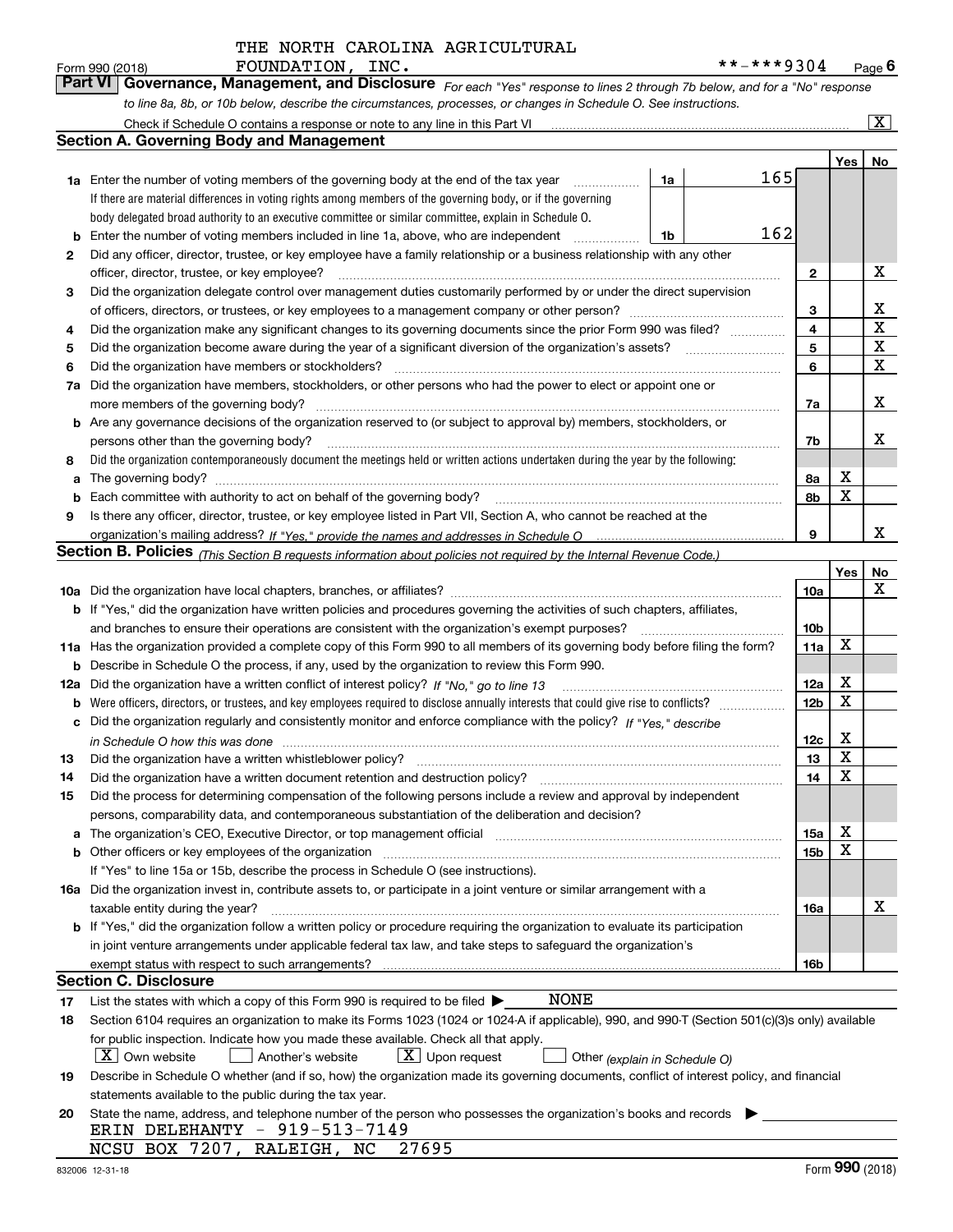$\mathcal{L}^{\text{max}}$ 

# Form 990 (2018) **FOUNDATION, INC.** \* \* - \* \* \* 9 3 0 4 <sub>Page</sub> **7Part VII Compensation of Officers, Directors, Trustees, Key Employees, Highest Compensated**

# **Employees, and Independent Contractors**

Check if Schedule O contains a response or note to any line in this Part VII

**Section A. Officers, Directors, Trustees, Key Employees, and Highest Compensated Employees**

**1a**  Complete this table for all persons required to be listed. Report compensation for the calendar year ending with or within the organization's tax year.

**•** List all of the organization's current officers, directors, trustees (whether individuals or organizations), regardless of amount of compensation. Enter -0- in columns  $(D)$ ,  $(E)$ , and  $(F)$  if no compensation was paid.

● List all of the organization's **current** key employees, if any. See instructions for definition of "key employee."

**•** List the organization's five current highest compensated employees (other than an officer, director, trustee, or key employee) who received reportable compensation (Box 5 of Form W-2 and/or Box 7 of Form 1099-MISC) of more than \$100,000 from the organization and any related organizations.

 $\bullet$  List all of the organization's **former** officers, key employees, and highest compensated employees who received more than \$100,000 of reportable compensation from the organization and any related organizations.

**•** List all of the organization's former directors or trustees that received, in the capacity as a former director or trustee of the organization, more than \$10,000 of reportable compensation from the organization and any related organizations.

List persons in the following order: individual trustees or directors; institutional trustees; officers; key employees; highest compensated employees; and former such persons.

Check this box if neither the organization nor any related organization compensated any current officer, director, or trustee.  $\mathcal{L}^{\text{max}}$ 

| (A)                           | (B)                      |                                         |                                                                  | (C)                     |              |                                   |        | (D)                             | (E)             | (F)                         |
|-------------------------------|--------------------------|-----------------------------------------|------------------------------------------------------------------|-------------------------|--------------|-----------------------------------|--------|---------------------------------|-----------------|-----------------------------|
| Name and Title                | Average                  | Position<br>(do not check more than one |                                                                  |                         |              |                                   |        | Reportable                      | Reportable      | Estimated                   |
|                               | hours per                |                                         | box, unless person is both an<br>officer and a director/trustee) |                         |              |                                   |        | compensation                    | compensation    | amount of                   |
|                               | week                     |                                         |                                                                  |                         |              |                                   |        | from                            | from related    | other                       |
|                               | (list any                |                                         |                                                                  |                         |              |                                   |        | the                             | organizations   | compensation                |
|                               | hours for                |                                         |                                                                  |                         |              |                                   |        | organization<br>(W-2/1099-MISC) | (W-2/1099-MISC) | from the                    |
|                               | related<br>organizations |                                         |                                                                  |                         |              |                                   |        |                                 |                 | organization<br>and related |
|                               | below                    |                                         |                                                                  |                         |              |                                   |        |                                 |                 | organizations               |
|                               | line)                    | ndividual trustee or director           | nstitutional trustee                                             | Officer                 | Key employee | Highest compensated<br>  employee | Former |                                 |                 |                             |
| (1)<br>MARY PELOQUIN-DODD     | 1.00                     |                                         |                                                                  |                         |              |                                   |        |                                 |                 |                             |
| <b>TREASURER</b>              | 40.00                    | $\mathbf X$                             |                                                                  | $\overline{\textbf{X}}$ |              |                                   |        | 0.                              | 286, 150.       | 42,146.                     |
| (2)<br>SONIA MURPHY           | 1.00                     |                                         |                                                                  |                         |              |                                   |        |                                 |                 |                             |
| PRESIDENT                     | 40.00                    | $\mathbf X$                             |                                                                  | $\overline{\textbf{X}}$ |              |                                   |        | 0.                              | 180,219.        | 29,567.                     |
| (3)<br>STEVE SORRELLS         | 1.00                     |                                         |                                                                  |                         |              |                                   |        |                                 |                 |                             |
| <b>DIRECTOR</b>               |                          | X                                       |                                                                  |                         |              |                                   |        | $\mathbf 0$ .                   | $\mathbf 0$ .   | $0_{.}$                     |
| STANLEY OLIVER<br>(4)         | 1.00                     |                                         |                                                                  |                         |              |                                   |        |                                 |                 |                             |
| <b>DIRECTOR</b>               |                          | X                                       |                                                                  |                         |              |                                   |        | 0.                              | 0.              | $0_{.}$                     |
| (5)<br>WILLIAM BLOUNT KNOWLES | 1.00                     |                                         |                                                                  |                         |              |                                   |        |                                 |                 |                             |
| <b>DIRECTOR</b>               |                          | $\overline{\text{X}}$                   |                                                                  |                         |              |                                   |        | 0.                              | 0.              | $0_{.}$                     |
| (6)<br>WHITNEY E. KING        | 1.00                     |                                         |                                                                  |                         |              |                                   |        |                                 |                 |                             |
| DIRECTOR                      |                          | $\mathbf x$                             |                                                                  |                         |              |                                   |        | $\mathbf 0$ .                   | 0.              | $0_{.}$                     |
| <b>WAYNE WATSON</b><br>(7)    | 1.00                     |                                         |                                                                  |                         |              |                                   |        |                                 |                 |                             |
| <b>DIRECTOR</b>               |                          | $\mathbf X$                             |                                                                  |                         |              |                                   |        | 0.                              | 0.              | $0_{.}$                     |
| (8)<br>WALTER SMITH           | 1.00                     |                                         |                                                                  |                         |              |                                   |        |                                 |                 |                             |
| <b>DIRECTOR</b>               |                          | $\overline{\textbf{X}}$                 |                                                                  |                         |              |                                   |        | 0.                              | $\mathbf 0$ .   | $0_{.}$                     |
| (9)<br>WADDELL ALBERT CORBETT | 1.00                     |                                         |                                                                  |                         |              |                                   |        |                                 |                 |                             |
| <b>DIRECTOR</b>               |                          | $\overline{\textbf{X}}$                 |                                                                  |                         |              |                                   |        | 0.                              | 0.              | $\mathbf 0$ .               |
| (10)<br>V. MAC BALDWIN        | 1.00                     |                                         |                                                                  |                         |              |                                   |        |                                 |                 |                             |
| <b>DIRECTOR</b>               |                          | $\overline{\textbf{X}}$                 |                                                                  |                         |              |                                   |        | 0.                              | $\mathbf 0$ .   | $0_{.}$                     |
| TREY BRASWELL<br>(11)         | 1.00                     |                                         |                                                                  |                         |              |                                   |        |                                 |                 |                             |
| <b>DIRECTOR</b>               |                          | $\rm X$                                 |                                                                  |                         |              |                                   |        | 0.                              | $\mathbf 0$ .   | $0_{.}$                     |
| (12)<br>TOMMY BURLESON        | 1.00                     |                                         |                                                                  |                         |              |                                   |        |                                 |                 |                             |
| <b>DIRECTOR</b>               |                          | $\mathbf x$                             |                                                                  |                         |              |                                   |        | 0.                              | $\mathbf 0$ .   | $\mathbf 0$ .               |
| TOM TRAYLOR<br>(13)           | 1.00                     |                                         |                                                                  |                         |              |                                   |        |                                 |                 |                             |
| <b>DIRECTOR</b>               |                          | $\mathbf X$                             |                                                                  |                         |              |                                   |        | 0.                              | $\mathbf 0$ .   | $0_{.}$                     |
| (14)<br>TOM PEGRAM            | 1.00                     |                                         |                                                                  |                         |              |                                   |        |                                 |                 |                             |
| <b>DIRECTOR</b>               |                          | X                                       |                                                                  |                         |              |                                   |        | 0.                              | 0.              | $\mathbf 0$ .               |
| (15)<br>TIM KREGER            | 1.00                     |                                         |                                                                  |                         |              |                                   |        |                                 |                 |                             |
| <b>DIRECTOR</b>               |                          | $\mathbf X$                             |                                                                  |                         |              |                                   |        | 0.                              | 0.              | $0_{.}$                     |
| (16)<br>THOMAS SHAW           | 1.00                     |                                         |                                                                  |                         |              |                                   |        |                                 |                 |                             |
| <b>DIRECTOR</b>               |                          | $\overline{\textbf{X}}$                 |                                                                  |                         |              |                                   |        | 0.                              | 0.              | $0_{.}$                     |
| (17)<br>THOMAS PHILIP DARK    | 1.00                     |                                         |                                                                  |                         |              |                                   |        |                                 |                 |                             |
| <b>DIRECTOR</b>               |                          | $\rm X$                                 |                                                                  |                         |              |                                   |        | 0.                              | 0.              | $0_{.}$                     |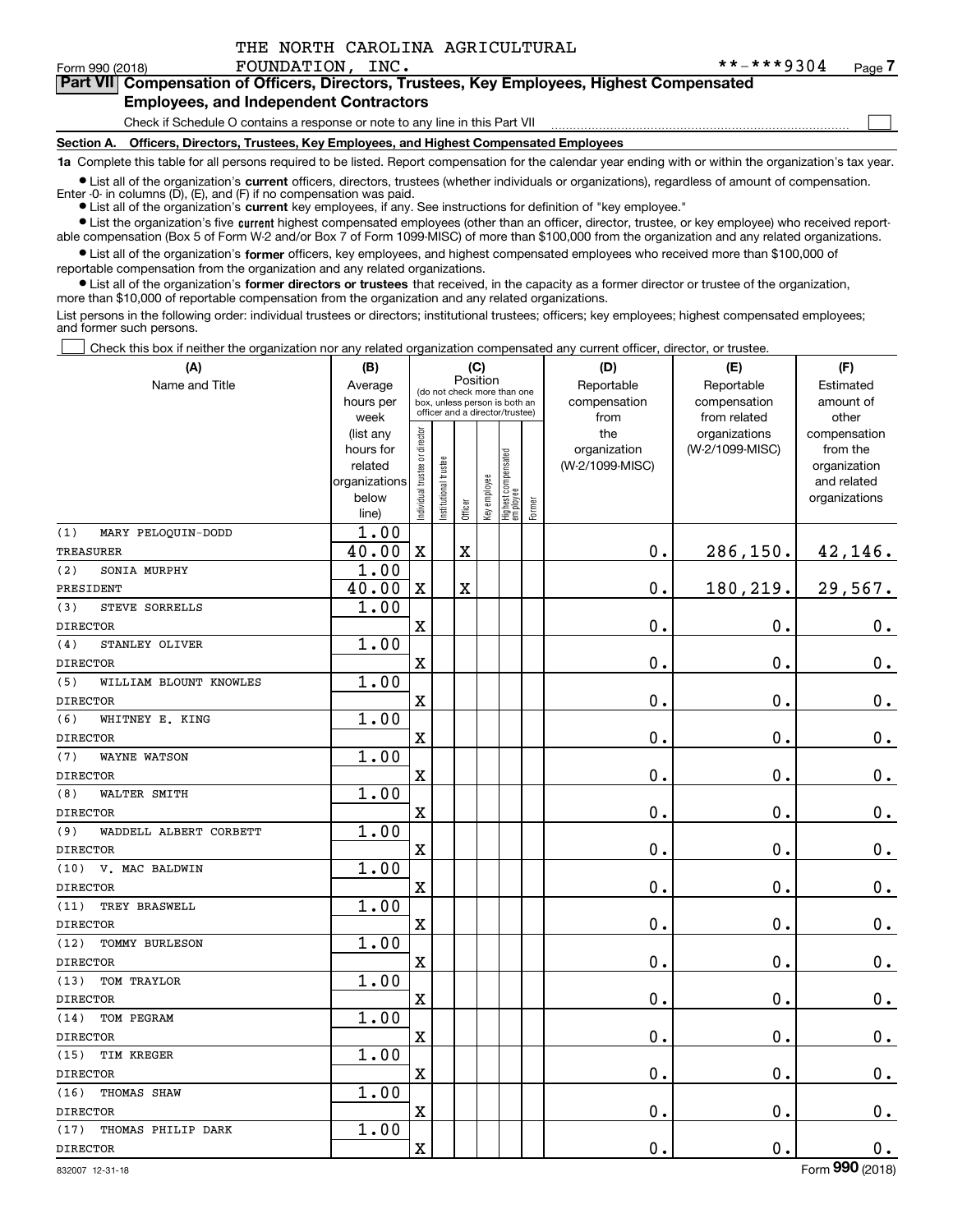| TUD MOVI   |  |  |
|------------|--|--|
| ---------- |  |  |

| FOUNDATION, INC.<br>Form 990 (2018)                                                                                                                                                                                                                                             |                                                                                                                                                           |                                |                      |         |              |                                  |        |                                           | **-***9304                                        |    |                                               |                                        | Page 8        |
|---------------------------------------------------------------------------------------------------------------------------------------------------------------------------------------------------------------------------------------------------------------------------------|-----------------------------------------------------------------------------------------------------------------------------------------------------------|--------------------------------|----------------------|---------|--------------|----------------------------------|--------|-------------------------------------------|---------------------------------------------------|----|-----------------------------------------------|----------------------------------------|---------------|
| <b>Part VII</b><br>Section A. Officers, Directors, Trustees, Key Employees, and Highest Compensated Employees (continued)                                                                                                                                                       |                                                                                                                                                           |                                |                      |         |              |                                  |        |                                           |                                                   |    |                                               |                                        |               |
| (A)<br>Name and title                                                                                                                                                                                                                                                           | (B)<br>(C)<br>Position<br>Average<br>(do not check more than one<br>hours per<br>box, unless person is both an<br>officer and a director/trustee)<br>week |                                |                      |         |              |                                  |        | (D)<br>Reportable<br>compensation<br>from | (E)<br>Reportable<br>compensation<br>from related |    |                                               | (F)<br>Estimated<br>amount of<br>other |               |
|                                                                                                                                                                                                                                                                                 | (list any<br>hours for<br>related<br>organizations<br>below<br>line)                                                                                      | Individual trustee or director | nstitutional trustee | Officer | key employee | Highest compensated<br> employee | Former | the<br>organization<br>(W-2/1099-MISC)    | organizations<br>(W-2/1099-MISC)                  |    | compensation<br>organization<br>organizations | from the<br>and related                |               |
| THOMAS JOYNER<br>(18)<br><b>DIRECTOR</b>                                                                                                                                                                                                                                        | 1.00                                                                                                                                                      | X                              |                      |         |              |                                  |        | 0.                                        |                                                   | 0. |                                               |                                        | 0.            |
| (19)<br>TED LANKFORD<br><b>DIRECTOR</b>                                                                                                                                                                                                                                         | 1.00                                                                                                                                                      | $\mathbf X$                    |                      |         |              |                                  |        | 0.                                        |                                                   | 0. |                                               |                                        | 0.            |
| (20)<br>SUSAN DEWAR ROLLINS<br><b>DIRECTOR</b>                                                                                                                                                                                                                                  | 1.00                                                                                                                                                      | $\mathbf X$                    |                      |         |              |                                  |        | 0.                                        |                                                   | 0. |                                               |                                        | $\mathbf 0$ . |
| (21)<br>STUART BETTS<br><b>DIRECTOR</b>                                                                                                                                                                                                                                         | 1.00                                                                                                                                                      | $\mathbf X$                    |                      |         |              |                                  |        | 0.                                        |                                                   | 0. |                                               |                                        | 0.            |
| (22)<br>STEVE WILSON                                                                                                                                                                                                                                                            | 1.00                                                                                                                                                      |                                |                      |         |              |                                  |        | 0.                                        |                                                   | 0. |                                               |                                        |               |
| <b>DIRECTOR</b><br>(23)<br>ZACHARY TAYLOR                                                                                                                                                                                                                                       | 1.00                                                                                                                                                      | X                              |                      |         |              |                                  |        |                                           |                                                   |    |                                               |                                        | $\mathbf 0$ . |
| <b>DIRECTOR</b><br>RICK COOR<br>(24)                                                                                                                                                                                                                                            | 1.00                                                                                                                                                      | X                              |                      |         |              |                                  |        | 0.                                        |                                                   | 0. |                                               |                                        | 0.            |
| <b>DIRECTOR</b><br>(25)<br>SANDY STEWART                                                                                                                                                                                                                                        | 1.00                                                                                                                                                      | X                              |                      |         |              |                                  |        | 0.                                        |                                                   | 0. |                                               |                                        | 0.            |
| <b>DIRECTOR</b><br>(26)<br>STAN BICONISH                                                                                                                                                                                                                                        | 1.00                                                                                                                                                      | X                              |                      |         |              |                                  |        | 0.                                        |                                                   | 0. |                                               |                                        | 0.            |
| <b>DIRECTOR</b>                                                                                                                                                                                                                                                                 |                                                                                                                                                           | $\mathbf{x}$                   |                      |         |              |                                  |        | 0.                                        |                                                   | 0. |                                               |                                        | 0.            |
| 1b Sub-total                                                                                                                                                                                                                                                                    |                                                                                                                                                           |                                |                      |         |              |                                  |        | $\overline{0}$ .                          | 466,369.                                          |    |                                               |                                        | 71,713.       |
| c Total from continuation sheets to Part VII, Section A                                                                                                                                                                                                                         |                                                                                                                                                           |                                |                      |         |              |                                  |        | 0.                                        | 234,413.                                          |    |                                               |                                        | 48,434.       |
| d Total (add lines 1b and 1c)                                                                                                                                                                                                                                                   |                                                                                                                                                           |                                |                      |         |              |                                  |        | 0.                                        | 700,782.                                          |    | 120,147.                                      |                                        |               |
| Total number of individuals (including but not limited to those listed above) who received more than \$100,000 of reportable<br>2                                                                                                                                               |                                                                                                                                                           |                                |                      |         |              |                                  |        |                                           |                                                   |    |                                               |                                        |               |
| compensation from the organization $\blacktriangleright$                                                                                                                                                                                                                        |                                                                                                                                                           |                                |                      |         |              |                                  |        |                                           |                                                   |    |                                               | Yes                                    | 0<br>No       |
| Did the organization list any former officer, director, or trustee, key employee, or highest compensated employee on<br>3                                                                                                                                                       |                                                                                                                                                           |                                |                      |         |              |                                  |        |                                           |                                                   |    |                                               |                                        |               |
| line 1a? If "Yes," complete Schedule J for such individual manufactured contains and the 1a? If "Yes," complete Schedule J for such individual<br>For any individual listed on line 1a, is the sum of reportable compensation and other compensation from the organization<br>4 |                                                                                                                                                           |                                |                      |         |              |                                  |        |                                           |                                                   |    | 3                                             |                                        | x             |
|                                                                                                                                                                                                                                                                                 |                                                                                                                                                           |                                |                      |         |              |                                  |        |                                           |                                                   |    | 4                                             | х                                      |               |
| Did any person listed on line 1a receive or accrue compensation from any unrelated organization or individual for services<br>5                                                                                                                                                 |                                                                                                                                                           |                                |                      |         |              |                                  |        |                                           |                                                   |    |                                               |                                        |               |
| <b>Section B. Independent Contractors</b>                                                                                                                                                                                                                                       |                                                                                                                                                           |                                |                      |         |              |                                  |        |                                           |                                                   |    | 5                                             |                                        | x             |
| Complete this table for your five highest compensated independent contractors that received more than \$100,000 of compensation from<br>1                                                                                                                                       |                                                                                                                                                           |                                |                      |         |              |                                  |        |                                           |                                                   |    |                                               |                                        |               |
| the organization. Report compensation for the calendar year ending with or within the organization's tax year.                                                                                                                                                                  |                                                                                                                                                           |                                |                      |         |              |                                  |        |                                           |                                                   |    |                                               |                                        |               |
| (A)<br>Name and business address                                                                                                                                                                                                                                                |                                                                                                                                                           |                                | <b>NONE</b>          |         |              |                                  |        | (B)<br>Description of services            |                                                   |    | (C)<br>Compensation                           |                                        |               |
|                                                                                                                                                                                                                                                                                 |                                                                                                                                                           |                                |                      |         |              |                                  |        |                                           |                                                   |    |                                               |                                        |               |
|                                                                                                                                                                                                                                                                                 |                                                                                                                                                           |                                |                      |         |              |                                  |        |                                           |                                                   |    |                                               |                                        |               |
|                                                                                                                                                                                                                                                                                 |                                                                                                                                                           |                                |                      |         |              |                                  |        |                                           |                                                   |    |                                               |                                        |               |

**2**Total number of independent contractors (including but not limited to those listed above) who received more than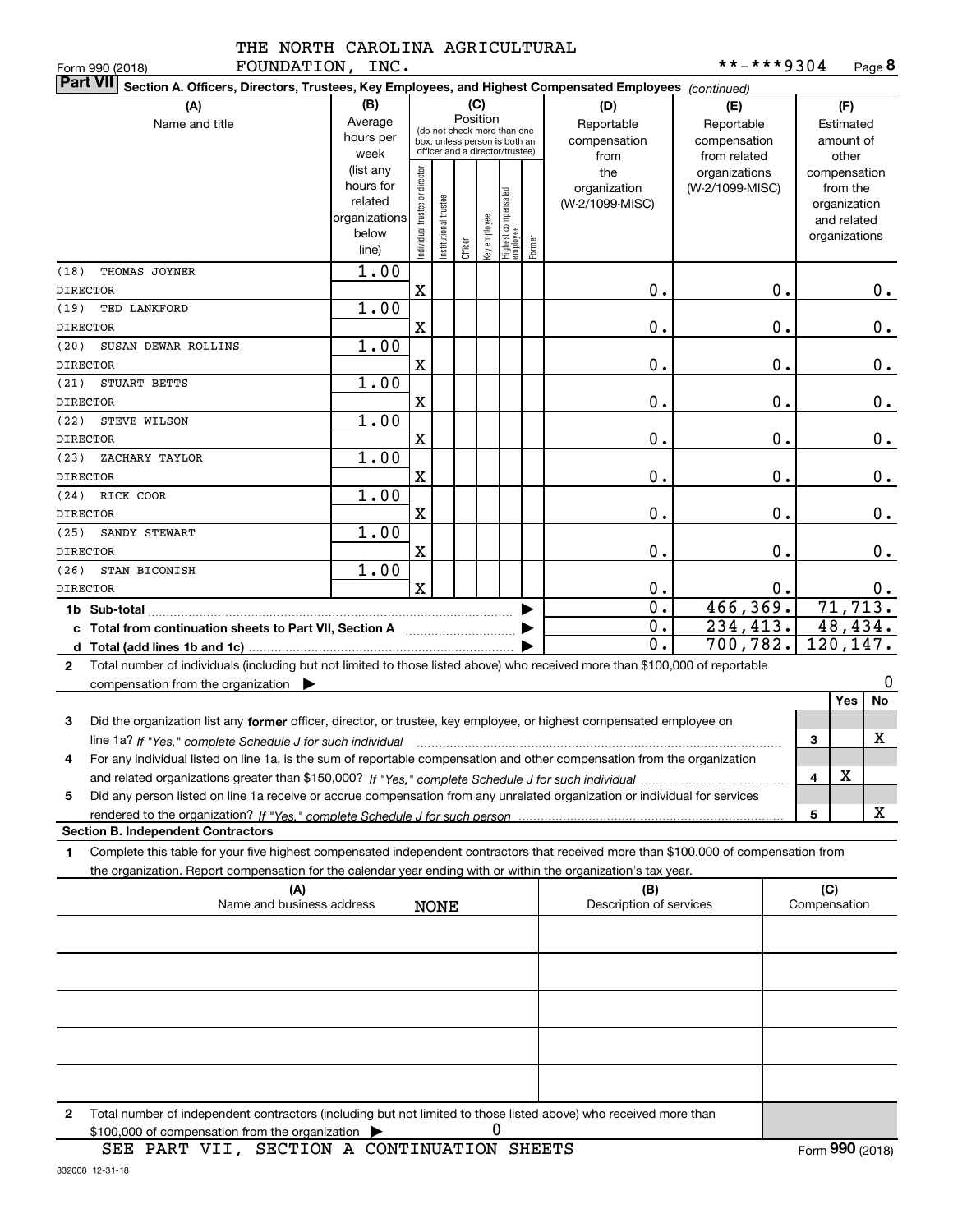# THE NORTH CAROLINA AGRICULTURAL FOUNDATION, INC. \*\*-\*\*\*9304

| FOUNDATION, INC.<br>Form 990                                                                                              |                        |                                |                        |         |              |                              |        |                 | **-***9304      |                              |
|---------------------------------------------------------------------------------------------------------------------------|------------------------|--------------------------------|------------------------|---------|--------------|------------------------------|--------|-----------------|-----------------|------------------------------|
| <b>Part VII</b><br>Section A. Officers, Directors, Trustees, Key Employees, and Highest Compensated Employees (continued) |                        |                                |                        |         |              |                              |        |                 |                 |                              |
| (A)                                                                                                                       | (B)                    |                                |                        |         | (C)          |                              |        | (D)             | (E)             | (F)                          |
| Name and title                                                                                                            | Average                |                                |                        |         | Position     |                              |        | Reportable      | Reportable      | Estimated                    |
|                                                                                                                           | hours                  |                                | (check all that apply) |         |              |                              |        | compensation    | compensation    | amount of                    |
|                                                                                                                           | per                    |                                |                        |         |              |                              |        | from            | from related    | other                        |
|                                                                                                                           | week                   |                                |                        |         |              |                              |        | the             | organizations   | compensation                 |
|                                                                                                                           | (list any              |                                |                        |         |              |                              |        | organization    | (W-2/1099-MISC) | from the                     |
|                                                                                                                           | hours for              |                                |                        |         |              |                              |        | (W-2/1099-MISC) |                 | organization                 |
|                                                                                                                           | related                |                                |                        |         |              |                              |        |                 |                 | and related<br>organizations |
|                                                                                                                           | organizations<br>below |                                |                        |         |              |                              |        |                 |                 |                              |
|                                                                                                                           | line)                  | Individual trustee or director | nstitutional trustee   | Officer | Key employee | Highest compensated employee | Former |                 |                 |                              |
| (27)<br>STACEY BARKER                                                                                                     | 1.00                   |                                |                        |         |              |                              |        |                 |                 |                              |
| <b>DIRECTOR</b>                                                                                                           |                        | $\mathbf X$                    |                        |         |              |                              |        | $\mathbf 0$ .   | $\mathbf 0$ .   | $0_{.}$                      |
| (28)<br>SHERRY MCCOMAS                                                                                                    | 1.00                   |                                |                        |         |              |                              |        |                 |                 |                              |
| <b>DIRECTOR</b>                                                                                                           |                        | $\mathbf X$                    |                        |         |              |                              |        | 0.              | $\mathbf 0$ .   | $\mathbf 0$ .                |
| (29)<br>SHARON ROGERS                                                                                                     | 1.00                   |                                |                        |         |              |                              |        |                 |                 |                              |
| <b>DIRECTOR</b>                                                                                                           |                        | X                              |                        |         |              |                              |        | 0.              | $\mathbf 0$ .   | $0$ .                        |
| (30)<br>SCOTT PRESTAGE                                                                                                    | 1.00                   |                                |                        |         |              |                              |        |                 |                 |                              |
| CHAIRMAN                                                                                                                  |                        | $\mathbf X$                    |                        | X       |              |                              |        | 0.              | $\mathbf 0$ .   | $\mathbf 0$ .                |
| SCOTT LEE<br>(31)                                                                                                         | 1.00                   |                                |                        |         |              |                              |        |                 |                 |                              |
| <b>DIRECTOR</b>                                                                                                           |                        | X                              |                        |         |              |                              |        | 0.              | $\mathbf 0$ .   | $\mathbf 0$ .                |
| (32)<br>SARA DILLON HOUGH                                                                                                 | 1.00                   |                                |                        |         |              |                              |        |                 |                 |                              |
| <b>DIRECTOR</b>                                                                                                           |                        | X                              |                        |         |              |                              |        | 0.              | $\mathbf 0$ .   | $\mathbf 0$ .                |
| (33)<br>SAMUEL D. DAVIS                                                                                                   | 1.00                   |                                |                        |         |              |                              |        |                 |                 |                              |
| <b>DIRECTOR</b>                                                                                                           |                        | $\mathbf X$                    |                        |         |              |                              |        | 0.              | $\mathbf 0$ .   | $0$ .                        |
| (34)<br>STEVE MITCHELL                                                                                                    | 1.00                   |                                |                        |         |              |                              |        |                 |                 |                              |
| <b>DIRECTOR</b>                                                                                                           |                        | X                              |                        |         |              |                              |        | 0.              | $\mathbf 0$ .   | $0$ .                        |
| (35)<br>SAM BRAKE, JR.                                                                                                    | 1.00                   |                                |                        |         |              |                              |        |                 |                 |                              |
| <b>DIRECTOR</b>                                                                                                           |                        | X                              |                        |         |              |                              |        | 0.              | $\mathbf 0$ .   | $0$ .                        |
| (36)<br>RONNIE TRANTHAM                                                                                                   | 1.00                   |                                |                        |         |              |                              |        |                 |                 |                              |
| <b>DIRECTOR</b>                                                                                                           |                        | X                              |                        |         |              |                              |        | 0.              | $\mathbf 0$ .   | $\mathbf 0$ .                |
| (37)<br>RONNIE ELLIOTT                                                                                                    | 1.00                   |                                |                        |         |              |                              |        |                 |                 |                              |
| <b>DIRECTOR</b>                                                                                                           |                        | $\mathbf X$                    |                        |         |              |                              |        | 0.              | $\mathbf 0$ .   | 0.                           |
| ROGER QUENTIN PRITCHARD<br>(38)                                                                                           | 1.00                   |                                |                        |         |              |                              |        |                 |                 |                              |
| <b>DIRECTOR</b>                                                                                                           |                        | $\mathbf X$                    |                        |         |              |                              |        | 0.              | $\mathbf 0$ .   | $0$ .                        |
| (39) ROBERT SUTTER                                                                                                        | 1.00                   |                                |                        |         |              |                              |        |                 |                 |                              |
| DIRECTOR                                                                                                                  |                        | $\mathbf x$                    |                        |         |              |                              |        | $\mathbf 0$ .   | $\mathbf 0$ .   | $\mathbf 0$ .                |
| (40) ROBERT MYERS                                                                                                         | 1.00                   |                                |                        |         |              |                              |        |                 |                 |                              |
| DIRECTOR                                                                                                                  |                        | $\mathbf X$                    |                        |         |              |                              |        | $\mathbf 0$ .   | $\mathbf 0$ .   | 0.                           |
| (41) ROBERT B. FLEMING, JR.                                                                                               | 1.00                   |                                |                        |         |              |                              |        |                 |                 |                              |
| DIRECTOR                                                                                                                  |                        | $\mathbf X$                    |                        |         |              |                              |        | 0.              | $\mathbf 0$ .   | 0.                           |
| (42) STEVE TROXLER                                                                                                        | 1.00                   |                                |                        |         |              |                              |        |                 |                 |                              |
| DIRECTOR                                                                                                                  |                        | $\mathbf X$                    |                        |         |              |                              |        | 0.              | $\mathbf 0$ .   | 0.                           |
| (43) RICHARD V. MELTON                                                                                                    | 1.00                   | $\mathbf X$                    |                        |         |              |                              |        |                 |                 |                              |
| DIRECTOR<br>(44) JOSH MILLER                                                                                              | 1.00                   |                                |                        |         |              |                              |        | 0.              | $\mathbf 0$ .   | 0.                           |
| DIRECTOR                                                                                                                  |                        | $\mathbf X$                    |                        |         |              |                              |        | 0.              | $\mathbf 0$ .   | $\mathbf 0$ .                |
| (45) REAGON AMMONS                                                                                                        | 1.00                   |                                |                        |         |              |                              |        |                 |                 |                              |
| DIRECTOR                                                                                                                  |                        | $\mathbf X$                    |                        |         |              |                              |        | 0.              | $\mathbf 0$ .   | $0_{.}$                      |
| (46) NORMON MILLER, JR.                                                                                                   | 1.00                   |                                |                        |         |              |                              |        |                 |                 |                              |
| DIRECTOR                                                                                                                  |                        | $\mathbf X$                    |                        |         |              |                              |        | $\mathbf 0$ .   | $\mathbf 0$ .   | $\mathbf 0$ .                |
|                                                                                                                           |                        |                                |                        |         |              |                              |        |                 |                 |                              |
|                                                                                                                           |                        |                                |                        |         |              |                              |        |                 |                 |                              |
|                                                                                                                           |                        |                                |                        |         |              |                              |        |                 |                 |                              |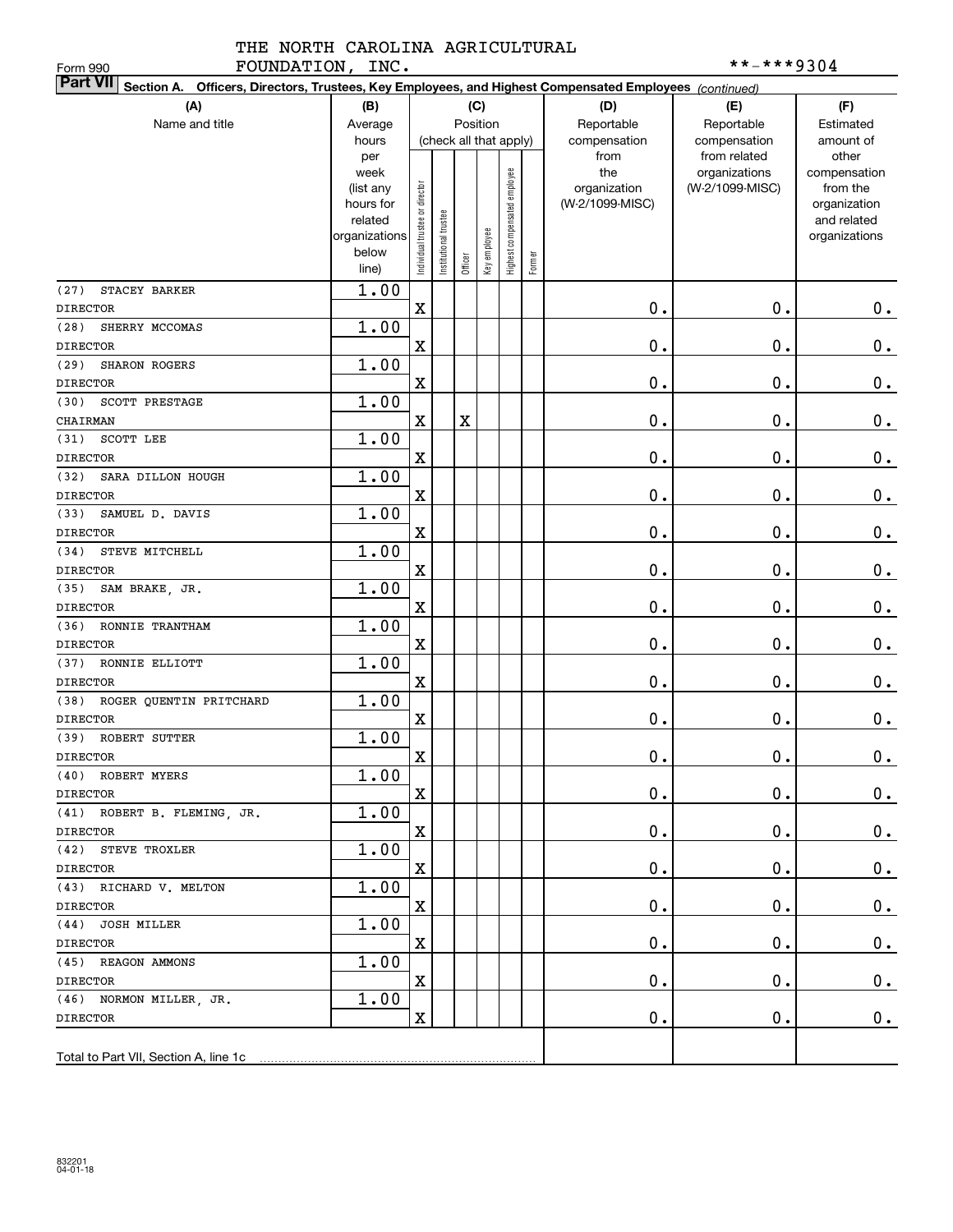# THE NORTH CAROLINA AGRICULTURAL FOUNDATION, INC.  $***-**9304$

| FOUNDATION, INC.<br>Form 990                                                                                              |                      |                                |                      |         |              |                              |        |                 | **-***9304      |                             |
|---------------------------------------------------------------------------------------------------------------------------|----------------------|--------------------------------|----------------------|---------|--------------|------------------------------|--------|-----------------|-----------------|-----------------------------|
| <b>Part VII</b><br>Section A. Officers, Directors, Trustees, Key Employees, and Highest Compensated Employees (continued) |                      |                                |                      |         |              |                              |        |                 |                 |                             |
| (A)                                                                                                                       | (B)                  |                                |                      |         | (C)          |                              |        | (D)             | (E)             | (F)                         |
| Name and title                                                                                                            | Average              |                                |                      |         | Position     |                              |        | Reportable      | Reportable      | Estimated                   |
|                                                                                                                           | hours                |                                |                      |         |              | (check all that apply)       |        | compensation    | compensation    | amount of                   |
|                                                                                                                           | per                  |                                |                      |         |              |                              |        | from            | from related    | other                       |
|                                                                                                                           | week                 |                                |                      |         |              |                              |        | the             | organizations   | compensation                |
|                                                                                                                           | (list any            |                                |                      |         |              |                              |        | organization    | (W-2/1099-MISC) | from the                    |
|                                                                                                                           | hours for<br>related |                                |                      |         |              |                              |        | (W-2/1099-MISC) |                 | organization<br>and related |
|                                                                                                                           | organizations        | Individual trustee or director | nstitutional trustee |         |              | Highest compensated employee |        |                 |                 | organizations               |
|                                                                                                                           | below                |                                |                      |         | Key employee |                              |        |                 |                 |                             |
|                                                                                                                           | line)                |                                |                      | Officer |              |                              | Former |                 |                 |                             |
| (47)<br>RAY BEST                                                                                                          | 1.00                 |                                |                      |         |              |                              |        |                 |                 |                             |
| <b>DIRECTOR</b>                                                                                                           |                      | $\mathbf X$                    |                      |         |              |                              |        | $\mathbf 0$ .   | $\mathbf 0$ .   | 0.                          |
| R. JOSEPH FREEMAN<br>(48)                                                                                                 | 1.00                 |                                |                      |         |              |                              |        |                 |                 |                             |
| <b>DIRECTOR</b>                                                                                                           |                      | $\mathbf X$                    |                      |         |              |                              |        | 0.              | $\mathbf 0$ .   | $\mathbf 0$ .               |
| QUINN HOWARD<br>(49)                                                                                                      | 1.00                 |                                |                      |         |              |                              |        |                 |                 |                             |
| <b>DIRECTOR</b>                                                                                                           |                      | $\mathbf X$                    |                      |         |              |                              |        | 0.              | $\mathbf 0$ .   | $\mathbf 0$ .               |
| PETER DANIEL<br>(50)                                                                                                      | 1.00                 |                                |                      |         |              |                              |        |                 |                 |                             |
| <b>DIRECTOR</b>                                                                                                           |                      | X                              |                      |         |              |                              |        | 0.              | $\mathbf 0$ .   | $\mathbf 0$ .               |
| PAULA WOODALL<br>(51)                                                                                                     | 1.00                 |                                |                      |         |              |                              |        |                 |                 |                             |
| <b>ASSISTANT TREASURER</b>                                                                                                |                      | $\mathbf X$                    |                      | X       |              |                              |        | 0.              | $\mathbf 0$ .   | $\mathbf 0$ .               |
| (52)<br>PAUL TALLEY                                                                                                       | 1.00                 |                                |                      |         |              |                              |        |                 |                 |                             |
| PAST CHAIRMAN                                                                                                             |                      | $\mathbf X$                    |                      | X       |              |                              |        | 0.              | $\mathbf 0$ .   | $\mathbf 0$ .               |
| (53)<br>PARKER PHILIPS                                                                                                    | 1.00                 |                                |                      |         |              |                              |        |                 |                 |                             |
| <b>DIRECTOR</b>                                                                                                           |                      | $\mathbf X$                    |                      |         |              |                              |        | 0.              | $\mathbf 0$ .   | $\mathbf 0$ .               |
| (54)<br>NELSON POWELL                                                                                                     | 1.00                 |                                |                      |         |              |                              |        |                 |                 |                             |
| <b>DIRECTOR</b>                                                                                                           |                      | $\mathbf X$                    |                      |         |              |                              |        | 0.              | $\mathbf 0$ .   | $0$ .                       |
| (55)<br>MARY BOWLES                                                                                                       | 1.00                 |                                |                      |         |              |                              |        |                 |                 |                             |
| <b>DIRECTOR</b>                                                                                                           |                      | X                              |                      |         |              |                              |        | 0.              | $\mathbf 0$ .   | $0$ .                       |
| (56)<br>NED GILLISPIE                                                                                                     | 1.00                 |                                |                      |         |              |                              |        |                 |                 |                             |
| <b>DIRECTOR</b>                                                                                                           |                      | $\mathbf X$                    |                      |         |              |                              |        | 0.              | $\mathbf 0$ .   | $0$ .                       |
| (57)<br>MYLES G. PAYNE                                                                                                    | 1.00                 |                                |                      |         |              |                              |        |                 |                 |                             |
| <b>DIRECTOR</b>                                                                                                           |                      | $\mathbf X$                    |                      |         |              |                              |        | 0.              | $\mathbf 0$ .   | $0$ .                       |
| (58)<br>MILTON VAUGHAN                                                                                                    | 1.00                 |                                |                      |         |              |                              |        |                 |                 |                             |
| <b>DIRECTOR</b>                                                                                                           |                      | $\mathbf X$                    |                      |         |              |                              |        | 0.              | $\mathbf 0$ .   | 0.                          |
| (59) MICHAEL WIGGINS                                                                                                      | 1.00                 |                                |                      |         |              |                              |        |                 |                 |                             |
| DIRECTOR                                                                                                                  |                      | $\mathbf X$                    |                      |         |              |                              |        | $\mathbf 0$ .   | $\mathbf 0$ .   | $\mathbf 0$ .               |
| (60) MICHAEL W. SHIFLETT                                                                                                  | 1.00                 |                                |                      |         |              |                              |        |                 |                 |                             |
| <b>DIRECTOR</b>                                                                                                           |                      | $\mathbf X$                    |                      |         |              |                              |        | 0.              | $\mathbf 0$ .   | 0.                          |
| (61) MICHAEL SHAW                                                                                                         | 1.00                 |                                |                      |         |              |                              |        |                 |                 |                             |
| DIRECTOR                                                                                                                  |                      | $\mathbf X$                    |                      |         |              |                              |        | $\mathbf 0$ .   | $\mathbf 0$ .   | 0.                          |
| (62) MEGAN JORNIGAN                                                                                                       | 1.00                 |                                |                      |         |              |                              |        |                 |                 |                             |
| DIRECTOR                                                                                                                  |                      | $\mathbf X$                    |                      |         |              |                              |        | $\mathbf 0$ .   | $\mathbf 0$ .   | 0.                          |
| (63) MARTIN MCLEOD                                                                                                        | 1.00                 |                                |                      |         |              |                              |        |                 |                 |                             |
| DIRECTOR                                                                                                                  |                      | $\mathbf X$                    |                      |         |              |                              |        | $\mathbf 0$ .   | $\mathbf 0$ .   | 0.                          |
| (64) MARK WELLONS                                                                                                         | 1.00                 |                                |                      |         |              |                              |        |                 |                 |                             |
| DIRECTOR                                                                                                                  |                      | $\mathbf X$                    |                      |         |              |                              |        | 0.              | $\mathbf 0$ .   | 0.                          |
| (65) MARK POWELL                                                                                                          | 1.00                 |                                |                      |         |              |                              |        |                 |                 |                             |
| DIRECTOR                                                                                                                  |                      | $\mathbf X$                    |                      |         |              |                              |        | 0.              | $\mathbf 0$ .   | $\mathbf 0$ .               |
| (66) KRIS RADFORD                                                                                                         | 1.00                 |                                |                      |         |              |                              |        |                 |                 |                             |
| DIRECTOR                                                                                                                  |                      | $\mathbf X$                    |                      |         |              |                              |        | $\mathbf 0$ .   | $\mathbf 0$ .   | $\mathbf 0$ .               |
|                                                                                                                           |                      |                                |                      |         |              |                              |        |                 |                 |                             |
| Total to Part VII, Section A, line 1c                                                                                     |                      |                                |                      |         |              |                              |        |                 |                 |                             |
|                                                                                                                           |                      |                                |                      |         |              |                              |        |                 |                 |                             |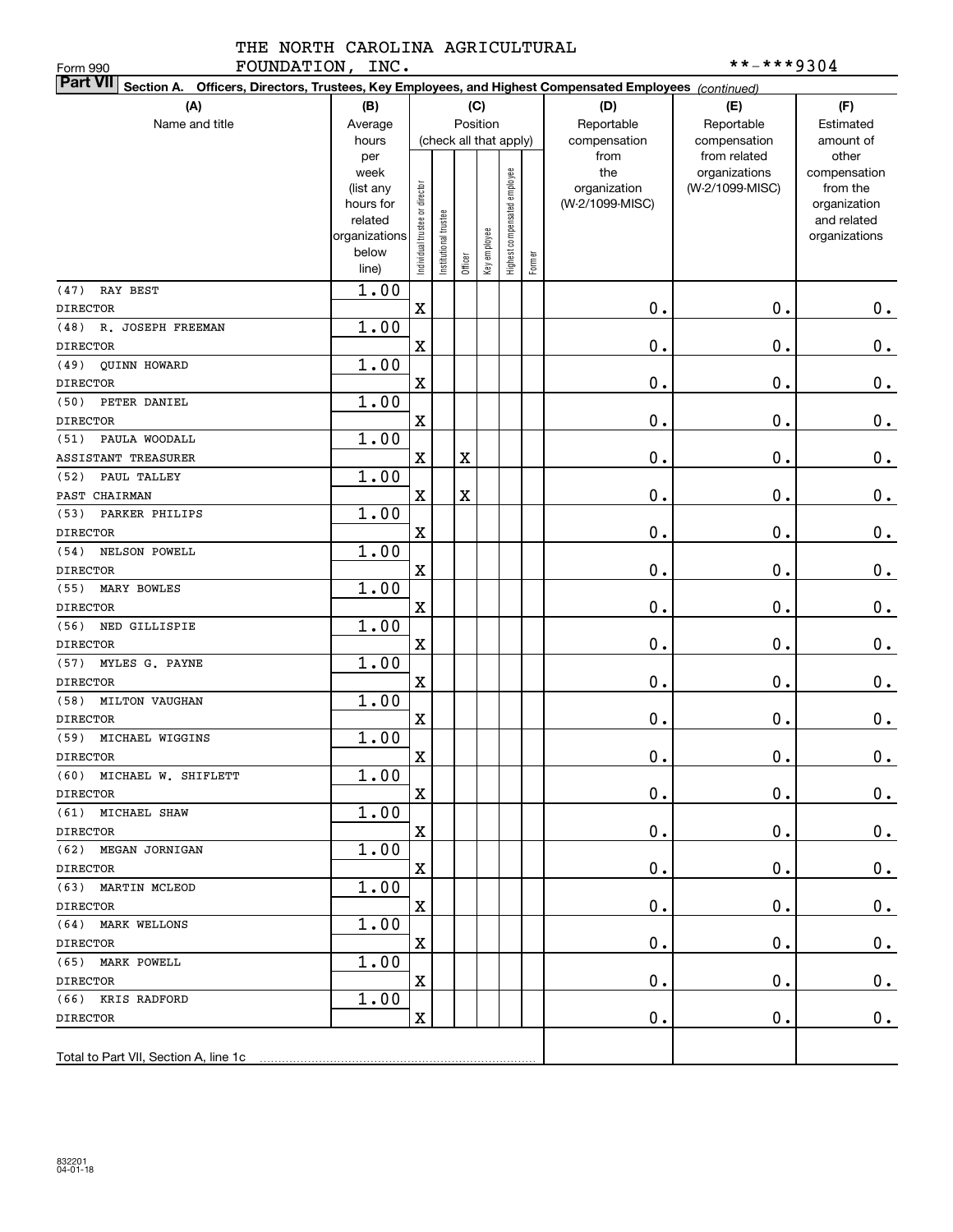#### THE NORTH CAROLINA AGRICULTURAL FOUNDATION, INC. \*\*-\*\*\*9304

| FOUNDATION, INC.<br>Form 990                                                                                              |                |                                |                        |         |              |                              |        |                 | **-***9304                       |                          |
|---------------------------------------------------------------------------------------------------------------------------|----------------|--------------------------------|------------------------|---------|--------------|------------------------------|--------|-----------------|----------------------------------|--------------------------|
| <b>Part VII</b><br>Section A. Officers, Directors, Trustees, Key Employees, and Highest Compensated Employees (continued) |                |                                |                        |         |              |                              |        |                 |                                  |                          |
| (A)                                                                                                                       | (B)            |                                |                        | (C)     |              |                              |        | (D)             | (E)                              | (F)                      |
| Name and title                                                                                                            | Average        |                                |                        |         | Position     |                              |        | Reportable      | Reportable                       | Estimated                |
|                                                                                                                           | hours          |                                | (check all that apply) |         |              |                              |        | compensation    | compensation                     | amount of                |
|                                                                                                                           | per<br>week    |                                |                        |         |              |                              |        | from<br>the     | from related                     | other                    |
|                                                                                                                           | (list any      |                                |                        |         |              |                              |        | organization    | organizations<br>(W-2/1099-MISC) | compensation<br>from the |
|                                                                                                                           | hours for      |                                |                        |         |              |                              |        | (W-2/1099-MISC) |                                  | organization             |
|                                                                                                                           | related        |                                |                        |         |              |                              |        |                 |                                  | and related              |
|                                                                                                                           | organizations  |                                |                        |         |              |                              |        |                 |                                  | organizations            |
|                                                                                                                           | below<br>line) | Individual trustee or director | Institutional trustee  | Officer | Key employee | Highest compensated employee | Former |                 |                                  |                          |
| MARK BAKER<br>(67)                                                                                                        | 1.00           |                                |                        |         |              |                              |        |                 |                                  |                          |
| <b>DIRECTOR</b>                                                                                                           |                | $\mathbf X$                    |                        |         |              |                              |        | 0.              | 0.                               | 0.                       |
| MARGARET G. HAMM<br>(68)                                                                                                  | 1.00           |                                |                        |         |              |                              |        |                 |                                  |                          |
| <b>DIRECTOR</b>                                                                                                           |                | $\mathbf X$                    |                        |         |              |                              |        | 0.              | $\mathbf 0$ .                    | $\mathbf 0$ .            |
| LUKE MATHIS<br>(69)                                                                                                       | 1.00           |                                |                        |         |              |                              |        |                 |                                  |                          |
| <b>DIRECTOR</b>                                                                                                           |                | $\mathbf X$                    |                        |         |              |                              |        | 0.              | $\mathbf 0$ .                    | $\mathbf 0$ .            |
| LUKE BLIZZARD<br>(70)                                                                                                     | 1.00           |                                |                        |         |              |                              |        |                 |                                  |                          |
| <b>DIRECTOR</b>                                                                                                           |                | X                              |                        |         |              |                              |        | $\mathbf 0$ .   | 0.                               | $\mathbf 0$ .            |
| LINDA HARRIS<br>(71)                                                                                                      | 1.00           |                                |                        |         |              |                              |        |                 |                                  |                          |
| <b>DIRECTOR</b>                                                                                                           |                | $\mathbf X$                    |                        |         |              |                              |        | $\mathbf 0$ .   | $\mathbf 0$ .                    | $\mathbf 0$ .            |
| (72)<br>LESLIE M. COOK                                                                                                    | 1.00           |                                |                        |         |              |                              |        |                 |                                  |                          |
| <b>DIRECTOR</b>                                                                                                           |                | $\mathbf X$                    |                        |         |              |                              |        | $\mathbf 0$ .   | $\mathbf 0$ .                    | $\mathbf 0$ .            |
| LARRY WOOTEN<br>(73)                                                                                                      | 1.00           |                                |                        |         |              |                              |        |                 |                                  |                          |
| <b>DIRECTOR</b>                                                                                                           |                | X                              |                        |         |              |                              |        | 0.              | $\mathbf 0$ .                    | $\mathbf 0$ .            |
| KEVIN PHILLIPS<br>(74)                                                                                                    | 1.00           |                                |                        |         |              |                              |        |                 |                                  |                          |
| <b>DIRECTOR</b>                                                                                                           |                | X                              |                        |         |              |                              |        | 0.              | $\mathbf 0$ .                    | $\mathbf 0$ .            |
| JOY BOOTHE<br>(75)                                                                                                        | 1.00           |                                |                        |         |              |                              |        |                 |                                  |                          |
| <b>DIRECTOR</b>                                                                                                           | 1.00           | X                              |                        |         |              |                              |        | $\mathbf 0$ .   | $\mathbf 0$ .                    | $0$ .                    |
| KENDALL HILL<br>(76)<br><b>DIRECTOR</b>                                                                                   |                | $\mathbf X$                    |                        |         |              |                              |        | $\mathbf 0$ .   | $\mathbf 0$ .                    | $0$ .                    |
| KELLY MCIVER<br>(77)                                                                                                      | 1.00           |                                |                        |         |              |                              |        |                 |                                  |                          |
| VICE CHAIRWOMAN                                                                                                           |                | $\mathbf X$                    |                        | X       |              |                              |        | $\mathbf 0$ .   | $\mathbf 0$ .                    | $0$ .                    |
| KELLY EDENS ARCHAMBAULT<br>(78)                                                                                           | 1.00           |                                |                        |         |              |                              |        |                 |                                  |                          |
| <b>DIRECTOR</b>                                                                                                           |                | $\mathbf X$                    |                        |         |              |                              |        | 0.              | $\mathbf 0$ .                    | $0$ .                    |
| (79) KEATON VANDEMARK                                                                                                     | 1.00           |                                |                        |         |              |                              |        |                 |                                  |                          |
| <b>DIRECTOR</b>                                                                                                           |                | $\mathbf X$                    |                        |         |              |                              |        | $\mathbf 0$ .   | $\mathbf 0$ .                    | 0.                       |
| (80) KATIE EARL                                                                                                           | 1.00           |                                |                        |         |              |                              |        |                 |                                  |                          |
| DIRECTOR                                                                                                                  |                | $\mathbf X$                    |                        |         |              |                              |        | 0.              | 0.                               | $0$ .                    |
| (81) KATHERINE DRAKE STOWE                                                                                                | 1.00           |                                |                        |         |              |                              |        |                 |                                  |                          |
| DIRECTOR                                                                                                                  |                | $\mathbf X$                    |                        |         |              |                              |        | $\mathbf 0$ .   | 0.                               | 0.                       |
| (82) RICHARD P. RENEGAR                                                                                                   | 1.00           |                                |                        |         |              |                              |        |                 |                                  |                          |
| DIRECTOR                                                                                                                  |                | $\mathbf X$                    |                        |         |              |                              |        | $\mathbf 0$ .   | 0.                               | 0.                       |
| (83) JOHNNY BARNES                                                                                                        | 1.00           |                                |                        |         |              |                              |        |                 |                                  |                          |
| DIRECTOR                                                                                                                  |                | $\mathbf X$                    |                        |         |              |                              |        | $\mathbf 0$ .   | 0.                               | 0.                       |
| (84) JOSHUA GLENN LATHAM                                                                                                  | 1.00           |                                |                        |         |              |                              |        |                 |                                  |                          |
| DIRECTOR                                                                                                                  |                | $\mathbf X$                    |                        |         |              |                              |        | $\mathbf 0$ .   | 0.                               | 0.                       |
| (85) DEBBIE E. WORLEY                                                                                                     | 1.00           | X                              |                        | X       |              |                              |        | $\mathbf 0$ .   | 0.                               |                          |
| ASSISTANT SECRETARY<br>(86) JOHN W. KIMBER                                                                                | 1.00           |                                |                        |         |              |                              |        |                 |                                  | $0$ .                    |
| DIRECTOR                                                                                                                  |                | $\mathbf X$                    |                        |         |              |                              |        | $\mathbf 0$ .   | 0.                               | 0.                       |
|                                                                                                                           |                |                                |                        |         |              |                              |        |                 |                                  |                          |
| Total to Part VII, Section A, line 1c                                                                                     |                |                                |                        |         |              |                              |        |                 |                                  |                          |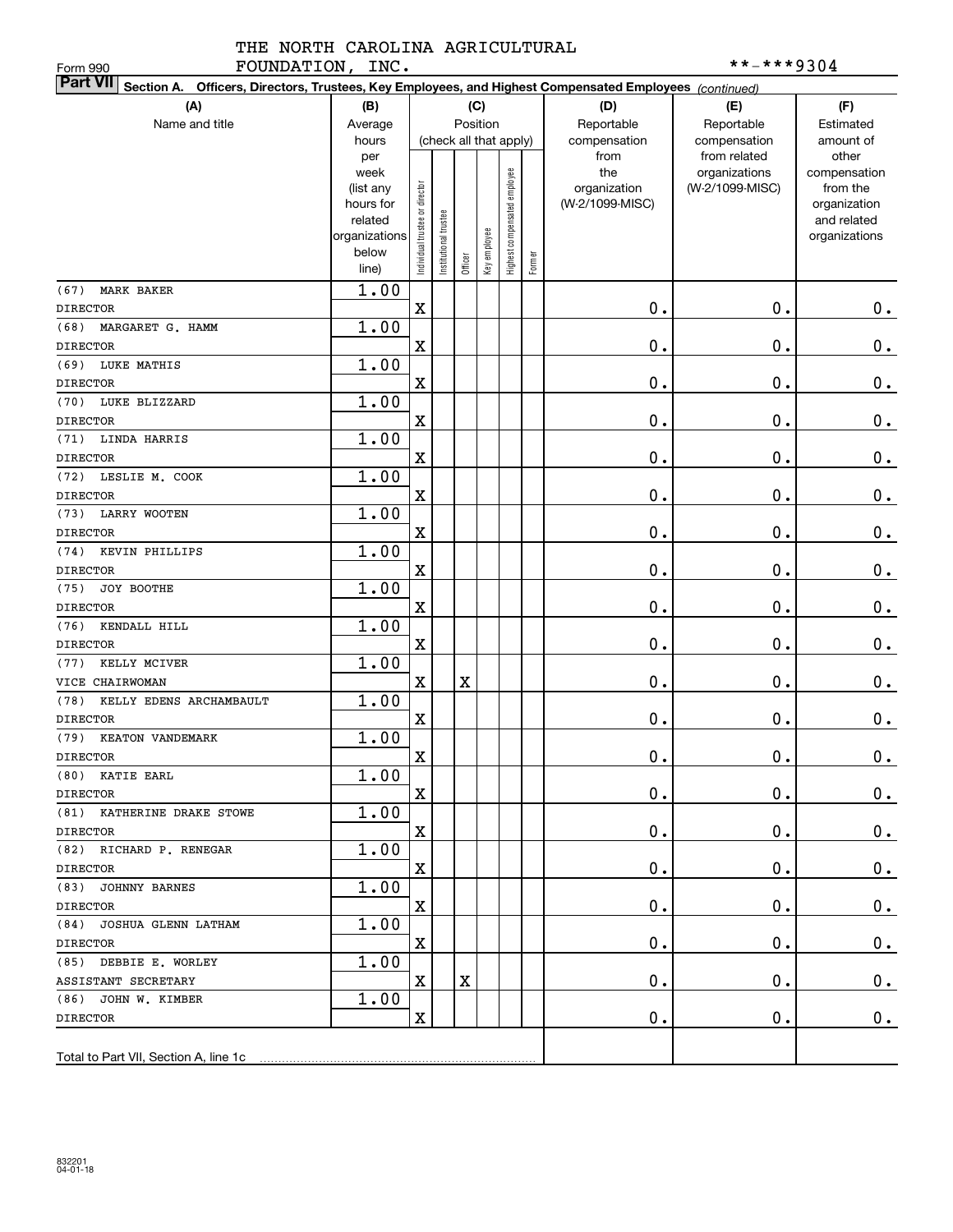# THE NORTH CAROLINA AGRICULTURAL FOUNDATION, INC. \*\*-\*\*\*9304

| FOUNDATION, INC.<br>Form 990                                                                                    |                      |                                |                       |                        |              |                              |        |                 | **-***9304      |                             |
|-----------------------------------------------------------------------------------------------------------------|----------------------|--------------------------------|-----------------------|------------------------|--------------|------------------------------|--------|-----------------|-----------------|-----------------------------|
| Part VII Section A. Officers, Directors, Trustees, Key Employees, and Highest Compensated Employees (continued) |                      |                                |                       |                        |              |                              |        |                 |                 |                             |
| (A)                                                                                                             | (B)                  |                                |                       |                        | (C)          |                              |        | (D)             | (E)             | (F)                         |
| Name and title                                                                                                  | Average              |                                |                       | Position               |              |                              |        | Reportable      | Reportable      | Estimated                   |
|                                                                                                                 | hours                |                                |                       | (check all that apply) |              |                              |        | compensation    | compensation    | amount of                   |
|                                                                                                                 | per                  |                                |                       |                        |              |                              |        | from            | from related    | other                       |
|                                                                                                                 | week                 |                                |                       |                        |              |                              |        | the             | organizations   | compensation                |
|                                                                                                                 | (list any            |                                |                       |                        |              |                              |        | organization    | (W-2/1099-MISC) | from the                    |
|                                                                                                                 | hours for<br>related |                                |                       |                        |              |                              |        | (W-2/1099-MISC) |                 | organization<br>and related |
|                                                                                                                 | organizations        | Individual trustee or director | Institutional trustee |                        |              | Highest compensated employee |        |                 |                 | organizations               |
|                                                                                                                 | below                |                                |                       |                        | Key employee |                              |        |                 |                 |                             |
|                                                                                                                 | line)                |                                |                       | Officer                |              |                              | Former |                 |                 |                             |
| (87)<br>JOHN SEMMES                                                                                             | 1.00                 |                                |                       |                        |              |                              |        |                 |                 |                             |
| <b>DIRECTOR</b>                                                                                                 |                      | $\mathbf X$                    |                       |                        |              |                              |        | 0.              | $\mathbf 0$ .   | $0_{.}$                     |
| (88)<br><b>JOHN KINNEER</b>                                                                                     | 1.00                 |                                |                       |                        |              |                              |        |                 |                 |                             |
| <b>DIRECTOR</b>                                                                                                 |                      | $\mathbf X$                    |                       |                        |              |                              |        | 0.              | $\mathbf 0$ .   | $\mathbf 0$ .               |
| JOHN CLAPP<br>(89)                                                                                              | 1.00                 |                                |                       |                        |              |                              |        |                 |                 |                             |
| <b>DIRECTOR</b>                                                                                                 |                      | $\mathbf X$                    |                       |                        |              |                              |        | 0.              | $\mathbf 0$ .   | $0_{.}$                     |
| JOE L. DOLL<br>(90)                                                                                             | 1.00                 |                                |                       |                        |              |                              |        |                 |                 |                             |
| <b>DIRECTOR</b>                                                                                                 |                      | $\mathbf X$                    |                       |                        |              |                              |        | 0.              | $\mathbf 0$ .   | $0_{.}$                     |
| JOE H. WARD<br>(91)                                                                                             | 1.00                 |                                |                       |                        |              |                              |        |                 |                 |                             |
| <b>DIRECTOR</b>                                                                                                 |                      | $\mathbf X$                    |                       |                        |              |                              |        | 0.              | $\mathbf 0$ .   | $0$ .                       |
| (92)<br>JIMMY GENTRY                                                                                            | 1.00                 |                                |                       |                        |              |                              |        |                 |                 |                             |
| <b>DIRECTOR</b>                                                                                                 |                      | $\mathbf X$                    |                       |                        |              |                              |        | 0.              | $\mathbf 0$ .   | $\mathbf 0$ .               |
| JIM HUNT<br>(93)                                                                                                | 1.00                 |                                |                       |                        |              |                              |        |                 |                 |                             |
| <b>DIRECTOR</b>                                                                                                 |                      | $\mathbf X$                    |                       |                        |              |                              |        | 0.              | $\mathbf 0$ .   | $\mathbf 0$ .               |
| (94)<br><b>JEFF WILSON</b>                                                                                      | 1.00                 |                                |                       |                        |              |                              |        |                 |                 |                             |
| <b>DIRECTOR</b>                                                                                                 |                      | $\mathbf X$                    |                       |                        |              |                              |        | 0.              | $\mathbf 0$ .   | $\mathbf 0$ .               |
| (95)<br><b>JEFF TURNER</b>                                                                                      | 1.00                 |                                |                       |                        |              |                              |        |                 |                 |                             |
| <b>DIRECTOR</b>                                                                                                 |                      | $\mathbf X$                    |                       |                        |              |                              |        | 0.              | $\mathbf 0$ .   | $\mathbf 0$ .               |
| (96)<br>JEFF DARNELL                                                                                            | 1.00                 |                                |                       |                        |              |                              |        |                 |                 |                             |
| <b>DIRECTOR</b>                                                                                                 |                      | $\mathbf X$                    |                       |                        |              |                              |        | 0.              | $\mathbf 0$ .   | $\mathbf 0$ .               |
| (97)<br><b>JEFF CHANDLER</b>                                                                                    | 1.00                 |                                |                       |                        |              |                              |        |                 |                 |                             |
| <b>DIRECTOR</b>                                                                                                 | 40.00                | $\mathbf X$                    |                       |                        |              |                              |        | 0.              | $\mathbf 0$ .   | $0$ .                       |
| <b>JAY ROUSE</b><br>(98)                                                                                        | 1.00                 |                                |                       |                        |              |                              |        |                 |                 |                             |
| <b>DIRECTOR</b>                                                                                                 |                      | $\mathbf X$                    |                       |                        |              |                              |        | 0.              | $\mathbf 0$ .   | $0$ .                       |
| (99) JAY B. DARDEN, IV                                                                                          | 1.00                 |                                |                       |                        |              |                              |        |                 |                 |                             |
| <b>DIRECTOR</b>                                                                                                 |                      | $\mathbf X$                    |                       |                        |              |                              |        | $\mathbf 0$ .   | $\mathbf 0$ .   | $\mathbf 0$ .               |
| $(100)$ JAN G. KELLY                                                                                            | 1.00                 |                                |                       |                        |              |                              |        |                 |                 |                             |
| DIRECTOR                                                                                                        |                      | X                              |                       |                        |              |                              |        | $\mathbf 0$ .   | 0.              | 0.                          |
| (101) JACOB J. PARKER                                                                                           | 1.00                 |                                |                       |                        |              |                              |        |                 |                 |                             |
| <b>DIRECTOR</b>                                                                                                 |                      | $\mathbf X$                    |                       |                        |              |                              |        | 0.              | О.              | 0.                          |
| (102) HENRY LEE COOK                                                                                            | 1.00                 |                                |                       |                        |              |                              |        |                 |                 |                             |
| DIRECTOR                                                                                                        |                      | $\mathbf X$                    |                       |                        |              |                              |        | $\mathbf 0$ .   | О.              | $0\cdot$                    |
| (103) HEBER A. RESPASS                                                                                          | 1.00                 |                                |                       |                        |              |                              |        |                 |                 |                             |
| DIRECTOR                                                                                                        |                      | $\mathbf X$                    |                       |                        |              |                              |        | $\mathbf 0$ .   | О.              | $0\cdot$                    |
| (104) HARVEY ROBERTS                                                                                            | 1.00                 |                                |                       |                        |              |                              |        |                 |                 |                             |
| <b>DIRECTOR</b>                                                                                                 |                      | $\mathbf X$                    |                       |                        |              |                              |        | $\mathbf 0$ .   | О.              | $0\cdot$                    |
| (105) CARROLL MOSELEY                                                                                           | 1.00                 |                                |                       |                        |              |                              |        |                 |                 |                             |
| DIRECTOR                                                                                                        |                      | $\mathbf X$                    |                       |                        |              |                              |        | $\mathbf 0$ .   | О.              | $0\cdot$                    |
| (106) GORDON NEVILLE                                                                                            | 1.00                 | $\mathbf X$                    |                       |                        |              |                              |        |                 |                 |                             |
| DIRECTOR                                                                                                        |                      |                                |                       |                        |              |                              |        | $\mathbf 0$ .   | О.              | 0.                          |
|                                                                                                                 |                      |                                |                       |                        |              |                              |        |                 |                 |                             |
|                                                                                                                 |                      |                                |                       |                        |              |                              |        |                 |                 |                             |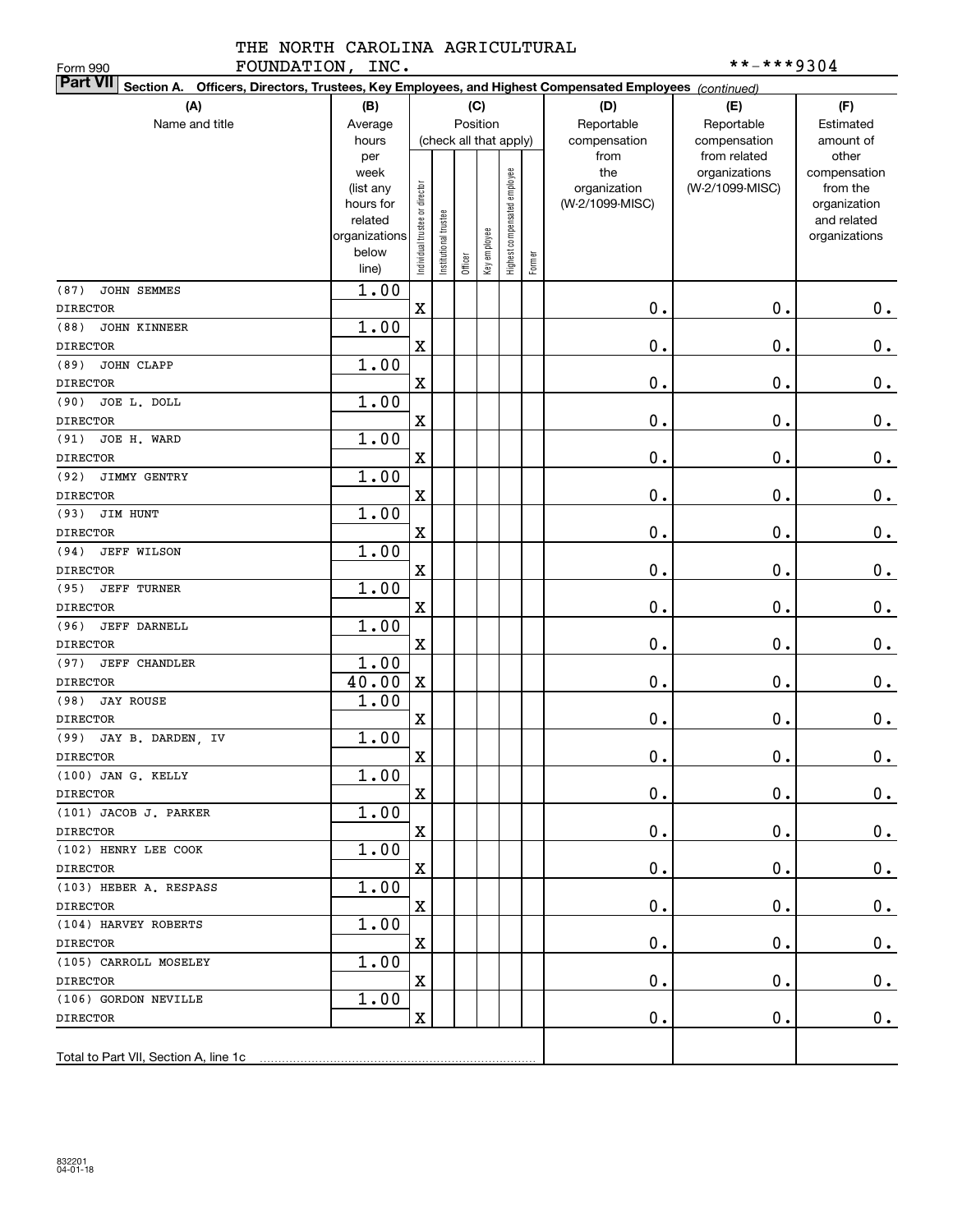THE NORTH CAROLINA AGRICULTURAL FOUNDATION, INC.  $***-**9304$ 

| FOUNDATION, INC.<br>Form 990             |                                                                                                        |                                |                        |         |              |                              |        |                 | **-***9304      |                             |  |
|------------------------------------------|--------------------------------------------------------------------------------------------------------|--------------------------------|------------------------|---------|--------------|------------------------------|--------|-----------------|-----------------|-----------------------------|--|
| <b>Part VII</b>                          | Section A. Officers, Directors, Trustees, Key Employees, and Highest Compensated Employees (continued) |                                |                        |         |              |                              |        |                 |                 |                             |  |
| (A)                                      | (B)                                                                                                    |                                |                        |         | (C)          |                              |        | (D)             | (E)             | (F)                         |  |
| Name and title                           | Average                                                                                                |                                |                        |         | Position     |                              |        | Reportable      | Reportable      | Estimated                   |  |
|                                          | hours                                                                                                  |                                | (check all that apply) |         |              |                              |        | compensation    | compensation    | amount of                   |  |
|                                          | per                                                                                                    |                                |                        |         |              |                              |        | from            | from related    | other                       |  |
|                                          | week                                                                                                   |                                |                        |         |              |                              |        | the             | organizations   | compensation                |  |
|                                          | (list any                                                                                              |                                |                        |         |              |                              |        | organization    | (W-2/1099-MISC) | from the                    |  |
|                                          | hours for<br>related                                                                                   |                                |                        |         |              |                              |        | (W-2/1099-MISC) |                 | organization<br>and related |  |
|                                          | organizations                                                                                          |                                |                        |         |              |                              |        |                 |                 | organizations               |  |
|                                          | below                                                                                                  | Individual trustee or director | nstitutional trustee   |         |              | Highest compensated employee |        |                 |                 |                             |  |
|                                          | line)                                                                                                  |                                |                        | Officer | Key employee |                              | Former |                 |                 |                             |  |
| (107) ZANE HEDGECOCK                     | 1.00                                                                                                   |                                |                        |         |              |                              |        |                 |                 |                             |  |
| <b>DIRECTOR</b>                          |                                                                                                        | $\mathbf X$                    |                        |         |              |                              |        | 0.              | $0$ .           | $0$ .                       |  |
| (108) FRANKIE BEAMAN                     | 1.00                                                                                                   |                                |                        |         |              |                              |        |                 |                 |                             |  |
| <b>DIRECTOR</b>                          |                                                                                                        | X                              |                        |         |              |                              |        | 0.              | $0$ .           | $\mathbf 0$ .               |  |
| (109) GLEN BRADLEY                       | 1.00                                                                                                   |                                |                        |         |              |                              |        |                 |                 |                             |  |
| <b>DIRECTOR</b>                          |                                                                                                        | X                              |                        |         |              |                              |        | 0.              | $0$ .           | $\mathbf 0$ .               |  |
| (110) GEORGIA LOVE                       | 1.00                                                                                                   |                                |                        |         |              |                              |        |                 |                 |                             |  |
| <b>DIRECTOR</b>                          |                                                                                                        | X                              |                        |         |              |                              |        | 0.              | $0$ .           | $\mathbf 0$ .               |  |
| (111) GEORGE SIMPSON                     | 1.00                                                                                                   |                                |                        |         |              |                              |        |                 |                 |                             |  |
| <b>DIRECTOR</b>                          |                                                                                                        | X                              |                        |         |              |                              |        | 0.              | $0$ .           | $\mathbf 0$ .               |  |
| (112) GENE WEST                          | 1.00                                                                                                   |                                |                        |         |              |                              |        |                 |                 |                             |  |
| <b>DIRECTOR</b>                          |                                                                                                        | X                              |                        |         |              |                              |        | 0.              | $0$ .           | $\mathbf 0$ .               |  |
| (113) FRED PITTILLO                      | 1.00                                                                                                   |                                |                        |         |              |                              |        |                 |                 |                             |  |
| <b>DIRECTOR</b>                          |                                                                                                        | X                              |                        |         |              |                              |        | 0.              | $0$ .           | $\mathbf 0$ .               |  |
| (114) FRED BURT                          | 1.00                                                                                                   |                                |                        |         |              |                              |        |                 |                 |                             |  |
| <b>DIRECTOR</b>                          |                                                                                                        | X                              |                        |         |              |                              |        | 0.              | $0$ .           | $\mathbf 0$ .               |  |
| (115) EUGENE CALDWELL BERRYHILL, JR.     | 1.00                                                                                                   |                                |                        |         |              |                              |        |                 |                 |                             |  |
| <b>DIRECTOR</b>                          |                                                                                                        | X                              |                        |         |              |                              |        | 0.              | $0$ .           | $0$ .                       |  |
| (116) GRAHAM BOYD                        | 1.00                                                                                                   |                                |                        |         |              |                              |        |                 |                 |                             |  |
| <b>DIRECTOR</b>                          |                                                                                                        | X                              |                        |         |              |                              |        | $\mathbf 0$ .   | 0.              | 0.                          |  |
| (117) ERICA UPTON PETERSON               | 1.00                                                                                                   |                                |                        |         |              |                              |        |                 |                 |                             |  |
| <b>DIRECTOR</b>                          |                                                                                                        | X                              |                        |         |              |                              |        | $\mathbf 0$ .   | 0.              | $0\,.$                      |  |
| (118) ERIC GONDER                        | 1.00                                                                                                   |                                |                        |         |              |                              |        |                 |                 |                             |  |
| <b>DIRECTOR</b>                          |                                                                                                        | X                              |                        |         |              |                              |        | $\mathbf 0$ .   | 0.              | $0\,.$                      |  |
| (119) EMILY NAIL                         | 1.00                                                                                                   |                                |                        |         |              |                              |        |                 |                 |                             |  |
| <b>DIRECTOR</b>                          |                                                                                                        | X                              |                        |         |              |                              |        | $\mathbf 0$ .   | $\mathbf 0$ .   | 0.                          |  |
| (120) EDDIE JENNINGS                     | 1.00                                                                                                   |                                |                        |         |              |                              |        |                 |                 |                             |  |
| DIRECTOR                                 |                                                                                                        | X                              |                        |         |              |                              |        | 0.              | 0.              | $0$ .                       |  |
| $(121)$ E.B. HARRIS                      | 1.00                                                                                                   |                                |                        |         |              |                              |        |                 |                 |                             |  |
| DIRECTOR                                 |                                                                                                        | X                              |                        |         |              |                              |        | $\mathbf 0$ .   | $\mathbf 0$ .   | $0$ .                       |  |
| (122) DOUG NETHAWAY                      | 1.00                                                                                                   |                                |                        |         |              |                              |        |                 |                 |                             |  |
| <b>DIRECTOR</b>                          |                                                                                                        | X                              |                        |         |              |                              |        | $\mathbf 0$ .   | $\mathbf 0$ .   | $0$ .                       |  |
| (123) DEREK POTTER                       | 1.00                                                                                                   |                                |                        |         |              |                              |        |                 |                 |                             |  |
| <b>DIRECTOR</b>                          |                                                                                                        | X                              |                        |         |              |                              |        | $\mathbf 0$ .   | $\mathbf 0$ .   | $0$ .                       |  |
| (124) DEBORAH JOHNSON                    | 1.00                                                                                                   |                                |                        |         |              |                              |        |                 |                 |                             |  |
| DIRECTOR                                 |                                                                                                        | X                              |                        |         |              |                              |        | $\mathbf 0$ .   | $\mathbf 0$ .   | $0$ .                       |  |
| (125) DAVID RIVES                        | 1.00                                                                                                   | X                              |                        |         |              |                              |        | $\mathbf 0$ .   | $\mathbf 0$ .   | $0$ .                       |  |
| DIRECTOR<br>(126) JOSEPH LEE DUPREE, JR. | 1.00                                                                                                   |                                |                        |         |              |                              |        |                 |                 |                             |  |
| DIRECTOR                                 |                                                                                                        | x                              |                        |         |              |                              |        | О.              | $\mathbf 0$ .   | $0$ .                       |  |
|                                          |                                                                                                        |                                |                        |         |              |                              |        |                 |                 |                             |  |
|                                          |                                                                                                        |                                |                        |         |              |                              |        |                 |                 |                             |  |
|                                          |                                                                                                        |                                |                        |         |              |                              |        |                 |                 |                             |  |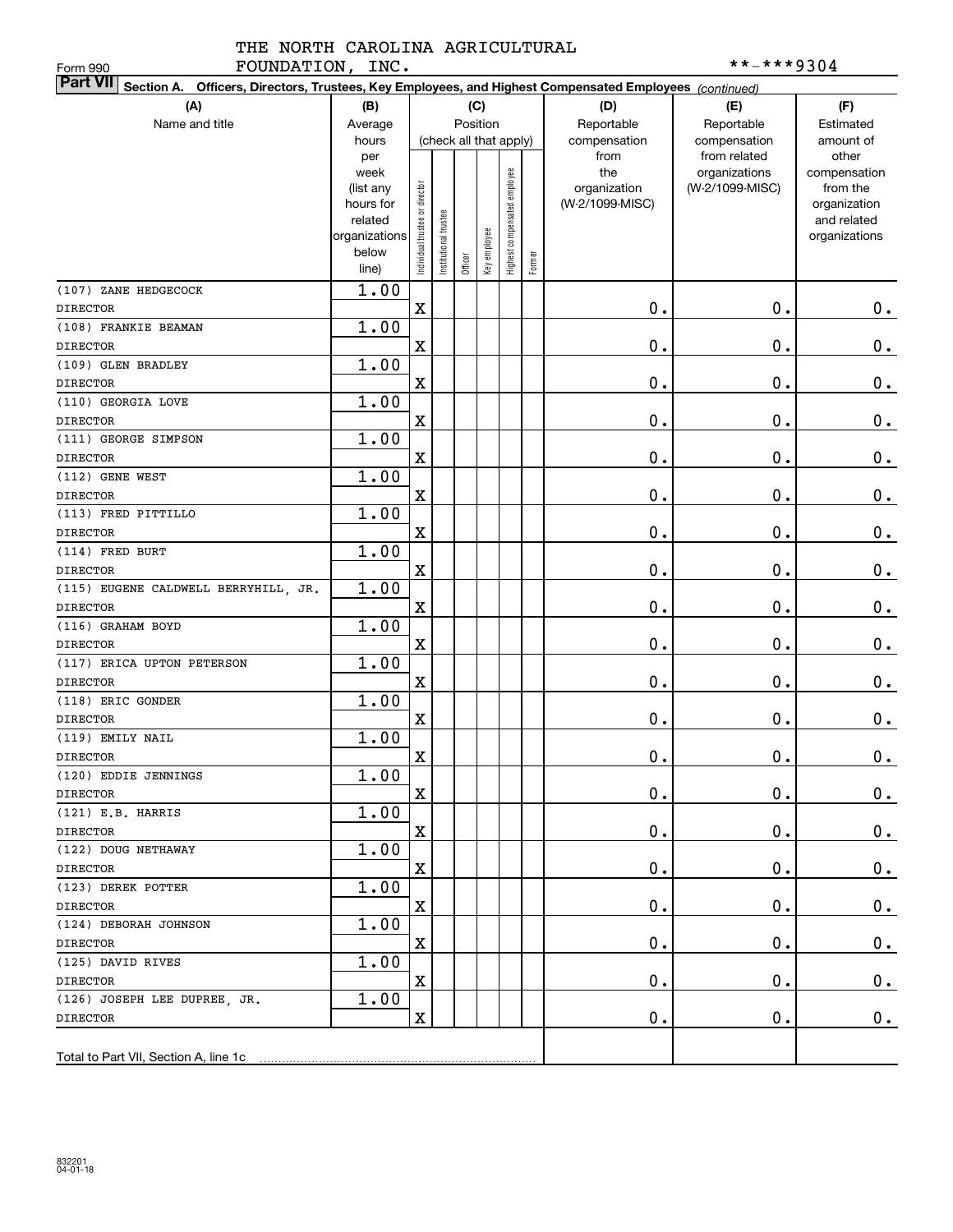# THE NORTH CAROLINA AGRICULTURAL FOUNDATION, INC. \*\*-\*\*\*9304

| FOUNDATION, INC.<br>Form 990                                                                                              |                      |                                |                      |          |              |                              |        |                 | **-***9304      |                             |
|---------------------------------------------------------------------------------------------------------------------------|----------------------|--------------------------------|----------------------|----------|--------------|------------------------------|--------|-----------------|-----------------|-----------------------------|
| <b>Part VII</b><br>Section A. Officers, Directors, Trustees, Key Employees, and Highest Compensated Employees (continued) |                      |                                |                      |          |              |                              |        |                 |                 |                             |
| (A)                                                                                                                       | (B)                  |                                |                      |          | (C)          |                              |        | (D)             | (E)             | (F)                         |
| Name and title                                                                                                            | Average              |                                |                      | Position |              |                              |        | Reportable      | Reportable      | Estimated                   |
|                                                                                                                           | hours                |                                |                      |          |              | (check all that apply)       |        | compensation    | compensation    | amount of                   |
|                                                                                                                           | per                  |                                |                      |          |              |                              |        | from            | from related    | other                       |
|                                                                                                                           | week                 |                                |                      |          |              |                              |        | the             | organizations   | compensation                |
|                                                                                                                           | (list any            |                                |                      |          |              |                              |        | organization    | (W-2/1099-MISC) | from the                    |
|                                                                                                                           | hours for<br>related |                                |                      |          |              |                              |        | (W-2/1099-MISC) |                 | organization<br>and related |
|                                                                                                                           | organizations        | Individual trustee or director | nstitutional trustee |          |              | Highest compensated employee |        |                 |                 | organizations               |
|                                                                                                                           | below                |                                |                      |          | Key employee |                              |        |                 |                 |                             |
|                                                                                                                           | line)                |                                |                      | Officer  |              |                              | Former |                 |                 |                             |
| (127) BRITTANY WHITMIRE                                                                                                   | 1.00                 |                                |                      |          |              |                              |        |                 |                 |                             |
| <b>DIRECTOR</b>                                                                                                           |                      | $\mathbf X$                    |                      |          |              |                              |        | 0.              | $\mathbf 0$ .   | 0.                          |
| (128) C. HESTER VERNON, III                                                                                               | 1.00                 |                                |                      |          |              |                              |        |                 |                 |                             |
| <b>DIRECTOR</b>                                                                                                           |                      | $\mathbf X$                    |                      |          |              |                              |        | 0.              | $\mathbf 0$ .   | $\mathbf 0$ .               |
| (129) DAVID LEE                                                                                                           | 1.00                 |                                |                      |          |              |                              |        |                 |                 |                             |
| <b>DIRECTOR</b>                                                                                                           |                      | $\mathbf X$                    |                      |          |              |                              |        | 0.              | $\mathbf 0$ .   | $\mathbf 0$ .               |
| (130) DAVID HEATH                                                                                                         | 1.00                 |                                |                      |          |              |                              |        |                 |                 |                             |
| <b>DIRECTOR</b>                                                                                                           |                      | $\mathbf X$                    |                      |          |              |                              |        | 0.              | $\mathbf 0$ .   | $\mathbf 0$ .               |
| (131) DAVID HARTMAN                                                                                                       | 1.00                 |                                |                      |          |              |                              |        |                 |                 |                             |
| <b>DIRECTOR</b>                                                                                                           |                      | X                              |                      |          |              |                              |        | 0.              | $\mathbf 0$ .   | $0_{.}$                     |
| (132) DAVID DAVENPORT                                                                                                     | 1.00                 |                                |                      |          |              |                              |        |                 |                 |                             |
| <b>DIRECTOR</b>                                                                                                           |                      | $\mathbf X$                    |                      |          |              |                              |        | 0.              | $\mathbf 0$ .   | $\mathbf 0$ .               |
| (133) DAVID CORUM                                                                                                         | 1.00                 |                                |                      |          |              |                              |        |                 |                 |                             |
| <b>DIRECTOR</b>                                                                                                           |                      | $\mathbf X$                    |                      |          |              |                              |        | 0.              | $\mathbf 0$ .   | $\mathbf 0$ .               |
| (134) DAN WARREN                                                                                                          | 1.00                 |                                |                      |          |              |                              |        |                 |                 |                             |
| <b>DIRECTOR</b>                                                                                                           |                      | $\mathbf X$                    |                      |          |              |                              |        | 0.              | $\mathbf 0$ .   | $\mathbf 0$ .               |
| (135) DAN WARD                                                                                                            | 1.00                 |                                |                      |          |              |                              |        |                 |                 |                             |
| <b>DIRECTOR</b>                                                                                                           |                      | $\mathbf X$                    |                      |          |              |                              |        | 0.              | $\mathbf 0$ .   | $\mathbf 0$ .               |
| (136) COREY CLAYTON                                                                                                       | 1.00                 |                                |                      |          |              |                              |        |                 |                 |                             |
| <b>DIRECTOR</b>                                                                                                           |                      | $\mathbf X$                    |                      |          |              |                              |        | 0.              | $\mathbf 0$ .   | $0$ .                       |
| (137) CONNIE B. SMITH                                                                                                     | 1.00                 |                                |                      |          |              |                              |        |                 |                 |                             |
| <b>DIRECTOR</b>                                                                                                           |                      | $\mathbf X$                    |                      |          |              |                              |        | 0.              | $\mathbf 0$ .   | $\mathbf 0$ .               |
| (138) CLINTON CROCKER                                                                                                     | 1.00                 |                                |                      |          |              |                              |        |                 |                 |                             |
| <b>DIRECTOR</b>                                                                                                           |                      | $\mathbf X$                    |                      |          |              |                              |        | 0.              | $\mathbf 0$ .   | $0$ .                       |
| (139) CLAY HINNANT                                                                                                        | 1.00                 |                                |                      |          |              |                              |        |                 |                 |                             |
| <b>DIRECTOR</b>                                                                                                           |                      | $\overline{\mathbf{X}}$        |                      |          |              |                              |        | $\mathbf 0$ .   | $\mathbf 0$ .   | $\mathbf 0$ .               |
| (140) CHRISTIAN OVERTON                                                                                                   | 1.00                 |                                |                      |          |              |                              |        |                 |                 |                             |
| DIRECTOR                                                                                                                  |                      | $\mathbf X$                    |                      |          |              |                              |        | $\mathbf 0$ .   | 0.              | $0_{.}$                     |
| (141) CHARLOTTE VICK                                                                                                      | 1.00                 |                                |                      |          |              |                              |        |                 |                 |                             |
| DIRECTOR                                                                                                                  |                      | $\mathbf X$                    |                      |          |              |                              |        | 0.              | О.              | 0.                          |
| (142) CHARLES GLASS                                                                                                       | 1.00                 |                                |                      |          |              |                              |        |                 |                 |                             |
| <b>DIRECTOR</b><br>(143) CHAD DOCSH                                                                                       |                      | $\mathbf X$                    |                      |          |              |                              |        | 0.              | О.              | 0.                          |
|                                                                                                                           | 1.00                 | $\mathbf X$                    |                      |          |              |                              |        | 0.              |                 |                             |
| <b>DIRECTOR</b><br>(144) CHAD BENTON                                                                                      | 1.00                 |                                |                      |          |              |                              |        |                 | О.              | $\mathbf 0$ .               |
| <b>DIRECTOR</b>                                                                                                           |                      | $\mathbf X$                    |                      |          |              |                              |        | 0.              | О.              | $\mathbf 0$ .               |
| (145) DAVID PEELE                                                                                                         | 1.00                 |                                |                      |          |              |                              |        |                 |                 |                             |
| <b>DIRECTOR</b>                                                                                                           |                      | $\mathbf X$                    |                      |          |              |                              |        | $\mathbf 0$ .   | $\mathbf 0$ .   | $0\cdot$                    |
| (146) BRYAN BLINSON                                                                                                       | 1.00                 |                                |                      |          |              |                              |        |                 |                 |                             |
| SECRETARY                                                                                                                 |                      | $\mathbf X$                    |                      | X        |              |                              |        | $\mathbf 0$ .   | $\mathbf 0$ .   | 0.                          |
|                                                                                                                           |                      |                                |                      |          |              |                              |        |                 |                 |                             |
| Total to Part VII, Section A, line 1c                                                                                     |                      |                                |                      |          |              |                              |        |                 |                 |                             |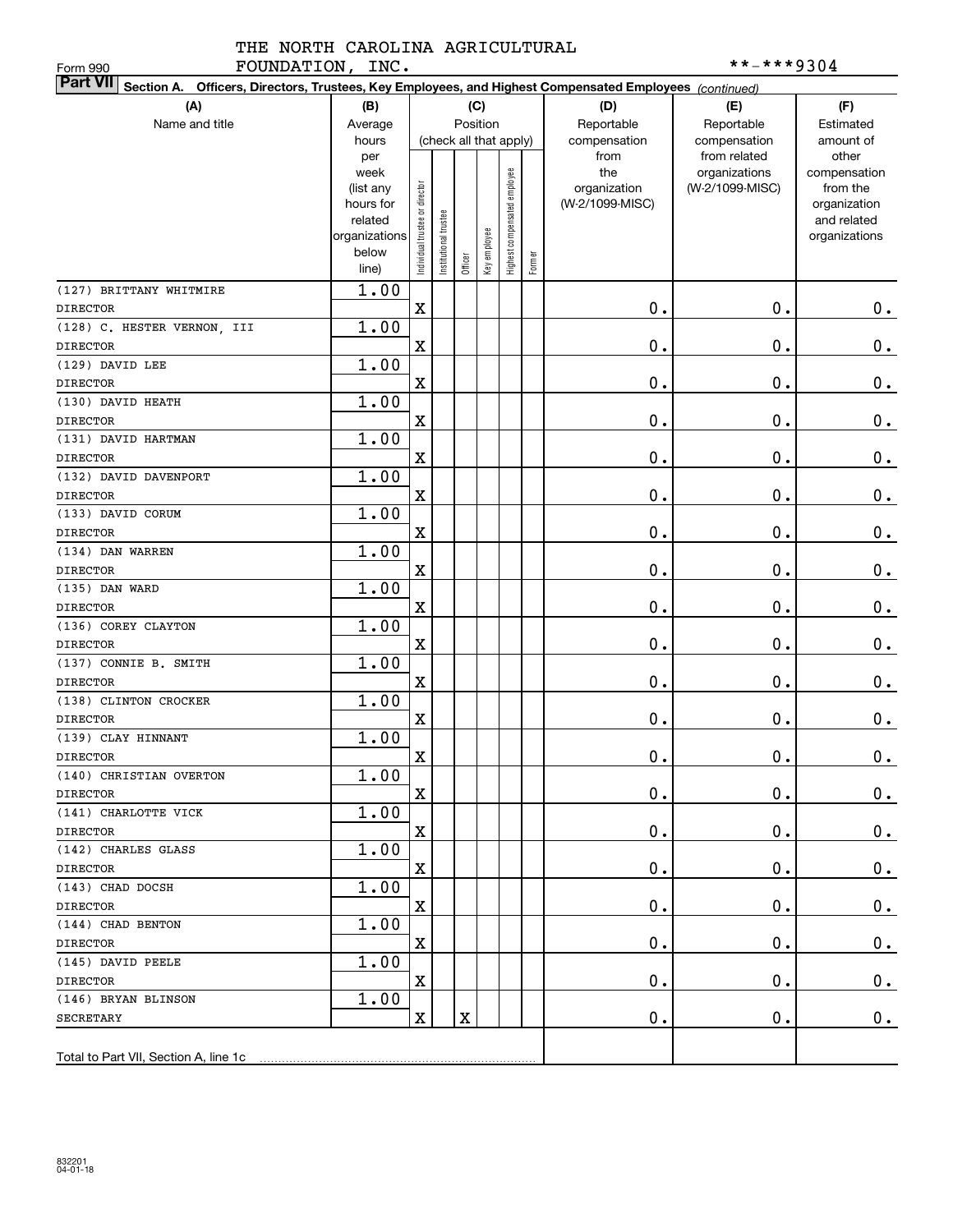### THE NORTH CAROLINA AGRICULTURAL FOUNDATION, INC.  $***-**9304$

| FOUNDATION, INC.<br>Form 990            |                                                                                                        |                                |                        |             |              |                              |        |                 | **-***9304      |                             |  |
|-----------------------------------------|--------------------------------------------------------------------------------------------------------|--------------------------------|------------------------|-------------|--------------|------------------------------|--------|-----------------|-----------------|-----------------------------|--|
| <b>Part VII</b>                         | Section A. Officers, Directors, Trustees, Key Employees, and Highest Compensated Employees (continued) |                                |                        |             |              |                              |        |                 |                 |                             |  |
| (A)                                     | (B)                                                                                                    |                                |                        |             | (C)          |                              |        | (D)             | (E)             | (F)                         |  |
| Name and title                          | Average                                                                                                |                                |                        |             | Position     |                              |        | Reportable      | Reportable      | Estimated                   |  |
|                                         | hours                                                                                                  |                                | (check all that apply) |             |              |                              |        | compensation    | compensation    | amount of                   |  |
|                                         | per                                                                                                    |                                |                        |             |              |                              |        | from            | from related    | other                       |  |
|                                         | week                                                                                                   |                                |                        |             |              |                              |        | the             | organizations   | compensation                |  |
|                                         | (list any                                                                                              |                                |                        |             |              |                              |        | organization    | (W-2/1099-MISC) | from the                    |  |
|                                         | hours for<br>related                                                                                   |                                |                        |             |              |                              |        | (W-2/1099-MISC) |                 | organization<br>and related |  |
|                                         | organizations                                                                                          |                                |                        |             |              |                              |        |                 |                 | organizations               |  |
|                                         | below                                                                                                  | Individual trustee or director | nstitutional trustee   |             | Key employee | Highest compensated employee |        |                 |                 |                             |  |
|                                         | line)                                                                                                  |                                |                        | Officer     |              |                              | Former |                 |                 |                             |  |
| (147) BRIAN D. WARREN                   | 1.00                                                                                                   |                                |                        |             |              |                              |        |                 |                 |                             |  |
| <b>DIRECTOR</b>                         |                                                                                                        | $\mathbf X$                    |                        |             |              |                              |        | 0.              | $0$ .           | $0$ .                       |  |
| (148) BLAIR ROBERTSON                   | 1.00                                                                                                   |                                |                        |             |              |                              |        |                 |                 |                             |  |
| <b>DIRECTOR</b>                         |                                                                                                        | X                              |                        |             |              |                              |        | 0.              | $0$ .           | $\mathbf 0$ .               |  |
| (149) BRENDA GILBERT                    | 1.00                                                                                                   |                                |                        |             |              |                              |        |                 |                 |                             |  |
| <b>DIRECTOR</b>                         |                                                                                                        | X                              |                        |             |              |                              |        | 0.              | $0$ .           | $\mathbf 0$ .               |  |
| (150) BRANDON R. YOUNG                  | 1.00                                                                                                   |                                |                        |             |              |                              |        |                 |                 |                             |  |
| <b>DIRECTOR</b>                         |                                                                                                        | X                              |                        |             |              |                              |        | 0.              | $0$ .           | $\mathbf 0$ .               |  |
| (151) BRANDON MARSHALL                  | 1.00                                                                                                   |                                |                        |             |              |                              |        |                 |                 |                             |  |
| <b>DIRECTOR</b>                         |                                                                                                        | X                              |                        |             |              |                              |        | 0.              | $0$ .           | $\mathbf 0$ .               |  |
| (152) BRANDON BELCH                     | 1.00                                                                                                   |                                |                        |             |              |                              |        |                 |                 |                             |  |
| <b>DIRECTOR</b>                         |                                                                                                        | X                              |                        |             |              |                              |        | 0.              | $0$ .           | $\mathbf 0$ .               |  |
| (153) BRAD HARGETT                      | 1.00                                                                                                   |                                |                        |             |              |                              |        |                 |                 |                             |  |
| <b>DIRECTOR</b>                         |                                                                                                        | X                              |                        |             |              |                              |        | $\mathbf 0$ .   | $0$ .           | $\mathbf 0$ .               |  |
| (154) BONNIE HOLLOMAN                   | 1.00                                                                                                   |                                |                        |             |              |                              |        |                 |                 |                             |  |
| <b>DIRECTOR</b>                         |                                                                                                        | X                              |                        |             |              |                              |        | 0.              | $0$ .           | $\mathbf 0$ .               |  |
| (155) BOB FORD                          | 1.00                                                                                                   |                                |                        |             |              |                              |        |                 |                 |                             |  |
| <b>DIRECTOR</b>                         |                                                                                                        | X                              |                        |             |              |                              |        | $\mathbf 0$ .   | $0$ .           | $\mathbf 0$ .               |  |
| (156) BETH FARRELL                      | 1.00                                                                                                   |                                |                        |             |              |                              |        |                 |                 |                             |  |
| <b>DIRECTOR</b>                         |                                                                                                        | X                              |                        |             |              |                              |        | $\mathbf 0$ .   | $0$ .           | 0.                          |  |
| (157) AMY DALRYMPLE                     | 1.00                                                                                                   |                                |                        |             |              |                              |        |                 |                 |                             |  |
| <b>DIRECTOR</b>                         |                                                                                                        | X                              |                        |             |              |                              |        | $\mathbf 0$ .   | $0$ .           | $0\,.$                      |  |
| (158) BERNARD LENNON                    | 1.00                                                                                                   |                                |                        |             |              |                              |        |                 |                 |                             |  |
| <b>DIRECTOR</b>                         |                                                                                                        | X                              |                        |             |              |                              |        | $\mathbf 0$ .   | 0.              | $0\,.$                      |  |
| (159) AYDEN R. LEE, JR.                 | 1.00                                                                                                   |                                |                        |             |              |                              |        |                 |                 |                             |  |
| <b>DIRECTOR</b>                         |                                                                                                        | X                              |                        |             |              |                              |        | $\mathbf 0$ .   | $\mathbf 0$ .   | 0.                          |  |
| (160) ASHLEY COLLINS<br><b>DIRECTOR</b> | 1.00                                                                                                   | X                              |                        |             |              |                              |        |                 |                 |                             |  |
| (161) ANTOINE JAVON MOORE               | 1.00                                                                                                   |                                |                        |             |              |                              |        | $\mathbf 0$ .   | 0.              | $0$ .                       |  |
| DIRECTOR                                |                                                                                                        | X                              |                        |             |              |                              |        | $\mathbf 0$ .   | $\mathbf 0$ .   | $0$ .                       |  |
| (162) ANDY CURLISS                      | 1.00                                                                                                   |                                |                        |             |              |                              |        |                 |                 |                             |  |
| <b>DIRECTOR</b>                         |                                                                                                        | X                              |                        |             |              |                              |        | 0.              | $\mathbf 0$ .   | $0$ .                       |  |
| (163) ANDREW Q. EURE, JR.               | 1.00                                                                                                   |                                |                        |             |              |                              |        |                 |                 |                             |  |
| <b>DIRECTOR</b>                         |                                                                                                        | X                              |                        |             |              |                              |        | $\mathbf 0$ .   | $\mathbf 0$ .   | $0$ .                       |  |
| (164) ANDREW BURLESON                   | 1.00                                                                                                   |                                |                        |             |              |                              |        |                 |                 |                             |  |
| DIRECTOR                                |                                                                                                        | X                              |                        |             |              |                              |        | $\mathbf 0$ .   | $\mathbf 0$ .   | $0$ .                       |  |
| (165) ALAN AYERS                        | 1.00                                                                                                   |                                |                        |             |              |                              |        |                 |                 |                             |  |
| DIRECTOR                                |                                                                                                        | X                              |                        |             |              |                              |        | $\mathbf 0$ .   | $\mathbf 0$ .   | 0.                          |  |
| (166) KATHY B. KENNEL                   | 1.00                                                                                                   |                                |                        |             |              |                              |        |                 |                 |                             |  |
| ASSISTANT SECRETARY                     | 40.00                                                                                                  |                                |                        | $\mathbf X$ |              |                              |        | 0.              | 118,926.        | 21,631.                     |  |
|                                         |                                                                                                        |                                |                        |             |              |                              |        |                 |                 |                             |  |
|                                         |                                                                                                        |                                |                        |             |              |                              |        |                 |                 |                             |  |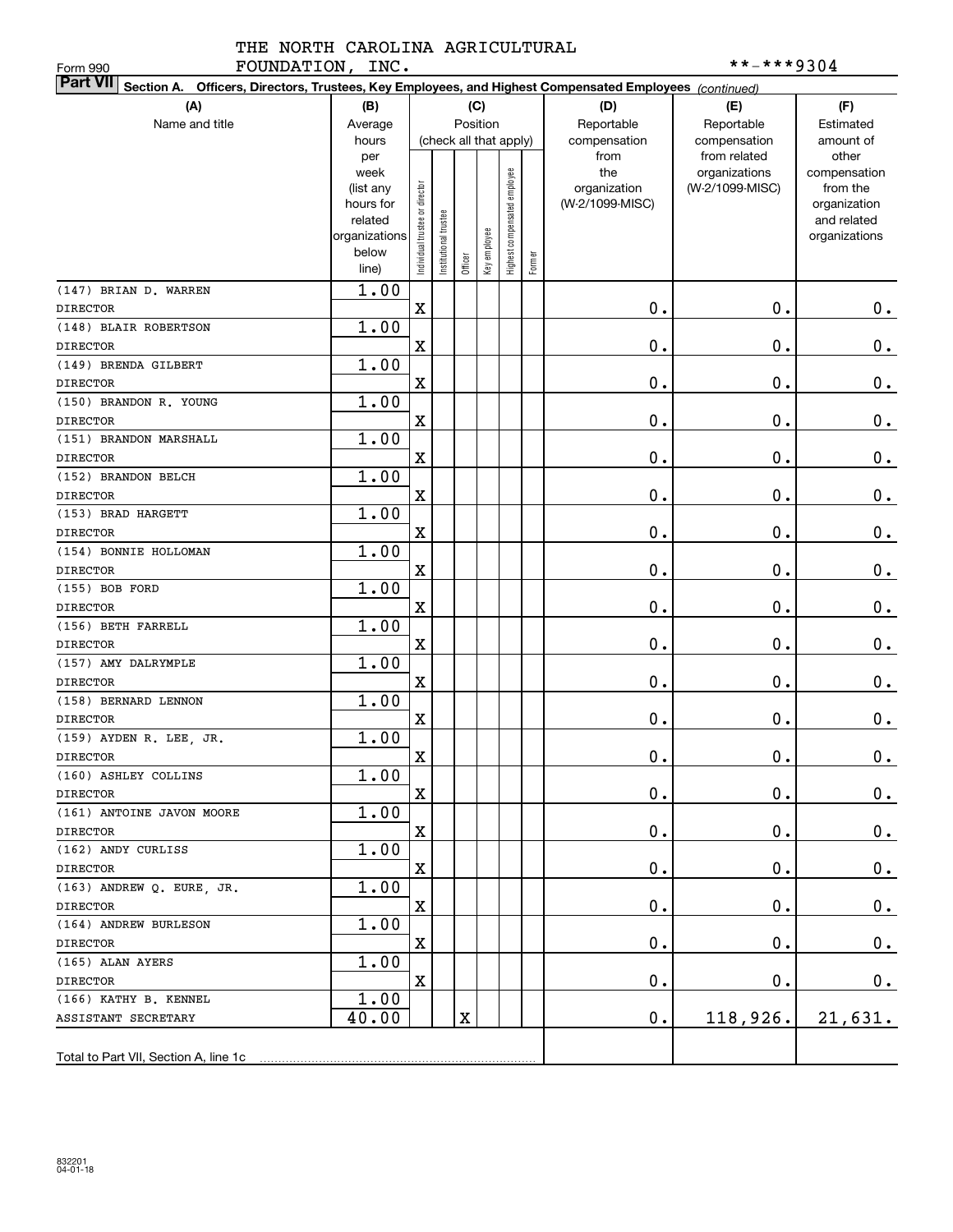|                   | THE NORTH CAROLINA AGRICULTURAL |
|-------------------|---------------------------------|
| חזר זוחות החזורים |                                 |

|  | **-***9304 |  |  |  |  |  |  |  |  |
|--|------------|--|--|--|--|--|--|--|--|
|--|------------|--|--|--|--|--|--|--|--|

| FOUNDATION, INC.<br>**-***9304                                                                                                        |               |                                |                       |             |              |                              |        |                 |                                  |                                   |  |  |
|---------------------------------------------------------------------------------------------------------------------------------------|---------------|--------------------------------|-----------------------|-------------|--------------|------------------------------|--------|-----------------|----------------------------------|-----------------------------------|--|--|
| Form 990<br><b>Part VII</b><br>Section A. Officers, Directors, Trustees, Key Employees, and Highest Compensated Employees (continued) |               |                                |                       |             |              |                              |        |                 |                                  |                                   |  |  |
| (A)                                                                                                                                   | (B)           |                                |                       |             | (C)          |                              |        | (D)             | (E)                              | (F)                               |  |  |
| Name and title                                                                                                                        | Average       |                                |                       |             | Position     |                              |        | Reportable      | Reportable                       | Estimated                         |  |  |
|                                                                                                                                       | hours         |                                |                       |             |              | (check all that apply)       |        | compensation    | compensation                     | amount of                         |  |  |
|                                                                                                                                       | per           |                                |                       |             |              |                              |        | from            | from related                     | other<br>compensation<br>from the |  |  |
|                                                                                                                                       | week          |                                |                       |             |              |                              |        | the             | organizations<br>(W-2/1099-MISC) |                                   |  |  |
|                                                                                                                                       | (list any     |                                |                       |             |              |                              |        | organization    |                                  |                                   |  |  |
|                                                                                                                                       | hours for     |                                |                       |             |              |                              |        | (W-2/1099-MISC) |                                  | organization                      |  |  |
|                                                                                                                                       | related       |                                |                       |             |              |                              |        |                 |                                  | and related                       |  |  |
|                                                                                                                                       | organizations | Individual trustee or director | Institutional trustee |             | Key employee | Highest compensated employee |        |                 |                                  | organizations                     |  |  |
|                                                                                                                                       | below         |                                |                       | Officer     |              |                              | Former |                 |                                  |                                   |  |  |
|                                                                                                                                       | line)         |                                |                       |             |              |                              |        |                 |                                  |                                   |  |  |
| (167) ERIN DELEHANTY                                                                                                                  | 1.00          |                                |                       |             |              |                              |        |                 |                                  |                                   |  |  |
| ASSISTANT TREASURER                                                                                                                   | 40.00         |                                |                       | $\mathbf X$ |              |                              |        | $\mathbf 0$ .   | 115,487.                         | 26,803.                           |  |  |
|                                                                                                                                       |               |                                |                       |             |              |                              |        |                 |                                  |                                   |  |  |
|                                                                                                                                       |               |                                |                       |             |              |                              |        |                 |                                  |                                   |  |  |
|                                                                                                                                       |               |                                |                       |             |              |                              |        |                 |                                  |                                   |  |  |
|                                                                                                                                       |               |                                |                       |             |              |                              |        |                 |                                  |                                   |  |  |
|                                                                                                                                       |               |                                |                       |             |              |                              |        |                 |                                  |                                   |  |  |
|                                                                                                                                       |               |                                |                       |             |              |                              |        |                 |                                  |                                   |  |  |
|                                                                                                                                       |               |                                |                       |             |              |                              |        |                 |                                  |                                   |  |  |
|                                                                                                                                       |               |                                |                       |             |              |                              |        |                 |                                  |                                   |  |  |
|                                                                                                                                       |               |                                |                       |             |              |                              |        |                 |                                  |                                   |  |  |
|                                                                                                                                       |               |                                |                       |             |              |                              |        |                 |                                  |                                   |  |  |
|                                                                                                                                       |               |                                |                       |             |              |                              |        |                 |                                  |                                   |  |  |
|                                                                                                                                       |               |                                |                       |             |              |                              |        |                 |                                  |                                   |  |  |
|                                                                                                                                       |               |                                |                       |             |              |                              |        |                 |                                  |                                   |  |  |
|                                                                                                                                       |               |                                |                       |             |              |                              |        |                 |                                  |                                   |  |  |
|                                                                                                                                       |               |                                |                       |             |              |                              |        |                 |                                  |                                   |  |  |
|                                                                                                                                       |               |                                |                       |             |              |                              |        |                 |                                  |                                   |  |  |
|                                                                                                                                       |               |                                |                       |             |              |                              |        |                 |                                  |                                   |  |  |
|                                                                                                                                       |               |                                |                       |             |              |                              |        |                 |                                  |                                   |  |  |
|                                                                                                                                       |               |                                |                       |             |              |                              |        |                 |                                  |                                   |  |  |
|                                                                                                                                       |               |                                |                       |             |              |                              |        |                 |                                  |                                   |  |  |
|                                                                                                                                       |               |                                |                       |             |              |                              |        |                 |                                  |                                   |  |  |
|                                                                                                                                       |               |                                |                       |             |              |                              |        |                 |                                  |                                   |  |  |
|                                                                                                                                       |               |                                |                       |             |              |                              |        |                 |                                  |                                   |  |  |
|                                                                                                                                       |               |                                |                       |             |              |                              |        |                 |                                  |                                   |  |  |
|                                                                                                                                       |               |                                |                       |             |              |                              |        |                 |                                  |                                   |  |  |
|                                                                                                                                       |               |                                |                       |             |              |                              |        |                 |                                  |                                   |  |  |
|                                                                                                                                       |               |                                |                       |             |              |                              |        |                 |                                  |                                   |  |  |
|                                                                                                                                       |               |                                |                       |             |              |                              |        |                 |                                  |                                   |  |  |
|                                                                                                                                       |               |                                |                       |             |              |                              |        |                 |                                  |                                   |  |  |
|                                                                                                                                       |               |                                |                       |             |              |                              |        |                 |                                  |                                   |  |  |
|                                                                                                                                       |               |                                |                       |             |              |                              |        |                 |                                  |                                   |  |  |
|                                                                                                                                       |               |                                |                       |             |              |                              |        |                 |                                  |                                   |  |  |
|                                                                                                                                       |               |                                |                       |             |              |                              |        |                 |                                  |                                   |  |  |
|                                                                                                                                       |               |                                |                       |             |              |                              |        |                 |                                  |                                   |  |  |
|                                                                                                                                       |               |                                |                       |             |              |                              |        |                 |                                  |                                   |  |  |
|                                                                                                                                       |               |                                |                       |             |              |                              |        |                 |                                  |                                   |  |  |
|                                                                                                                                       |               |                                |                       |             |              |                              |        |                 |                                  |                                   |  |  |
|                                                                                                                                       |               |                                |                       |             |              |                              |        |                 |                                  |                                   |  |  |
|                                                                                                                                       |               |                                |                       |             |              |                              |        |                 |                                  |                                   |  |  |
|                                                                                                                                       |               |                                |                       |             |              |                              |        |                 |                                  |                                   |  |  |
|                                                                                                                                       |               |                                |                       |             |              |                              |        |                 |                                  |                                   |  |  |
| Total to Part VII, Section A, line 1c                                                                                                 |               |                                |                       |             |              |                              |        |                 | 234,413.                         | 48,434.                           |  |  |
|                                                                                                                                       |               |                                |                       |             |              |                              |        |                 |                                  |                                   |  |  |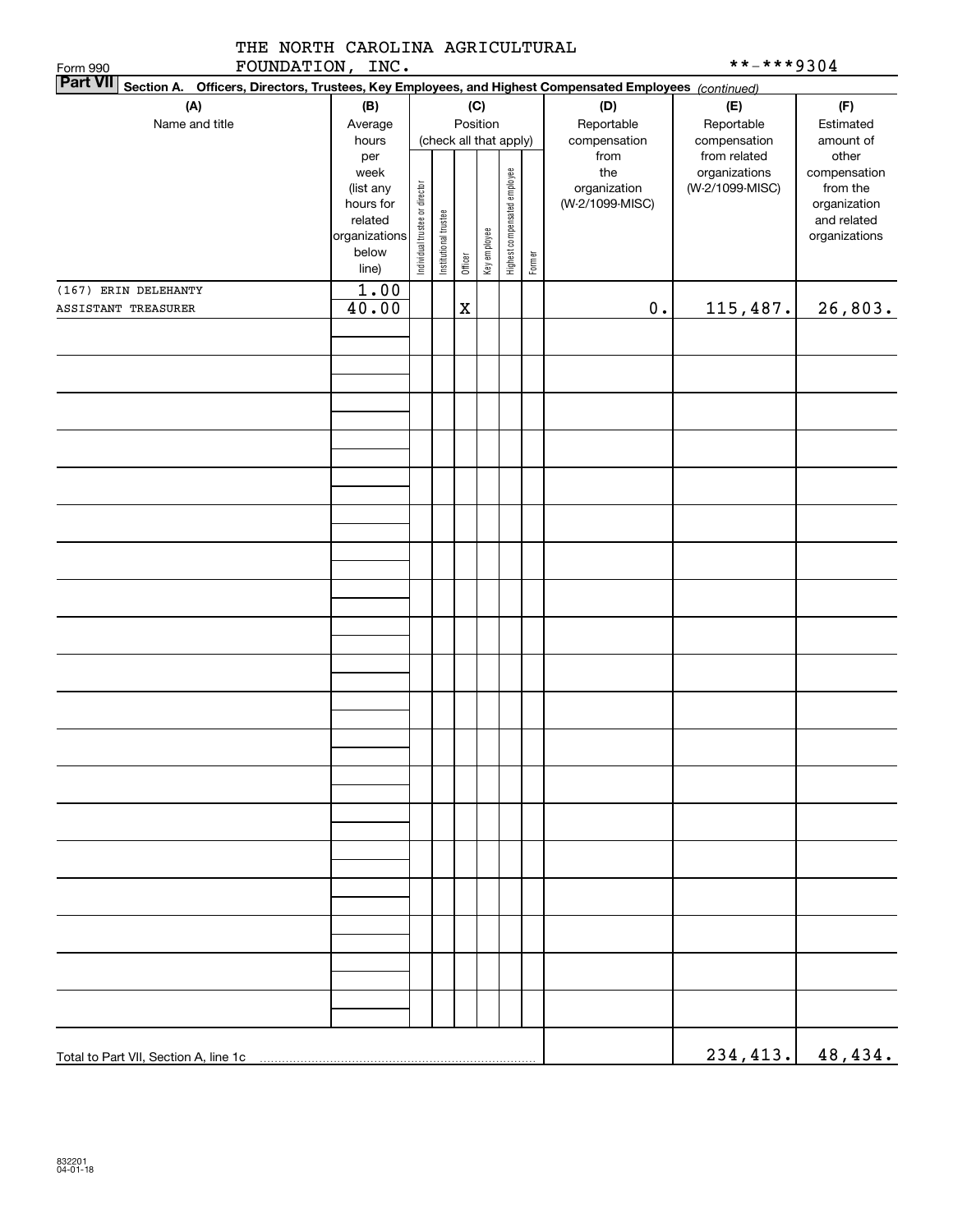FOUNDATION, INC.

|                                                                                         | <b>Part VIII</b>       | <b>Statement of Revenue</b>                                                                                                                                                                                                                                                                                                                                                                                                                                                                                                                  |                                              |                                                                                              |                                         |                                                 |                                         |                                                                    |
|-----------------------------------------------------------------------------------------|------------------------|----------------------------------------------------------------------------------------------------------------------------------------------------------------------------------------------------------------------------------------------------------------------------------------------------------------------------------------------------------------------------------------------------------------------------------------------------------------------------------------------------------------------------------------------|----------------------------------------------|----------------------------------------------------------------------------------------------|-----------------------------------------|-------------------------------------------------|-----------------------------------------|--------------------------------------------------------------------|
|                                                                                         |                        | Check if Schedule O contains a response or note to any line in this Part VIII                                                                                                                                                                                                                                                                                                                                                                                                                                                                |                                              |                                                                                              |                                         |                                                 |                                         |                                                                    |
|                                                                                         |                        |                                                                                                                                                                                                                                                                                                                                                                                                                                                                                                                                              |                                              |                                                                                              | (A)<br>Total revenue                    | (B)<br>Related or<br>exempt function<br>revenue | (C)<br>Unrelated<br>business<br>revenue | (D)<br>Revenuè excluded<br>from tax under<br>sections<br>512 - 514 |
| Contributions, Gifts, Grants<br>and Other Similar Amounts<br>Program Service<br>Revenue | 2a<br>b<br>c<br>d<br>е | 1 a Federated campaigns<br><b>b</b> Membership dues<br>c Fundraising events<br>d Related organizations<br>e Government grants (contributions)<br>f All other contributions, gifts, grants, and<br>similar amounts not included above<br>g Noncash contributions included in lines 1a-1f: \$<br>PROGRAM REVENUES<br><u> 1980 - Johann Barbara, martxa alemaniar amerikan a</u><br><u> 1989 - Johann Stein, marwolaethau a bhann an t-Amhain an t-Amhain an t-Amhain an t-Amhain an t-Amhain an t-A</u><br>f All other program service revenue | 1a<br>1b<br>1c<br>1 <sub>d</sub><br>1e<br>1f | 169,530.<br>523,939.<br>13,036,759.<br>277, 359.<br>▶<br><b>Business Code</b><br>611710<br>▶ | 13,730,228.<br>2,510,831.<br>2,510,831. | 2,510,831.                                      |                                         |                                                                    |
|                                                                                         | 3<br>4<br>5            | Investment income (including dividends, interest, and<br>Income from investment of tax-exempt bond proceeds                                                                                                                                                                                                                                                                                                                                                                                                                                  |                                              |                                                                                              | 1,136,741.<br>393,262.                  |                                                 |                                         | 1,136,741.<br>393,262.                                             |
|                                                                                         |                        | 6 a Gross rents<br><b>b</b> Less: rental expenses<br>c Rental income or (loss)                                                                                                                                                                                                                                                                                                                                                                                                                                                               | (i) Real                                     | (ii) Personal                                                                                |                                         |                                                 |                                         |                                                                    |
|                                                                                         |                        | 7 a Gross amount from sales of<br>assets other than inventory<br><b>b</b> Less: cost or other basis                                                                                                                                                                                                                                                                                                                                                                                                                                          | (i) Securities<br>4, 254, 111.               | ▶<br>(ii) Other<br>123,631.                                                                  |                                         |                                                 |                                         |                                                                    |
|                                                                                         |                        | and sales expenses   <br>8 a Gross income from fundraising events (not                                                                                                                                                                                                                                                                                                                                                                                                                                                                       | 2,699,360.<br>1,554,751.                     | 602,000.<br>$-478,369.$<br>$\blacktriangleright$                                             | 1,076,382.                              |                                                 |                                         | 1,076,382.                                                         |
| <b>Other Revenue</b>                                                                    |                        | $\frac{169,530}{\pi}$ 169,530. of<br>including $$$<br>contributions reported on line 1c). See                                                                                                                                                                                                                                                                                                                                                                                                                                                | b                                            | 482,194.<br>264,426.                                                                         |                                         |                                                 |                                         |                                                                    |
|                                                                                         |                        | c Net income or (loss) from fundraising events<br>9 a Gross income from gaming activities. See                                                                                                                                                                                                                                                                                                                                                                                                                                               |                                              | ______________ ▶                                                                             | 217,768.                                |                                                 |                                         | 217,768.                                                           |
|                                                                                         |                        | c Net income or (loss) from gaming activities<br>10 a Gross sales of inventory, less returns                                                                                                                                                                                                                                                                                                                                                                                                                                                 | b<br>b                                       | .<br>▶                                                                                       |                                         |                                                 |                                         |                                                                    |
|                                                                                         | 11 a                   | c Net income or (loss) from sales of inventory<br>Miscellaneous Revenue                                                                                                                                                                                                                                                                                                                                                                                                                                                                      |                                              | <b>Business Code</b>                                                                         |                                         |                                                 |                                         |                                                                    |
|                                                                                         | b<br>c                 | <u> 1989 - Johann Stein, marwolaethau a bhann an t-Amhainn an t-Amhainn an t-Amhainn an t-Amhainn an t-Amhainn an</u><br>the control of the control of the control of the control of the control of                                                                                                                                                                                                                                                                                                                                          |                                              |                                                                                              |                                         |                                                 |                                         |                                                                    |
|                                                                                         | 12                     |                                                                                                                                                                                                                                                                                                                                                                                                                                                                                                                                              |                                              | $\blacktriangleright$                                                                        | 19,065,212.                             | 2,510,831.                                      | $\mathbf{0}$ .                          | 2,824,153.                                                         |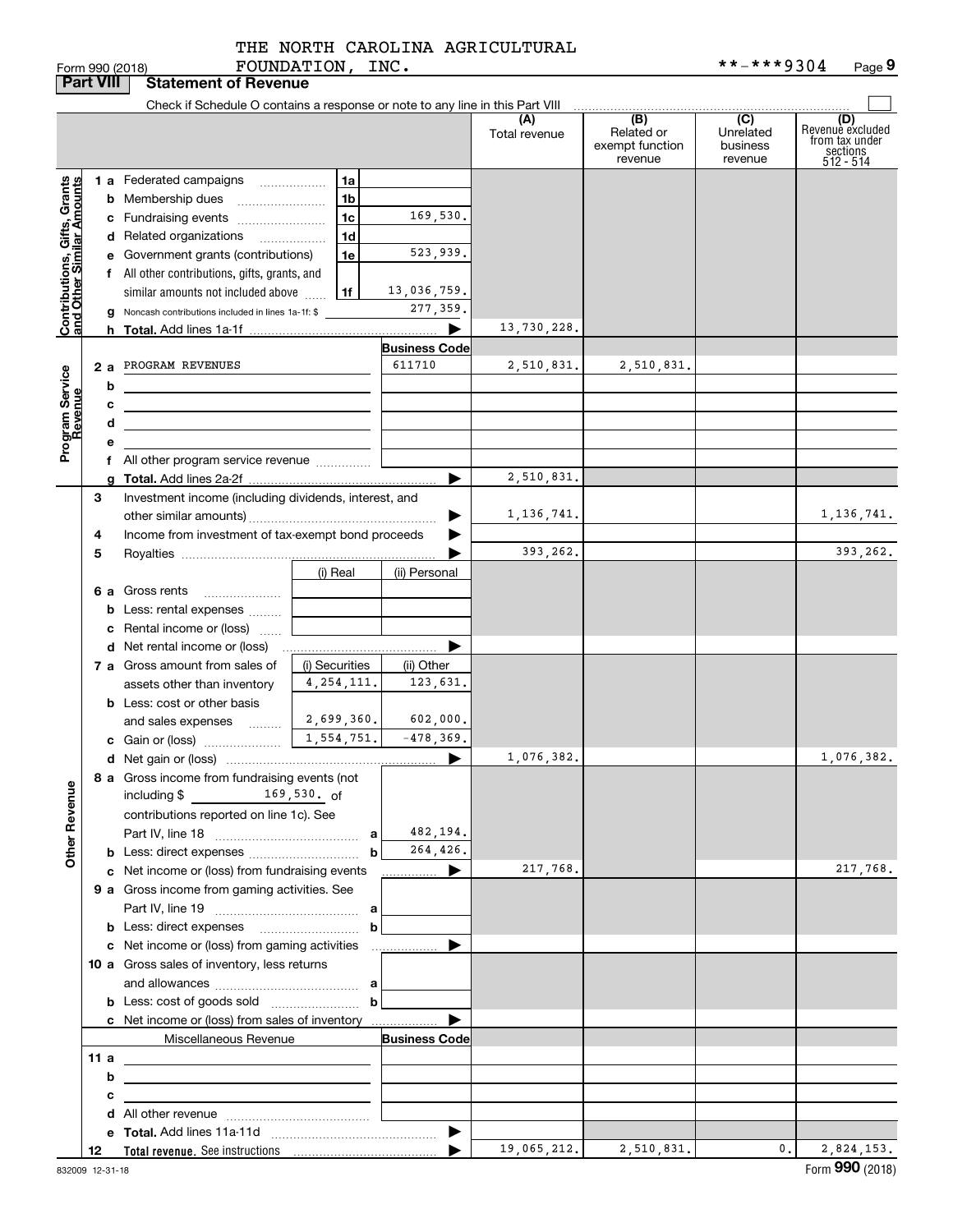## Form 990 (2018) Page **Part IX Statement of Functional Expenses** FOUNDATION, INC. \*\*-\*\*\*9304 THE NORTH CAROLINA AGRICULTURAL

|                 | Section 501(c)(3) and 501(c)(4) organizations must complete all columns. All other organizations must complete column (A).<br>Check if Schedule O contains a response or note to any line in this Part IX |                             |                             |                                    | $\overline{\mathtt{x}}$ |
|-----------------|-----------------------------------------------------------------------------------------------------------------------------------------------------------------------------------------------------------|-----------------------------|-----------------------------|------------------------------------|-------------------------|
|                 | Do not include amounts reported on lines 6b,                                                                                                                                                              | (A)                         | (B)                         | (C)                                | (D)                     |
|                 | 7b, 8b, 9b, and 10b of Part VIII.                                                                                                                                                                         | Total expenses              | Program service<br>expenses | Management and<br>general expenses | Fundraising<br>expenses |
| 1.              | Grants and other assistance to domestic organizations                                                                                                                                                     |                             |                             |                                    |                         |
|                 | and domestic governments. See Part IV, line 21<br>$\mathbf{r}$                                                                                                                                            | 7,436,149.                  | 7,436,149.                  |                                    |                         |
| $\mathbf{2}$    | Grants and other assistance to domestic                                                                                                                                                                   |                             |                             |                                    |                         |
|                 | individuals. See Part IV, line 22                                                                                                                                                                         |                             |                             |                                    |                         |
| 3               | Grants and other assistance to foreign                                                                                                                                                                    |                             |                             |                                    |                         |
|                 | organizations, foreign governments, and foreign                                                                                                                                                           |                             |                             |                                    |                         |
|                 | individuals. See Part IV, lines 15 and 16                                                                                                                                                                 |                             |                             |                                    |                         |
| 4               | Benefits paid to or for members                                                                                                                                                                           |                             |                             |                                    |                         |
| 5               | Compensation of current officers, directors,                                                                                                                                                              |                             |                             |                                    |                         |
|                 | trustees, and key employees                                                                                                                                                                               |                             |                             |                                    |                         |
| 6               | Compensation not included above, to disqualified                                                                                                                                                          |                             |                             |                                    |                         |
|                 | persons (as defined under section 4958(f)(1)) and                                                                                                                                                         |                             |                             |                                    |                         |
|                 | persons described in section 4958(c)(3)(B)                                                                                                                                                                |                             |                             |                                    |                         |
| 7               |                                                                                                                                                                                                           | $\overline{235}$ , 904.     |                             |                                    | $\overline{235}$ , 904. |
| 8               | Pension plan accruals and contributions (include                                                                                                                                                          |                             |                             |                                    |                         |
|                 | section 401(k) and 403(b) employer contributions)                                                                                                                                                         |                             |                             |                                    |                         |
| 9               |                                                                                                                                                                                                           |                             |                             |                                    |                         |
| 10              |                                                                                                                                                                                                           |                             |                             |                                    |                         |
| 11              | Fees for services (non-employees):                                                                                                                                                                        |                             |                             |                                    |                         |
| a               |                                                                                                                                                                                                           |                             |                             |                                    |                         |
| b               |                                                                                                                                                                                                           | 11,206.                     | 1,773.<br>3,500.            |                                    | 9,433.                  |
| c               |                                                                                                                                                                                                           | 87,800.                     |                             | 84,300.                            |                         |
| d               |                                                                                                                                                                                                           |                             |                             |                                    |                         |
| е               | Professional fundraising services. See Part IV, line 17                                                                                                                                                   | 427,167.                    |                             | 427,167.                           |                         |
| f               | Investment management fees                                                                                                                                                                                |                             |                             |                                    |                         |
| g               | Other. (If line 11g amount exceeds 10% of line 25,                                                                                                                                                        |                             |                             |                                    |                         |
|                 | column (A) amount, list line 11g expenses on Sch O.)                                                                                                                                                      | $\overline{97}$ , 350.      | 91,401.                     |                                    |                         |
| 12 <sub>2</sub> |                                                                                                                                                                                                           | 158,615.                    | 149, 163.                   |                                    | $\frac{5,949}{9,452}$   |
| 13<br>14        |                                                                                                                                                                                                           |                             |                             |                                    |                         |
| 15              |                                                                                                                                                                                                           |                             |                             |                                    |                         |
| 16              |                                                                                                                                                                                                           | 83,523.                     | 83,216.                     |                                    | 307.                    |
| 17              |                                                                                                                                                                                                           | 1,158,600.                  | 1,114,034.                  |                                    | 44,566.                 |
| 18              | Payments of travel or entertainment expenses                                                                                                                                                              |                             |                             |                                    |                         |
|                 | for any federal, state, or local public officials                                                                                                                                                         |                             |                             |                                    |                         |
| 19              | Conferences, conventions, and meetings                                                                                                                                                                    | $\overline{210}$ , 624.     | 179,311.                    |                                    | 31,313.                 |
| 20              | Interest                                                                                                                                                                                                  |                             |                             |                                    |                         |
| 21              |                                                                                                                                                                                                           |                             |                             |                                    |                         |
| 22              | Depreciation, depletion, and amortization                                                                                                                                                                 | 22,004.                     | 22,004.                     |                                    |                         |
| 23              | Insurance                                                                                                                                                                                                 | 33,772.                     | 18,396.                     |                                    | 15,376.                 |
| 24              | Other expenses. Itemize expenses not covered                                                                                                                                                              |                             |                             |                                    |                         |
|                 | above. (List miscellaneous expenses in line 24e. If line<br>24e amount exceeds 10% of line 25, column (A)                                                                                                 |                             |                             |                                    |                         |
|                 | amount, list line 24e expenses on Schedule O.)                                                                                                                                                            |                             |                             |                                    |                         |
| a               | CAPITAL IMPROVEMENTS                                                                                                                                                                                      | 5,737,992.                  | 5,737,992.                  |                                    |                         |
| b               | MISC. SERVICES AND FEES                                                                                                                                                                                   | $\overline{2}$ , 737, 198.  | $\overline{2}$ , 653, 768.  |                                    | 83,430.                 |
| c               | <b>SUPPLIES</b>                                                                                                                                                                                           | 986,367.                    | 954, 101.                   |                                    | 32, 266.                |
| d               | EQUIP RENTAL & MAINTENA                                                                                                                                                                                   | 712,737.                    | 703,019.                    |                                    | 9,718.                  |
|                 | SEE SCH O<br>e All other expenses                                                                                                                                                                         | 618, 181.                   | 574,223.                    |                                    | 43,958.                 |
| 25              | Total functional expenses. Add lines 1 through 24e                                                                                                                                                        | $\overline{20}$ , 755, 189. | 19,722,050.                 | $\overline{511}$ , 467.            | $\overline{521}$ , 672. |
| 26              | Joint costs. Complete this line only if the organization                                                                                                                                                  |                             |                             |                                    |                         |
|                 | reported in column (B) joint costs from a combined                                                                                                                                                        |                             |                             |                                    |                         |
|                 | educational campaign and fundraising solicitation.                                                                                                                                                        |                             |                             |                                    |                         |
|                 | Check here $\blacktriangleright$<br>if following SOP 98-2 (ASC 958-720)                                                                                                                                   |                             |                             |                                    |                         |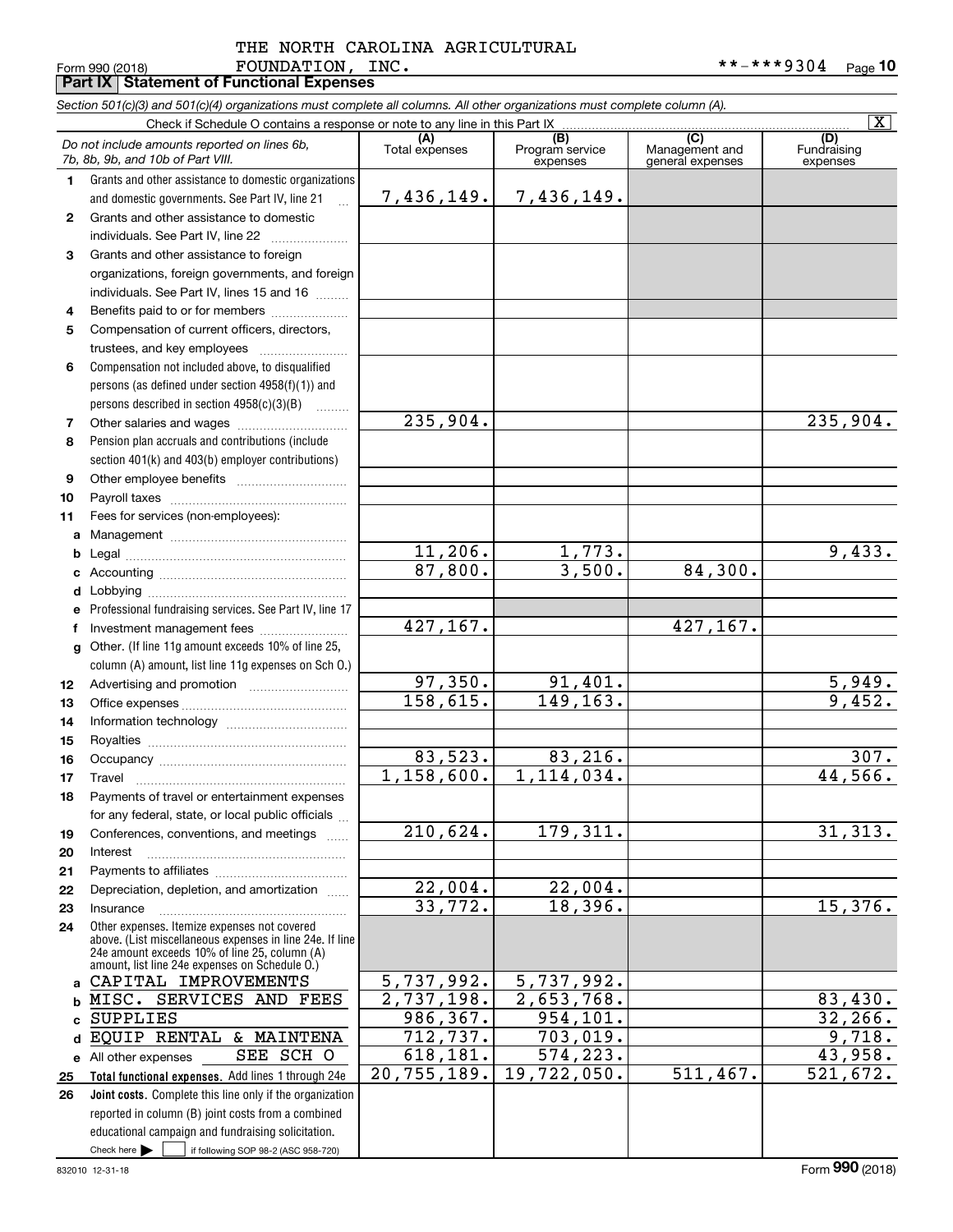**34**

|  | THE NORTH CAROLINA AGRICULTURAL |
|--|---------------------------------|
|  |                                 |

#### $\mathcal{L}^{\text{max}}$ Check if Schedule O contains a response or note to any line in this Part X **(A) (B)** Beginning of year | | End of year **11**Cash - non-interest-bearing ~~~~~~~~~~~~~~~~~~~~~~~~~ 41,336,725. 39,444,912. **22**Savings and temporary cash investments ~~~~~~~~~~~~~~~~~~4,718,760. 6,002,391. **33**Pledges and grants receivable, net ~~~~~~~~~~~~~~~~~~~~~ $1,797,551. | 4 | 793,291.$ Accounts receivable, net ~~~~~~~~~~~~~~~~~~~~~~~~~~ **445**Loans and other receivables from current and former officers, directors, trustees, key employees, and highest compensated employees. Complete Part II of Schedule L ~~~~~~~~~~~~~~~~~~~~~~~~~~~~ **56**Loans and other receivables from other disqualified persons (as defined under section 4958(f)(1)), persons described in section 4958(c)(3)(B), and contributing employers and sponsoring organizations of section 501(c)(9) voluntary employees' beneficiary organizations (see instr). Complete Part II of Sch L ...... **6Assets 77**Notes and loans receivable, net ~~~~~~~~~~~~~~~~~~~~~~~ **88**Inventories for sale or use ~~~~~~~~~~~~~~~~~~~~~~~~~~ Prepaid expenses and deferred charges **9910a**Land, buildings, and equipment: cost or other 32,341,103. basis. Complete Part VI of Schedule D will aller 171,432. 32,792,175. 10c 32,169,671. **10cb** Less: accumulated depreciation  $\ldots$  **10b 1111**Investments - publicly traded securities ~~~~~~~~~~~~~~~~~~~ 98,969,260. 12 104,195,394. **1212**Investments - other securities. See Part IV, line 11 ~~~~~~~~~~~~~~**13**Investments - program-related. See Part IV, line 11 **131414**Intangible assets ~~~~~~~~~~~~~~~~~~~~~~~~~~~~~~  $12,652.$  15 17, 111. **15**Other assets. See Part IV, line 11 ~~~~~~~~~~~~~~~~~~~~~~ **15**179,627,123. 182,622,770. **1616Total assets.**  Add lines 1 through 15 (must equal line 34)  $1,902,038.$   $17$   $1,161,276.$ **1717**Accounts payable and accrued expenses ~~~~~~~~~~~~~~~~~~**1818**Grants payable ~~~~~~~~~~~~~~~~~~~~~~~~~~~~~~~90,410. 56,083. **1919**Deferred revenue et al. and the state of the state of the state of the state of the state of the state of the state of the state of the state of the state of the state of the state of the state of the state of the state of **2020**Tax-exempt bond liabilities …………………………………………………………… **2121**Escrow or custodial account liability. Complete Part IV of Schedule D  $\quad \, \ldots \ldots \ldots \,$ **22**Loans and other payables to current and former officers, directors, trustees, Liabilities **Liabilities** key employees, highest compensated employees, and disqualified persons. Complete Part II of Schedule L <sub>…………………………………………………………</sub> **2223**Secured mortgages and notes payable to unrelated third parties **23**Unsecured notes and loans payable to unrelated third parties ~~~~~~~~~~~~~~~~~~~~ **242425**Other liabilities (including federal income tax, payables to related third parties, and other liabilities not included on lines 17-24). Complete Part X of  $6,283,312. |25| 6,154,106.$ Schedule D ~~~~~~~~~~~~~~~~~~~~~~~~~~~~~~~~ **25** $8,275,760. |26 | 7,371,465.$ **2626Total liabilities.**  Add lines 17 through 25 Organizations that follow SFAS 117 (ASC 958), check here  $\blacktriangleright$   $\boxed{\text{X}}$  and **complete lines 27 through 29, and lines 33 and 34. Net Assets or Fund Balances Net Assets or Fund Balances**  $2,689,462.$   $27$  3,759,916. **2727**Unrestricted net assets <sub>………………………………………………………………</sub>……  $82,004,919. |28 | 82,582,822.$ **2828**Temporarily restricted net assets <sub>………………</sub>…………………………………………  $86,656,982.$  29 88,908,567. **2929**Permanently restricted net assets …………………………………………………… **Organizations that do not follow SFAS 117 (ASC 958), check here** | **and complete lines 30 through 34. 3030**Capital stock or trust principal, or current funds ~~~~~~~~~~~~~~~ **3131**Paid-in or capital surplus, or land, building, or equipment fund will concurred. **3232**Retained earnings, endowment, accumulated income, or other funds www.com 171,351,363. 175,251,305. **33**Total net assets or fund balances ~~~~~~~~~~~~~~~~~~~~~~ **33**179,627,123. 34 | 182,622,770. Total liabilities and net assets/fund balances **34**

Form (2018) **990**

#### Form 990 (2018) **FOUNDATION, INC.** \* \* - \* \* \* 9 3 0 4 <sub>Page</sub> 11 **Part X** Balance Sheet FOUNDATION, INC.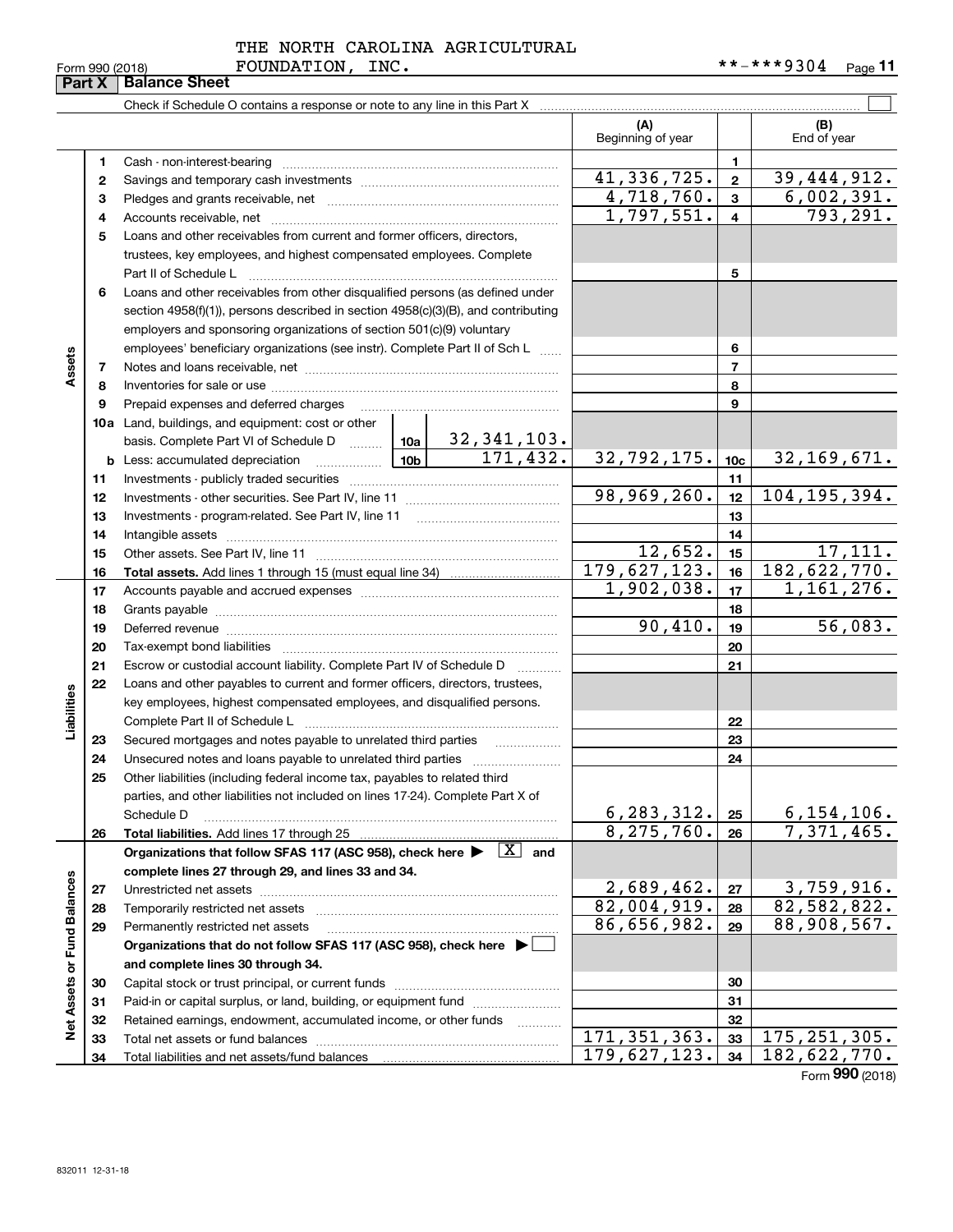|    | Part XI   Reconciliation of Net Assets                                                                                                                                                                                                                                                                                                                                                                                                                                     |                |                |                             |                         |
|----|----------------------------------------------------------------------------------------------------------------------------------------------------------------------------------------------------------------------------------------------------------------------------------------------------------------------------------------------------------------------------------------------------------------------------------------------------------------------------|----------------|----------------|-----------------------------|-------------------------|
|    | Check if Schedule O contains a response or note to any line in this Part XI [11] [12] Check if Schedule O contains a response or note to any line in this Part XI                                                                                                                                                                                                                                                                                                          |                |                |                             | $\overline{\mathbf{X}}$ |
|    |                                                                                                                                                                                                                                                                                                                                                                                                                                                                            |                |                |                             |                         |
| 1  |                                                                                                                                                                                                                                                                                                                                                                                                                                                                            | $\mathbf{1}$   |                | 19,065,212.                 |                         |
| 2  | Total expenses (must equal Part IX, column (A), line 25) [11] manufactured expenses (must equal Part IX, column (A), line 25)                                                                                                                                                                                                                                                                                                                                              | $\overline{2}$ |                | $\overline{20, 755, 189}$ . |                         |
| 3  | Revenue less expenses. Subtract line 2 from line 1                                                                                                                                                                                                                                                                                                                                                                                                                         | $\mathbf{3}$   |                | $-1,689,977.$               |                         |
| 4  |                                                                                                                                                                                                                                                                                                                                                                                                                                                                            | $\overline{4}$ | 171, 351, 363. |                             |                         |
| 5  | Net unrealized gains (losses) on investments<br>$\overline{a_1, \ldots, a_n, \ldots, a_n, \ldots, a_n, \ldots, a_n, \ldots, a_n, \ldots, a_n, \ldots, a_n, \ldots, a_n, \ldots, a_n, \ldots, a_n, \ldots, a_n, \ldots, a_n, \ldots, a_n, \ldots, a_n, \ldots, a_n, \ldots, a_n, \ldots, a_n, \ldots, a_n, \ldots, a_n, \ldots, a_n, \ldots, a_n, \ldots, a_n, \ldots, a_n, \ldots, a_n, \ldots, a_n, \ldots, a_n, \ldots, a_n, \ldots, a_n, \ldots, a_n, \ldots, a_n, \ld$ | 5              |                | 5,510,112.                  |                         |
| 6  | Donated services and use of facilities                                                                                                                                                                                                                                                                                                                                                                                                                                     | 6              |                |                             |                         |
| 7  | Investment expenses                                                                                                                                                                                                                                                                                                                                                                                                                                                        | $\overline{7}$ |                |                             |                         |
| 8  | Prior period adjustments                                                                                                                                                                                                                                                                                                                                                                                                                                                   | 8              |                |                             |                         |
| 9  |                                                                                                                                                                                                                                                                                                                                                                                                                                                                            | $\mathbf{9}$   |                | 79,807.                     |                         |
| 10 | Net assets or fund balances at end of year. Combine lines 3 through 9 (must equal Part X, line 33,                                                                                                                                                                                                                                                                                                                                                                         |                |                |                             |                         |
|    | column (B))                                                                                                                                                                                                                                                                                                                                                                                                                                                                | 10             | 175, 251, 305. |                             |                         |
|    | <b>Part XII</b> Financial Statements and Reporting                                                                                                                                                                                                                                                                                                                                                                                                                         |                |                |                             |                         |
|    |                                                                                                                                                                                                                                                                                                                                                                                                                                                                            |                |                |                             |                         |
|    |                                                                                                                                                                                                                                                                                                                                                                                                                                                                            |                |                | Yes                         | <b>No</b>               |
| 1  | $\boxed{\text{X}}$ Accrual<br>Accounting method used to prepare the Form 990:<br>Cash<br>Other                                                                                                                                                                                                                                                                                                                                                                             |                |                |                             |                         |
|    | If the organization changed its method of accounting from a prior year or checked "Other," explain in Schedule O.                                                                                                                                                                                                                                                                                                                                                          |                |                |                             |                         |
|    | 2a Were the organization's financial statements compiled or reviewed by an independent accountant?                                                                                                                                                                                                                                                                                                                                                                         |                |                |                             |                         |
|    | If "Yes," check a box below to indicate whether the financial statements for the year were compiled or reviewed on a                                                                                                                                                                                                                                                                                                                                                       |                |                |                             |                         |
|    | separate basis, consolidated basis, or both:                                                                                                                                                                                                                                                                                                                                                                                                                               |                |                |                             |                         |
|    | Separate basis<br><b>Consolidated basis</b><br>Both consolidated and separate basis                                                                                                                                                                                                                                                                                                                                                                                        |                |                |                             |                         |
|    | <b>b</b> Were the organization's financial statements audited by an independent accountant?                                                                                                                                                                                                                                                                                                                                                                                |                |                | x<br>2 <sub>b</sub>         |                         |
|    | If "Yes," check a box below to indicate whether the financial statements for the year were audited on a separate basis,                                                                                                                                                                                                                                                                                                                                                    |                |                |                             |                         |
|    | consolidated basis, or both:                                                                                                                                                                                                                                                                                                                                                                                                                                               |                |                |                             |                         |
|    | $\boxed{\textbf{X}}$ Separate basis<br><b>Consolidated basis</b><br>Both consolidated and separate basis                                                                                                                                                                                                                                                                                                                                                                   |                |                |                             |                         |
|    | c If "Yes" to line 2a or 2b, does the organization have a committee that assumes responsibility for oversight of the audit,                                                                                                                                                                                                                                                                                                                                                |                |                |                             |                         |
|    |                                                                                                                                                                                                                                                                                                                                                                                                                                                                            |                |                | x<br>2c                     |                         |
|    | If the organization changed either its oversight process or selection process during the tax year, explain in Schedule O.                                                                                                                                                                                                                                                                                                                                                  |                |                |                             |                         |
|    | 3a As a result of a federal award, was the organization required to undergo an audit or audits as set forth in the Single Audit                                                                                                                                                                                                                                                                                                                                            |                |                |                             |                         |
|    | Act and OMB Circular A-133?                                                                                                                                                                                                                                                                                                                                                                                                                                                |                |                | х<br>За                     |                         |
|    | <b>b</b> If "Yes," did the organization undergo the required audit or audits? If the organization did not undergo the required audit                                                                                                                                                                                                                                                                                                                                       |                |                |                             |                         |
|    | or audits, explain why in Schedule O and describe any steps taken to undergo such audits                                                                                                                                                                                                                                                                                                                                                                                   |                |                | x<br>3 <sub>b</sub>         |                         |

Form (2018) **990**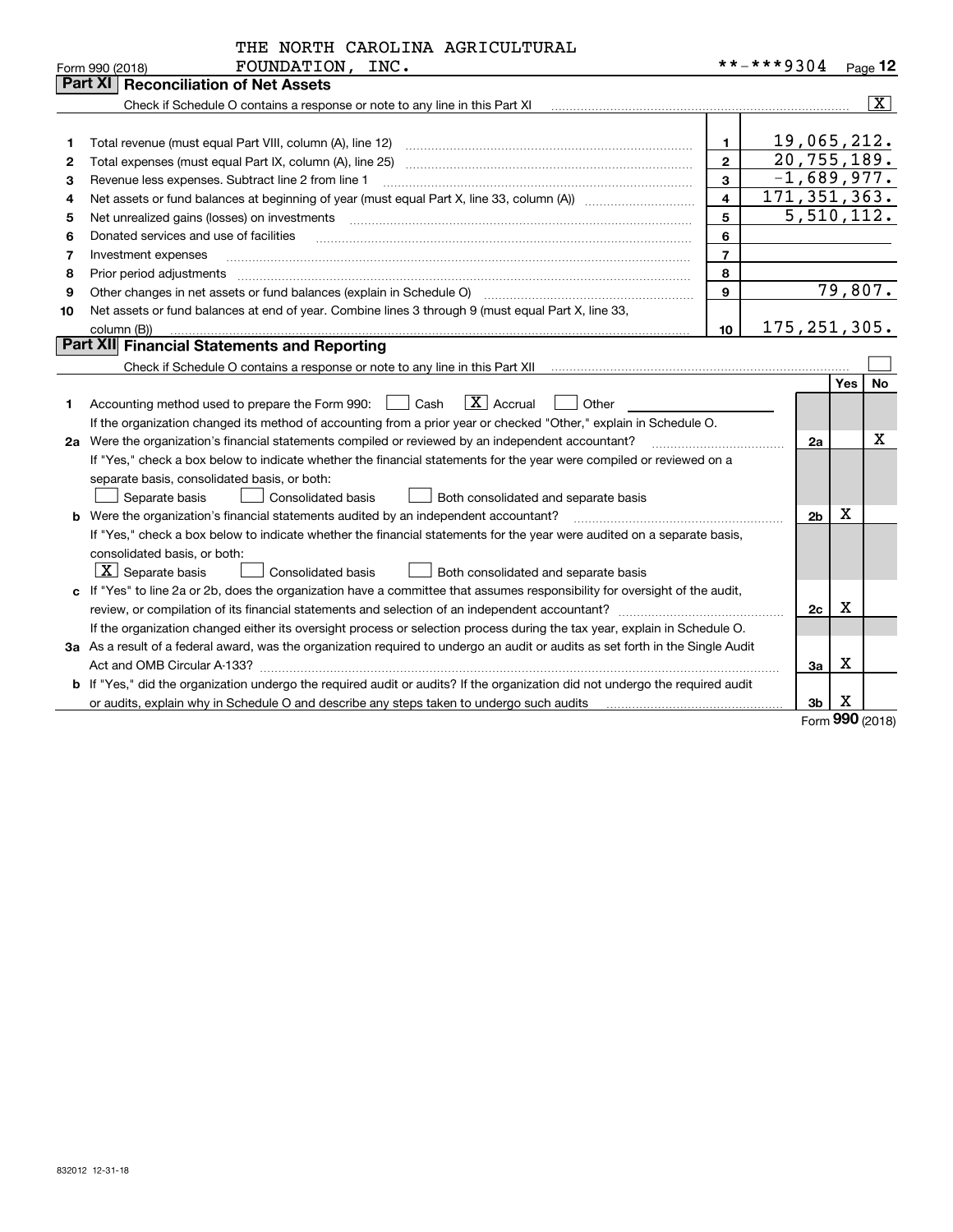| <b>SCHEDULE A</b>    |                                                        |  |                                                                                                                                  |                                                                                                                                                                                                                                                                 |                             |                                 | OMB No. 1545-0047          |  |                                                     |
|----------------------|--------------------------------------------------------|--|----------------------------------------------------------------------------------------------------------------------------------|-----------------------------------------------------------------------------------------------------------------------------------------------------------------------------------------------------------------------------------------------------------------|-----------------------------|---------------------------------|----------------------------|--|-----------------------------------------------------|
| (Form 990 or 990-EZ) |                                                        |  | <b>Public Charity Status and Public Support</b><br>Complete if the organization is a section 501(c)(3) organization or a section |                                                                                                                                                                                                                                                                 |                             |                                 |                            |  |                                                     |
|                      |                                                        |  | 4947(a)(1) nonexempt charitable trust.                                                                                           |                                                                                                                                                                                                                                                                 |                             |                                 |                            |  |                                                     |
|                      | Department of the Treasury<br>Internal Revenue Service |  |                                                                                                                                  | Attach to Form 990 or Form 990-EZ.                                                                                                                                                                                                                              |                             |                                 |                            |  | <b>Open to Public</b>                               |
|                      |                                                        |  |                                                                                                                                  | Go to www.irs.gov/Form990 for instructions and the latest information.                                                                                                                                                                                          |                             |                                 |                            |  | Inspection                                          |
|                      | Name of the organization                               |  | FOUNDATION, INC.                                                                                                                 | THE NORTH CAROLINA AGRICULTURAL                                                                                                                                                                                                                                 |                             |                                 |                            |  | <b>Employer identification number</b><br>**-***9304 |
| Part I               |                                                        |  |                                                                                                                                  | Reason for Public Charity Status (All organizations must complete this part.) See instructions.                                                                                                                                                                 |                             |                                 |                            |  |                                                     |
|                      |                                                        |  |                                                                                                                                  | The organization is not a private foundation because it is: (For lines 1 through 12, check only one box.)                                                                                                                                                       |                             |                                 |                            |  |                                                     |
| 1                    |                                                        |  |                                                                                                                                  | A church, convention of churches, or association of churches described in section 170(b)(1)(A)(i).                                                                                                                                                              |                             |                                 |                            |  |                                                     |
| 2                    |                                                        |  |                                                                                                                                  | A school described in section 170(b)(1)(A)(ii). (Attach Schedule E (Form 990 or 990-EZ).)                                                                                                                                                                       |                             |                                 |                            |  |                                                     |
| з                    |                                                        |  |                                                                                                                                  | A hospital or a cooperative hospital service organization described in section 170(b)(1)(A)(iii).                                                                                                                                                               |                             |                                 |                            |  |                                                     |
| 4                    |                                                        |  |                                                                                                                                  | A medical research organization operated in conjunction with a hospital described in section 170(b)(1)(A)(iii). Enter the hospital's name,                                                                                                                      |                             |                                 |                            |  |                                                     |
|                      | city, and state:                                       |  |                                                                                                                                  |                                                                                                                                                                                                                                                                 |                             |                                 |                            |  |                                                     |
| 5.                   | X                                                      |  |                                                                                                                                  | An organization operated for the benefit of a college or university owned or operated by a governmental unit described in                                                                                                                                       |                             |                                 |                            |  |                                                     |
|                      |                                                        |  | section 170(b)(1)(A)(iv). (Complete Part II.)                                                                                    |                                                                                                                                                                                                                                                                 |                             |                                 |                            |  |                                                     |
| 6                    |                                                        |  |                                                                                                                                  | A federal, state, or local government or governmental unit described in section 170(b)(1)(A)(v).                                                                                                                                                                |                             |                                 |                            |  |                                                     |
| 7                    |                                                        |  |                                                                                                                                  | An organization that normally receives a substantial part of its support from a governmental unit or from the general public described in                                                                                                                       |                             |                                 |                            |  |                                                     |
|                      |                                                        |  | section 170(b)(1)(A)(vi). (Complete Part II.)                                                                                    |                                                                                                                                                                                                                                                                 |                             |                                 |                            |  |                                                     |
| 8                    |                                                        |  |                                                                                                                                  | A community trust described in section 170(b)(1)(A)(vi). (Complete Part II.)                                                                                                                                                                                    |                             |                                 |                            |  |                                                     |
| 9                    |                                                        |  |                                                                                                                                  | An agricultural research organization described in section 170(b)(1)(A)(ix) operated in conjunction with a land-grant college<br>or university or a non-land-grant college of agriculture (see instructions). Enter the name, city, and state of the college or |                             |                                 |                            |  |                                                     |
|                      | university:                                            |  |                                                                                                                                  |                                                                                                                                                                                                                                                                 |                             |                                 |                            |  |                                                     |
| 10                   |                                                        |  |                                                                                                                                  | An organization that normally receives: (1) more than 33 1/3% of its support from contributions, membership fees, and gross receipts from                                                                                                                       |                             |                                 |                            |  |                                                     |
|                      |                                                        |  |                                                                                                                                  | activities related to its exempt functions - subject to certain exceptions, and (2) no more than 33 1/3% of its support from gross investment                                                                                                                   |                             |                                 |                            |  |                                                     |
|                      |                                                        |  |                                                                                                                                  | income and unrelated business taxable income (less section 511 tax) from businesses acquired by the organization after June 30, 1975.                                                                                                                           |                             |                                 |                            |  |                                                     |
|                      |                                                        |  | See section 509(a)(2). (Complete Part III.)                                                                                      |                                                                                                                                                                                                                                                                 |                             |                                 |                            |  |                                                     |
| 11                   |                                                        |  |                                                                                                                                  | An organization organized and operated exclusively to test for public safety. See section 509(a)(4).                                                                                                                                                            |                             |                                 |                            |  |                                                     |
| 12                   |                                                        |  |                                                                                                                                  | An organization organized and operated exclusively for the benefit of, to perform the functions of, or to carry out the purposes of one or                                                                                                                      |                             |                                 |                            |  |                                                     |
|                      |                                                        |  |                                                                                                                                  | more publicly supported organizations described in section 509(a)(1) or section 509(a)(2). See section 509(a)(3). Check the box in                                                                                                                              |                             |                                 |                            |  |                                                     |
|                      |                                                        |  |                                                                                                                                  | lines 12a through 12d that describes the type of supporting organization and complete lines 12e, 12f, and 12g.                                                                                                                                                  |                             |                                 |                            |  |                                                     |
| а                    |                                                        |  |                                                                                                                                  | Type I. A supporting organization operated, supervised, or controlled by its supported organization(s), typically by giving                                                                                                                                     |                             |                                 |                            |  |                                                     |
|                      |                                                        |  | organization. You must complete Part IV, Sections A and B.                                                                       | the supported organization(s) the power to regularly appoint or elect a majority of the directors or trustees of the supporting                                                                                                                                 |                             |                                 |                            |  |                                                     |
| b                    |                                                        |  |                                                                                                                                  | Type II. A supporting organization supervised or controlled in connection with its supported organization(s), by having                                                                                                                                         |                             |                                 |                            |  |                                                     |
|                      |                                                        |  |                                                                                                                                  | control or management of the supporting organization vested in the same persons that control or manage the supported                                                                                                                                            |                             |                                 |                            |  |                                                     |
|                      |                                                        |  | organization(s). You must complete Part IV, Sections A and C.                                                                    |                                                                                                                                                                                                                                                                 |                             |                                 |                            |  |                                                     |
| с                    |                                                        |  |                                                                                                                                  | Type III functionally integrated. A supporting organization operated in connection with, and functionally integrated with,                                                                                                                                      |                             |                                 |                            |  |                                                     |
|                      |                                                        |  |                                                                                                                                  | its supported organization(s) (see instructions). You must complete Part IV, Sections A, D, and E.                                                                                                                                                              |                             |                                 |                            |  |                                                     |
| d                    |                                                        |  |                                                                                                                                  | Type III non-functionally integrated. A supporting organization operated in connection with its supported organization(s)                                                                                                                                       |                             |                                 |                            |  |                                                     |
|                      |                                                        |  |                                                                                                                                  | that is not functionally integrated. The organization generally must satisfy a distribution requirement and an attentiveness                                                                                                                                    |                             |                                 |                            |  |                                                     |
|                      |                                                        |  |                                                                                                                                  | requirement (see instructions). You must complete Part IV, Sections A and D, and Part V.                                                                                                                                                                        |                             |                                 |                            |  |                                                     |
| е                    |                                                        |  |                                                                                                                                  | Check this box if the organization received a written determination from the IRS that it is a Type I, Type II, Type III                                                                                                                                         |                             |                                 |                            |  |                                                     |
|                      |                                                        |  |                                                                                                                                  | functionally integrated, or Type III non-functionally integrated supporting organization.                                                                                                                                                                       |                             |                                 |                            |  |                                                     |
|                      | Enter the number of supported organizations            |  | Provide the following information about the supported organization(s).                                                           |                                                                                                                                                                                                                                                                 |                             |                                 |                            |  |                                                     |
|                      | (i) Name of supported                                  |  | (ii) EIN                                                                                                                         | (iii) Type of organization                                                                                                                                                                                                                                      | in your governing document? | (iv) Is the organization listed | (v) Amount of monetary     |  | (vi) Amount of other                                |
|                      | organization                                           |  |                                                                                                                                  | (described on lines 1-10<br>above (see instructions))                                                                                                                                                                                                           | Yes                         | No                              | support (see instructions) |  | support (see instructions)                          |
|                      |                                                        |  |                                                                                                                                  |                                                                                                                                                                                                                                                                 |                             |                                 |                            |  |                                                     |
|                      |                                                        |  |                                                                                                                                  |                                                                                                                                                                                                                                                                 |                             |                                 |                            |  |                                                     |
|                      |                                                        |  |                                                                                                                                  |                                                                                                                                                                                                                                                                 |                             |                                 |                            |  |                                                     |
|                      |                                                        |  |                                                                                                                                  |                                                                                                                                                                                                                                                                 |                             |                                 |                            |  |                                                     |
|                      |                                                        |  |                                                                                                                                  |                                                                                                                                                                                                                                                                 |                             |                                 |                            |  |                                                     |
|                      |                                                        |  |                                                                                                                                  |                                                                                                                                                                                                                                                                 |                             |                                 |                            |  |                                                     |
|                      |                                                        |  |                                                                                                                                  |                                                                                                                                                                                                                                                                 |                             |                                 |                            |  |                                                     |
|                      |                                                        |  |                                                                                                                                  |                                                                                                                                                                                                                                                                 |                             |                                 |                            |  |                                                     |
|                      |                                                        |  |                                                                                                                                  |                                                                                                                                                                                                                                                                 |                             |                                 |                            |  |                                                     |
| Total                |                                                        |  |                                                                                                                                  |                                                                                                                                                                                                                                                                 |                             |                                 |                            |  |                                                     |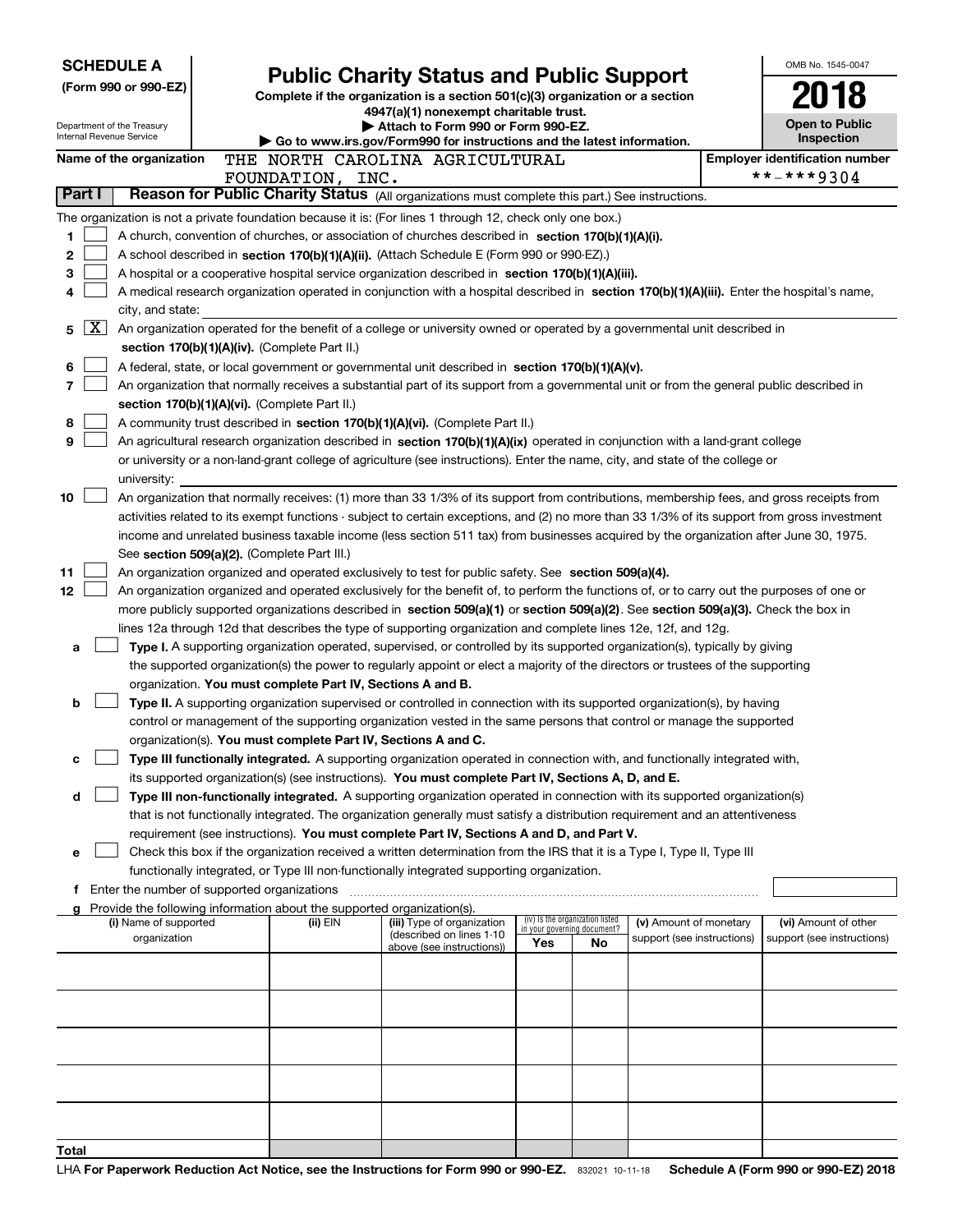## Schedule A (Form 990 or 990-EZ) 2018 Page FOUNDATION, INC. \*\*-\*\*\*9304

**2**

(Complete only if you checked the box on line 5, 7, or 8 of Part I or if the organization failed to qualify under Part III. If the organization fails to qualify under the tests listed below, please complete Part III.) **Part II Support Schedule for Organizations Described in Sections 170(b)(1)(A)(iv) and 170(b)(1)(A)(vi)** 

|    | <b>Section A. Public Support</b>                                                                                                               |                                                        |            |            |                                               |          |                                          |
|----|------------------------------------------------------------------------------------------------------------------------------------------------|--------------------------------------------------------|------------|------------|-----------------------------------------------|----------|------------------------------------------|
|    | Calendar year (or fiscal year beginning in) $\blacktriangleright$                                                                              | (a) 2014                                               | $(b)$ 2015 | $(c)$ 2016 | $(d)$ 2017                                    | (e) 2018 | (f) Total                                |
|    | 1 Gifts, grants, contributions, and                                                                                                            |                                                        |            |            |                                               |          |                                          |
|    | membership fees received. (Do not                                                                                                              |                                                        |            |            |                                               |          |                                          |
|    | include any "unusual grants.")                                                                                                                 | 12692091.16418472.16515217.14911116.13730228.74267124. |            |            |                                               |          |                                          |
|    | 2 Tax revenues levied for the organ-                                                                                                           |                                                        |            |            |                                               |          |                                          |
|    | ization's benefit and either paid to                                                                                                           |                                                        |            |            |                                               |          |                                          |
|    | or expended on its behalf                                                                                                                      |                                                        |            |            |                                               |          |                                          |
|    | 3 The value of services or facilities                                                                                                          |                                                        |            |            |                                               |          |                                          |
|    | furnished by a governmental unit to                                                                                                            |                                                        |            |            |                                               |          |                                          |
|    | the organization without charge                                                                                                                |                                                        |            |            |                                               |          |                                          |
|    | 4 Total. Add lines 1 through 3                                                                                                                 | 12692091.16418472.16515217.14911116.13730228.74267124. |            |            |                                               |          |                                          |
| 5. | The portion of total contributions                                                                                                             |                                                        |            |            |                                               |          |                                          |
|    | by each person (other than a                                                                                                                   |                                                        |            |            |                                               |          |                                          |
|    | governmental unit or publicly                                                                                                                  |                                                        |            |            |                                               |          |                                          |
|    |                                                                                                                                                |                                                        |            |            |                                               |          |                                          |
|    | supported organization) included                                                                                                               |                                                        |            |            |                                               |          |                                          |
|    | on line 1 that exceeds 2% of the                                                                                                               |                                                        |            |            |                                               |          |                                          |
|    | amount shown on line 11,                                                                                                                       |                                                        |            |            |                                               |          |                                          |
|    | column (f)                                                                                                                                     |                                                        |            |            |                                               |          | 4442857.                                 |
|    | 6 Public support. Subtract line 5 from line 4.                                                                                                 |                                                        |            |            |                                               |          | 69824267.                                |
|    | <b>Section B. Total Support</b>                                                                                                                |                                                        |            |            |                                               |          |                                          |
|    | Calendar year (or fiscal year beginning in)                                                                                                    | (a) 2014                                               | $(b)$ 2015 | $(c)$ 2016 | $(d)$ 2017                                    | (e) 2018 | (f) Total                                |
|    | <b>7</b> Amounts from line 4                                                                                                                   |                                                        |            |            | 12692091.16418472.16515217.14911116.13730228. |          | $\overline{7}$ 4267124.                  |
|    | 8 Gross income from interest,                                                                                                                  |                                                        |            |            |                                               |          |                                          |
|    | dividends, payments received on                                                                                                                |                                                        |            |            |                                               |          |                                          |
|    | securities loans, rents, royalties,                                                                                                            |                                                        |            |            |                                               |          |                                          |
|    | and income from similar sources                                                                                                                | 1099484.                                               | 928,334.   | 1065814.   | 1235545.                                      | 1530003. | 5859180.                                 |
|    | 9 Net income from unrelated business                                                                                                           |                                                        |            |            |                                               |          |                                          |
|    | activities, whether or not the                                                                                                                 |                                                        |            |            |                                               |          |                                          |
|    | business is regularly carried on                                                                                                               |                                                        |            |            |                                               |          |                                          |
|    | 10 Other income. Do not include gain                                                                                                           |                                                        |            |            |                                               |          |                                          |
|    |                                                                                                                                                |                                                        |            |            |                                               |          |                                          |
|    | or loss from the sale of capital                                                                                                               |                                                        |            |            |                                               |          |                                          |
|    | assets (Explain in Part VI.)                                                                                                                   |                                                        |            |            |                                               |          | 80126304.                                |
|    | 11 Total support. Add lines 7 through 10                                                                                                       |                                                        |            |            |                                               |          |                                          |
|    | 12 Gross receipts from related activities, etc. (see instructions)                                                                             |                                                        |            |            |                                               | 12       | 10,574,496.                              |
|    | 13 First five years. If the Form 990 is for the organization's first, second, third, fourth, or fifth tax year as a section 501(c)(3)          |                                                        |            |            |                                               |          |                                          |
|    | organization, check this box and stop here                                                                                                     |                                                        |            |            |                                               |          |                                          |
|    | Section C. Computation of Public Support Percentage                                                                                            |                                                        |            |            |                                               |          |                                          |
|    | 14 Public support percentage for 2018 (line 6, column (f) divided by line 11, column (f) <i>manumumumumum</i>                                  |                                                        |            |            |                                               | 14       | 87.14<br>%                               |
|    |                                                                                                                                                |                                                        |            |            |                                               | 15       | 83.69<br>%                               |
|    | 16a 33 1/3% support test - 2018. If the organization did not check the box on line 13, and line 14 is 33 1/3% or more, check this box and      |                                                        |            |            |                                               |          |                                          |
|    | stop here. The organization qualifies as a publicly supported organization                                                                     |                                                        |            |            |                                               |          | $\blacktriangleright$ $\boxed{\text{X}}$ |
|    | b 33 1/3% support test - 2017. If the organization did not check a box on line 13 or 16a, and line 15 is 33 1/3% or more, check this box       |                                                        |            |            |                                               |          |                                          |
|    | and stop here. The organization qualifies as a publicly supported organization                                                                 |                                                        |            |            |                                               |          |                                          |
|    | 17a 10% -facts-and-circumstances test - 2018. If the organization did not check a box on line 13, 16a, or 16b, and line 14 is 10% or more,     |                                                        |            |            |                                               |          |                                          |
|    | and if the organization meets the "facts-and-circumstances" test, check this box and stop here. Explain in Part VI how the organization        |                                                        |            |            |                                               |          |                                          |
|    | meets the "facts-and-circumstances" test. The organization qualifies as a publicly supported organization                                      |                                                        |            |            |                                               |          |                                          |
|    | <b>b 10% -facts-and-circumstances test - 2017.</b> If the organization did not check a box on line 13, 16a, 16b, or 17a, and line 15 is 10% or |                                                        |            |            |                                               |          |                                          |
|    | more, and if the organization meets the "facts-and-circumstances" test, check this box and stop here. Explain in Part VI how the               |                                                        |            |            |                                               |          |                                          |
|    | organization meets the "facts-and-circumstances" test. The organization qualifies as a publicly supported organization                         |                                                        |            |            |                                               |          |                                          |
|    |                                                                                                                                                |                                                        |            |            |                                               |          |                                          |
|    | 18 Private foundation. If the organization did not check a box on line 13, 16a, 16b, 17a, or 17b, check this box and see instructions          |                                                        |            |            |                                               |          |                                          |

**Schedule A (Form 990 or 990-EZ) 2018**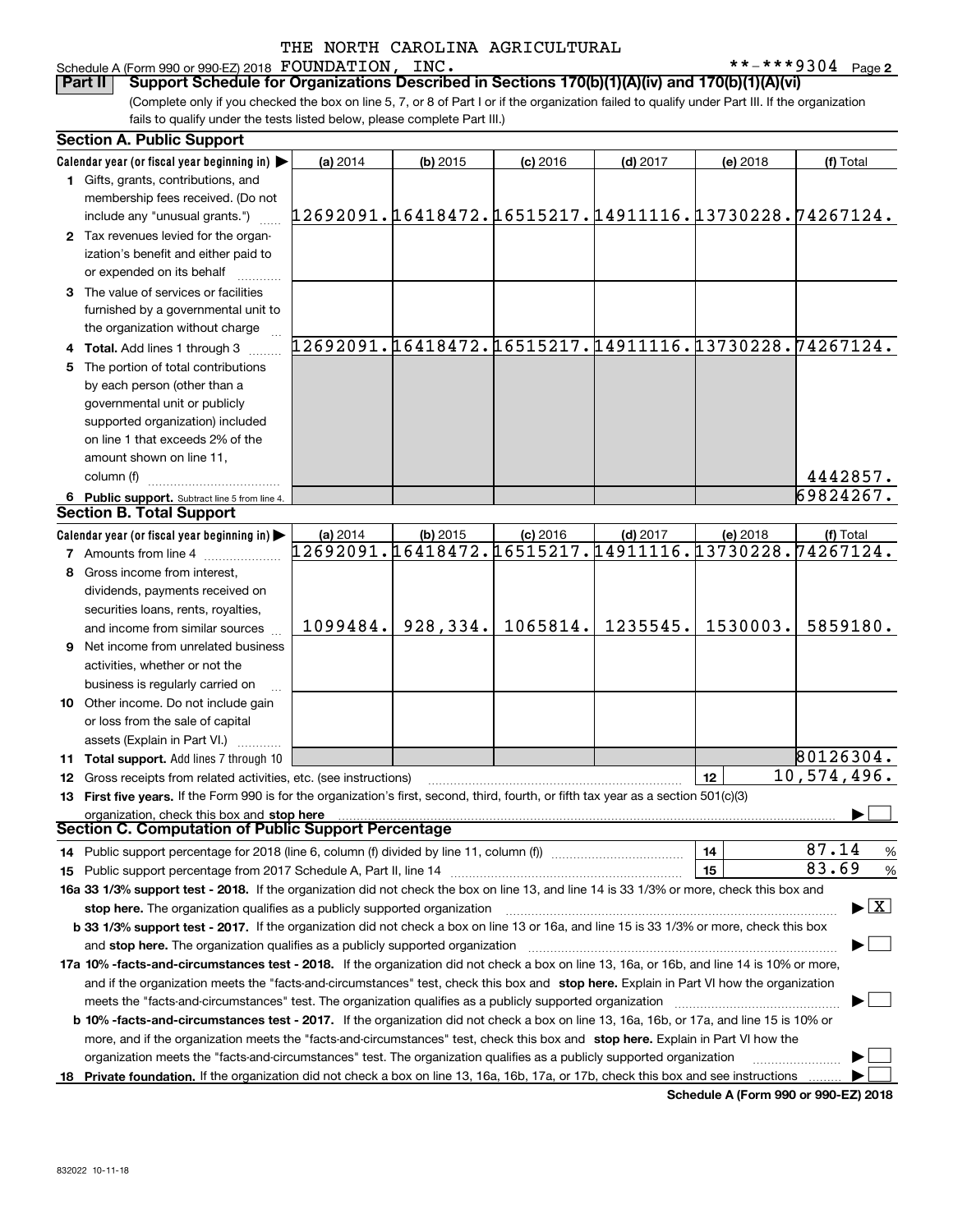Schedule A (Form 990 or 990-EZ) 2018 Page FOUNDATION, INC. \*\*-\*\*\*9304

**Part III Support Schedule for Organizations Described in Section 509(a)(2)** 

(Complete only if you checked the box on line 10 of Part I or if the organization failed to qualify under Part II. If the organization fails to qualify under the tests listed below, please complete Part II.)

|    | <b>Section A. Public Support</b>                                                                                                                                                                                                                                                             |            |            |            |            |          |          |             |   |
|----|----------------------------------------------------------------------------------------------------------------------------------------------------------------------------------------------------------------------------------------------------------------------------------------------|------------|------------|------------|------------|----------|----------|-------------|---|
|    | Calendar year (or fiscal year beginning in) $\blacktriangleright$                                                                                                                                                                                                                            | (a) 2014   | (b) 2015   | $(c)$ 2016 | $(d)$ 2017 |          | (e) 2018 | (f) Total   |   |
|    | 1 Gifts, grants, contributions, and                                                                                                                                                                                                                                                          |            |            |            |            |          |          |             |   |
|    | membership fees received. (Do not                                                                                                                                                                                                                                                            |            |            |            |            |          |          |             |   |
|    | include any "unusual grants.")                                                                                                                                                                                                                                                               |            |            |            |            |          |          |             |   |
|    | <b>2</b> Gross receipts from admissions,                                                                                                                                                                                                                                                     |            |            |            |            |          |          |             |   |
|    | merchandise sold or services per-                                                                                                                                                                                                                                                            |            |            |            |            |          |          |             |   |
|    | formed, or facilities furnished in                                                                                                                                                                                                                                                           |            |            |            |            |          |          |             |   |
|    | any activity that is related to the<br>organization's tax-exempt purpose                                                                                                                                                                                                                     |            |            |            |            |          |          |             |   |
|    |                                                                                                                                                                                                                                                                                              |            |            |            |            |          |          |             |   |
|    | 3 Gross receipts from activities that                                                                                                                                                                                                                                                        |            |            |            |            |          |          |             |   |
|    | are not an unrelated trade or bus-                                                                                                                                                                                                                                                           |            |            |            |            |          |          |             |   |
|    | iness under section 513                                                                                                                                                                                                                                                                      |            |            |            |            |          |          |             |   |
|    | 4 Tax revenues levied for the organ-                                                                                                                                                                                                                                                         |            |            |            |            |          |          |             |   |
|    | ization's benefit and either paid to                                                                                                                                                                                                                                                         |            |            |            |            |          |          |             |   |
|    | or expended on its behalf<br>.                                                                                                                                                                                                                                                               |            |            |            |            |          |          |             |   |
|    | 5 The value of services or facilities                                                                                                                                                                                                                                                        |            |            |            |            |          |          |             |   |
|    | furnished by a governmental unit to                                                                                                                                                                                                                                                          |            |            |            |            |          |          |             |   |
|    | the organization without charge                                                                                                                                                                                                                                                              |            |            |            |            |          |          |             |   |
|    | <b>6 Total.</b> Add lines 1 through 5                                                                                                                                                                                                                                                        |            |            |            |            |          |          |             |   |
|    | 7a Amounts included on lines 1, 2, and                                                                                                                                                                                                                                                       |            |            |            |            |          |          |             |   |
|    | 3 received from disqualified persons                                                                                                                                                                                                                                                         |            |            |            |            |          |          |             |   |
|    | <b>b</b> Amounts included on lines 2 and 3 received                                                                                                                                                                                                                                          |            |            |            |            |          |          |             |   |
|    | from other than disqualified persons that                                                                                                                                                                                                                                                    |            |            |            |            |          |          |             |   |
|    | exceed the greater of \$5,000 or 1% of the<br>amount on line 13 for the year                                                                                                                                                                                                                 |            |            |            |            |          |          |             |   |
|    | c Add lines 7a and 7b                                                                                                                                                                                                                                                                        |            |            |            |            |          |          |             |   |
|    |                                                                                                                                                                                                                                                                                              |            |            |            |            |          |          |             |   |
|    | 8 Public support. (Subtract line 7c from line 6.)<br><b>Section B. Total Support</b>                                                                                                                                                                                                         |            |            |            |            |          |          |             |   |
|    | Calendar year (or fiscal year beginning in) $\blacktriangleright$                                                                                                                                                                                                                            |            | $(b)$ 2015 |            | $(d)$ 2017 |          |          |             |   |
|    |                                                                                                                                                                                                                                                                                              | (a) $2014$ |            | $(c)$ 2016 |            |          | (e) 2018 | (f) Total   |   |
|    | 9 Amounts from line 6<br><b>10a</b> Gross income from interest,                                                                                                                                                                                                                              |            |            |            |            |          |          |             |   |
|    | dividends, payments received on                                                                                                                                                                                                                                                              |            |            |            |            |          |          |             |   |
|    | securities loans, rents, royalties,                                                                                                                                                                                                                                                          |            |            |            |            |          |          |             |   |
|    | and income from similar sources                                                                                                                                                                                                                                                              |            |            |            |            |          |          |             |   |
|    | <b>b</b> Unrelated business taxable income                                                                                                                                                                                                                                                   |            |            |            |            |          |          |             |   |
|    | (less section 511 taxes) from businesses                                                                                                                                                                                                                                                     |            |            |            |            |          |          |             |   |
|    | acquired after June 30, 1975                                                                                                                                                                                                                                                                 |            |            |            |            |          |          |             |   |
|    | c Add lines 10a and 10b                                                                                                                                                                                                                                                                      |            |            |            |            |          |          |             |   |
|    | 11 Net income from unrelated business                                                                                                                                                                                                                                                        |            |            |            |            |          |          |             |   |
|    | activities not included in line 10b,<br>whether or not the business is                                                                                                                                                                                                                       |            |            |            |            |          |          |             |   |
|    | regularly carried on                                                                                                                                                                                                                                                                         |            |            |            |            |          |          |             |   |
|    | <b>12</b> Other income. Do not include gain                                                                                                                                                                                                                                                  |            |            |            |            |          |          |             |   |
|    | or loss from the sale of capital                                                                                                                                                                                                                                                             |            |            |            |            |          |          |             |   |
|    | assets (Explain in Part VI.)<br>13 Total support. (Add lines 9, 10c, 11, and 12.)                                                                                                                                                                                                            |            |            |            |            |          |          |             |   |
|    | 14 First five years. If the Form 990 is for the organization's first, second, third, fourth, or fifth tax year as a section 501(c)(3) organization,                                                                                                                                          |            |            |            |            |          |          |             |   |
|    |                                                                                                                                                                                                                                                                                              |            |            |            |            |          |          |             |   |
|    | check this box and stop here measurements and contain the state of the state of the state of the state of the state of the state of the state of the state of the state of the state of the state of the state of the state of<br><b>Section C. Computation of Public Support Percentage</b> |            |            |            |            |          |          |             |   |
|    | 15 Public support percentage for 2018 (line 8, column (f), divided by line 13, column (f))                                                                                                                                                                                                   |            |            |            |            | 15       |          |             |   |
|    |                                                                                                                                                                                                                                                                                              |            |            |            |            | 16       |          |             | % |
| 16 | Public support percentage from 2017 Schedule A, Part III, line 15<br>Section D. Computation of Investment Income Percentage                                                                                                                                                                  |            |            |            |            |          |          |             | % |
|    |                                                                                                                                                                                                                                                                                              |            |            |            |            |          |          |             |   |
|    | 17 Investment income percentage for 2018 (line 10c, column (f), divided by line 13, column (f))                                                                                                                                                                                              |            |            |            |            | 17<br>18 |          |             | % |
|    | 18 Investment income percentage from 2017 Schedule A, Part III, line 17                                                                                                                                                                                                                      |            |            |            |            |          |          |             | % |
|    | 19a 33 1/3% support tests - 2018. If the organization did not check the box on line 14, and line 15 is more than 33 1/3%, and line 17 is not                                                                                                                                                 |            |            |            |            |          |          |             |   |
|    | more than 33 1/3%, check this box and stop here. The organization qualifies as a publicly supported organization                                                                                                                                                                             |            |            |            |            |          |          | $\sim$<br>▶ |   |
|    | b 33 1/3% support tests - 2017. If the organization did not check a box on line 14 or line 19a, and line 16 is more than 33 1/3%, and                                                                                                                                                        |            |            |            |            |          |          |             |   |
|    | line 18 is not more than 33 1/3%, check this box and stop here. The organization qualifies as a publicly supported organization                                                                                                                                                              |            |            |            |            |          |          |             |   |
| 20 | Private foundation. If the organization did not check a box on line 14, 19a, or 19b, check this box and see instructions                                                                                                                                                                     |            |            |            |            |          |          |             |   |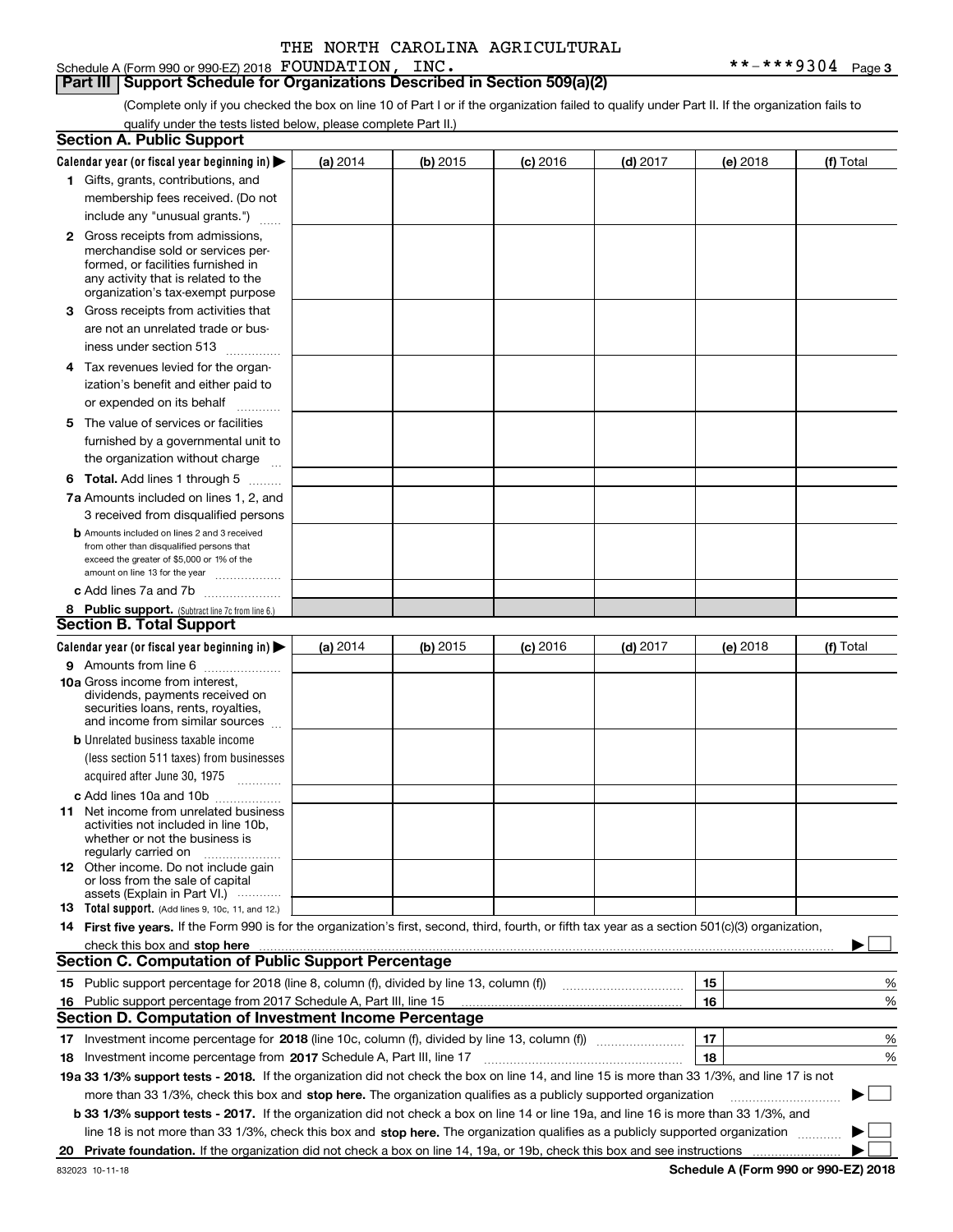## Schedule A (Form 990 or 990-EZ) 2018 Page FOUNDATION, INC. \*\*-\*\*\*9304 **Part IV Supporting Organizations**

(Complete only if you checked a box in line 12 on Part I. If you checked 12a of Part I, complete Sections A and B. If you checked 12b of Part I, complete Sections A and C. If you checked 12c of Part I, complete Sections A, D, and E. If you checked 12d of Part I, complete Sections A and D, and complete Part V.)

### **Section A. All Supporting Organizations**

- **1** Are all of the organization's supported organizations listed by name in the organization's governing documents? If "No," describe in **Part VI** how the supported organizations are designated. If designated by *class or purpose, describe the designation. If historic and continuing relationship, explain.*
- **2** Did the organization have any supported organization that does not have an IRS determination of status under section 509(a)(1) or (2)? If "Yes," explain in Part VI how the organization determined that the supported *organization was described in section 509(a)(1) or (2).*
- **3a** Did the organization have a supported organization described in section 501(c)(4), (5), or (6)? If "Yes," answer *(b) and (c) below.*
- **b** Did the organization confirm that each supported organization qualified under section 501(c)(4), (5), or (6) and satisfied the public support tests under section 509(a)(2)? If "Yes," describe in **Part VI** when and how the *organization made the determination.*
- **c**Did the organization ensure that all support to such organizations was used exclusively for section 170(c)(2)(B) purposes? If "Yes," explain in **Part VI** what controls the organization put in place to ensure such use.
- **4a***If* Was any supported organization not organized in the United States ("foreign supported organization")? *"Yes," and if you checked 12a or 12b in Part I, answer (b) and (c) below.*
- **b** Did the organization have ultimate control and discretion in deciding whether to make grants to the foreign supported organization? If "Yes," describe in **Part VI** how the organization had such control and discretion *despite being controlled or supervised by or in connection with its supported organizations.*
- **c** Did the organization support any foreign supported organization that does not have an IRS determination under sections 501(c)(3) and 509(a)(1) or (2)? If "Yes," explain in **Part VI** what controls the organization used *to ensure that all support to the foreign supported organization was used exclusively for section 170(c)(2)(B) purposes.*
- **5a***If "Yes,"* Did the organization add, substitute, or remove any supported organizations during the tax year? answer (b) and (c) below (if applicable). Also, provide detail in **Part VI,** including (i) the names and EIN *numbers of the supported organizations added, substituted, or removed; (ii) the reasons for each such action; (iii) the authority under the organization's organizing document authorizing such action; and (iv) how the action was accomplished (such as by amendment to the organizing document).*
- **b** Type I or Type II only. Was any added or substituted supported organization part of a class already designated in the organization's organizing document?
- **cSubstitutions only.**  Was the substitution the result of an event beyond the organization's control?
- **6** Did the organization provide support (whether in the form of grants or the provision of services or facilities) to **Part VI.** *If "Yes," provide detail in* support or benefit one or more of the filing organization's supported organizations? anyone other than (i) its supported organizations, (ii) individuals that are part of the charitable class benefited by one or more of its supported organizations, or (iii) other supporting organizations that also
- **7**Did the organization provide a grant, loan, compensation, or other similar payment to a substantial contributor *If "Yes," complete Part I of Schedule L (Form 990 or 990-EZ).* regard to a substantial contributor? (as defined in section 4958(c)(3)(C)), a family member of a substantial contributor, or a 35% controlled entity with
- **8** Did the organization make a loan to a disqualified person (as defined in section 4958) not described in line 7? *If "Yes," complete Part I of Schedule L (Form 990 or 990-EZ).*
- **9a** Was the organization controlled directly or indirectly at any time during the tax year by one or more in section 509(a)(1) or (2))? If "Yes," *provide detail in* <code>Part VI.</code> disqualified persons as defined in section 4946 (other than foundation managers and organizations described
- **b** Did one or more disqualified persons (as defined in line 9a) hold a controlling interest in any entity in which the supporting organization had an interest? If "Yes," provide detail in P**art VI**.
- **c**Did a disqualified person (as defined in line 9a) have an ownership interest in, or derive any personal benefit from, assets in which the supporting organization also had an interest? If "Yes," provide detail in P**art VI.**
- **10a** Was the organization subject to the excess business holdings rules of section 4943 because of section supporting organizations)? If "Yes," answer 10b below. 4943(f) (regarding certain Type II supporting organizations, and all Type III non-functionally integrated
- **b** Did the organization have any excess business holdings in the tax year? (Use Schedule C, Form 4720, to *determine whether the organization had excess business holdings.)*

832024 10-11-18

**Schedule A (Form 990 or 990-EZ) 2018**

**1**

**2**

**3a**

**3b**

**3c**

**4a**

**4b**

**4c**

**5a**

**5b5c**

**6**

**7**

**8**

**9a**

**9b**

**9c**

**10a**

**10b**

**YesNo**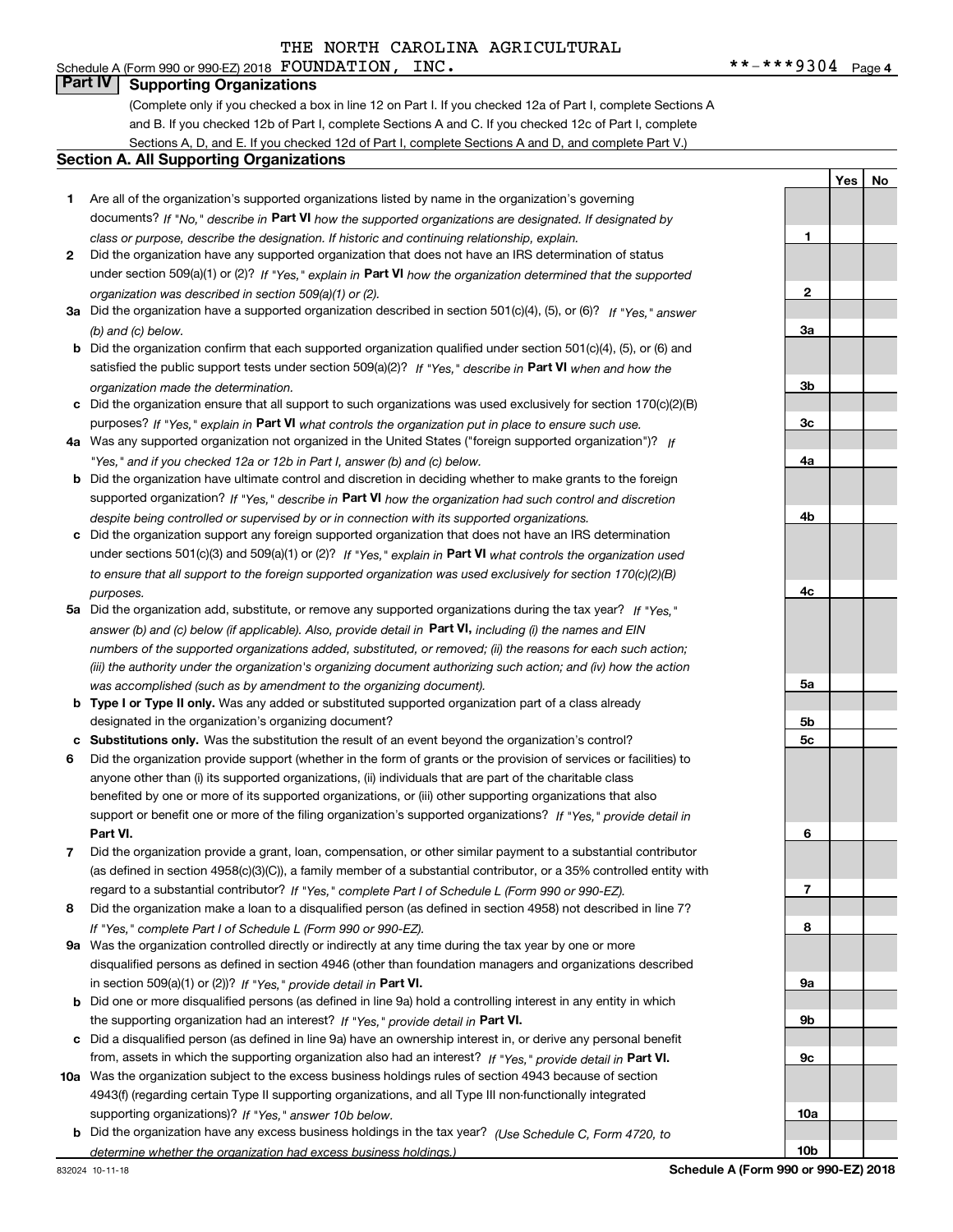**5** Schedule A (Form 990 or 990-EZ) 2018 Page FOUNDATION, INC. \*\*-\*\*\*9304

|        | Part IV<br><b>Supporting Organizations (continued)</b>                                                                                                                        |                 |     |    |
|--------|-------------------------------------------------------------------------------------------------------------------------------------------------------------------------------|-----------------|-----|----|
|        |                                                                                                                                                                               |                 | Yes | No |
| 11     | Has the organization accepted a gift or contribution from any of the following persons?                                                                                       |                 |     |    |
|        | a A person who directly or indirectly controls, either alone or together with persons described in (b) and (c)                                                                |                 |     |    |
|        | below, the governing body of a supported organization?                                                                                                                        | 11a             |     |    |
|        | <b>b</b> A family member of a person described in (a) above?                                                                                                                  | 11 <sub>b</sub> |     |    |
|        | c A 35% controlled entity of a person described in (a) or (b) above? If "Yes" to a, b, or c, provide detail in Part VI.                                                       | 11c             |     |    |
|        | <b>Section B. Type I Supporting Organizations</b>                                                                                                                             |                 |     |    |
|        |                                                                                                                                                                               |                 | Yes | No |
| 1      | Did the directors, trustees, or membership of one or more supported organizations have the power to                                                                           |                 |     |    |
|        | regularly appoint or elect at least a majority of the organization's directors or trustees at all times during the                                                            |                 |     |    |
|        | tax year? If "No," describe in Part VI how the supported organization(s) effectively operated, supervised, or                                                                 |                 |     |    |
|        | controlled the organization's activities. If the organization had more than one supported organization,                                                                       |                 |     |    |
|        | describe how the powers to appoint and/or remove directors or trustees were allocated among the supported                                                                     |                 |     |    |
|        | organizations and what conditions or restrictions, if any, applied to such powers during the tax year.                                                                        | 1               |     |    |
| 2      | Did the organization operate for the benefit of any supported organization other than the supported                                                                           |                 |     |    |
|        | organization(s) that operated, supervised, or controlled the supporting organization? If "Yes," explain in                                                                    |                 |     |    |
|        | Part VI how providing such benefit carried out the purposes of the supported organization(s) that operated,                                                                   |                 |     |    |
|        | supervised, or controlled the supporting organization.                                                                                                                        | $\mathbf{2}$    |     |    |
|        | <b>Section C. Type II Supporting Organizations</b>                                                                                                                            |                 |     |    |
|        |                                                                                                                                                                               |                 | Yes | No |
| 1      | Were a majority of the organization's directors or trustees during the tax year also a majority of the directors                                                              |                 |     |    |
|        | or trustees of each of the organization's supported organization(s)? If "No." describe in Part VI how control                                                                 |                 |     |    |
|        | or management of the supporting organization was vested in the same persons that controlled or managed                                                                        |                 |     |    |
|        | the supported organization(s).                                                                                                                                                | 1               |     |    |
|        | <b>Section D. All Type III Supporting Organizations</b>                                                                                                                       |                 |     |    |
|        |                                                                                                                                                                               |                 | Yes | No |
| 1      | Did the organization provide to each of its supported organizations, by the last day of the fifth month of the                                                                |                 |     |    |
|        | organization's tax year, (i) a written notice describing the type and amount of support provided during the prior tax                                                         |                 |     |    |
|        | year, (ii) a copy of the Form 990 that was most recently filed as of the date of notification, and (iii) copies of the                                                        |                 |     |    |
|        | organization's governing documents in effect on the date of notification, to the extent not previously provided?                                                              | 1               |     |    |
| 2      | Were any of the organization's officers, directors, or trustees either (i) appointed or elected by the supported                                                              |                 |     |    |
|        | organization(s) or (ii) serving on the governing body of a supported organization? If "No," explain in Part VI how                                                            |                 |     |    |
|        | the organization maintained a close and continuous working relationship with the supported organization(s).                                                                   | 2               |     |    |
| 3      | By reason of the relationship described in (2), did the organization's supported organizations have a                                                                         |                 |     |    |
|        | significant voice in the organization's investment policies and in directing the use of the organization's                                                                    |                 |     |    |
|        | income or assets at all times during the tax year? If "Yes," describe in Part VI the role the organization's                                                                  |                 |     |    |
|        | supported organizations played in this regard.<br>Section E. Type III Functionally Integrated Supporting Organizations                                                        | З               |     |    |
|        |                                                                                                                                                                               |                 |     |    |
| 1      | Check the box next to the method that the organization used to satisfy the Integral Part Test during the year (see instructions).                                             |                 |     |    |
| a      | The organization satisfied the Activities Test. Complete line 2 below.                                                                                                        |                 |     |    |
| b<br>c | The organization is the parent of each of its supported organizations. Complete line 3 below.                                                                                 |                 |     |    |
| 2      | The organization supported a governmental entity. Describe in Part VI how you supported a government entity (see instructions),<br>Activities Test. Answer (a) and (b) below. |                 | Yes | No |
| а      | Did substantially all of the organization's activities during the tax year directly further the exempt purposes of                                                            |                 |     |    |
|        | the supported organization(s) to which the organization was responsive? If "Yes," then in Part VI identify                                                                    |                 |     |    |
|        | those supported organizations and explain how these activities directly furthered their exempt purposes,                                                                      |                 |     |    |
|        | how the organization was responsive to those supported organizations, and how the organization determined                                                                     |                 |     |    |
|        | that these activities constituted substantially all of its activities.                                                                                                        | 2a              |     |    |
| b      | Did the activities described in (a) constitute activities that, but for the organization's involvement, one or more                                                           |                 |     |    |
|        | of the organization's supported organization(s) would have been engaged in? If "Yes," explain in Part VI the                                                                  |                 |     |    |
|        | reasons for the organization's position that its supported organization(s) would have engaged in these                                                                        |                 |     |    |
|        | activities but for the organization's involvement.                                                                                                                            | 2b              |     |    |
| 3      | Parent of Supported Organizations. Answer (a) and (b) below.                                                                                                                  |                 |     |    |
| а      | Did the organization have the power to regularly appoint or elect a majority of the officers, directors, or                                                                   |                 |     |    |
|        | trustees of each of the supported organizations? Provide details in Part VI.                                                                                                  | За              |     |    |
|        | <b>b</b> Did the organization exercise a substantial degree of direction over the policies, programs, and activities of each                                                  |                 |     |    |
|        | of its supported organizations? If "Yes." describe in Part VI the role played by the organization in this regard.                                                             | 3b              |     |    |
|        | Schodule A (Form 000 or 000 F7) 2019                                                                                                                                          |                 |     |    |

**Schedule A (Form 990 or 990-EZ) 2018**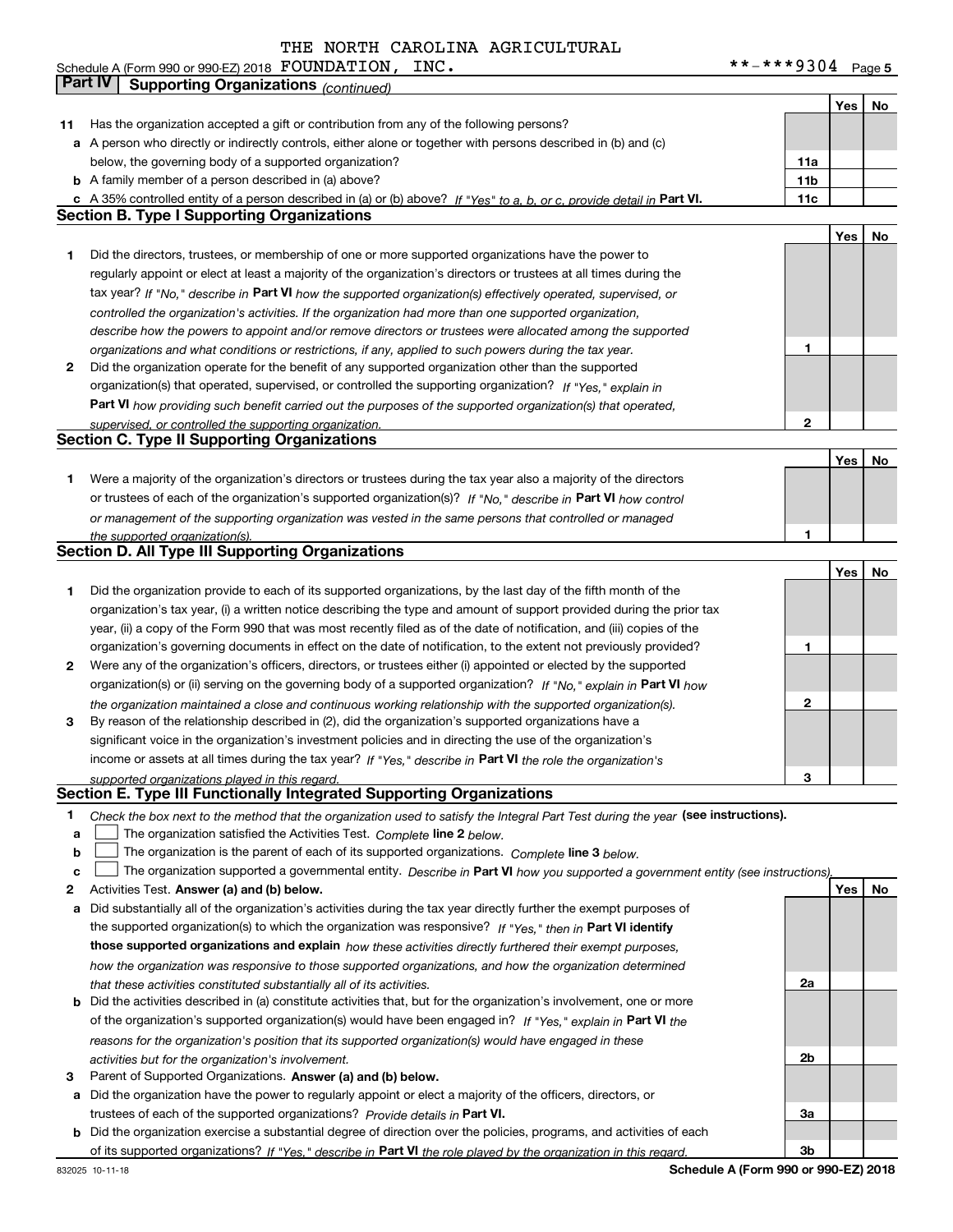#### **1SEP 10. See instructions.** All antegral Part Test as a qualifying trust on Nov. 20, 1970 (explain in Part VI.) See instructions. All **Section A - Adjusted Net Income 123** Other gross income (see instructions) **4**Add lines 1 through 3 **56** Portion of operating expenses paid or incurred for production or **78** Adjusted Net Income (subtract lines 5, 6, and 7 from line 4) **8 8 1234567Section B - Minimum Asset Amount 1**Aggregate fair market value of all non-exempt-use assets (see **2**Acquisition indebtedness applicable to non-exempt-use assets **3** Subtract line 2 from line 1d **4**Cash deemed held for exempt use. Enter 1-1/2% of line 3 (for greater amount, **5** Net value of non-exempt-use assets (subtract line 4 from line 3) **678a** Average monthly value of securities **b** Average monthly cash balances **c**Fair market value of other non-exempt-use assets **dTotal**  (add lines 1a, 1b, and 1c) **eDiscount** claimed for blockage or other **1a1b1c1d 2345678**factors (explain in detail in **Part VI**): **Minimum Asset Amount**  (add line 7 to line 6) **Section C - Distributable Amount 123456123456Distributable Amount.** Subtract line 5 from line 4, unless subject to other Type III non-functionally integrated supporting organizations must complete Sections A through E. (B) Current Year (optional)(A) Prior Year Net short-term capital gain Recoveries of prior-year distributions Depreciation and depletion collection of gross income or for management, conservation, or maintenance of property held for production of income (see instructions) Other expenses (see instructions) (B) Current Year (optional)(A) Prior Year instructions for short tax year or assets held for part of year): see instructions) Multiply line 5 by .035 Recoveries of prior-year distributions Current Year Adjusted net income for prior year (from Section A, line 8, Column A) Enter 85% of line 1 Minimum asset amount for prior year (from Section B, line 8, Column A) Enter greater of line 2 or line 3 Income tax imposed in prior year emergency temporary reduction (see instructions)  $\mathcal{L}^{\text{max}}$

**7**Check here if the current year is the organization's first as a non-functionally integrated Type III supporting organization (see instructions). $\mathcal{L}^{\text{max}}$ 

**Schedule A (Form 990 or 990-EZ) 2018**

# **Part V** Type III Non-Functionally Integrated 509(a)(3) Supporting Organizations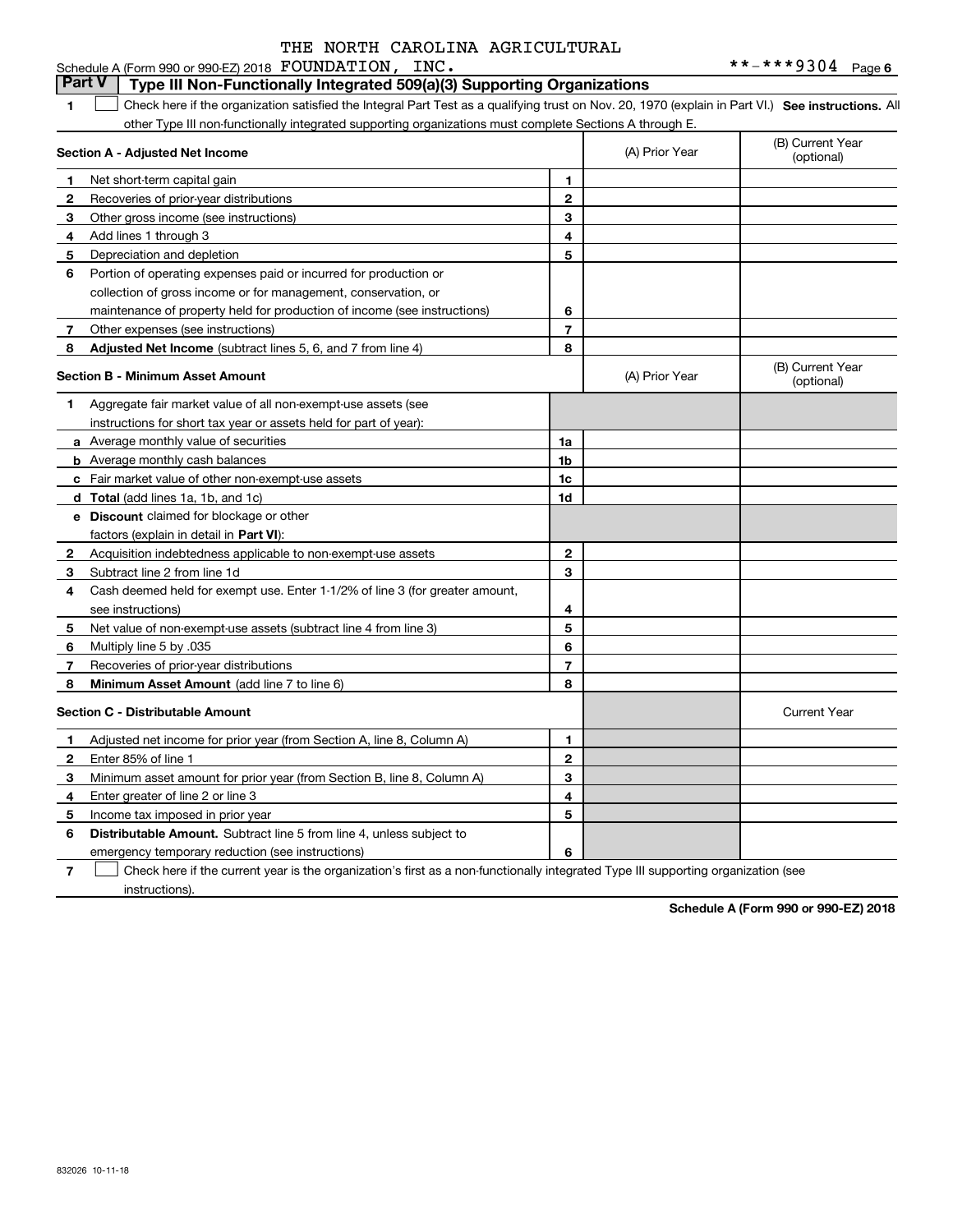#### **Section D - Distributions Current Year 1**Amounts paid to supported organizations to accomplish exempt purposes **2345** Qualified set-aside amounts (prior IRS approval required) **678910**Other distributions (describe in Part VI). See instructions. **Total annual distributions.** Add lines 1 through 6. (provide details in Part VI). See instructions. **(i)Excess Distributions (ii) UnderdistributionsPre-2018(iii) Distributable Amount for 2018 Section E - Distribution Allocations**  (see instructions) **12**Underdistributions, if any, for years prior to 2018 (reason-**3**Excess distributions carryover, if any, to 2018 **4**Distributions for 2018 from Section D, **5** Remaining underdistributions for years prior to 2018, if **6** Remaining underdistributions for 2018. Subtract lines 3h **7Excess distributions carryover to 2019.**  Add lines 3j **8**Breakdown of line 7: able cause required- explain in Part VI). See instructions. **a** From 2013 **b** From 2014 **c**From 2015 **d** From 2016 **e**From 2017 **f Total**  of lines 3a through e **g**Applied to underdistributions of prior years **h** Applied to 2018 distributable amount **ij** Remainder. Subtract lines 3g, 3h, and 3i from 3f. **a** Applied to underdistributions of prior years **b** Applied to 2018 distributable amount **c** Remainder. Subtract lines 4a and 4b from 4. than zero, explain in Part VI. See instructions. **Part VI** . See instructions. **a**Excess from 2014 **b** Excess from 2015 **c**Excess from 2016 **d**Excess from 2017 Schedule A (Form 990 or 990-EZ) 2018 Page FOUNDATION, INC. \*\*-\*\*\*9304 Amounts paid to perform activity that directly furthers exempt purposes of supported organizations, in excess of income from activity Administrative expenses paid to accomplish exempt purposes of supported organizations Amounts paid to acquire exempt-use assets Distributions to attentive supported organizations to which the organization is responsive Distributable amount for 2018 from Section C, line 6 Line 8 amount divided by line 9 amount Distributable amount for 2018 from Section C, line 6 Carryover from 2013 not applied (see instructions)  $line 7:$   $\frac{1}{2}$ any. Subtract lines 3g and 4a from line 2. For result greater and 4b from line 1. For result greater than zero, explain in and 4c. **Part V Type III Non-Functionally Integrated 509(a)(3) Supporting Organizations** *(continued)*

**Schedule A (Form 990 or 990-EZ) 2018**

**e** Excess from 2018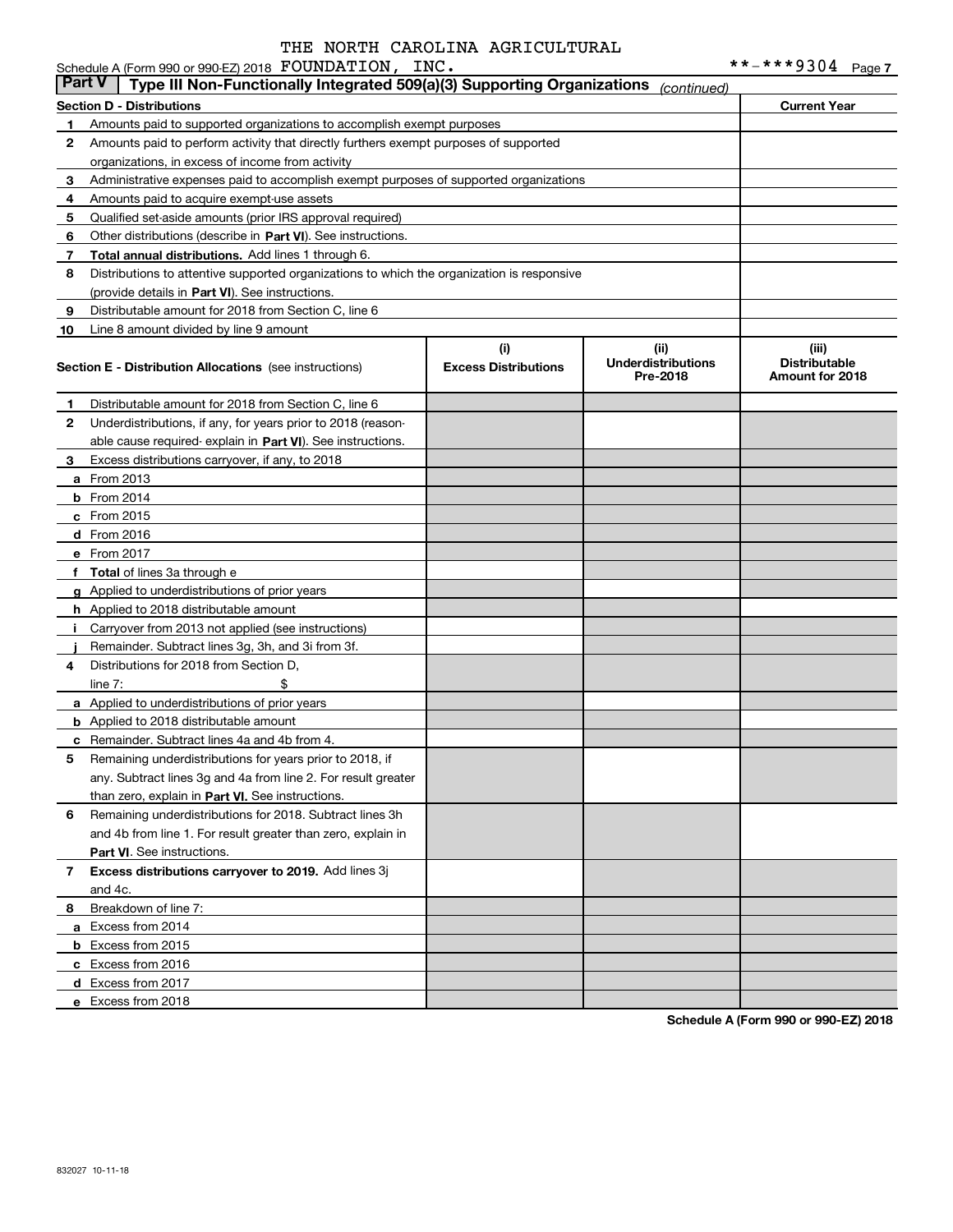|                |                                                       |  | THE NORTH CAROLINA AGRICULTURAL |                                                                                                                                                                                                                                                                                                                                                                                                                                                                                                                                                                      |  |
|----------------|-------------------------------------------------------|--|---------------------------------|----------------------------------------------------------------------------------------------------------------------------------------------------------------------------------------------------------------------------------------------------------------------------------------------------------------------------------------------------------------------------------------------------------------------------------------------------------------------------------------------------------------------------------------------------------------------|--|
|                | Schedule A (Form 990 or 990-EZ) 2018 FOUNDATION, INC. |  |                                 | **-***9304 Page 8                                                                                                                                                                                                                                                                                                                                                                                                                                                                                                                                                    |  |
| <b>Part VI</b> | (See instructions.)                                   |  |                                 | Supplemental Information. Provide the explanations required by Part II, line 10; Part II, line 17a or 17b; Part III, line 12;<br>Part IV, Section A, lines 1, 2, 3b, 3c, 4b, 4c, 5a, 6, 9a, 9b, 9c, 11a, 11b, and 11c; Part IV, Section B, lines 1 and 2; Part IV, Section C,<br>line 1; Part IV, Section D, lines 2 and 3; Part IV, Section E, lines 1c, 2a, 2b, 3a, and 3b; Part V, line 1; Part V, Section B, line 1e; Part V,<br>Section D, lines 5, 6, and 8; and Part V, Section E, lines 2, 5, and 6. Also complete this part for any additional information. |  |
|                |                                                       |  |                                 |                                                                                                                                                                                                                                                                                                                                                                                                                                                                                                                                                                      |  |
|                |                                                       |  |                                 |                                                                                                                                                                                                                                                                                                                                                                                                                                                                                                                                                                      |  |
|                |                                                       |  |                                 |                                                                                                                                                                                                                                                                                                                                                                                                                                                                                                                                                                      |  |
|                |                                                       |  |                                 |                                                                                                                                                                                                                                                                                                                                                                                                                                                                                                                                                                      |  |
|                |                                                       |  |                                 |                                                                                                                                                                                                                                                                                                                                                                                                                                                                                                                                                                      |  |
|                |                                                       |  |                                 |                                                                                                                                                                                                                                                                                                                                                                                                                                                                                                                                                                      |  |
|                |                                                       |  |                                 |                                                                                                                                                                                                                                                                                                                                                                                                                                                                                                                                                                      |  |
|                |                                                       |  |                                 |                                                                                                                                                                                                                                                                                                                                                                                                                                                                                                                                                                      |  |
|                |                                                       |  |                                 |                                                                                                                                                                                                                                                                                                                                                                                                                                                                                                                                                                      |  |
|                |                                                       |  |                                 |                                                                                                                                                                                                                                                                                                                                                                                                                                                                                                                                                                      |  |
|                |                                                       |  |                                 |                                                                                                                                                                                                                                                                                                                                                                                                                                                                                                                                                                      |  |
|                |                                                       |  |                                 |                                                                                                                                                                                                                                                                                                                                                                                                                                                                                                                                                                      |  |
|                |                                                       |  |                                 |                                                                                                                                                                                                                                                                                                                                                                                                                                                                                                                                                                      |  |
|                |                                                       |  |                                 |                                                                                                                                                                                                                                                                                                                                                                                                                                                                                                                                                                      |  |
|                |                                                       |  |                                 |                                                                                                                                                                                                                                                                                                                                                                                                                                                                                                                                                                      |  |
|                |                                                       |  |                                 |                                                                                                                                                                                                                                                                                                                                                                                                                                                                                                                                                                      |  |
|                |                                                       |  |                                 |                                                                                                                                                                                                                                                                                                                                                                                                                                                                                                                                                                      |  |
|                |                                                       |  |                                 |                                                                                                                                                                                                                                                                                                                                                                                                                                                                                                                                                                      |  |
|                |                                                       |  |                                 |                                                                                                                                                                                                                                                                                                                                                                                                                                                                                                                                                                      |  |
|                |                                                       |  |                                 |                                                                                                                                                                                                                                                                                                                                                                                                                                                                                                                                                                      |  |
|                |                                                       |  |                                 |                                                                                                                                                                                                                                                                                                                                                                                                                                                                                                                                                                      |  |
|                |                                                       |  |                                 |                                                                                                                                                                                                                                                                                                                                                                                                                                                                                                                                                                      |  |
|                |                                                       |  |                                 |                                                                                                                                                                                                                                                                                                                                                                                                                                                                                                                                                                      |  |
|                |                                                       |  |                                 |                                                                                                                                                                                                                                                                                                                                                                                                                                                                                                                                                                      |  |
|                |                                                       |  |                                 |                                                                                                                                                                                                                                                                                                                                                                                                                                                                                                                                                                      |  |
|                |                                                       |  |                                 |                                                                                                                                                                                                                                                                                                                                                                                                                                                                                                                                                                      |  |
|                |                                                       |  |                                 |                                                                                                                                                                                                                                                                                                                                                                                                                                                                                                                                                                      |  |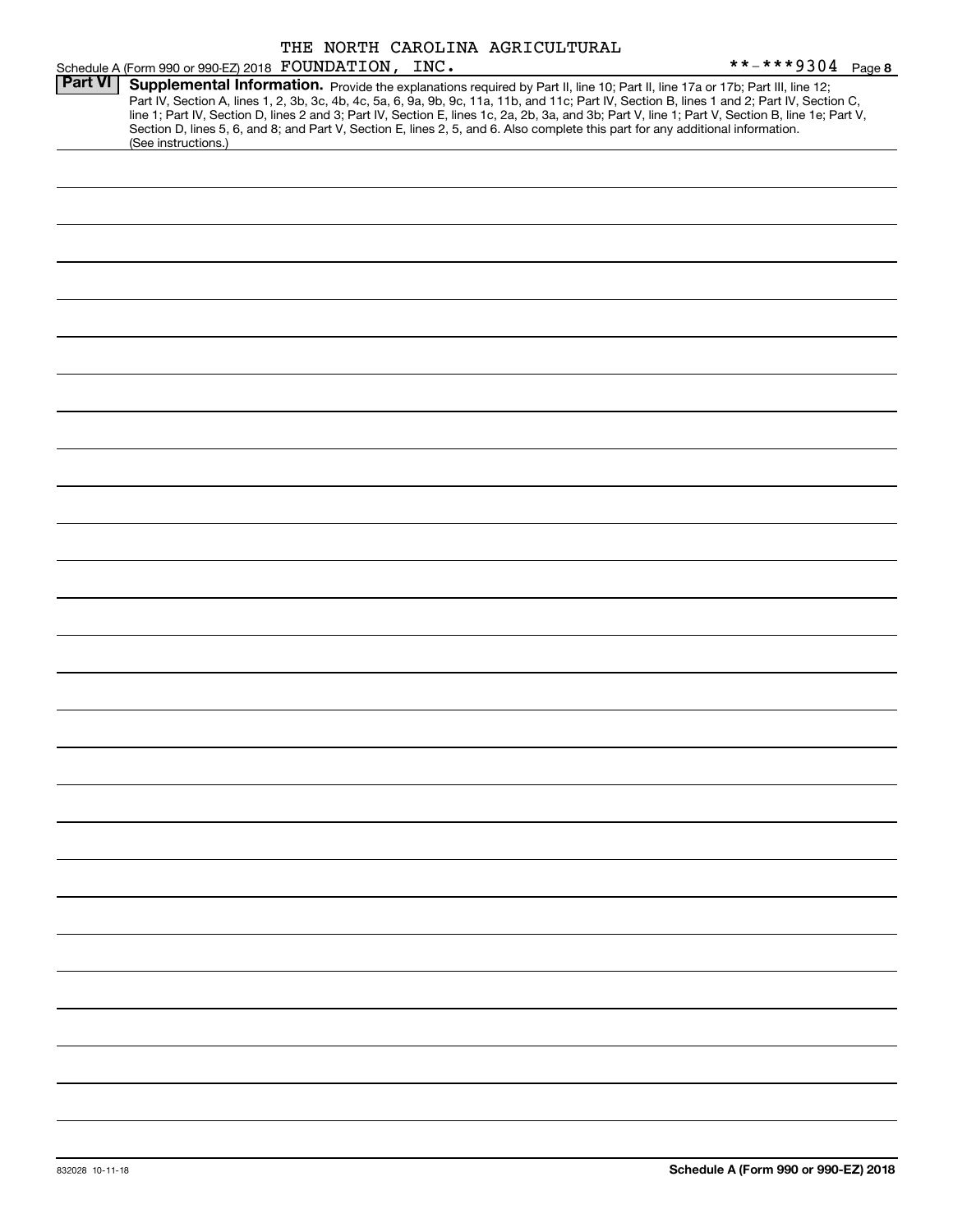Department of the Treasury Internal Revenue Service **(Form 990, 990-EZ, or 990-PF)**

|  | Name of the organization |  |
|--|--------------------------|--|
|  |                          |  |

# \*\* PUBLIC DISCLOSURE COPY \*\*

# **Schedule B Schedule of Contributors**

**| Attach to Form 990, Form 990-EZ, or Form 990-PF. | Go to www.irs.gov/Form990 for the latest information.** OMB No. 1545-0047

**2018**

**Employer identification number**

|                  | tus nontu chnostini hontoostonis |            |
|------------------|----------------------------------|------------|
| FOUNDATION, INC. |                                  | **-***9304 |

**Organization type** (check one):

| Filers of:         | Section:                                                                    |
|--------------------|-----------------------------------------------------------------------------|
| Form 990 or 990-EZ | $\lfloor x \rfloor$ 501(c)( 3) (enter number) organization                  |
|                    | $4947(a)(1)$ nonexempt charitable trust not treated as a private foundation |
|                    | 527 political organization                                                  |
| Form 990-PF        | 501(c)(3) exempt private foundation                                         |
|                    | 4947(a)(1) nonexempt charitable trust treated as a private foundation       |
|                    | 501(c)(3) taxable private foundation                                        |

THE NORTH CAROLINA AGRICULTURAL

Check if your organization is covered by the **General Rule** or a **Special Rule. Note:**  Only a section 501(c)(7), (8), or (10) organization can check boxes for both the General Rule and a Special Rule. See instructions.

#### **General Rule**

 $\mathcal{L}^{\text{max}}$ 

For an organization filing Form 990, 990-EZ, or 990-PF that received, during the year, contributions totaling \$5,000 or more (in money or property) from any one contributor. Complete Parts I and II. See instructions for determining a contributor's total contributions.

#### **Special Rules**

any one contributor, during the year, total contributions of the greater of  $\,$  (1) \$5,000; or **(2)** 2% of the amount on (i) Form 990, Part VIII, line 1h;  $\boxed{\textbf{X}}$  For an organization described in section 501(c)(3) filing Form 990 or 990-EZ that met the 33 1/3% support test of the regulations under sections 509(a)(1) and 170(b)(1)(A)(vi), that checked Schedule A (Form 990 or 990-EZ), Part II, line 13, 16a, or 16b, and that received from or (ii) Form 990-EZ, line 1. Complete Parts I and II.

year, total contributions of more than \$1,000 *exclusively* for religious, charitable, scientific, literary, or educational purposes, or for the For an organization described in section 501(c)(7), (8), or (10) filing Form 990 or 990-EZ that received from any one contributor, during the prevention of cruelty to children or animals. Complete Parts I (entering "N/A" in column (b) instead of the contributor name and address), II, and III.  $\mathcal{L}^{\text{max}}$ 

purpose. Don't complete any of the parts unless the **General Rule** applies to this organization because it received *nonexclusively* year, contributions <sub>exclusively</sub> for religious, charitable, etc., purposes, but no such contributions totaled more than \$1,000. If this box is checked, enter here the total contributions that were received during the year for an  $\;$ exclusively religious, charitable, etc., For an organization described in section 501(c)(7), (8), or (10) filing Form 990 or 990-EZ that received from any one contributor, during the religious, charitable, etc., contributions totaling \$5,000 or more during the year  $\Box$ — $\Box$   $\Box$  $\mathcal{L}^{\text{max}}$ 

**Caution:**  An organization that isn't covered by the General Rule and/or the Special Rules doesn't file Schedule B (Form 990, 990-EZ, or 990-PF),  **must** but it answer "No" on Part IV, line 2, of its Form 990; or check the box on line H of its Form 990-EZ or on its Form 990-PF, Part I, line 2, to certify that it doesn't meet the filing requirements of Schedule B (Form 990, 990-EZ, or 990-PF).

**For Paperwork Reduction Act Notice, see the instructions for Form 990, 990-EZ, or 990-PF. Schedule B (Form 990, 990-EZ, or 990-PF) (2018)** LHA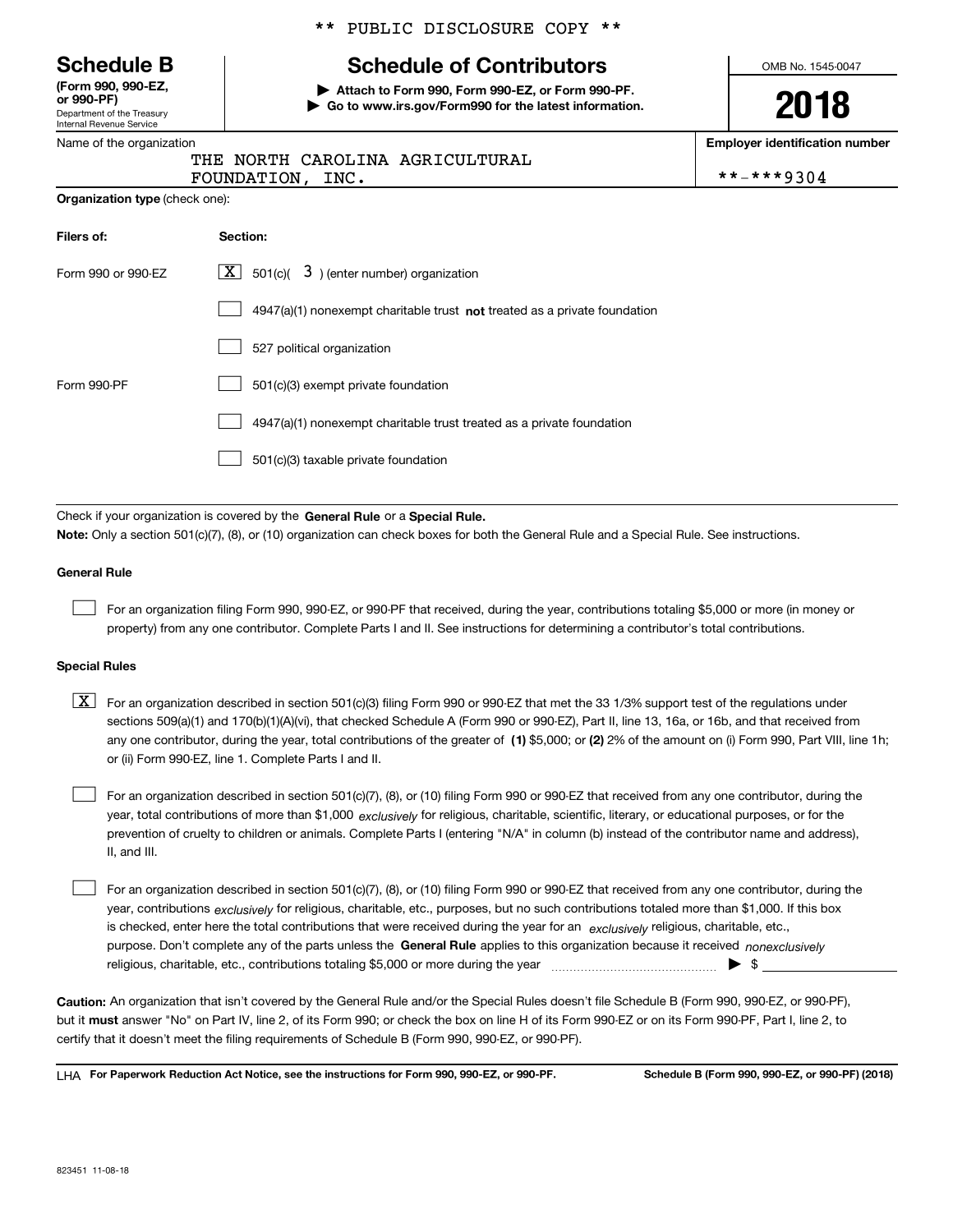# Schedule B (Form 990, 990-EZ, or 990-PF) (2018) Page 2

# THE NORTH CAROLINA AGRICULTURAL FOUNDATION, INC. \*\*-\*\*\*9304

|                  | Schedule B (Form 990, 990-EZ, or 990-PF) (2018)                                                |                                   | Page 2                                                                                                      |
|------------------|------------------------------------------------------------------------------------------------|-----------------------------------|-------------------------------------------------------------------------------------------------------------|
|                  | Name of organization<br>THE NORTH CAROLINA AGRICULTURAL<br>FOUNDATION, INC.                    |                                   | <b>Employer identification number</b><br>**-***9304                                                         |
| Part I           | Contributors (see instructions). Use duplicate copies of Part I if additional space is needed. |                                   |                                                                                                             |
| (a)<br>No.       | (b)<br>Name, address, and ZIP + 4                                                              | (c)<br><b>Total contributions</b> | (d)<br>Type of contribution                                                                                 |
| 1                |                                                                                                | 2,479,240.<br>$$\mathbb{S}$$      | $\overline{\mathbf{X}}$<br>Person<br>Payroll<br>Noncash<br>(Complete Part II for<br>noncash contributions.) |
| (a)<br>No.       | (b)<br>Name, address, and ZIP + 4                                                              | (c)<br><b>Total contributions</b> | (d)<br>Type of contribution                                                                                 |
| $\boldsymbol{2}$ |                                                                                                | 661,003.<br>\$                    | $\overline{\mathbf{X}}$<br>Person<br>Payroll<br>Noncash<br>(Complete Part II for<br>noncash contributions.) |
| (a)<br>No.       | (b)<br>Name, address, and ZIP + 4                                                              | (c)<br><b>Total contributions</b> | (d)<br>Type of contribution                                                                                 |
| 3                |                                                                                                | 508,750.<br>\$                    | $\overline{\mathbf{X}}$<br>Person<br>Payroll<br>Noncash<br>(Complete Part II for<br>noncash contributions.) |
| (a)<br>No.       | (b)<br>Name, address, and ZIP + 4                                                              | (c)<br><b>Total contributions</b> | (d)<br>Type of contribution                                                                                 |
|                  |                                                                                                | \$                                | Person<br>Payroll<br>Noncash<br>(Complete Part II for<br>noncash contributions.)                            |
| (a)<br>No.       | (b)<br>Name, address, and ZIP + 4                                                              | (c)<br><b>Total contributions</b> | (d)<br>Type of contribution                                                                                 |
|                  |                                                                                                | \$                                | Person<br>Payroll<br>Noncash<br>(Complete Part II for<br>noncash contributions.)                            |
| (a)<br>No.       | (b)<br>Name, address, and ZIP + 4                                                              | (c)<br><b>Total contributions</b> | (d)<br>Type of contribution                                                                                 |
|                  |                                                                                                | \$                                | Person<br>Payroll<br>Noncash<br>(Complete Part II for<br>noncash contributions.)                            |

823452 11-08-18 **Schedule B (Form 990, 990-EZ, or 990-PF) (2018)**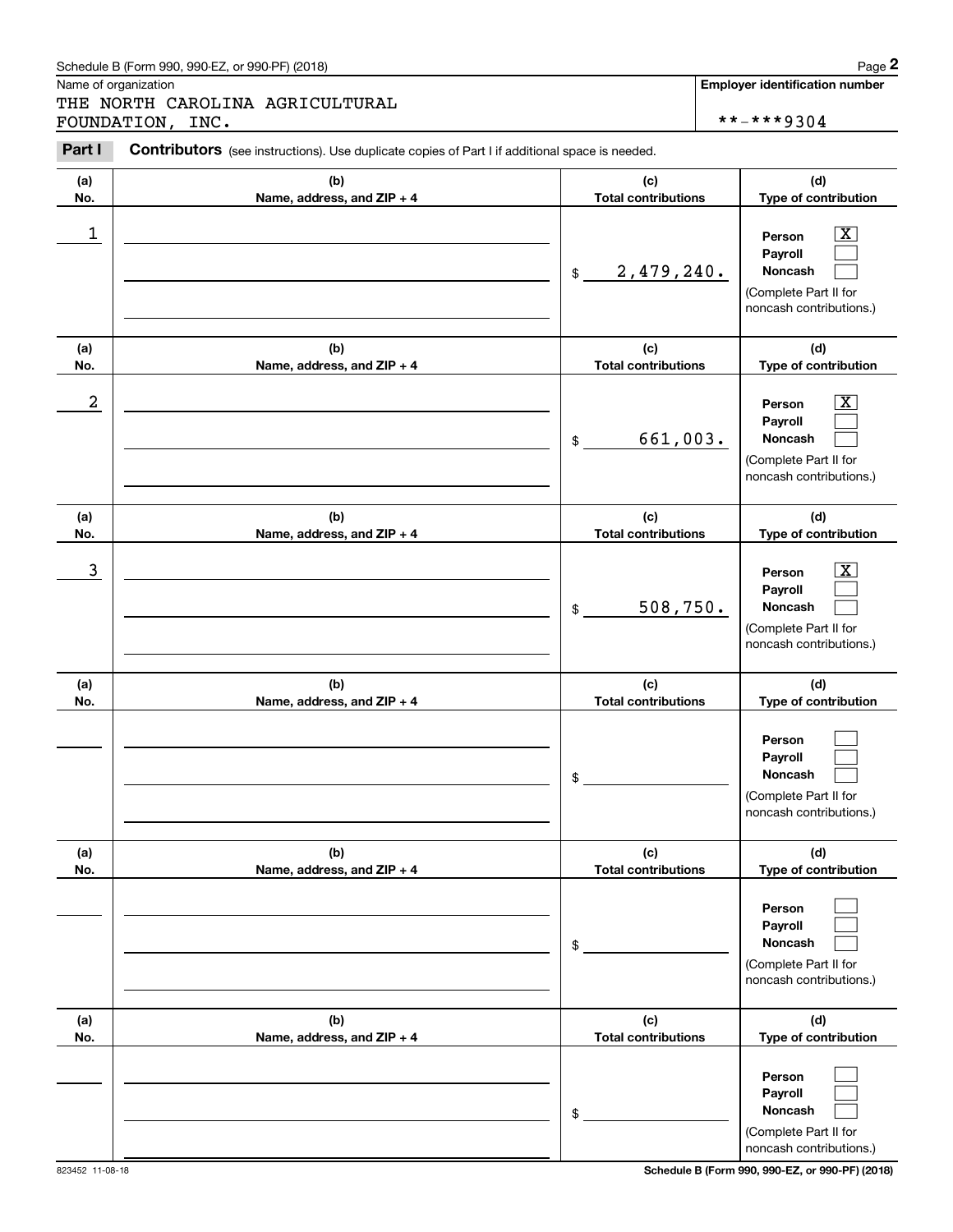| Schedule B (Form 990, 990-EZ, or 990-PF) (2018)                                                                       | Page $3$                              |
|-----------------------------------------------------------------------------------------------------------------------|---------------------------------------|
| Name of organization                                                                                                  | <b>Employer identification number</b> |
| THE NORTH CAROLINA AGRICULTURAL                                                                                       |                                       |
| FOUNDATION,<br>INC.                                                                                                   | $***$ $***$ 9304                      |
| Part II<br><b>Noncash Property</b> (see instructions). Use duplicate copies of Part II if additional space is needed. |                                       |

| (a)<br>No.<br>from<br>Part I | (b)<br>Description of noncash property given | (c)<br>FMV (or estimate)<br>(See instructions.) | (d)<br>Date received |
|------------------------------|----------------------------------------------|-------------------------------------------------|----------------------|
|                              |                                              |                                                 |                      |
|                              |                                              | $\frac{1}{2}$                                   |                      |
| (a)<br>No.<br>from<br>Part I | (b)<br>Description of noncash property given | (c)<br>FMV (or estimate)<br>(See instructions.) | (d)<br>Date received |
|                              |                                              |                                                 |                      |
|                              |                                              | $\frac{1}{2}$                                   |                      |
| (a)<br>No.<br>from<br>Part I | (b)<br>Description of noncash property given | (c)<br>FMV (or estimate)<br>(See instructions.) | (d)<br>Date received |
|                              |                                              |                                                 |                      |
|                              |                                              | $\frac{1}{2}$                                   |                      |
| (a)<br>No.<br>from<br>Part I | (b)<br>Description of noncash property given | (c)<br>FMV (or estimate)<br>(See instructions.) | (d)<br>Date received |
|                              |                                              |                                                 |                      |
|                              |                                              | \$                                              |                      |
| (a)<br>No.<br>from<br>Part I | (b)<br>Description of noncash property given | (c)<br>FMV (or estimate)<br>(See instructions.) | (d)<br>Date received |
|                              |                                              |                                                 |                      |
|                              |                                              | \$                                              |                      |
| (a)<br>No.<br>from<br>Part I | (b)<br>Description of noncash property given | (c)<br>FMV (or estimate)<br>(See instructions.) | (d)<br>Date received |
|                              |                                              |                                                 |                      |
|                              |                                              | \$                                              |                      |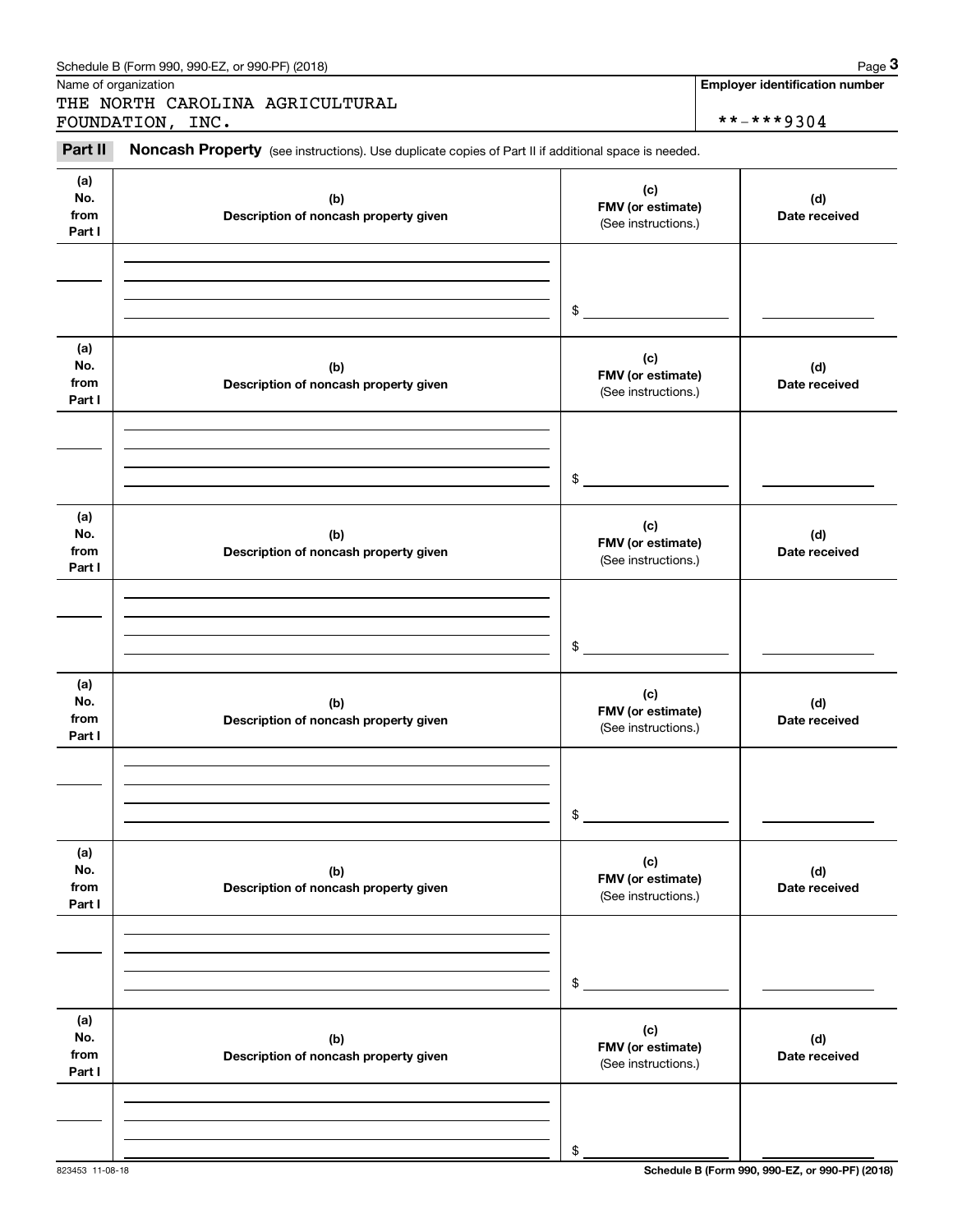|                 | Schedule B (Form 990, 990-EZ, or 990-PF) (2018)                                                                                                                                   |                      | Page 4                                                                                                                                                         |  |  |  |  |  |  |  |
|-----------------|-----------------------------------------------------------------------------------------------------------------------------------------------------------------------------------|----------------------|----------------------------------------------------------------------------------------------------------------------------------------------------------------|--|--|--|--|--|--|--|
|                 | Name of organization                                                                                                                                                              |                      | <b>Employer identification number</b>                                                                                                                          |  |  |  |  |  |  |  |
|                 | THE NORTH CAROLINA AGRICULTURAL                                                                                                                                                   |                      |                                                                                                                                                                |  |  |  |  |  |  |  |
|                 | FOUNDATION, INC.                                                                                                                                                                  |                      | **-***9304                                                                                                                                                     |  |  |  |  |  |  |  |
| Part III        | from any one contributor. Complete columns (a) through (e) and the following line entry. For organizations                                                                        |                      | Exclusively religious, charitable, etc., contributions to organizations described in section 501(c)(7), (8), or (10) that total more than \$1,000 for the year |  |  |  |  |  |  |  |
|                 | completing Part III, enter the total of exclusively religious, charitable, etc., contributions of \$1,000 or less for the year. (Enter this info. once.) $\blacktriangleright$ \$ |                      |                                                                                                                                                                |  |  |  |  |  |  |  |
|                 | Use duplicate copies of Part III if additional space is needed.                                                                                                                   |                      |                                                                                                                                                                |  |  |  |  |  |  |  |
| (a) No.<br>from | (b) Purpose of gift                                                                                                                                                               | (c) Use of gift      | (d) Description of how gift is held                                                                                                                            |  |  |  |  |  |  |  |
| Part I          |                                                                                                                                                                                   |                      |                                                                                                                                                                |  |  |  |  |  |  |  |
|                 |                                                                                                                                                                                   |                      |                                                                                                                                                                |  |  |  |  |  |  |  |
|                 |                                                                                                                                                                                   |                      |                                                                                                                                                                |  |  |  |  |  |  |  |
|                 |                                                                                                                                                                                   |                      |                                                                                                                                                                |  |  |  |  |  |  |  |
|                 |                                                                                                                                                                                   | (e) Transfer of gift |                                                                                                                                                                |  |  |  |  |  |  |  |
|                 |                                                                                                                                                                                   |                      |                                                                                                                                                                |  |  |  |  |  |  |  |
|                 | Transferee's name, address, and ZIP + 4                                                                                                                                           |                      | Relationship of transferor to transferee                                                                                                                       |  |  |  |  |  |  |  |
|                 |                                                                                                                                                                                   |                      |                                                                                                                                                                |  |  |  |  |  |  |  |
|                 |                                                                                                                                                                                   |                      |                                                                                                                                                                |  |  |  |  |  |  |  |
|                 |                                                                                                                                                                                   |                      |                                                                                                                                                                |  |  |  |  |  |  |  |
|                 |                                                                                                                                                                                   |                      |                                                                                                                                                                |  |  |  |  |  |  |  |
| (a) No.<br>from | (b) Purpose of gift                                                                                                                                                               | (c) Use of gift      | (d) Description of how gift is held                                                                                                                            |  |  |  |  |  |  |  |
| Part I          |                                                                                                                                                                                   |                      |                                                                                                                                                                |  |  |  |  |  |  |  |
|                 |                                                                                                                                                                                   |                      |                                                                                                                                                                |  |  |  |  |  |  |  |
|                 |                                                                                                                                                                                   |                      |                                                                                                                                                                |  |  |  |  |  |  |  |
|                 |                                                                                                                                                                                   |                      |                                                                                                                                                                |  |  |  |  |  |  |  |
|                 |                                                                                                                                                                                   |                      |                                                                                                                                                                |  |  |  |  |  |  |  |
|                 | (e) Transfer of gift                                                                                                                                                              |                      |                                                                                                                                                                |  |  |  |  |  |  |  |
|                 | Transferee's name, address, and $ZIP + 4$                                                                                                                                         |                      | Relationship of transferor to transferee                                                                                                                       |  |  |  |  |  |  |  |
|                 |                                                                                                                                                                                   |                      |                                                                                                                                                                |  |  |  |  |  |  |  |
|                 |                                                                                                                                                                                   |                      |                                                                                                                                                                |  |  |  |  |  |  |  |
|                 |                                                                                                                                                                                   |                      |                                                                                                                                                                |  |  |  |  |  |  |  |
|                 |                                                                                                                                                                                   |                      |                                                                                                                                                                |  |  |  |  |  |  |  |
| (a) No.<br>from | (b) Purpose of gift                                                                                                                                                               | (c) Use of gift      | (d) Description of how gift is held                                                                                                                            |  |  |  |  |  |  |  |
| Part I          |                                                                                                                                                                                   |                      |                                                                                                                                                                |  |  |  |  |  |  |  |
|                 |                                                                                                                                                                                   |                      |                                                                                                                                                                |  |  |  |  |  |  |  |
|                 |                                                                                                                                                                                   |                      |                                                                                                                                                                |  |  |  |  |  |  |  |
|                 |                                                                                                                                                                                   |                      |                                                                                                                                                                |  |  |  |  |  |  |  |
|                 |                                                                                                                                                                                   | (e) Transfer of gift |                                                                                                                                                                |  |  |  |  |  |  |  |
|                 |                                                                                                                                                                                   |                      |                                                                                                                                                                |  |  |  |  |  |  |  |
|                 | Transferee's name, address, and $ZIP + 4$                                                                                                                                         |                      | Relationship of transferor to transferee                                                                                                                       |  |  |  |  |  |  |  |
|                 |                                                                                                                                                                                   |                      |                                                                                                                                                                |  |  |  |  |  |  |  |
|                 |                                                                                                                                                                                   |                      |                                                                                                                                                                |  |  |  |  |  |  |  |
|                 |                                                                                                                                                                                   |                      |                                                                                                                                                                |  |  |  |  |  |  |  |
|                 |                                                                                                                                                                                   |                      |                                                                                                                                                                |  |  |  |  |  |  |  |
| (a) No.<br>from | (b) Purpose of gift                                                                                                                                                               | (c) Use of gift      | (d) Description of how gift is held                                                                                                                            |  |  |  |  |  |  |  |
| Part I          |                                                                                                                                                                                   |                      |                                                                                                                                                                |  |  |  |  |  |  |  |
|                 |                                                                                                                                                                                   |                      |                                                                                                                                                                |  |  |  |  |  |  |  |
|                 |                                                                                                                                                                                   |                      |                                                                                                                                                                |  |  |  |  |  |  |  |
|                 |                                                                                                                                                                                   |                      |                                                                                                                                                                |  |  |  |  |  |  |  |
|                 |                                                                                                                                                                                   |                      |                                                                                                                                                                |  |  |  |  |  |  |  |
|                 |                                                                                                                                                                                   | (e) Transfer of gift |                                                                                                                                                                |  |  |  |  |  |  |  |
|                 | Transferee's name, address, and ZIP + 4                                                                                                                                           |                      | Relationship of transferor to transferee                                                                                                                       |  |  |  |  |  |  |  |
|                 |                                                                                                                                                                                   |                      |                                                                                                                                                                |  |  |  |  |  |  |  |
|                 |                                                                                                                                                                                   |                      |                                                                                                                                                                |  |  |  |  |  |  |  |
|                 |                                                                                                                                                                                   |                      |                                                                                                                                                                |  |  |  |  |  |  |  |
|                 |                                                                                                                                                                                   |                      |                                                                                                                                                                |  |  |  |  |  |  |  |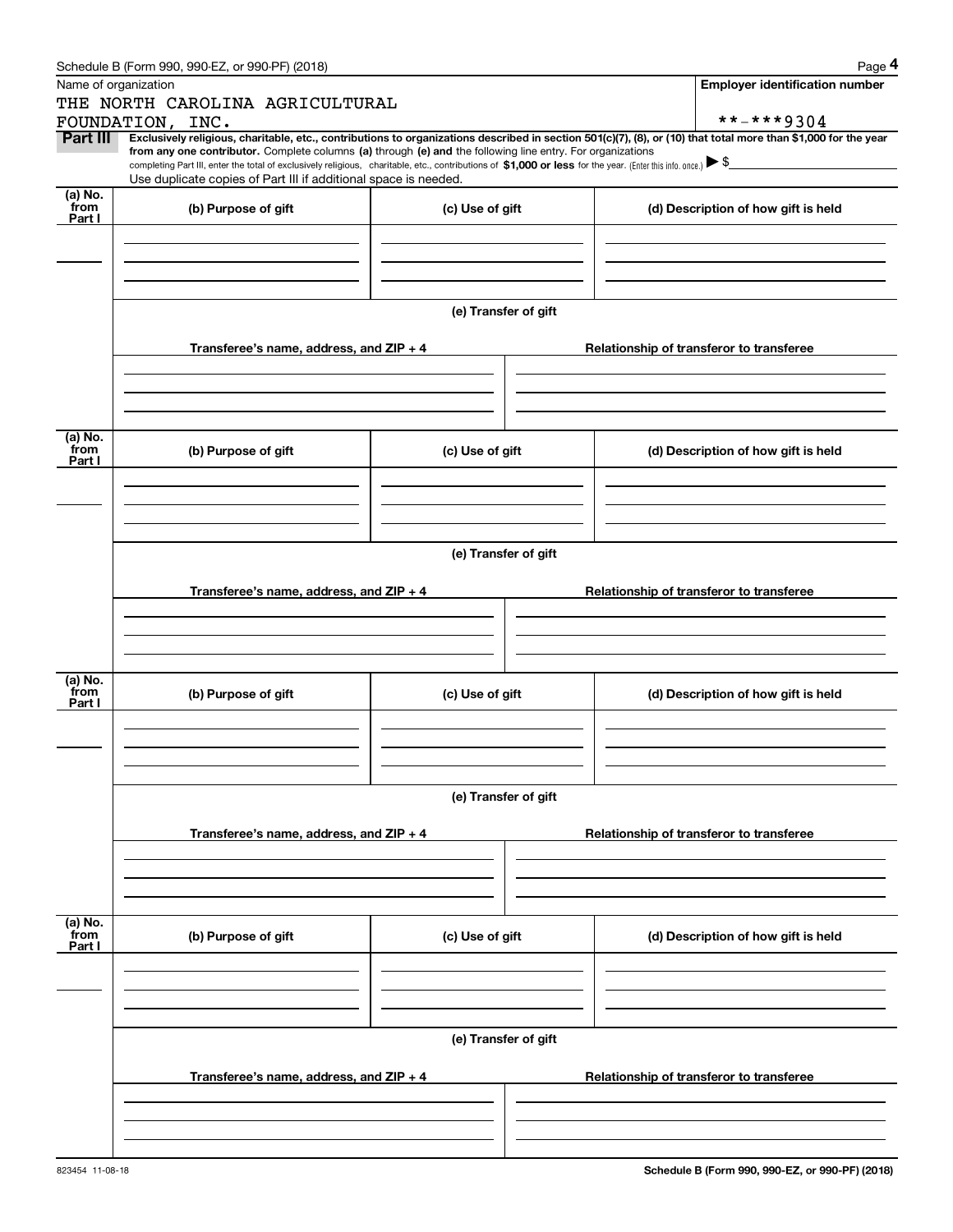|         | <b>SCHEDULE D</b>                                      |                                                                                                        | <b>Supplemental Financial Statements</b>                                                                                                                  |                          | OMB No. 1545-0047               |
|---------|--------------------------------------------------------|--------------------------------------------------------------------------------------------------------|-----------------------------------------------------------------------------------------------------------------------------------------------------------|--------------------------|---------------------------------|
|         | (Form 990)                                             |                                                                                                        | Complete if the organization answered "Yes" on Form 990,                                                                                                  |                          |                                 |
|         |                                                        |                                                                                                        | Part IV, line 6, 7, 8, 9, 10, 11a, 11b, 11c, 11d, 11e, 11f, 12a, or 12b.                                                                                  |                          | Open to Public                  |
|         | Department of the Treasury<br>Internal Revenue Service |                                                                                                        | Attach to Form 990.<br>Go to www.irs.gov/Form990 for instructions and the latest information.                                                             |                          | <b>Inspection</b>               |
|         | Name of the organization                               |                                                                                                        | <b>Employer identification number</b>                                                                                                                     |                          |                                 |
|         |                                                        | FOUNDATION, INC.                                                                                       |                                                                                                                                                           |                          | **-***9304                      |
| Part I  |                                                        |                                                                                                        | Organizations Maintaining Donor Advised Funds or Other Similar Funds or Accounts. Complete if the                                                         |                          |                                 |
|         |                                                        | organization answered "Yes" on Form 990, Part IV, line 6.                                              |                                                                                                                                                           |                          |                                 |
|         |                                                        |                                                                                                        | (a) Donor advised funds                                                                                                                                   |                          | (b) Funds and other accounts    |
| 1       |                                                        |                                                                                                        |                                                                                                                                                           |                          |                                 |
| 2       |                                                        | Aggregate value of contributions to (during year)                                                      |                                                                                                                                                           |                          |                                 |
| З       |                                                        |                                                                                                        | <u> 1989 - Johann Barbara, martin amerikan personal (</u>                                                                                                 |                          |                                 |
| 4       |                                                        |                                                                                                        |                                                                                                                                                           |                          |                                 |
| 5       |                                                        |                                                                                                        | Did the organization inform all donors and donor advisors in writing that the assets held in donor advised funds                                          |                          |                                 |
|         |                                                        |                                                                                                        |                                                                                                                                                           |                          | Yes<br>No                       |
| 6       |                                                        |                                                                                                        | Did the organization inform all grantees, donors, and donor advisors in writing that grant funds can be used only                                         |                          |                                 |
|         |                                                        |                                                                                                        | for charitable purposes and not for the benefit of the donor or donor advisor, or for any other purpose conferring                                        |                          |                                 |
| Part II | impermissible private benefit?                         |                                                                                                        |                                                                                                                                                           |                          | Yes<br>No.                      |
|         |                                                        |                                                                                                        | Conservation Easements. Complete if the organization answered "Yes" on Form 990, Part IV, line 7.                                                         |                          |                                 |
| 1       |                                                        | Purpose(s) of conservation easements held by the organization (check all that apply).                  |                                                                                                                                                           |                          |                                 |
|         |                                                        | Preservation of land for public use (e.g., recreation or education)                                    | $X$ Preservation of a historically important land area                                                                                                    |                          |                                 |
|         |                                                        | Protection of natural habitat                                                                          | Preservation of a certified historic structure                                                                                                            |                          |                                 |
|         |                                                        | Preservation of open space                                                                             | Complete lines 2a through 2d if the organization held a qualified conservation contribution in the form of a conservation easement on the last            |                          |                                 |
| 2       |                                                        |                                                                                                        |                                                                                                                                                           |                          | Held at the End of the Tax Year |
|         | day of the tax year.                                   |                                                                                                        |                                                                                                                                                           | 2a                       |                                 |
| b       |                                                        | Total acreage restricted by conservation easements                                                     |                                                                                                                                                           | 2 <sub>b</sub>           | 199.48                          |
|         |                                                        |                                                                                                        |                                                                                                                                                           | 2 <sub>c</sub>           |                                 |
| d       |                                                        |                                                                                                        | Number of conservation easements included in (c) acquired after 7/25/06, and not on a historic structure                                                  |                          |                                 |
|         |                                                        |                                                                                                        |                                                                                                                                                           | 2d                       |                                 |
| 3       |                                                        |                                                                                                        | Number of conservation easements modified, transferred, released, extinguished, or terminated by the organization during the tax                          |                          |                                 |
|         | $year \blacktriangleright$                             |                                                                                                        |                                                                                                                                                           |                          |                                 |
| 4       |                                                        | Number of states where property subject to conservation easement is located $\blacktriangleright$      |                                                                                                                                                           |                          |                                 |
| 5       |                                                        | Does the organization have a written policy regarding the periodic monitoring, inspection, handling of |                                                                                                                                                           |                          |                                 |
|         |                                                        | violations, and enforcement of the conservation easements it holds?                                    |                                                                                                                                                           |                          | $\sqrt{X}$ Yes<br><b>No</b>     |
| 6       |                                                        |                                                                                                        | Staff and volunteer hours devoted to monitoring, inspecting, handling of violations, and enforcing conservation easements during the year                 |                          |                                 |
|         |                                                        | 60                                                                                                     |                                                                                                                                                           |                          |                                 |
| 7       |                                                        |                                                                                                        | Amount of expenses incurred in monitoring, inspecting, handling of violations, and enforcing conservation easements during the year                       |                          |                                 |
|         | $\blacktriangleright$ \$                               | 1,000.                                                                                                 |                                                                                                                                                           |                          |                                 |
| 8       |                                                        |                                                                                                        | Does each conservation easement reported on line 2(d) above satisfy the requirements of section 170(h)(4)(B)(i)                                           |                          |                                 |
|         |                                                        |                                                                                                        |                                                                                                                                                           |                          | Yes<br>No                       |
| 9       |                                                        |                                                                                                        | In Part XIII, describe how the organization reports conservation easements in its revenue and expense statement, and balance sheet, and                   |                          |                                 |
|         |                                                        |                                                                                                        | include, if applicable, the text of the footnote to the organization's financial statements that describes the organization's accounting for              |                          |                                 |
|         | conservation easements.<br>Part III                    |                                                                                                        | Organizations Maintaining Collections of Art, Historical Treasures, or Other Similar Assets.                                                              |                          |                                 |
|         |                                                        | Complete if the organization answered "Yes" on Form 990, Part IV, line 8.                              |                                                                                                                                                           |                          |                                 |
|         |                                                        |                                                                                                        | 1a If the organization elected, as permitted under SFAS 116 (ASC 958), not to report in its revenue statement and balance sheet works of art,             |                          |                                 |
|         |                                                        |                                                                                                        | historical treasures, or other similar assets held for public exhibition, education, or research in furtherance of public service, provide, in Part XIII, |                          |                                 |
|         |                                                        | the text of the footnote to its financial statements that describes these items.                       |                                                                                                                                                           |                          |                                 |
| b       |                                                        |                                                                                                        | If the organization elected, as permitted under SFAS 116 (ASC 958), to report in its revenue statement and balance sheet works of art, historical         |                          |                                 |
|         |                                                        |                                                                                                        | treasures, or other similar assets held for public exhibition, education, or research in furtherance of public service, provide the following amounts     |                          |                                 |
|         | relating to these items:                               |                                                                                                        |                                                                                                                                                           |                          |                                 |
|         |                                                        |                                                                                                        |                                                                                                                                                           |                          | $\triangleright$ \$             |
|         |                                                        | (ii) Assets included in Form 990, Part X                                                               |                                                                                                                                                           |                          | $\bullet$ \$                    |
| 2       |                                                        |                                                                                                        | If the organization received or held works of art, historical treasures, or other similar assets for financial gain, provide                              |                          |                                 |
|         |                                                        | the following amounts required to be reported under SFAS 116 (ASC 958) relating to these items:        |                                                                                                                                                           |                          |                                 |
| а       |                                                        |                                                                                                        |                                                                                                                                                           |                          | $\triangleright$ \$             |
|         |                                                        |                                                                                                        |                                                                                                                                                           | $\blacktriangleright$ \$ |                                 |
|         |                                                        |                                                                                                        |                                                                                                                                                           |                          |                                 |

**For Paperwork Reduction Act Notice, see the Instructions for Form 990. Schedule D (Form 990) 2018** LHA

832051 10-29-18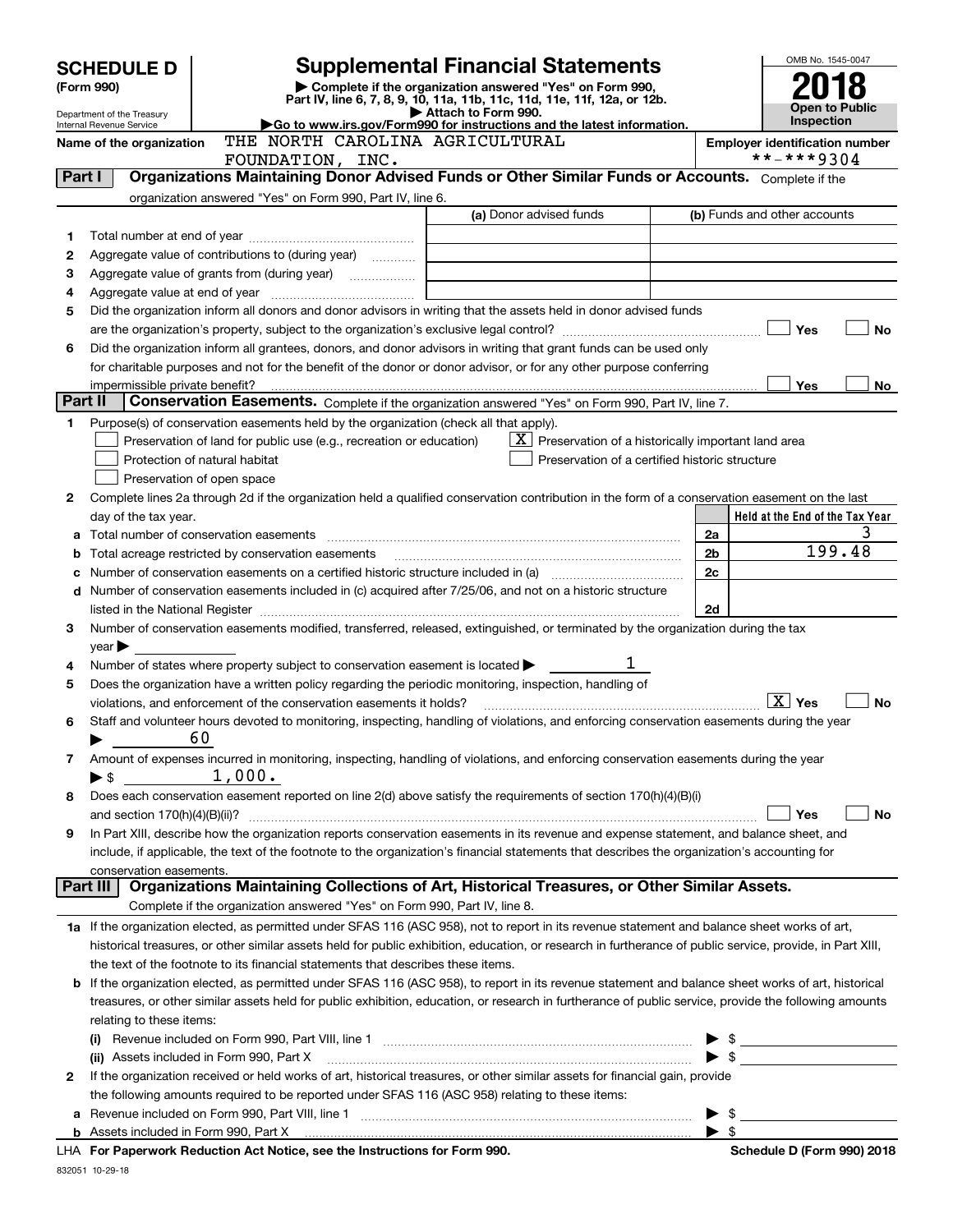|               |                                                                                                                                                                                                                                | THE NORTH CAROLINA AGRICULTURAL         |                                                |                                                                                                                                                                                                                                |                                 |                      |                               |             |
|---------------|--------------------------------------------------------------------------------------------------------------------------------------------------------------------------------------------------------------------------------|-----------------------------------------|------------------------------------------------|--------------------------------------------------------------------------------------------------------------------------------------------------------------------------------------------------------------------------------|---------------------------------|----------------------|-------------------------------|-------------|
|               | Schedule D (Form 990) 2018                                                                                                                                                                                                     | FOUNDATION, INC.                        |                                                |                                                                                                                                                                                                                                |                                 |                      | **-***9304 Page 2             |             |
|               | Organizations Maintaining Collections of Art, Historical Treasures, or Other Similar Assets (continued)<br><b>Part III</b>                                                                                                     |                                         |                                                |                                                                                                                                                                                                                                |                                 |                      |                               |             |
| 3             | Using the organization's acquisition, accession, and other records, check any of the following that are a significant use of its collection items                                                                              |                                         |                                                |                                                                                                                                                                                                                                |                                 |                      |                               |             |
|               | (check all that apply):                                                                                                                                                                                                        |                                         |                                                |                                                                                                                                                                                                                                |                                 |                      |                               |             |
| a             | Public exhibition                                                                                                                                                                                                              | d                                       |                                                | Loan or exchange programs                                                                                                                                                                                                      |                                 |                      |                               |             |
| b             | Scholarly research                                                                                                                                                                                                             | e                                       |                                                | Other the contract of the contract of the contract of the contract of the contract of the contract of the contract of the contract of the contract of the contract of the contract of the contract of the contract of the cont |                                 |                      |                               |             |
| c             | Preservation for future generations                                                                                                                                                                                            |                                         |                                                |                                                                                                                                                                                                                                |                                 |                      |                               |             |
|               | Provide a description of the organization's collections and explain how they further the organization's exempt purpose in Part XIII.                                                                                           |                                         |                                                |                                                                                                                                                                                                                                |                                 |                      |                               |             |
| 5             | During the year, did the organization solicit or receive donations of art, historical treasures, or other similar assets                                                                                                       |                                         |                                                |                                                                                                                                                                                                                                |                                 |                      |                               |             |
|               | to be sold to raise funds rather than to be maintained as part of the organization's collection?                                                                                                                               |                                         |                                                |                                                                                                                                                                                                                                |                                 |                      | Yes                           | No          |
|               | Part IV<br>Escrow and Custodial Arrangements. Complete if the organization answered "Yes" on Form 990, Part IV, line 9, or                                                                                                     |                                         |                                                |                                                                                                                                                                                                                                |                                 |                      |                               |             |
|               | reported an amount on Form 990, Part X, line 21.                                                                                                                                                                               |                                         |                                                |                                                                                                                                                                                                                                |                                 |                      |                               |             |
|               | 1a Is the organization an agent, trustee, custodian or other intermediary for contributions or other assets not included                                                                                                       |                                         |                                                |                                                                                                                                                                                                                                |                                 |                      |                               |             |
|               | on Form 990, Part X? [11] matter contracts and contracts and contracts are contracted as a function of the set of the set of the set of the set of the set of the set of the set of the set of the set of the set of the set o |                                         |                                                |                                                                                                                                                                                                                                |                                 |                      | Yes                           | No          |
|               | b If "Yes," explain the arrangement in Part XIII and complete the following table:                                                                                                                                             |                                         |                                                |                                                                                                                                                                                                                                |                                 |                      |                               |             |
|               |                                                                                                                                                                                                                                |                                         |                                                |                                                                                                                                                                                                                                |                                 |                      | Amount                        |             |
|               | c Beginning balance measurements and the contract of the contract of the contract of the contract of the contract of the contract of the contract of the contract of the contract of the contract of the contract of the contr |                                         |                                                |                                                                                                                                                                                                                                |                                 | 1c                   |                               |             |
|               |                                                                                                                                                                                                                                |                                         |                                                |                                                                                                                                                                                                                                |                                 | 1d                   |                               |             |
|               | e Distributions during the year manufactured and a control of the year manufactured and the year manufactured and the year manufactured and the year manufactured and the year manufactured and the year manufactured and the  |                                         |                                                |                                                                                                                                                                                                                                |                                 | 1e                   |                               |             |
|               | Ending balance manufactured and contract the contract of the contract of the contract of the contract of the contract of the contract of the contract of the contract of the contract of the contract of the contract of the c |                                         |                                                |                                                                                                                                                                                                                                |                                 | 1f                   |                               |             |
|               | 2a Did the organization include an amount on Form 990, Part X, line 21, for escrow or custodial account liability?                                                                                                             |                                         |                                                |                                                                                                                                                                                                                                |                                 |                      | Yes                           | No          |
|               | <b>b</b> If "Yes," explain the arrangement in Part XIII. Check here if the explanation has been provided on Part XIII                                                                                                          |                                         |                                                |                                                                                                                                                                                                                                |                                 |                      |                               |             |
| <b>Part V</b> | Endowment Funds. Complete if the organization answered "Yes" on Form 990, Part IV, line 10.                                                                                                                                    |                                         |                                                |                                                                                                                                                                                                                                |                                 |                      |                               |             |
|               |                                                                                                                                                                                                                                | (a) Current year                        | (b) Prior year                                 | (c) Two years back                                                                                                                                                                                                             |                                 | (d) Three years back | (e) Four years back           |             |
|               | 1a Beginning of year balance                                                                                                                                                                                                   | 120, 164, 624.                          | 110,520,069.                                   | 102,551,811.                                                                                                                                                                                                                   |                                 | 102,032,706.         |                               | 95,899,187. |
|               |                                                                                                                                                                                                                                | 2,029,266.                              | 2,928,188.                                     | 2,411,894.                                                                                                                                                                                                                     |                                 | 3,849,653.           |                               | 504,629.    |
|               | Net investment earnings, gains, and losses                                                                                                                                                                                     | 6,024,538.                              | 9,411,212.                                     | 7,724,059.                                                                                                                                                                                                                     |                                 | $-1, 252, 867.$      |                               | 5,771,766.  |
|               |                                                                                                                                                                                                                                |                                         |                                                |                                                                                                                                                                                                                                |                                 |                      |                               |             |
|               | e Other expenditures for facilities                                                                                                                                                                                            |                                         |                                                |                                                                                                                                                                                                                                |                                 |                      |                               |             |
|               | and programs                                                                                                                                                                                                                   | 3, 247, 421.                            | 2,694,845.                                     | 2,167,695.                                                                                                                                                                                                                     |                                 | 2,077,681.           |                               | 142,876.    |
|               |                                                                                                                                                                                                                                |                                         |                                                |                                                                                                                                                                                                                                |                                 |                      |                               |             |
|               | End of year balance                                                                                                                                                                                                            |                                         | $124, 971, 007.$ 120, 164, 624. 110, 520, 069. |                                                                                                                                                                                                                                |                                 |                      | $102, 551, 811.$ 102,032,706. |             |
| 2             | Provide the estimated percentage of the current year end balance (line 1g, column (a)) held as:                                                                                                                                |                                         |                                                |                                                                                                                                                                                                                                |                                 |                      |                               |             |
| a             | Board designated or quasi-endowment >                                                                                                                                                                                          | 1.19                                    | %                                              |                                                                                                                                                                                                                                |                                 |                      |                               |             |
|               | Permanent endowment > 71.14                                                                                                                                                                                                    | %                                       |                                                |                                                                                                                                                                                                                                |                                 |                      |                               |             |
|               | c Temporarily restricted endowment $\blacktriangleright$ 27.67                                                                                                                                                                 | %                                       |                                                |                                                                                                                                                                                                                                |                                 |                      |                               |             |
|               | The percentages on lines 2a, 2b, and 2c should equal 100%.                                                                                                                                                                     |                                         |                                                |                                                                                                                                                                                                                                |                                 |                      |                               |             |
|               | 3a Are there endowment funds not in the possession of the organization that are held and administered for the organization                                                                                                     |                                         |                                                |                                                                                                                                                                                                                                |                                 |                      |                               |             |
|               | by:                                                                                                                                                                                                                            |                                         |                                                |                                                                                                                                                                                                                                |                                 |                      |                               | Yes<br>No   |
|               | (i)                                                                                                                                                                                                                            |                                         |                                                |                                                                                                                                                                                                                                |                                 |                      | 3a(i)                         | X           |
|               |                                                                                                                                                                                                                                |                                         |                                                |                                                                                                                                                                                                                                |                                 |                      | 3a(ii)                        | $\mathbf X$ |
|               |                                                                                                                                                                                                                                |                                         |                                                |                                                                                                                                                                                                                                |                                 |                      | 3b                            |             |
| 4             | Describe in Part XIII the intended uses of the organization's endowment funds.                                                                                                                                                 |                                         |                                                |                                                                                                                                                                                                                                |                                 |                      |                               |             |
|               | Land, Buildings, and Equipment.<br><b>Part VI</b>                                                                                                                                                                              |                                         |                                                |                                                                                                                                                                                                                                |                                 |                      |                               |             |
|               | Complete if the organization answered "Yes" on Form 990, Part IV, line 11a. See Form 990, Part X, line 10.                                                                                                                     |                                         |                                                |                                                                                                                                                                                                                                |                                 |                      |                               |             |
|               | Description of property                                                                                                                                                                                                        | (a) Cost or other<br>basis (investment) |                                                | (b) Cost or other<br>basis (other)                                                                                                                                                                                             | (c) Accumulated<br>depreciation |                      | (d) Book value                |             |
|               |                                                                                                                                                                                                                                |                                         |                                                | 32, 135, 480.                                                                                                                                                                                                                  |                                 |                      | 32, 135, 480.                 |             |
| b             |                                                                                                                                                                                                                                |                                         |                                                |                                                                                                                                                                                                                                |                                 |                      |                               |             |
|               | Leasehold improvements                                                                                                                                                                                                         |                                         |                                                |                                                                                                                                                                                                                                |                                 |                      |                               |             |
|               |                                                                                                                                                                                                                                |                                         |                                                | 205, 623.                                                                                                                                                                                                                      |                                 | 171,432.             |                               | 34,191.     |
|               |                                                                                                                                                                                                                                |                                         |                                                |                                                                                                                                                                                                                                |                                 |                      |                               |             |
|               |                                                                                                                                                                                                                                |                                         |                                                |                                                                                                                                                                                                                                |                                 |                      | 32, 169, 671.                 |             |
|               |                                                                                                                                                                                                                                |                                         |                                                |                                                                                                                                                                                                                                |                                 |                      | Pohodulo D (Form 000) 2010    |             |

**Schedule D (Form 990) 2018**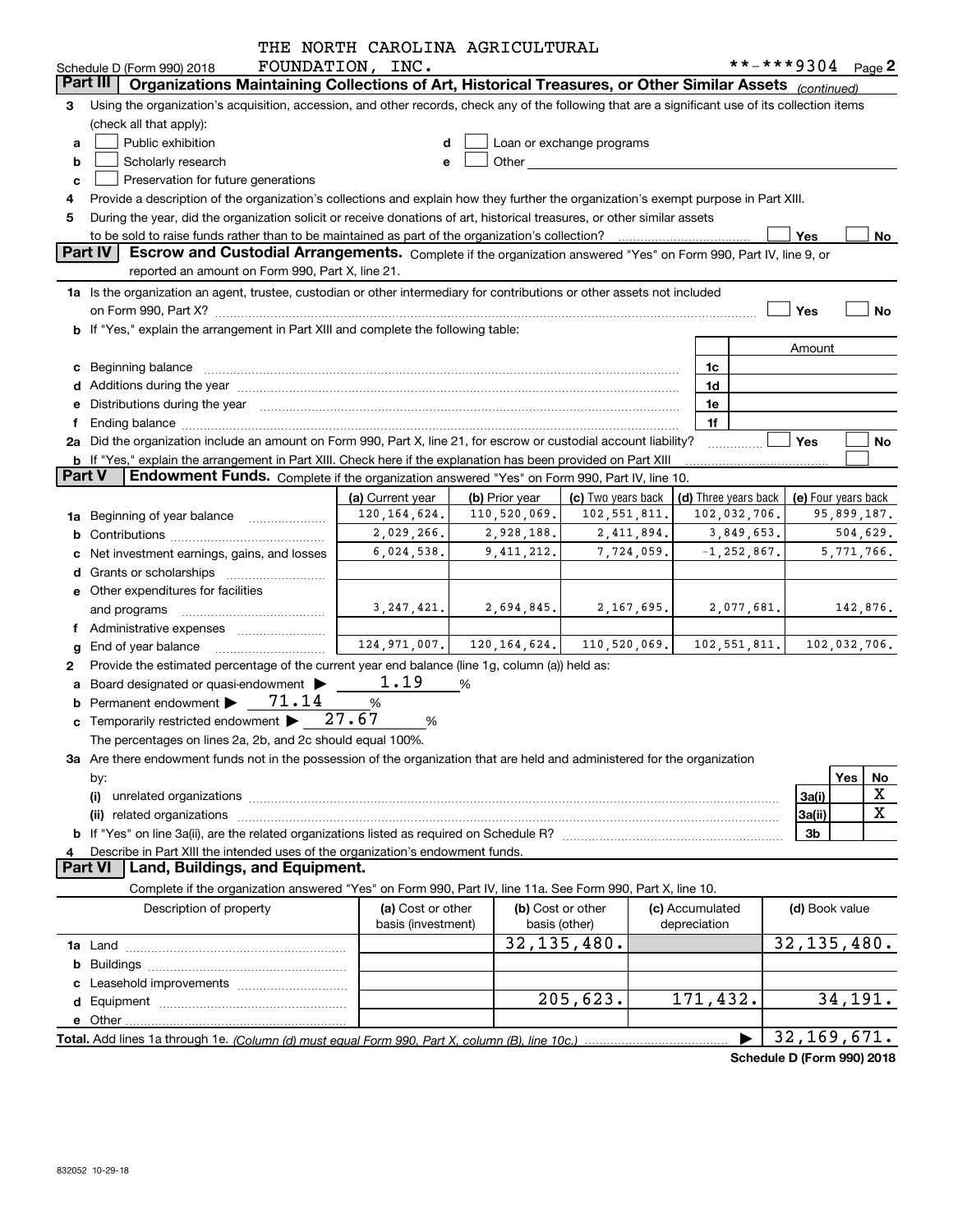| $m \wedge m \wedge m \wedge m \wedge n$ |  |  |
|-----------------------------------------|--|--|

| FOUNDATION,<br>Schedule D (Form 990) 2018                                                                                                   | INC.                        |                                                           | **-***9304<br>Page $3$ |
|---------------------------------------------------------------------------------------------------------------------------------------------|-----------------------------|-----------------------------------------------------------|------------------------|
| Part VII Investments - Other Securities.                                                                                                    |                             |                                                           |                        |
| Complete if the organization answered "Yes" on Form 990, Part IV, line 11b. See Form 990, Part X, line 12.                                  |                             |                                                           |                        |
| (a) Description of security or category (including name of security)                                                                        | (b) Book value              | (c) Method of valuation: Cost or end-of-year market value |                        |
| (1) Financial derivatives                                                                                                                   |                             |                                                           |                        |
|                                                                                                                                             |                             |                                                           |                        |
| (2) Closely-held equity interests                                                                                                           |                             |                                                           |                        |
| (3) Other                                                                                                                                   |                             |                                                           |                        |
| NC STATE INVESTMENT FUND<br>(A)                                                                                                             | $\overline{93}$ , 445, 092. | END-OF-YEAR MARKET                                        | <b>VALUE</b>           |
| LIFE INCOME FUNDS<br>(B)                                                                                                                    | 10,054,394.                 | END-OF-YEAR MARKET                                        | <b>VALUE</b>           |
| <b>STIF</b><br>(C)                                                                                                                          | 50,908.                     | END-OF-YEAR MARKET                                        | <b>VALUE</b>           |
| IRREVOCABLE TRUST LIFE<br>(D)                                                                                                               |                             |                                                           |                        |
| INCOME FUNDS<br>(E)                                                                                                                         | 645,000.                    | END-OF-YEAR MARKET VALUE                                  |                        |
| (F)                                                                                                                                         |                             |                                                           |                        |
| (G)                                                                                                                                         |                             |                                                           |                        |
| (H)                                                                                                                                         |                             |                                                           |                        |
| Total. (Col. (b) must equal Form 990, Part X, col. (B) line 12.)                                                                            | 104, 195, 394.              |                                                           |                        |
| Part VIII Investments - Program Related.                                                                                                    |                             |                                                           |                        |
|                                                                                                                                             |                             |                                                           |                        |
| Complete if the organization answered "Yes" on Form 990, Part IV, line 11c. See Form 990, Part X, line 13.<br>(a) Description of investment | (b) Book value              | (c) Method of valuation: Cost or end-of-year market value |                        |
|                                                                                                                                             |                             |                                                           |                        |
| (1)                                                                                                                                         |                             |                                                           |                        |
| (2)                                                                                                                                         |                             |                                                           |                        |
| (3)                                                                                                                                         |                             |                                                           |                        |
| (4)                                                                                                                                         |                             |                                                           |                        |
| (5)                                                                                                                                         |                             |                                                           |                        |
| (6)                                                                                                                                         |                             |                                                           |                        |
| (7)                                                                                                                                         |                             |                                                           |                        |
| (8)                                                                                                                                         |                             |                                                           |                        |
| (9)                                                                                                                                         |                             |                                                           |                        |
| Total. (Col. (b) must equal Form 990, Part X, col. (B) line 13.)                                                                            |                             |                                                           |                        |
| <b>Other Assets.</b><br>Part IX                                                                                                             |                             |                                                           |                        |
|                                                                                                                                             |                             |                                                           |                        |
| Complete if the organization answered "Yes" on Form 990, Part IV, line 11d. See Form 990, Part X, line 15.                                  |                             |                                                           |                        |
|                                                                                                                                             | (a) Description             |                                                           | (b) Book value         |
| (1)                                                                                                                                         |                             |                                                           |                        |
| (2)                                                                                                                                         |                             |                                                           |                        |
| (3)                                                                                                                                         |                             |                                                           |                        |
| (4)                                                                                                                                         |                             |                                                           |                        |
| (5)                                                                                                                                         |                             |                                                           |                        |
| (6)                                                                                                                                         |                             |                                                           |                        |
| (7)                                                                                                                                         |                             |                                                           |                        |
| (8)                                                                                                                                         |                             |                                                           |                        |
| (9)                                                                                                                                         |                             |                                                           |                        |
|                                                                                                                                             |                             |                                                           |                        |
| Total. (Column (b) must equal Form 990, Part X, col. (B) line 15.)<br>Part X<br><b>Other Liabilities.</b>                                   |                             |                                                           |                        |
|                                                                                                                                             |                             |                                                           |                        |
| Complete if the organization answered "Yes" on Form 990, Part IV, line 11e or 11f. See Form 990, Part X, line 25.                           |                             |                                                           |                        |
| (a) Description of liability<br>1.                                                                                                          |                             | (b) Book value                                            |                        |
| (1)<br>Federal income taxes                                                                                                                 |                             |                                                           |                        |
| LIFE INCOME FUNDS PAYABLE<br>(2)                                                                                                            |                             | 6,043,463.                                                |                        |
| DUE TO OTHERS<br>(3)                                                                                                                        |                             | 110,643.                                                  |                        |
| (4)                                                                                                                                         |                             |                                                           |                        |
| (5)                                                                                                                                         |                             |                                                           |                        |
| (6)                                                                                                                                         |                             |                                                           |                        |
|                                                                                                                                             |                             |                                                           |                        |
| (7)                                                                                                                                         |                             |                                                           |                        |
| (8)                                                                                                                                         |                             |                                                           |                        |
| (9)                                                                                                                                         |                             |                                                           |                        |
| Total. (Column (b) must equal Form 990, Part X, col. (B) line 25.)                                                                          |                             | 6, 154, 106.                                              |                        |
|                                                                                                                                             |                             |                                                           |                        |

**2.** Liability for uncertain tax positions. In Part XIII, provide the text of the footnote to the organization's financial statements that reports the organization's liability for uncertain tax positions under FIN 48 (ASC 740). Check here if the text of the footnote has been provided in Part XIII  $~\boxed{\rm X}$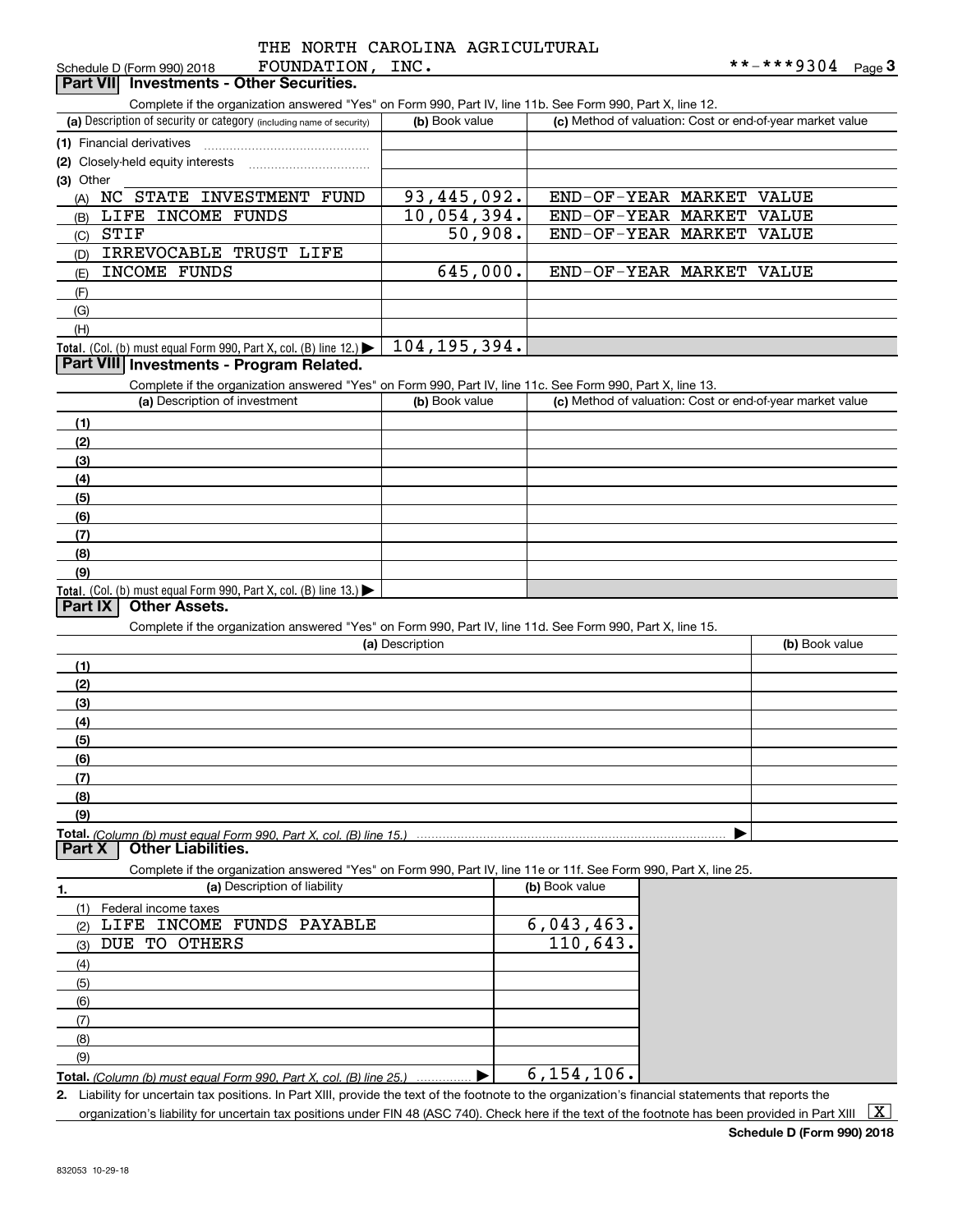|    | IAL NORIA CAROLINA AGRICULIURAL                                                                                                                                                                                                     |                |            |                |                             |  |
|----|-------------------------------------------------------------------------------------------------------------------------------------------------------------------------------------------------------------------------------------|----------------|------------|----------------|-----------------------------|--|
|    | FOUNDATION, INC.<br>Schedule D (Form 990) 2018<br>Reconciliation of Revenue per Audited Financial Statements With Revenue per Return.<br><b>Part XI</b>                                                                             |                |            |                | **-***9304 Page 4           |  |
|    |                                                                                                                                                                                                                                     |                |            |                |                             |  |
|    | Complete if the organization answered "Yes" on Form 990, Part IV, line 12a.                                                                                                                                                         |                |            |                |                             |  |
| 1. | Total revenue, gains, and other support per audited financial statements                                                                                                                                                            |                |            | $\blacksquare$ | 25,820,183.                 |  |
| 2  | Amounts included on line 1 but not on Form 990, Part VIII, line 12:                                                                                                                                                                 |                |            |                |                             |  |
| a  |                                                                                                                                                                                                                                     | 2a             | 5,510,112. |                |                             |  |
|    |                                                                                                                                                                                                                                     | 2 <sub>b</sub> | 1,329,000. |                |                             |  |
| c  |                                                                                                                                                                                                                                     | 2c             |            |                |                             |  |
| d  |                                                                                                                                                                                                                                     | 2d             | 343,026.   |                |                             |  |
|    | Add lines 2a through 2d                                                                                                                                                                                                             |                |            | 2e             | <u>7,182,138.</u>           |  |
| 3  |                                                                                                                                                                                                                                     |                |            | $\mathbf{a}$   | 18,638,045.                 |  |
| 4  | Amounts included on Form 990, Part VIII, line 12, but not on line 1:                                                                                                                                                                |                |            |                |                             |  |
|    |                                                                                                                                                                                                                                     | 4a             | 427,167.   |                |                             |  |
|    |                                                                                                                                                                                                                                     | 4 <sub>b</sub> |            |                |                             |  |
| C. | Add lines 4a and 4b                                                                                                                                                                                                                 |                |            | 4c             | 427,167.                    |  |
|    |                                                                                                                                                                                                                                     |                |            |                | 19,065,212.                 |  |
|    | Part XII   Reconciliation of Expenses per Audited Financial Statements With Expenses per Return.                                                                                                                                    |                |            |                |                             |  |
|    | Complete if the organization answered "Yes" on Form 990, Part IV, line 12a.                                                                                                                                                         |                |            |                |                             |  |
| 1. | Total expenses and losses per audited financial statements                                                                                                                                                                          |                |            | $\blacksquare$ | 21,921,448.                 |  |
| 2  | Amounts included on line 1 but not on Form 990, Part IX, line 25:                                                                                                                                                                   |                |            |                |                             |  |
| a  |                                                                                                                                                                                                                                     | 2a             | 1,329,000. |                |                             |  |
| b  |                                                                                                                                                                                                                                     | 2 <sub>b</sub> |            |                |                             |  |
|    |                                                                                                                                                                                                                                     | 2 <sub>c</sub> |            |                |                             |  |
|    |                                                                                                                                                                                                                                     | 2d             | 264,426.   |                |                             |  |
| e  | Add lines 2a through 2d <b>contained a contained a contained a contained a</b> contained a contained a contained a contained a contained a contained a contained a contained a contained a contained a contained a contained a cont |                |            | 2e             | 1,593,426.                  |  |
| 3  |                                                                                                                                                                                                                                     |                |            | 3              | 20, 328, 022.               |  |
| 4  | Amounts included on Form 990, Part IX, line 25, but not on line 1:                                                                                                                                                                  |                |            |                |                             |  |
| a  | Investment expenses not included on Form 990, Part VIII, line 7b [1000000000000000000000000000000000                                                                                                                                | 4a             | 427, 167.  |                |                             |  |
| b  |                                                                                                                                                                                                                                     | 4 <sub>h</sub> |            |                |                             |  |
|    | Add lines 4a and 4b                                                                                                                                                                                                                 |                |            | 4c             | 427, 167.                   |  |
| 5  |                                                                                                                                                                                                                                     |                |            | 5              | $\overline{20}$ , 755, 189. |  |
|    | Part XIII Supplemental Information.                                                                                                                                                                                                 |                |            |                |                             |  |

CAROLINA AGRICULTURAL

Provide the descriptions required for Part II, lines 3, 5, and 9; Part III, lines 1a and 4; Part IV, lines 1b and 2b; Part V, line 4; Part X, line 2; Part XI, lines 2d and 4b; and Part XII, lines 2d and 4b. Also complete this part to provide any additional information.

# PART II, LINE 9:

|  |  |  |  |  |  |  |  |  |  |  |  | DONATED EASEMENTS ARE STATED AT FAIR VALUE AS OF THE DATE OF DONATION. |  |
|--|--|--|--|--|--|--|--|--|--|--|--|------------------------------------------------------------------------|--|
|--|--|--|--|--|--|--|--|--|--|--|--|------------------------------------------------------------------------|--|

THE ORGANIZATION HOLDS CONSERVATION EASEMENTS FOR WHICH IT MAY HAVE FUTURE

COMMITMENTS FOR AN UNDETERMINABLE AMOUNT. THE PURPOSE OF THESE

CONSERVATION EASEMENTS IS TO MAINTAIN WETLAND AND/OR RIPARIAN RESOURCES

AND OTHER NATURAL VALUES AND PREVENT THE USE OR DEVELOPMENT FOR ANY

PURPOSE OR IN ANY MANNER THAT WOULD CONFLICT WITH THE MAINTENANCE OF THE

PROPERTIES IN THEIR NATURAL CONDITIONS.

PART V, LINE 4:

THE FOUNDATION'S ENDOWMENT CONSISTS OF 710 INDIVIDUAL FUNDS ESTABLISHED

FOR A VARIETY OF PURPOSES RELATED TO THE FOUNDATION'S MISSION TO AID AND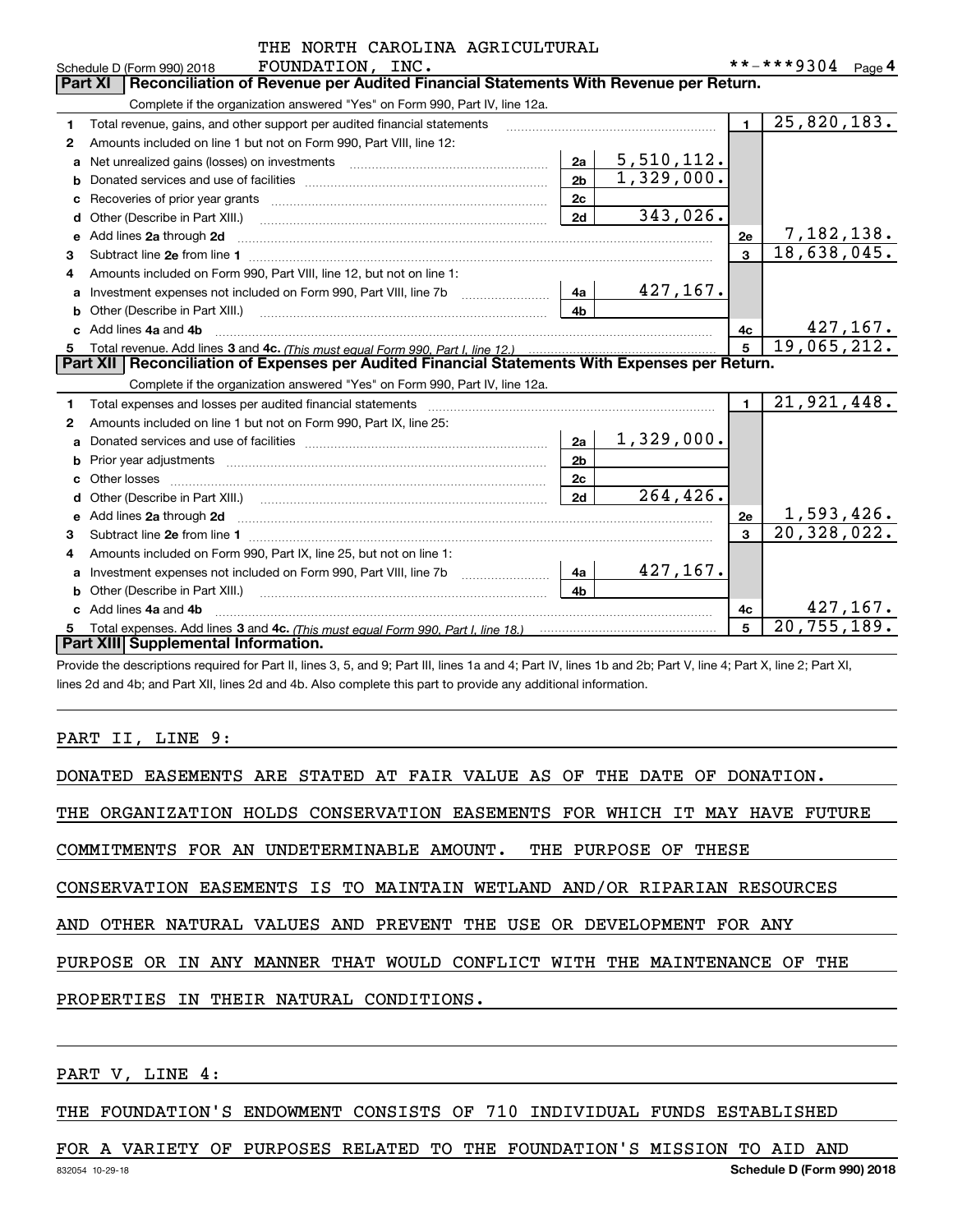*(continued)* **Part XIII Supplemental Information** 

PROMOTE ALL TYPES OF EDUCATION, RESEARCH AND EXTENSION WITHIN THE COLLEGE

OF AGRICULTURE AND LIFE SCIENCES AT NC STATE UNIVERSITY.

PART X, LINE 2:

MANAGEMENT HAS ANALYZED THE TAX POSITIONS TAKEN BY THE FOUNDATION, AND HAS CONCLUDED THAT AS OF JUNE 30, 2019, THERE ARE NO UNCERTAIN POSITIONS TAKEN OR EXPECTED TO BE TAKEN THAT WOULD REQUIRE RECOGNITION OF A LIABILITY (OR ASSET) OR DISCLOSURE IN THE ACCOMPANYING FINANCIAL STATEMENTS. THE FOUNDATION IS SUBJECT TO ROUTINE AUDITS BY TAXING JURISDICTIONS; HOWEVER, THERE ARE CURRENTLY NO AUDITS FOR ANY TAX PERIODS IN PROGRESS. MANAGEMENT BELIEVES IT IS NO LONGER SUBJECT TO INCOME TAX EXAMINATIONS FOR YEARS PRIOR TO TAX YEAR 2015.

PART XI, LINE 2D - OTHER ADJUSTMENTS:

FUNDRAISING EXPENSES NETTED WITH REVENUE 264,426. SPLIT INTEREST CHANGE **1999** THE SERVICE SPLIT INTEREST CHANGE

TOTAL TO SCHEDULE D, PART XI, LINE 2D 343,026.

PART XII, LINE 2D - OTHER ADJUSTMENTS:

FUNDRAISING EXPENSES NETTED WITH REVENUE 264,426.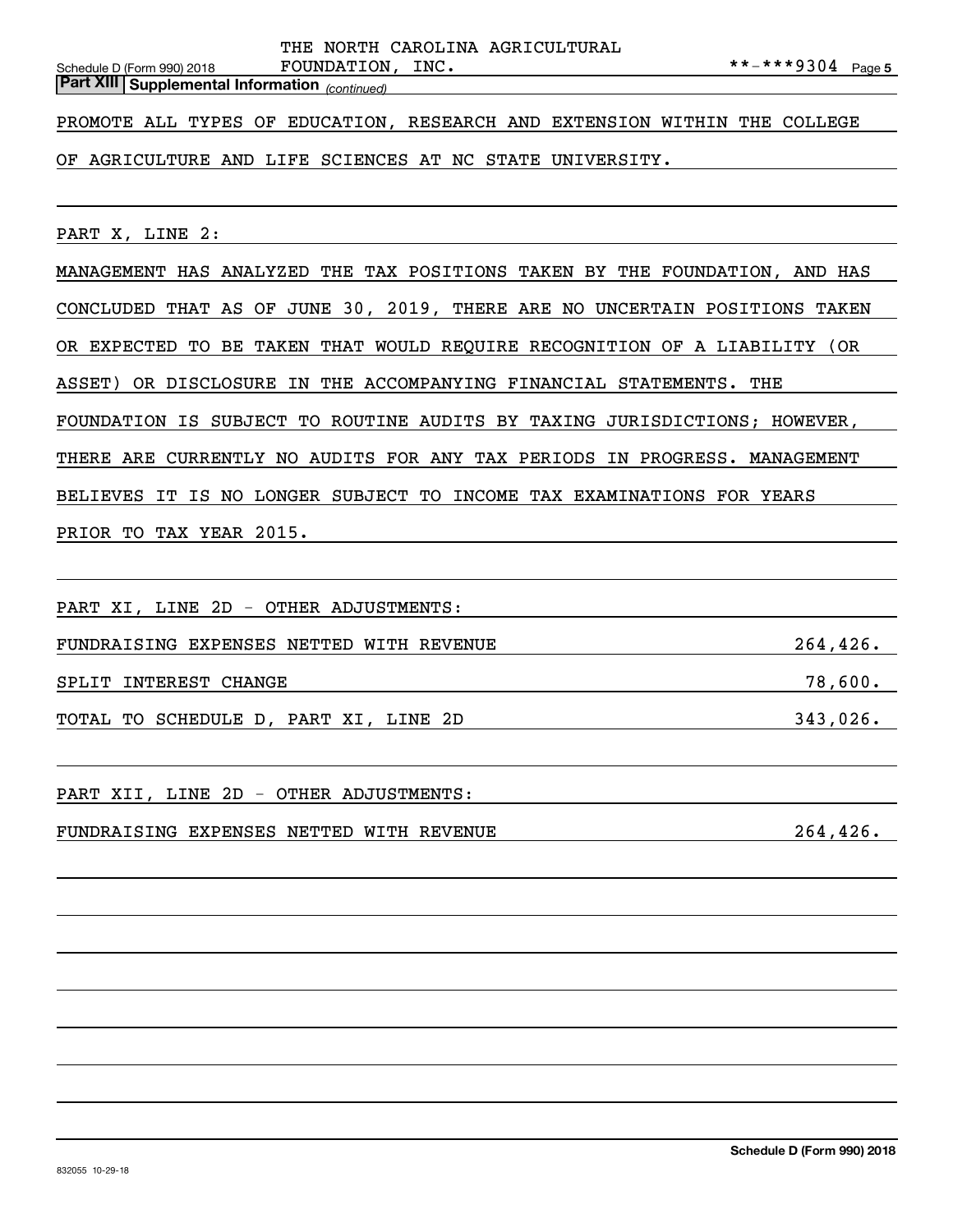| Complete if the organization answered "Yes" on Form 990, Part IV, line 17, 18, or 19, or if the<br>(Form 990 or 990-EZ)<br>organization entered more than \$15,000 on Form 990-EZ, line 6a. |                                                                            |                                       |                                                                            |                                                         |  |  |  |  |  |  |
|---------------------------------------------------------------------------------------------------------------------------------------------------------------------------------------------|----------------------------------------------------------------------------|---------------------------------------|----------------------------------------------------------------------------|---------------------------------------------------------|--|--|--|--|--|--|
|                                                                                                                                                                                             |                                                                            |                                       |                                                                            | 2018                                                    |  |  |  |  |  |  |
| Department of the Treasury                                                                                                                                                                  |                                                                            | Attach to Form 990 or Form 990-EZ.    |                                                                            |                                                         |  |  |  |  |  |  |
| Internal Revenue Service<br>Go to www.irs.gov/Form990 for instructions and the latest information.                                                                                          |                                                                            |                                       |                                                                            | Inspection                                              |  |  |  |  |  |  |
| Name of the organization<br>THE NORTH CAROLINA AGRICULTURAL                                                                                                                                 |                                                                            |                                       |                                                                            | <b>Employer identification number</b>                   |  |  |  |  |  |  |
| FOUNDATION, INC.                                                                                                                                                                            |                                                                            |                                       | **-***9304                                                                 |                                                         |  |  |  |  |  |  |
| Part I<br>Fundraising Activities. Complete if the organization answered "Yes" on Form 990, Part IV, line 17. Form 990-EZ filers are not<br>required to complete this part.                  |                                                                            |                                       |                                                                            |                                                         |  |  |  |  |  |  |
| 1 Indicate whether the organization raised funds through any of the following activities. Check all that apply.                                                                             |                                                                            |                                       |                                                                            |                                                         |  |  |  |  |  |  |
| Mail solicitations<br>a<br>e                                                                                                                                                                |                                                                            | Solicitation of non-government grants |                                                                            |                                                         |  |  |  |  |  |  |
| Internet and email solicitations<br>Solicitation of government grants<br>b                                                                                                                  |                                                                            |                                       |                                                                            |                                                         |  |  |  |  |  |  |
| Phone solicitations<br>Special fundraising events<br>c<br>g                                                                                                                                 |                                                                            |                                       |                                                                            |                                                         |  |  |  |  |  |  |
| In-person solicitations<br>d                                                                                                                                                                |                                                                            |                                       |                                                                            |                                                         |  |  |  |  |  |  |
| 2 a Did the organization have a written or oral agreement with any individual (including officers, directors, trustees, or                                                                  |                                                                            |                                       |                                                                            |                                                         |  |  |  |  |  |  |
| key employees listed in Form 990, Part VII) or entity in connection with professional fundraising services?                                                                                 |                                                                            |                                       |                                                                            | Yes<br>No                                               |  |  |  |  |  |  |
| <b>b</b> If "Yes," list the 10 highest paid individuals or entities (fundraisers) pursuant to agreements under which the fundraiser is to be                                                |                                                                            |                                       |                                                                            |                                                         |  |  |  |  |  |  |
| compensated at least \$5,000 by the organization.                                                                                                                                           |                                                                            |                                       |                                                                            |                                                         |  |  |  |  |  |  |
| (i) Name and address of individual<br>(ii) Activity<br>or entity (fundraiser)                                                                                                               | (iii) Did<br>fundraiser<br>have custody<br>or control of<br>contributions? | (iv) Gross receipts<br>from activity  | (v) Amount paid<br>to (or retained by)<br>fundraiser<br>listed in col. (i) | (vi) Amount paid<br>to (or retained by)<br>organization |  |  |  |  |  |  |
| Yes                                                                                                                                                                                         | No.                                                                        |                                       |                                                                            |                                                         |  |  |  |  |  |  |
|                                                                                                                                                                                             |                                                                            |                                       |                                                                            |                                                         |  |  |  |  |  |  |
|                                                                                                                                                                                             |                                                                            |                                       |                                                                            |                                                         |  |  |  |  |  |  |
|                                                                                                                                                                                             |                                                                            |                                       |                                                                            |                                                         |  |  |  |  |  |  |
|                                                                                                                                                                                             |                                                                            |                                       |                                                                            |                                                         |  |  |  |  |  |  |
|                                                                                                                                                                                             |                                                                            |                                       |                                                                            |                                                         |  |  |  |  |  |  |
|                                                                                                                                                                                             |                                                                            |                                       |                                                                            |                                                         |  |  |  |  |  |  |
|                                                                                                                                                                                             |                                                                            |                                       |                                                                            |                                                         |  |  |  |  |  |  |
|                                                                                                                                                                                             |                                                                            |                                       |                                                                            |                                                         |  |  |  |  |  |  |
|                                                                                                                                                                                             |                                                                            |                                       |                                                                            |                                                         |  |  |  |  |  |  |
|                                                                                                                                                                                             |                                                                            |                                       |                                                                            |                                                         |  |  |  |  |  |  |
|                                                                                                                                                                                             |                                                                            |                                       |                                                                            |                                                         |  |  |  |  |  |  |
|                                                                                                                                                                                             |                                                                            |                                       |                                                                            |                                                         |  |  |  |  |  |  |
| Total<br>3 List all states in which the organization is registered or licensed to solicit contributions or has been notified it is exempt from registration                                 |                                                                            |                                       |                                                                            |                                                         |  |  |  |  |  |  |

or licensing.

AK,AR,CA,CO,DC,HI,KY,ME,MD,MA,MI,MN,NH,NJ,OH,OK,OR,PA,SC,UT,VA,WA,WI,AL,CT FL,GA,IL,KS,MS,NM,NY,NC,ND,RI,TN,WV

LHA For Paperwork Reduction Act Notice, see the Instructions for Form 990 or 990-EZ. Schedule G (Form 990 or 990-EZ) 2018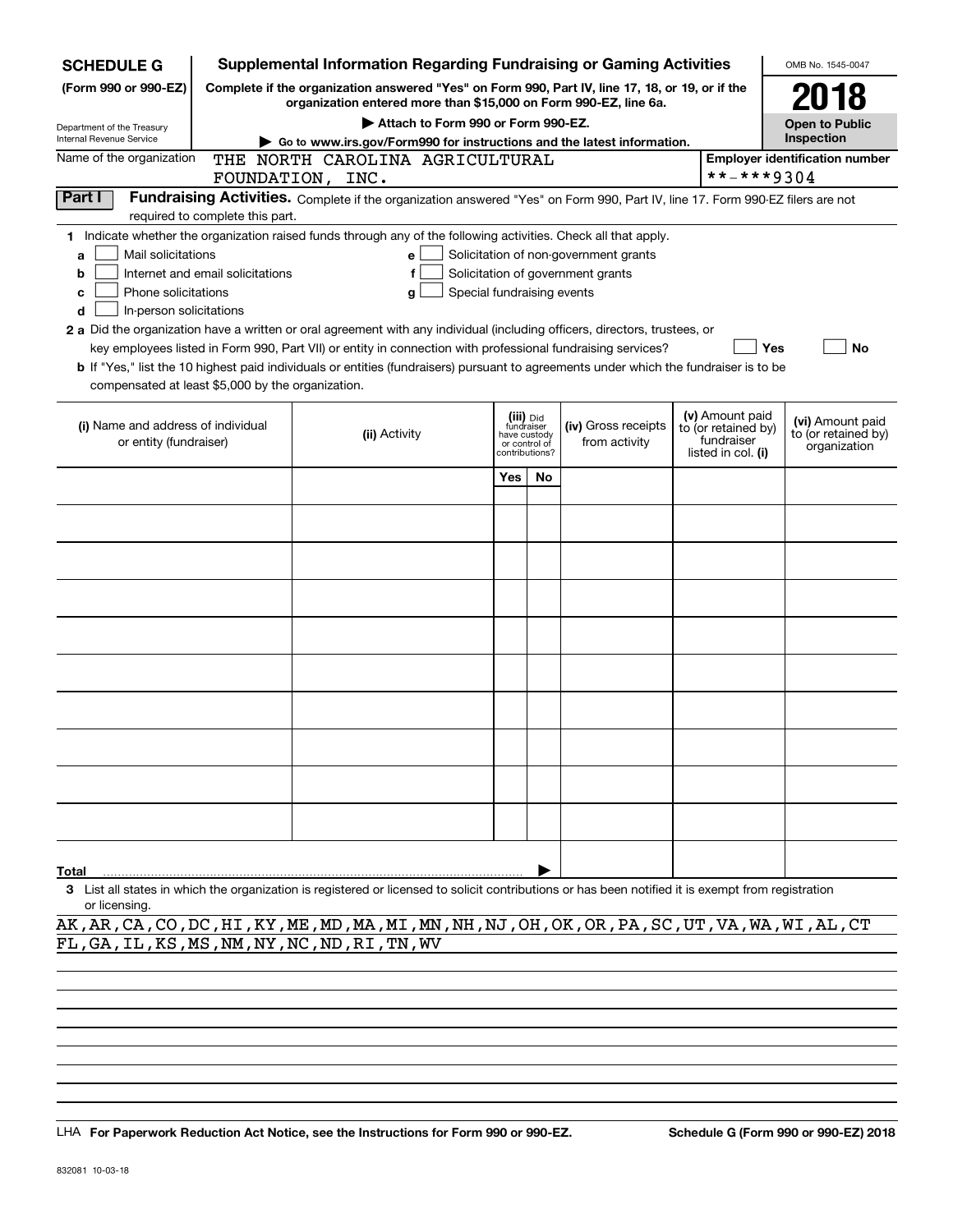## Schedule G (Form 990 or 990-EZ) 2018  ${\hbox{FOUNDATION}}$  ,  ${\hbox{INC}}$  .  ${\hbox{---}}$   $\hbox{---}$   $\hbox{---}$   $\hbox{---}$   $\hbox{---}$   $\hbox{---}$   $\hbox{---}$   $\hbox{---}$   $\hbox{---}$   $\hbox{---}$   $\hbox{---}$   $\hbox{---}$   $\hbox{---}$   $\hbox{---}$   $\hbox{---}$   $\hbox{---}$   $\hbox{---}$   $\hbox{---}$ THE NORTH CAROLINA AGRICULTURAL

**2**

**Part II** | Fundraising Events. Complete if the organization answered "Yes" on Form 990, Part IV, line 18, or reported more than \$15,000

|                        | of fundraising event contributions and gross income on Form 990-EZ, lines 1 and 6b. List events with gross receipts greater than \$5,000. |                                                                                                                                                                             |                        |                                                  |                  |                            |  |  |  |  |
|------------------------|-------------------------------------------------------------------------------------------------------------------------------------------|-----------------------------------------------------------------------------------------------------------------------------------------------------------------------------|------------------------|--------------------------------------------------|------------------|----------------------------|--|--|--|--|
|                        |                                                                                                                                           |                                                                                                                                                                             | (a) Event #1           | (b) Event #2                                     | (c) Other events | (d) Total events           |  |  |  |  |
|                        |                                                                                                                                           |                                                                                                                                                                             |                        | MOONLIGHT IN                                     |                  |                            |  |  |  |  |
|                        |                                                                                                                                           |                                                                                                                                                                             | FARM TO FORKTHE GARDEN |                                                  | 12               | (add col. (a) through      |  |  |  |  |
|                        |                                                                                                                                           |                                                                                                                                                                             | (event type)           | (event type)                                     | (total number)   | col. (c)                   |  |  |  |  |
|                        |                                                                                                                                           |                                                                                                                                                                             |                        |                                                  |                  |                            |  |  |  |  |
| Revenue                |                                                                                                                                           |                                                                                                                                                                             | 177,043.               | 136,915.                                         | 337,766.         | 651,724.                   |  |  |  |  |
|                        |                                                                                                                                           |                                                                                                                                                                             |                        |                                                  |                  |                            |  |  |  |  |
|                        |                                                                                                                                           |                                                                                                                                                                             | 33,930.                | 7,125.                                           | 128,475.         | <u>169,530.</u>            |  |  |  |  |
|                        |                                                                                                                                           |                                                                                                                                                                             |                        |                                                  |                  |                            |  |  |  |  |
|                        | 3                                                                                                                                         | Gross income (line 1 minus line 2)                                                                                                                                          | 143, 113.              | 129,790.                                         | 209,291.         | 482, 194.                  |  |  |  |  |
|                        |                                                                                                                                           |                                                                                                                                                                             |                        |                                                  |                  |                            |  |  |  |  |
|                        |                                                                                                                                           |                                                                                                                                                                             |                        |                                                  | 1,305.           | 1,305.                     |  |  |  |  |
|                        |                                                                                                                                           |                                                                                                                                                                             |                        |                                                  |                  |                            |  |  |  |  |
|                        | 5                                                                                                                                         |                                                                                                                                                                             |                        |                                                  | 918.             | 918.                       |  |  |  |  |
|                        |                                                                                                                                           |                                                                                                                                                                             |                        |                                                  |                  |                            |  |  |  |  |
|                        | 6                                                                                                                                         |                                                                                                                                                                             | 263.                   | 1,224.                                           | 29,433.          | 30,920.                    |  |  |  |  |
| Direct Expenses        |                                                                                                                                           |                                                                                                                                                                             |                        |                                                  |                  |                            |  |  |  |  |
|                        |                                                                                                                                           | 7 Food and beverages                                                                                                                                                        | 8,997.                 | 739.                                             | 85,771.          | 95,507.                    |  |  |  |  |
|                        |                                                                                                                                           |                                                                                                                                                                             |                        |                                                  | 9,360.           |                            |  |  |  |  |
|                        | 8                                                                                                                                         |                                                                                                                                                                             | 17,069.                | 3,500.<br>44,088.                                | 61,759.          | 12,860.<br>122,916.        |  |  |  |  |
|                        | 9                                                                                                                                         |                                                                                                                                                                             |                        |                                                  |                  | 264, 426.                  |  |  |  |  |
|                        |                                                                                                                                           | 10 Direct expense summary. Add lines 4 through 9 in column (d)                                                                                                              |                        |                                                  | ▶                | 217,768.                   |  |  |  |  |
| Part III               |                                                                                                                                           | 11 Net income summary. Subtract line 10 from line 3, column (d)<br>Gaming. Complete if the organization answered "Yes" on Form 990, Part IV, line 19, or reported more than |                        |                                                  |                  |                            |  |  |  |  |
|                        |                                                                                                                                           | \$15,000 on Form 990-EZ, line 6a.                                                                                                                                           |                        |                                                  |                  |                            |  |  |  |  |
|                        |                                                                                                                                           |                                                                                                                                                                             |                        | (d) Total gaming (add                            |                  |                            |  |  |  |  |
| Revenue                |                                                                                                                                           |                                                                                                                                                                             | (a) Bingo              | (b) Pull tabs/instant<br>bingo/progressive bingo | (c) Other gaming | col. (a) through col. (c)) |  |  |  |  |
|                        |                                                                                                                                           |                                                                                                                                                                             |                        |                                                  |                  |                            |  |  |  |  |
|                        | 1.                                                                                                                                        |                                                                                                                                                                             |                        |                                                  |                  |                            |  |  |  |  |
|                        |                                                                                                                                           |                                                                                                                                                                             |                        |                                                  |                  |                            |  |  |  |  |
|                        |                                                                                                                                           |                                                                                                                                                                             |                        |                                                  |                  |                            |  |  |  |  |
|                        |                                                                                                                                           |                                                                                                                                                                             |                        |                                                  |                  |                            |  |  |  |  |
|                        |                                                                                                                                           |                                                                                                                                                                             |                        |                                                  |                  |                            |  |  |  |  |
|                        |                                                                                                                                           |                                                                                                                                                                             |                        |                                                  |                  |                            |  |  |  |  |
| <b>Direct Expenses</b> | 4                                                                                                                                         |                                                                                                                                                                             |                        |                                                  |                  |                            |  |  |  |  |
|                        |                                                                                                                                           |                                                                                                                                                                             |                        |                                                  |                  |                            |  |  |  |  |
|                        |                                                                                                                                           |                                                                                                                                                                             |                        |                                                  |                  |                            |  |  |  |  |
|                        |                                                                                                                                           |                                                                                                                                                                             | Yes<br>%               | Yes<br>$\%$                                      | Yes<br>%         |                            |  |  |  |  |
|                        |                                                                                                                                           | 6 Volunteer labor                                                                                                                                                           | No                     | <b>No</b>                                        | <b>No</b>        |                            |  |  |  |  |
|                        |                                                                                                                                           |                                                                                                                                                                             |                        |                                                  |                  |                            |  |  |  |  |
|                        |                                                                                                                                           | 7 Direct expense summary. Add lines 2 through 5 in column (d)                                                                                                               |                        |                                                  |                  |                            |  |  |  |  |
|                        |                                                                                                                                           |                                                                                                                                                                             |                        |                                                  |                  |                            |  |  |  |  |

**9**Enter the state(s) in which the organization conducts gaming activities:

| a Is the organization licensed to conduct gaming activities in each of these states? |  | <b>Yes</b> | No |
|--------------------------------------------------------------------------------------|--|------------|----|
| <b>b</b> If "No," explain:                                                           |  |            |    |

**10 a Yes No** Were any of the organization's gaming licenses revoked, suspended, or terminated during the tax year? ~~~~~~~~~ **b** If "Yes," explain:

**8**Net gaming income summary. Subtract line 7 from line 1, column (d) |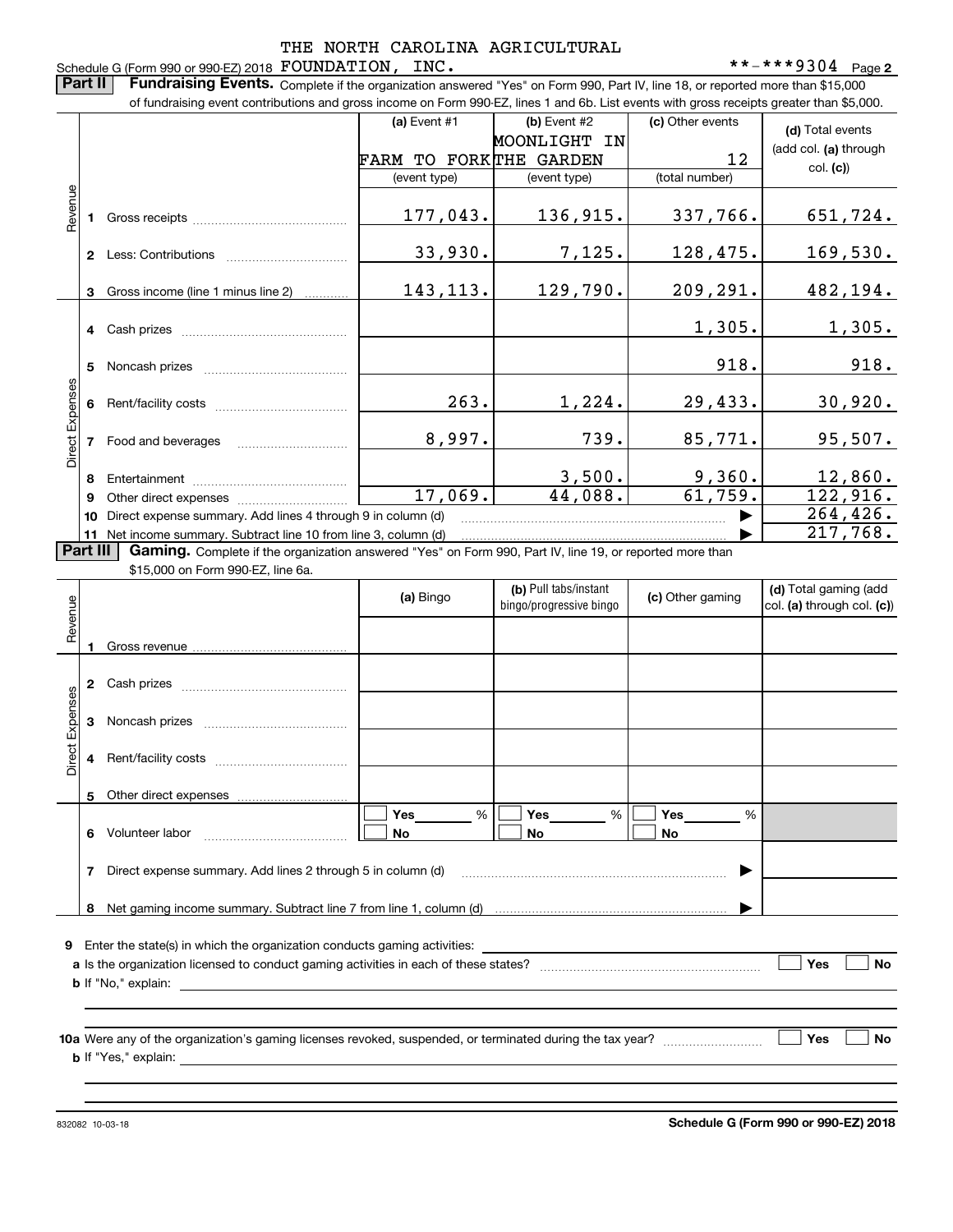| THE NORTH CAROLINA AGRICULTURAL |  |
|---------------------------------|--|
|---------------------------------|--|

| Schedule G (Form 990 or 99 <u>0-EZ) 2018</u> $\hbox{\tt FOUNDATION}$ , $\hbox{\tt INC.}$                                                                                                                                                                     | **-***9304 |             |            | Page 3    |
|--------------------------------------------------------------------------------------------------------------------------------------------------------------------------------------------------------------------------------------------------------------|------------|-------------|------------|-----------|
|                                                                                                                                                                                                                                                              |            |             | Yes        | No        |
| 12 Is the organization a grantor, beneficiary or trustee of a trust, or a member of a partnership or other entity formed                                                                                                                                     |            |             |            |           |
|                                                                                                                                                                                                                                                              |            | $\vert$ Yes |            | No        |
| 13 Indicate the percentage of gaming activity conducted in:                                                                                                                                                                                                  |            |             |            |           |
|                                                                                                                                                                                                                                                              |            | 13а         |            | %         |
| <b>b</b> An outside facility <i>www.communicality www.communicality.communicality www.communicality www.communicality.communicality www.communicality.com</i>                                                                                                |            | 13b         |            | $\%$      |
| 14 Enter the name and address of the person who prepares the organization's gaming/special events books and records:                                                                                                                                         |            |             |            |           |
|                                                                                                                                                                                                                                                              |            |             |            |           |
|                                                                                                                                                                                                                                                              |            |             |            | No        |
| <b>b</b> If "Yes," enter the amount of gaming revenue received by the organization $\triangleright$ \$<br>c If "Yes," enter name and address of the third party:                                                                                             |            |             |            |           |
|                                                                                                                                                                                                                                                              |            |             |            |           |
|                                                                                                                                                                                                                                                              |            |             |            |           |
|                                                                                                                                                                                                                                                              |            |             |            |           |
| 16 Gaming manager information:                                                                                                                                                                                                                               |            |             |            |           |
| <u> 1989 - Johann Barbara, martin amerikan basal dan berasal dan berasal dalam basal dan berasal dan berasal dan</u><br>Name $\blacktriangleright$                                                                                                           |            |             |            |           |
| Gaming manager compensation > \$                                                                                                                                                                                                                             |            |             |            |           |
| $\blacksquare$ Description of services provided $\blacktriangleright$                                                                                                                                                                                        |            |             |            |           |
|                                                                                                                                                                                                                                                              |            |             |            |           |
| Director/officer<br>Employee<br>Independent contractor                                                                                                                                                                                                       |            |             |            |           |
| 17 Mandatory distributions:                                                                                                                                                                                                                                  |            |             |            |           |
| a Is the organization required under state law to make charitable distributions from the gaming proceeds to<br>retain the state gaming license?                                                                                                              |            |             | $\Box$ Yes | $\Box$ No |
| <b>b</b> Enter the amount of distributions required under state law to be distributed to other exempt organizations or spent in the<br>organization's own exempt activities during the tax year $\triangleright$ \$                                          |            |             |            |           |
| <b>Part IV</b><br>Supplemental Information. Provide the explanations required by Part I, line 2b, columns (iii) and (v); and Part III, lines 9, 9b, 10b,<br>15b, 15c, 16, and 17b, as applicable. Also provide any additional information. See instructions. |            |             |            |           |
|                                                                                                                                                                                                                                                              |            |             |            |           |
|                                                                                                                                                                                                                                                              |            |             |            |           |
|                                                                                                                                                                                                                                                              |            |             |            |           |
|                                                                                                                                                                                                                                                              |            |             |            |           |
|                                                                                                                                                                                                                                                              |            |             |            |           |
|                                                                                                                                                                                                                                                              |            |             |            |           |
|                                                                                                                                                                                                                                                              |            |             |            |           |
|                                                                                                                                                                                                                                                              |            |             |            |           |
|                                                                                                                                                                                                                                                              |            |             |            |           |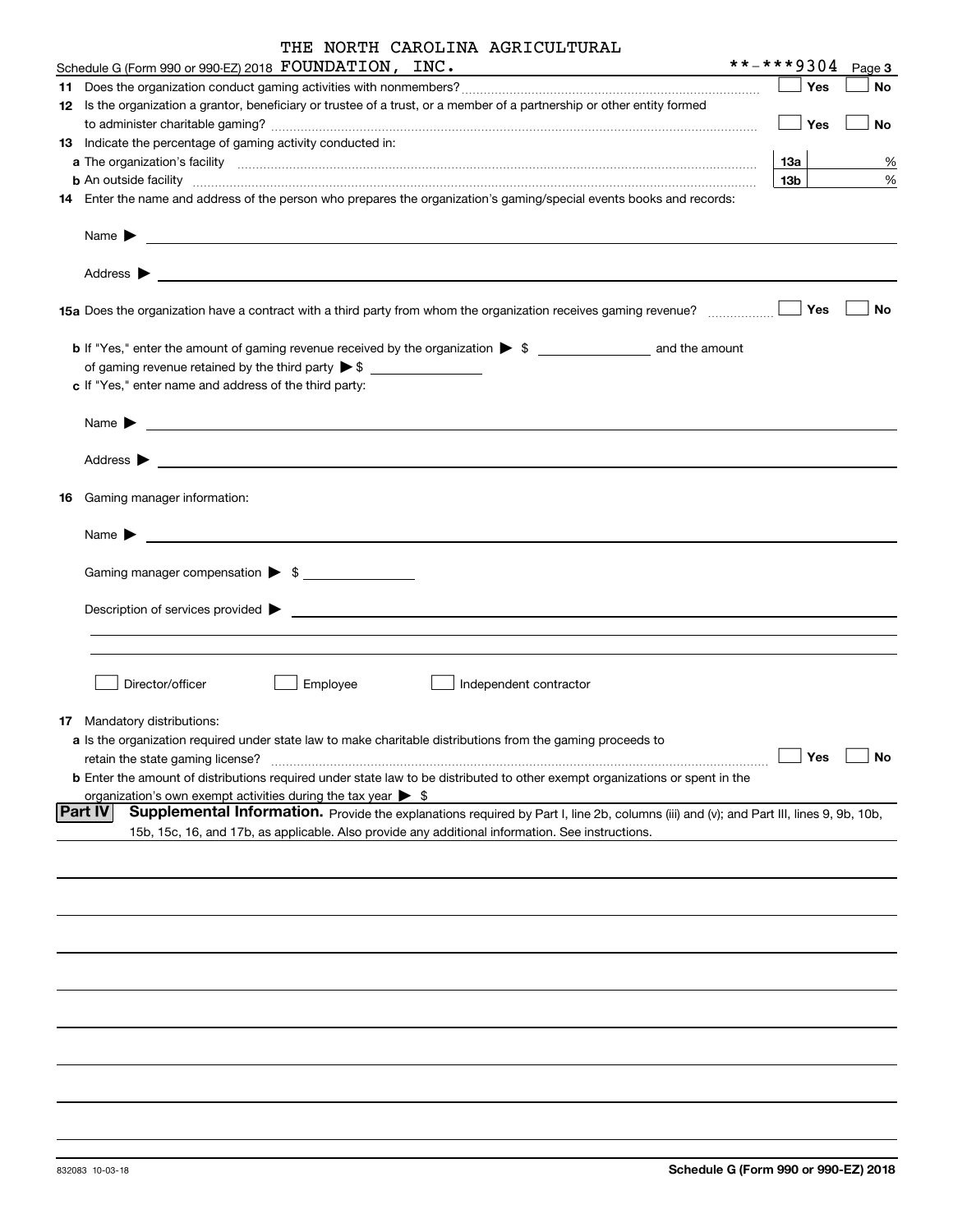| <b>Part IV</b><br>$\blacksquare$ Supplemental Information $\langle \ldots \rangle$ |             |            |                                 |                   |  |
|------------------------------------------------------------------------------------|-------------|------------|---------------------------------|-------------------|--|
| Schedule G (Form 990 or 990-EZ)                                                    | FOUNDATION, | $\_$ INC . |                                 | **-***9304 Page 4 |  |
|                                                                                    |             |            | THE NORTH CAROLINA AGRICULTURAL |                   |  |

|                                                     | <u>i ayu t</u> |
|-----------------------------------------------------|----------------|
| <b>Part IV Supplemental Information</b> (continued) |                |
|                                                     |                |
|                                                     |                |
|                                                     |                |
|                                                     |                |
|                                                     |                |
|                                                     |                |
|                                                     |                |
|                                                     |                |
|                                                     |                |
|                                                     |                |
|                                                     |                |
|                                                     |                |
|                                                     |                |
|                                                     |                |
|                                                     |                |
|                                                     |                |
|                                                     |                |
|                                                     |                |
|                                                     |                |
|                                                     |                |
|                                                     |                |
|                                                     |                |
|                                                     |                |
|                                                     |                |
|                                                     |                |
|                                                     |                |
|                                                     |                |
|                                                     |                |
|                                                     |                |
|                                                     |                |
|                                                     |                |
|                                                     |                |
|                                                     |                |
|                                                     |                |
|                                                     |                |
|                                                     |                |
|                                                     |                |
|                                                     |                |
|                                                     |                |
|                                                     |                |
|                                                     |                |
|                                                     |                |
|                                                     |                |
|                                                     |                |
|                                                     |                |
|                                                     |                |
|                                                     |                |
|                                                     |                |
|                                                     |                |
|                                                     |                |
|                                                     |                |
|                                                     |                |
|                                                     |                |
|                                                     |                |
|                                                     |                |
|                                                     |                |
|                                                     |                |
|                                                     |                |
|                                                     |                |
|                                                     |                |
|                                                     |                |
|                                                     |                |
|                                                     |                |
|                                                     |                |
|                                                     |                |
|                                                     |                |
|                                                     |                |
|                                                     |                |
|                                                     |                |
|                                                     |                |
|                                                     |                |
|                                                     |                |
|                                                     |                |
|                                                     |                |
|                                                     |                |
|                                                     |                |
|                                                     |                |
|                                                     |                |
|                                                     |                |
|                                                     |                |
|                                                     |                |
|                                                     |                |
|                                                     |                |
|                                                     |                |
|                                                     |                |
|                                                     |                |
|                                                     |                |
|                                                     |                |
|                                                     |                |
|                                                     |                |
|                                                     |                |
|                                                     |                |
|                                                     |                |
|                                                     |                |
|                                                     |                |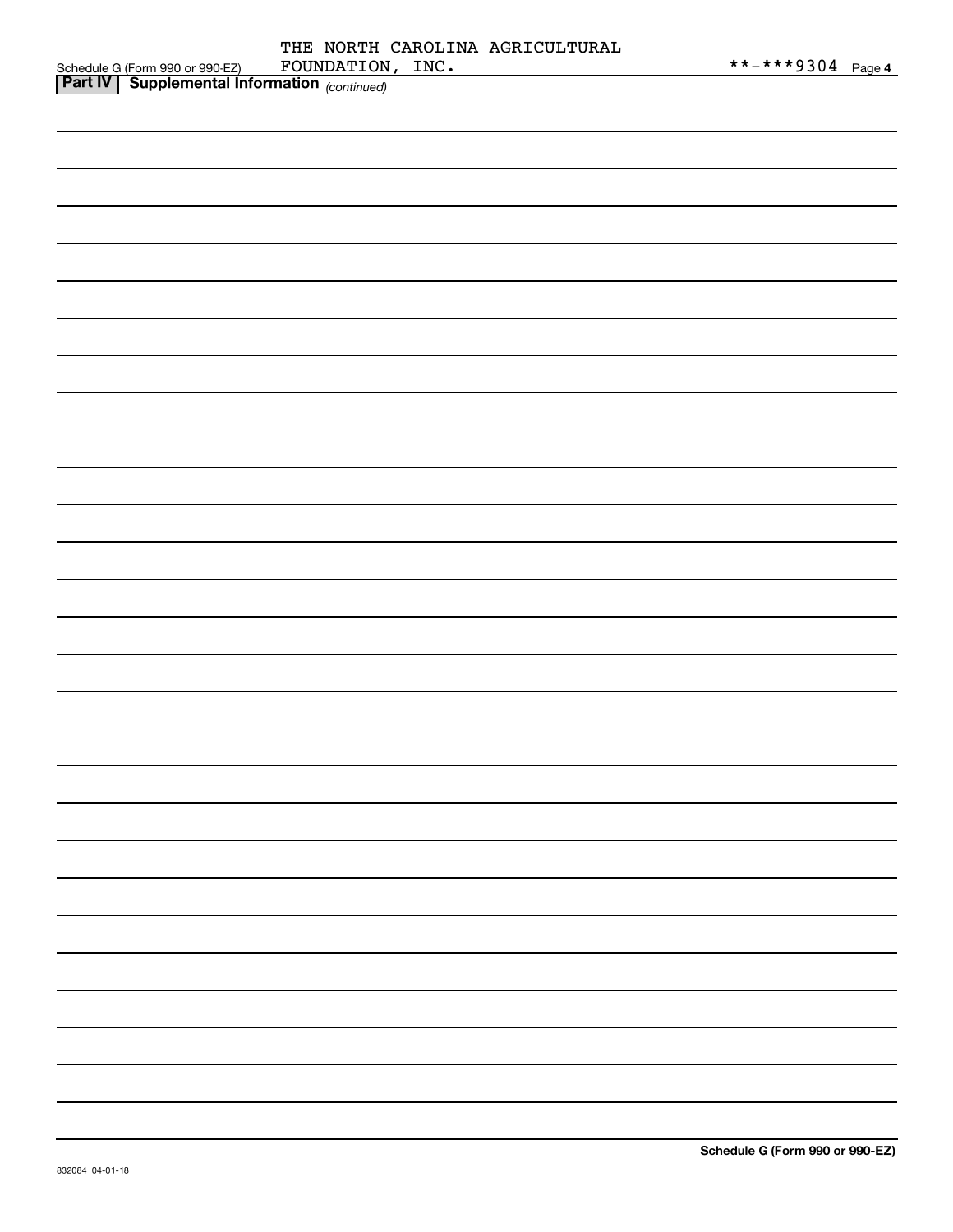| <b>SCHEDULE I</b><br>(Form 990)<br>Department of the Treasury<br><b>Internal Revenue Service</b> | <b>Grants and Other Assistance to Organizations,</b><br>Governments, and Individuals in the United States<br>Complete if the organization answered "Yes" on Form 990, Part IV, line 21 or 22.<br>Attach to Form 990.<br>Go to www.irs.gov/Form990 for the latest information.                                                                    |            |                                    |                             |                                         |                                                                |                                          |                                                                                   |  |
|--------------------------------------------------------------------------------------------------|--------------------------------------------------------------------------------------------------------------------------------------------------------------------------------------------------------------------------------------------------------------------------------------------------------------------------------------------------|------------|------------------------------------|-----------------------------|-----------------------------------------|----------------------------------------------------------------|------------------------------------------|-----------------------------------------------------------------------------------|--|
| Name of the organization                                                                         |                                                                                                                                                                                                                                                                                                                                                  |            | THE NORTH CAROLINA AGRICULTURAL    |                             |                                         |                                                                |                                          | Inspection<br><b>Employer identification number</b>                               |  |
|                                                                                                  | FOUNDATION, INC.                                                                                                                                                                                                                                                                                                                                 |            |                                    |                             |                                         |                                                                |                                          | **-***9304                                                                        |  |
| Part I<br>$\mathbf 1$<br>$\mathbf{2}$                                                            | <b>General Information on Grants and Assistance</b><br>Does the organization maintain records to substantiate the amount of the grants or assistance, the grantees' eligibility for the grants or assistance, and the selection<br>Describe in Part IV the organization's procedures for monitoring the use of grant funds in the United States. |            |                                    |                             |                                         |                                                                |                                          | $\boxed{\text{X}}$ Yes<br>  No                                                    |  |
| Part II                                                                                          | Grants and Other Assistance to Domestic Organizations and Domestic Governments. Complete if the organization answered "Yes" on Form 990, Part IV, line 21, for any<br>recipient that received more than \$5,000. Part II can be duplicated if additional space is needed.                                                                        |            |                                    |                             |                                         |                                                                |                                          |                                                                                   |  |
|                                                                                                  | 1 (a) Name and address of organization<br>or government                                                                                                                                                                                                                                                                                          | $(b)$ EIN  | (c) IRC section<br>(if applicable) | (d) Amount of<br>cash grant | (e) Amount of<br>non-cash<br>assistance | (f) Method of<br>valuation (book,<br>FMV, appraisal,<br>other) | (g) Description of<br>noncash assistance | (h) Purpose of grant<br>or assistance                                             |  |
| NORTH CAROLINA STATE UNIVERSITY<br>NCSU BOX 7205<br>RALEIGH, NC 27695                            |                                                                                                                                                                                                                                                                                                                                                  | **_******* | 170(c)(1)                          | 7,436,149                   |                                         | 0. BOOK                                                        | N/A                                      | SCHOLARSHIPS, FACULTY<br>SUPPORT, DEPARTMENTAL<br>SUPPORT AND FACILITY<br>SUPPORT |  |
|                                                                                                  |                                                                                                                                                                                                                                                                                                                                                  |            |                                    |                             |                                         |                                                                |                                          |                                                                                   |  |
|                                                                                                  |                                                                                                                                                                                                                                                                                                                                                  |            |                                    |                             |                                         |                                                                |                                          |                                                                                   |  |
|                                                                                                  |                                                                                                                                                                                                                                                                                                                                                  |            |                                    |                             |                                         |                                                                |                                          |                                                                                   |  |
|                                                                                                  |                                                                                                                                                                                                                                                                                                                                                  |            |                                    |                             |                                         |                                                                |                                          |                                                                                   |  |
|                                                                                                  |                                                                                                                                                                                                                                                                                                                                                  |            |                                    |                             |                                         |                                                                |                                          |                                                                                   |  |
| $\mathbf{2}$                                                                                     | Enter total number of section 501(c)(3) and government organizations listed in the line 1 table                                                                                                                                                                                                                                                  |            |                                    |                             |                                         |                                                                |                                          | $1$ .                                                                             |  |
| 3                                                                                                | Enter total number of other organizations listed in the line 1 table<br>LHA For Paperwork Reduction Act Notice, see the Instructions for Form 990.                                                                                                                                                                                               |            |                                    |                             |                                         |                                                                |                                          | Schedule I (Form 990) (2018)                                                      |  |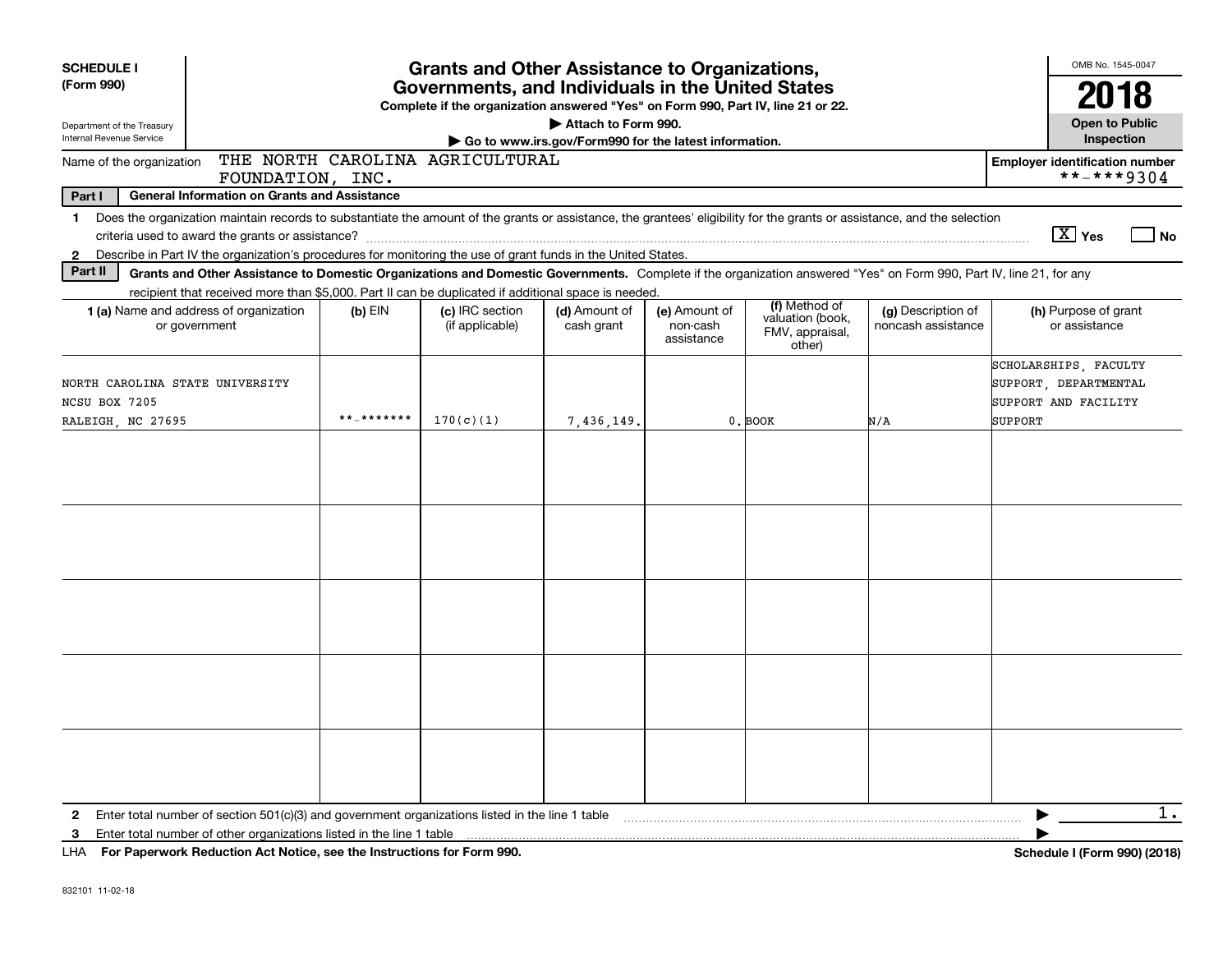| Part III | Grants and Other Assistance to Domestic Individuals. Complete if the organization answered "Yes" on Form 990, Part IV, line 22.<br>Part III can be duplicated if additional space is needed. |                             |                             |                                       |                                                          |                                       |  |
|----------|----------------------------------------------------------------------------------------------------------------------------------------------------------------------------------------------|-----------------------------|-----------------------------|---------------------------------------|----------------------------------------------------------|---------------------------------------|--|
|          | (a) Type of grant or assistance                                                                                                                                                              | (b) Number of<br>recipients | (c) Amount of<br>cash grant | (d) Amount of non-<br>cash assistance | (e) Method of valuation<br>(book, FMV, appraisal, other) | (f) Description of noncash assistance |  |
|          |                                                                                                                                                                                              |                             |                             |                                       |                                                          |                                       |  |
|          |                                                                                                                                                                                              |                             |                             |                                       |                                                          |                                       |  |
|          |                                                                                                                                                                                              |                             |                             |                                       |                                                          |                                       |  |
|          |                                                                                                                                                                                              |                             |                             |                                       |                                                          |                                       |  |
|          |                                                                                                                                                                                              |                             |                             |                                       |                                                          |                                       |  |
|          |                                                                                                                                                                                              |                             |                             |                                       |                                                          |                                       |  |
|          |                                                                                                                                                                                              |                             |                             |                                       |                                                          |                                       |  |
|          |                                                                                                                                                                                              |                             |                             |                                       |                                                          |                                       |  |
|          |                                                                                                                                                                                              |                             |                             |                                       |                                                          |                                       |  |
|          |                                                                                                                                                                                              |                             |                             |                                       |                                                          |                                       |  |

Part IV | Supplemental Information. Provide the information required in Part I, line 2; Part III, column (b); and any other additional information.

PART I, LINE 2:

GRANTS REPRESENT REIMBURSEMENT OF EXPENSES PROCESSED THROUGH THE

UNIVERSITY'S ACCOUNTING SYSTEMS, AND ARE SUBJECT TO UNIVERSITY AND STATE OF

NORTH CAROLINA GUIDELINES, IN ADDITION TO ANY RESTRICTIONS PLACED DIRECTLY

BY DONORS.

Schedule I (Form 990) (2018)  ${\hbox{FOUNDATION}}$  ,  $\hbox{INC.}$   $\hbox{NCC.}$ 

**2**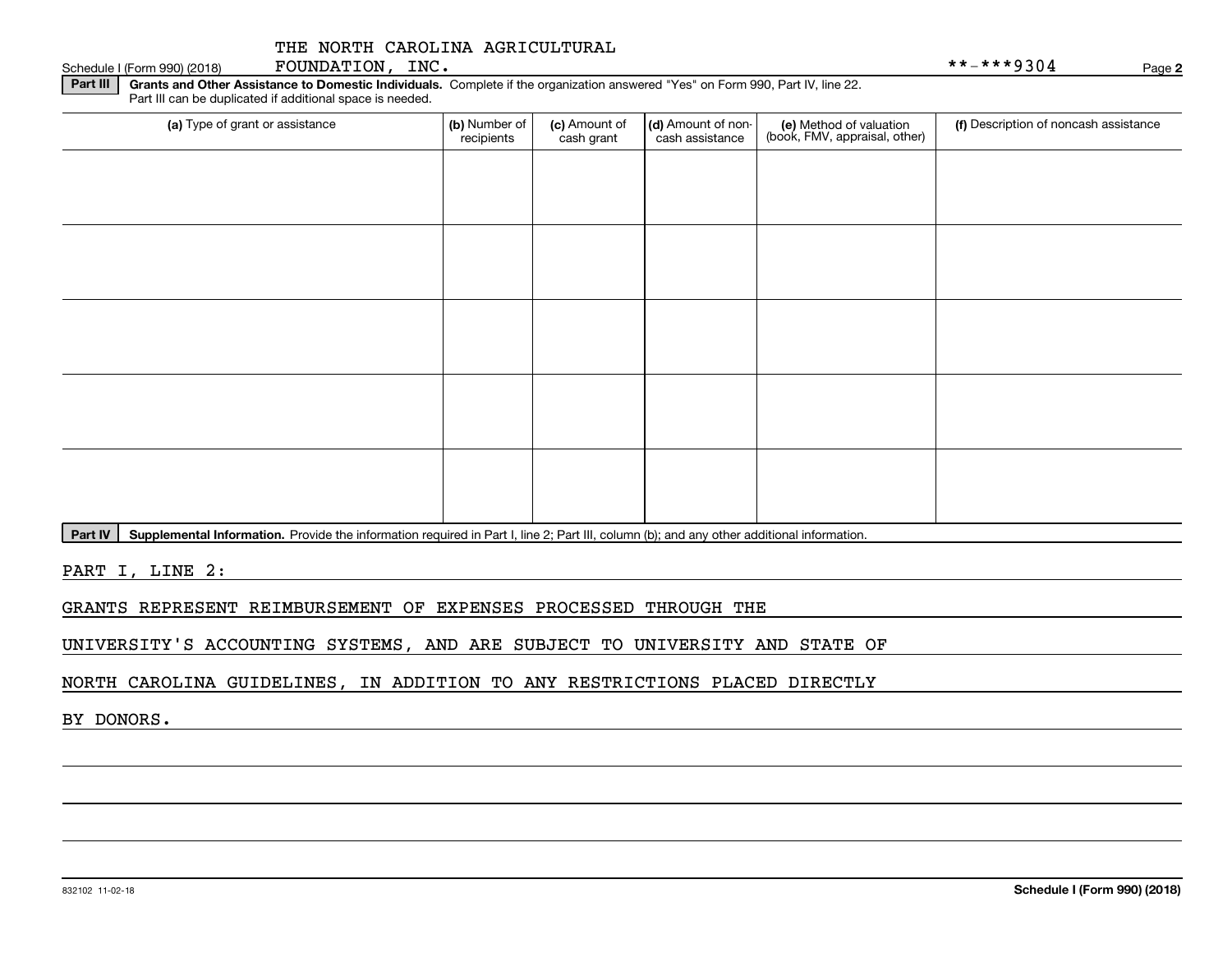|                                                                                                                                  | <b>SCHEDULE J</b>                                                                                                   |                                                                                                                                                                                                                                                 | OMB No. 1545-0047                     |              |     |             |  |  |  |  |
|----------------------------------------------------------------------------------------------------------------------------------|---------------------------------------------------------------------------------------------------------------------|-------------------------------------------------------------------------------------------------------------------------------------------------------------------------------------------------------------------------------------------------|---------------------------------------|--------------|-----|-------------|--|--|--|--|
|                                                                                                                                  | (Form 990)<br>For certain Officers, Directors, Trustees, Key Employees, and Highest<br><b>Compensated Employees</b> |                                                                                                                                                                                                                                                 |                                       |              |     |             |  |  |  |  |
|                                                                                                                                  |                                                                                                                     |                                                                                                                                                                                                                                                 | 2018                                  |              |     |             |  |  |  |  |
|                                                                                                                                  | Department of the Treasury                                                                                          |                                                                                                                                                                                                                                                 | <b>Open to Public</b>                 |              |     |             |  |  |  |  |
|                                                                                                                                  | Internal Revenue Service                                                                                            |                                                                                                                                                                                                                                                 | <b>Inspection</b>                     |              |     |             |  |  |  |  |
|                                                                                                                                  | Name of the organization                                                                                            | THE NORTH CAROLINA AGRICULTURAL                                                                                                                                                                                                                 | <b>Employer identification number</b> |              |     |             |  |  |  |  |
| **-***9304<br>FOUNDATION, INC.                                                                                                   |                                                                                                                     |                                                                                                                                                                                                                                                 |                                       |              |     |             |  |  |  |  |
|                                                                                                                                  | Part I                                                                                                              | <b>Questions Regarding Compensation</b>                                                                                                                                                                                                         |                                       |              |     |             |  |  |  |  |
|                                                                                                                                  |                                                                                                                     |                                                                                                                                                                                                                                                 |                                       |              | Yes | No          |  |  |  |  |
| <b>1a</b> Check the appropriate box(es) if the organization provided any of the following to or for a person listed on Form 990, |                                                                                                                     |                                                                                                                                                                                                                                                 |                                       |              |     |             |  |  |  |  |
|                                                                                                                                  |                                                                                                                     | Part VII, Section A, line 1a. Complete Part III to provide any relevant information regarding these items.                                                                                                                                      |                                       |              |     |             |  |  |  |  |
|                                                                                                                                  | First-class or charter travel                                                                                       | Housing allowance or residence for personal use                                                                                                                                                                                                 |                                       |              |     |             |  |  |  |  |
|                                                                                                                                  | Travel for companions                                                                                               | Payments for business use of personal residence                                                                                                                                                                                                 |                                       |              |     |             |  |  |  |  |
|                                                                                                                                  |                                                                                                                     | Health or social club dues or initiation fees<br>Tax indemnification and gross-up payments                                                                                                                                                      |                                       |              |     |             |  |  |  |  |
|                                                                                                                                  |                                                                                                                     | Discretionary spending account<br>Personal services (such as maid, chauffeur, chef)                                                                                                                                                             |                                       |              |     |             |  |  |  |  |
|                                                                                                                                  |                                                                                                                     |                                                                                                                                                                                                                                                 |                                       |              |     |             |  |  |  |  |
|                                                                                                                                  |                                                                                                                     | <b>b</b> If any of the boxes on line 1a are checked, did the organization follow a written policy regarding payment or                                                                                                                          |                                       |              |     |             |  |  |  |  |
|                                                                                                                                  |                                                                                                                     |                                                                                                                                                                                                                                                 |                                       | 1b           |     |             |  |  |  |  |
| 2                                                                                                                                |                                                                                                                     | Did the organization require substantiation prior to reimbursing or allowing expenses incurred by all directors,                                                                                                                                |                                       |              |     |             |  |  |  |  |
|                                                                                                                                  |                                                                                                                     |                                                                                                                                                                                                                                                 |                                       | $\mathbf{2}$ |     |             |  |  |  |  |
|                                                                                                                                  |                                                                                                                     |                                                                                                                                                                                                                                                 |                                       |              |     |             |  |  |  |  |
| З                                                                                                                                |                                                                                                                     | Indicate which, if any, of the following the filing organization used to establish the compensation of the organization's<br>CEO/Executive Director. Check all that apply. Do not check any boxes for methods used by a related organization to |                                       |              |     |             |  |  |  |  |
|                                                                                                                                  |                                                                                                                     | establish compensation of the CEO/Executive Director, but explain in Part III.                                                                                                                                                                  |                                       |              |     |             |  |  |  |  |
|                                                                                                                                  |                                                                                                                     |                                                                                                                                                                                                                                                 |                                       |              |     |             |  |  |  |  |
|                                                                                                                                  | Compensation committee                                                                                              | Written employment contract<br>Compensation survey or study                                                                                                                                                                                     |                                       |              |     |             |  |  |  |  |
|                                                                                                                                  |                                                                                                                     | Independent compensation consultant<br>$\mathbf{X}$ Approval by the board or compensation committee                                                                                                                                             |                                       |              |     |             |  |  |  |  |
|                                                                                                                                  |                                                                                                                     | Form 990 of other organizations                                                                                                                                                                                                                 |                                       |              |     |             |  |  |  |  |
| 4                                                                                                                                |                                                                                                                     | During the year, did any person listed on Form 990, Part VII, Section A, line 1a, with respect to the filing                                                                                                                                    |                                       |              |     |             |  |  |  |  |
|                                                                                                                                  | organization or a related organization:                                                                             |                                                                                                                                                                                                                                                 |                                       |              |     |             |  |  |  |  |
| а                                                                                                                                |                                                                                                                     | Receive a severance payment or change-of-control payment?                                                                                                                                                                                       |                                       | 4a           |     | х           |  |  |  |  |
| b                                                                                                                                |                                                                                                                     |                                                                                                                                                                                                                                                 |                                       | 4b           |     | X           |  |  |  |  |
| с                                                                                                                                |                                                                                                                     |                                                                                                                                                                                                                                                 |                                       | 4c           |     | X           |  |  |  |  |
|                                                                                                                                  |                                                                                                                     | If "Yes" to any of lines 4a-c, list the persons and provide the applicable amounts for each item in Part III.                                                                                                                                   |                                       |              |     |             |  |  |  |  |
|                                                                                                                                  |                                                                                                                     |                                                                                                                                                                                                                                                 |                                       |              |     |             |  |  |  |  |
|                                                                                                                                  |                                                                                                                     | Only section 501(c)(3), 501(c)(4), and 501(c)(29) organizations must complete lines 5-9.                                                                                                                                                        |                                       |              |     |             |  |  |  |  |
|                                                                                                                                  |                                                                                                                     | For persons listed on Form 990, Part VII, Section A, line 1a, did the organization pay or accrue any compensation                                                                                                                               |                                       |              |     |             |  |  |  |  |
|                                                                                                                                  | contingent on the revenues of:                                                                                      |                                                                                                                                                                                                                                                 |                                       |              |     |             |  |  |  |  |
|                                                                                                                                  |                                                                                                                     | a The organization? <b>Entitation</b> and the organization?                                                                                                                                                                                     |                                       | 5а           |     | х           |  |  |  |  |
|                                                                                                                                  |                                                                                                                     |                                                                                                                                                                                                                                                 |                                       | 5b           |     | X           |  |  |  |  |
|                                                                                                                                  |                                                                                                                     | If "Yes" on line 5a or 5b, describe in Part III.                                                                                                                                                                                                |                                       |              |     |             |  |  |  |  |
| 6.                                                                                                                               |                                                                                                                     | For persons listed on Form 990, Part VII, Section A, line 1a, did the organization pay or accrue any compensation                                                                                                                               |                                       |              |     |             |  |  |  |  |
|                                                                                                                                  | contingent on the net earnings of:                                                                                  |                                                                                                                                                                                                                                                 |                                       |              |     |             |  |  |  |  |
|                                                                                                                                  |                                                                                                                     |                                                                                                                                                                                                                                                 |                                       | 6a           |     | х           |  |  |  |  |
|                                                                                                                                  |                                                                                                                     |                                                                                                                                                                                                                                                 |                                       | 6b           |     | $\mathbf X$ |  |  |  |  |
|                                                                                                                                  |                                                                                                                     | If "Yes" on line 6a or 6b, describe in Part III.                                                                                                                                                                                                |                                       |              |     |             |  |  |  |  |
|                                                                                                                                  | 7 For persons listed on Form 990, Part VII, Section A, line 1a, did the organization provide any nonfixed payments  |                                                                                                                                                                                                                                                 |                                       |              |     |             |  |  |  |  |
|                                                                                                                                  |                                                                                                                     |                                                                                                                                                                                                                                                 |                                       | 7            |     | x           |  |  |  |  |
| 8                                                                                                                                |                                                                                                                     | Were any amounts reported on Form 990, Part VII, paid or accrued pursuant to a contract that was subject to the                                                                                                                                 |                                       |              |     |             |  |  |  |  |
|                                                                                                                                  |                                                                                                                     | initial contract exception described in Regulations section 53.4958-4(a)(3)? If "Yes," describe in Part III                                                                                                                                     |                                       | 8            |     | х           |  |  |  |  |
| 9                                                                                                                                |                                                                                                                     | If "Yes" on line 8, did the organization also follow the rebuttable presumption procedure described in                                                                                                                                          |                                       |              |     |             |  |  |  |  |
|                                                                                                                                  |                                                                                                                     |                                                                                                                                                                                                                                                 |                                       | 9            |     |             |  |  |  |  |
| LHA For Paperwork Reduction Act Notice, see the Instructions for Form 990.<br>Schedule J (Form 990) 2018                         |                                                                                                                     |                                                                                                                                                                                                                                                 |                                       |              |     |             |  |  |  |  |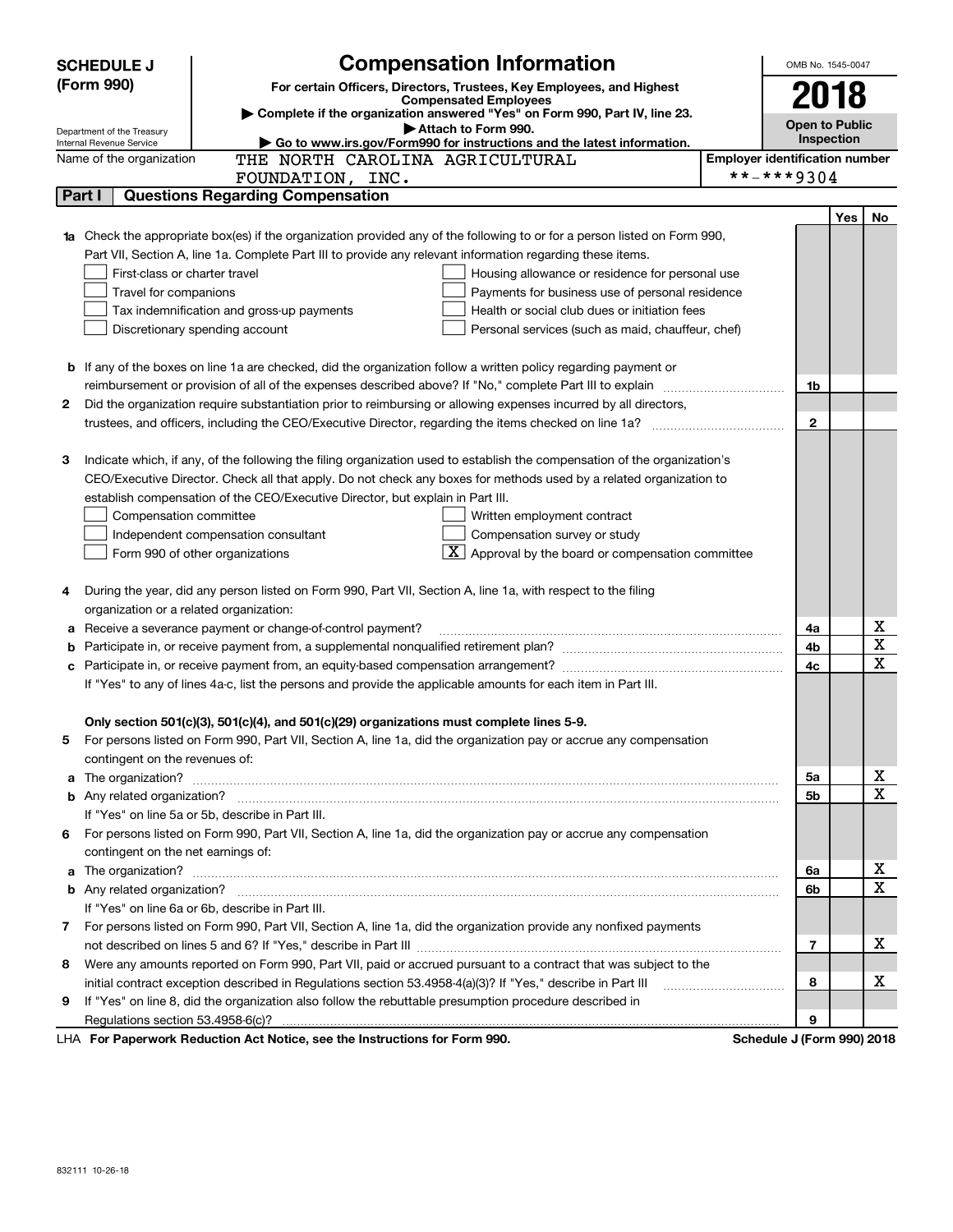FOUNDATION, INC.

**Part II Officers, Directors, Trustees, Key Employees, and Highest Compensated Employees.**  Schedule J (Form 990) 2018 Page Use duplicate copies if additional space is needed.

For each individual whose compensation must be reported on Schedule J, report compensation from the organization on row (i) and from related organizations, described in the instructions, on row (ii). Do not list any individuals that aren't listed on Form 990, Part VII.

**Note:**  The sum of columns (B)(i)-(iii) for each listed individual must equal the total amount of Form 990, Part VII, Section A, line 1a, applicable column (D) and (E) amounts for that individual.

|                                   |                          | (B) Breakdown of W-2 and/or 1099-MISC compensation |                                           | (C) Retirement and<br>other deferred | (D) Nontaxable<br>benefits | (E) Total of columns<br>$(B)(i)$ - $(D)$ | (F) Compensation<br>in column (B)         |
|-----------------------------------|--------------------------|----------------------------------------------------|-------------------------------------------|--------------------------------------|----------------------------|------------------------------------------|-------------------------------------------|
| (A) Name and Title                | (i) Base<br>compensation | (ii) Bonus &<br>incentive<br>compensation          | (iii) Other<br>reportable<br>compensation | compensation                         |                            |                                          | reported as deferred<br>on prior Form 990 |
| MARY PELOQUIN-DODD<br>(1)<br>(i)  | $\overline{0}$ .         | $\overline{0}$ .                                   | $\overline{0}$ .                          | $\overline{0}$ .                     | 0.                         | $\overline{0}$ .                         | 0.                                        |
| TREASURER<br>(ii)                 | 286, 150.                | $\overline{0}$ .                                   | $\overline{0}$ .                          | 36, 142.                             | 6,004.                     | 328, 296.                                | 0.                                        |
| SONIA MURPHY<br>(2)<br>$(\sf{i})$ | $\overline{0}$ .         | $\overline{0}$ .                                   | $\overline{0}$ .                          | $\overline{0}$ .                     | $\overline{0}$ .           | $\overline{0}$ .                         | $\overline{\mathbf{0}}$ .                 |
| PRESIDENT<br>(ii)                 | 179,288.                 | $\overline{0}$ .                                   | 931.                                      | 23,563.                              | 6,004.                     | 209,786.                                 | $\overline{0}$ .                          |
| (i)                               |                          |                                                    |                                           |                                      |                            |                                          |                                           |
| (ii)                              |                          |                                                    |                                           |                                      |                            |                                          |                                           |
| (i)                               |                          |                                                    |                                           |                                      |                            |                                          |                                           |
| (ii)                              |                          |                                                    |                                           |                                      |                            |                                          |                                           |
| (i)                               |                          |                                                    |                                           |                                      |                            |                                          |                                           |
| (ii)                              |                          |                                                    |                                           |                                      |                            |                                          |                                           |
| (i)                               |                          |                                                    |                                           |                                      |                            |                                          |                                           |
| (ii)                              |                          |                                                    |                                           |                                      |                            |                                          |                                           |
| (i)                               |                          |                                                    |                                           |                                      |                            |                                          |                                           |
| (ii)                              |                          |                                                    |                                           |                                      |                            |                                          |                                           |
| (i)                               |                          |                                                    |                                           |                                      |                            |                                          |                                           |
| (ii)                              |                          |                                                    |                                           |                                      |                            |                                          |                                           |
| (i)                               |                          |                                                    |                                           |                                      |                            |                                          |                                           |
| (ii)                              |                          |                                                    |                                           |                                      |                            |                                          |                                           |
| (i)<br>(ii)                       |                          |                                                    |                                           |                                      |                            |                                          |                                           |
| (i)                               |                          |                                                    |                                           |                                      |                            |                                          |                                           |
| (ii)                              |                          |                                                    |                                           |                                      |                            |                                          |                                           |
| (i)                               |                          |                                                    |                                           |                                      |                            |                                          |                                           |
| (ii)                              |                          |                                                    |                                           |                                      |                            |                                          |                                           |
| (i)                               |                          |                                                    |                                           |                                      |                            |                                          |                                           |
| (ii)                              |                          |                                                    |                                           |                                      |                            |                                          |                                           |
| (i)                               |                          |                                                    |                                           |                                      |                            |                                          |                                           |
| (ii)                              |                          |                                                    |                                           |                                      |                            |                                          |                                           |
| (i)                               |                          |                                                    |                                           |                                      |                            |                                          |                                           |
| (ii)                              |                          |                                                    |                                           |                                      |                            |                                          |                                           |
| (i)                               |                          |                                                    |                                           |                                      |                            |                                          |                                           |
| (ii)                              |                          |                                                    |                                           |                                      |                            |                                          |                                           |

**2**

\*\*-\*\*\*9304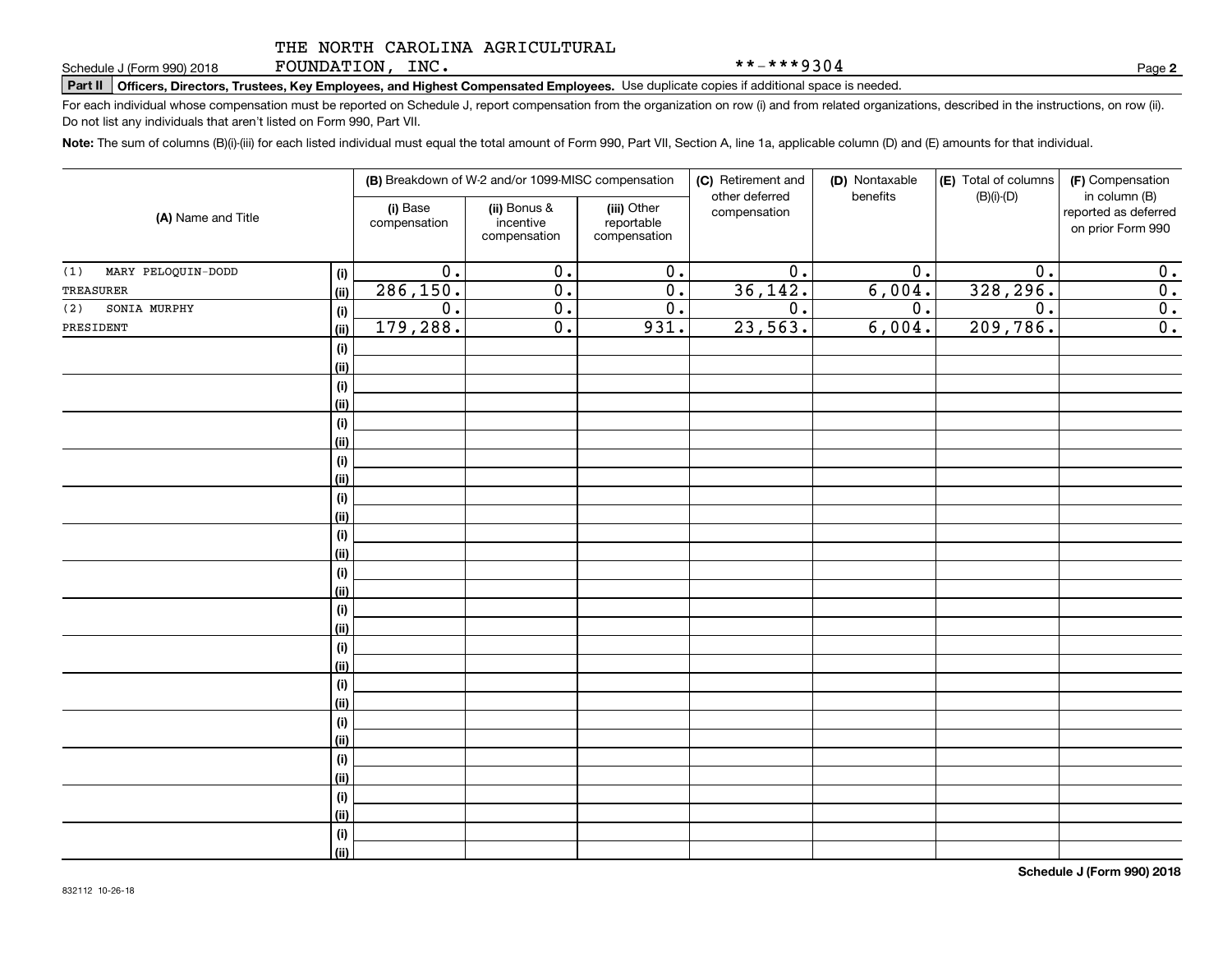|  |                  |  | THE NORTH CAROLINA AGRICULTURAL |
|--|------------------|--|---------------------------------|
|  | FOUNDATION, INC. |  |                                 |

# **Part III Supplemental Information**

Schedule J (Form 990) 2018 FOUNDATION, INC.<br>Part III Supplemental Information<br>Provide the information, explanation, or descriptions required for Part I, lines 1a, 1b, 3, 4a, 4b, 4c, 5a, 5b, 6a, 6b, 7, and 8, and for Part I

**Schedule J (Form 990) 2018**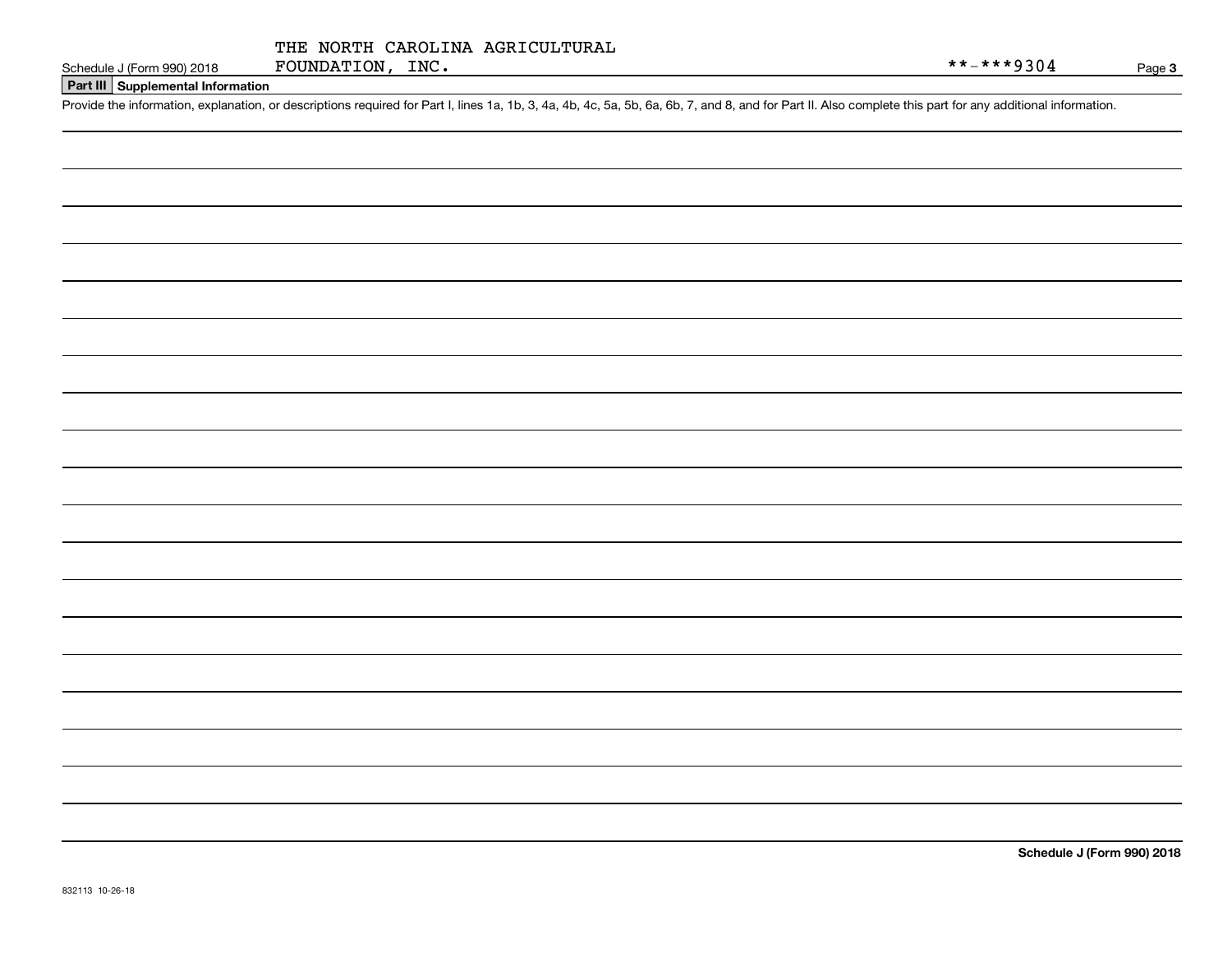|        | Internal Revenue Service<br><b>Inspection</b><br>Go to www.irs.gov/Form990 for instructions and the latest information.           |                                                                                                                                |                               |                                                            |                                                                                    |             |  |                                                              |            |    |
|--------|-----------------------------------------------------------------------------------------------------------------------------------|--------------------------------------------------------------------------------------------------------------------------------|-------------------------------|------------------------------------------------------------|------------------------------------------------------------------------------------|-------------|--|--------------------------------------------------------------|------------|----|
|        | THE NORTH CAROLINA AGRICULTURAL<br>Name of the organization<br><b>Employer identification number</b>                              |                                                                                                                                |                               |                                                            |                                                                                    |             |  |                                                              |            |    |
|        | FOUNDATION, INC.                                                                                                                  |                                                                                                                                |                               |                                                            |                                                                                    |             |  |                                                              | **-***9304 |    |
| Part I | <b>Types of Property</b>                                                                                                          |                                                                                                                                |                               |                                                            |                                                                                    |             |  |                                                              |            |    |
|        |                                                                                                                                   |                                                                                                                                | (a)<br>Check if<br>applicable | (b)<br>Number of<br>contributions or<br>litems contributed | (c)<br>Noncash contribution<br>amounts reported on<br>Form 990, Part VIII, line 1g |             |  | (d)<br>Method of determining<br>noncash contribution amounts |            |    |
| 1      |                                                                                                                                   |                                                                                                                                |                               |                                                            |                                                                                    |             |  |                                                              |            |    |
| 2      |                                                                                                                                   |                                                                                                                                |                               |                                                            |                                                                                    |             |  |                                                              |            |    |
| з      |                                                                                                                                   |                                                                                                                                |                               |                                                            |                                                                                    |             |  |                                                              |            |    |
| 4      |                                                                                                                                   |                                                                                                                                |                               |                                                            |                                                                                    |             |  |                                                              |            |    |
| 5      |                                                                                                                                   | Clothing and household goods                                                                                                   |                               |                                                            |                                                                                    |             |  |                                                              |            |    |
| 6      |                                                                                                                                   |                                                                                                                                |                               |                                                            |                                                                                    |             |  |                                                              |            |    |
| 7      |                                                                                                                                   |                                                                                                                                |                               |                                                            |                                                                                    |             |  |                                                              |            |    |
| 8      |                                                                                                                                   |                                                                                                                                |                               |                                                            |                                                                                    |             |  |                                                              |            |    |
| 9      |                                                                                                                                   |                                                                                                                                | $\overline{\mathbf{x}}$       | 6                                                          |                                                                                    | 165,899.FMV |  |                                                              |            |    |
| 10     |                                                                                                                                   | Securities - Closely held stock                                                                                                |                               |                                                            |                                                                                    |             |  |                                                              |            |    |
| 11     | Securities - Partnership, LLC, or                                                                                                 |                                                                                                                                |                               |                                                            |                                                                                    |             |  |                                                              |            |    |
|        | trust interests                                                                                                                   |                                                                                                                                |                               |                                                            |                                                                                    |             |  |                                                              |            |    |
| 12     |                                                                                                                                   |                                                                                                                                |                               |                                                            |                                                                                    |             |  |                                                              |            |    |
| 13     | Qualified conservation contribution -                                                                                             |                                                                                                                                |                               |                                                            |                                                                                    |             |  |                                                              |            |    |
|        |                                                                                                                                   |                                                                                                                                |                               |                                                            |                                                                                    |             |  |                                                              |            |    |
| 14     |                                                                                                                                   | Qualified conservation contribution - Other                                                                                    |                               |                                                            |                                                                                    |             |  |                                                              |            |    |
| 15     |                                                                                                                                   |                                                                                                                                |                               |                                                            |                                                                                    |             |  |                                                              |            |    |
| 16     |                                                                                                                                   |                                                                                                                                |                               |                                                            |                                                                                    |             |  |                                                              |            |    |
| 17     |                                                                                                                                   |                                                                                                                                |                               |                                                            |                                                                                    |             |  |                                                              |            |    |
| 18     |                                                                                                                                   |                                                                                                                                |                               |                                                            |                                                                                    |             |  |                                                              |            |    |
| 19     |                                                                                                                                   |                                                                                                                                |                               |                                                            |                                                                                    |             |  |                                                              |            |    |
| 20     |                                                                                                                                   | Drugs and medical supplies                                                                                                     |                               |                                                            |                                                                                    |             |  |                                                              |            |    |
| 21     |                                                                                                                                   |                                                                                                                                |                               |                                                            |                                                                                    |             |  |                                                              |            |    |
| 22     |                                                                                                                                   |                                                                                                                                |                               |                                                            |                                                                                    |             |  |                                                              |            |    |
| 23     |                                                                                                                                   |                                                                                                                                |                               |                                                            |                                                                                    |             |  |                                                              |            |    |
| 24     |                                                                                                                                   |                                                                                                                                |                               |                                                            |                                                                                    |             |  |                                                              |            |    |
| 25     | Other $\blacktriangleright$                                                                                                       | (IRA ROLLOVERS)                                                                                                                | Х                             | 16                                                         |                                                                                    | 111,460.FMV |  |                                                              |            |    |
| 26     | Other $\blacktriangleright$                                                                                                       |                                                                                                                                |                               |                                                            |                                                                                    |             |  |                                                              |            |    |
| 27     | Other $\blacktriangleright$                                                                                                       |                                                                                                                                |                               |                                                            |                                                                                    |             |  |                                                              |            |    |
| 28     | Other $\blacktriangleright$                                                                                                       |                                                                                                                                |                               |                                                            |                                                                                    |             |  |                                                              |            |    |
|        |                                                                                                                                   | Number of Forms 8283 received by the organization during the tax year for contributions                                        |                               |                                                            |                                                                                    |             |  |                                                              |            |    |
|        |                                                                                                                                   | for which the organization completed Form 8283, Part IV, Donee Acknowledgement                                                 |                               |                                                            |                                                                                    | 29          |  |                                                              |            |    |
|        |                                                                                                                                   |                                                                                                                                |                               |                                                            |                                                                                    |             |  |                                                              | Yes        | No |
|        |                                                                                                                                   | 30a During the year, did the organization receive by contribution any property reported in Part I, lines 1 through 28, that it |                               |                                                            |                                                                                    |             |  |                                                              |            |    |
|        |                                                                                                                                   |                                                                                                                                |                               |                                                            |                                                                                    |             |  |                                                              |            |    |
|        | must hold for at least three years from the date of the initial contribution, and which isn't required to be used for<br>х<br>30a |                                                                                                                                |                               |                                                            |                                                                                    |             |  |                                                              |            |    |
|        | <b>b</b> If "Yes," describe the arrangement in Part II.                                                                           |                                                                                                                                |                               |                                                            |                                                                                    |             |  |                                                              |            |    |
| 31     |                                                                                                                                   | Does the organization have a gift acceptance policy that requires the review of any nonstandard contributions?                 |                               |                                                            |                                                                                    |             |  | 31                                                           | X          |    |
|        |                                                                                                                                   | 32a Does the organization hire or use third parties or related organizations to solicit, process, or sell noncash              |                               |                                                            |                                                                                    |             |  |                                                              |            |    |
|        | contributions?                                                                                                                    |                                                                                                                                |                               |                                                            |                                                                                    |             |  | 32a                                                          |            | X  |
|        | <b>b</b> If "Yes," describe in Part II.                                                                                           |                                                                                                                                |                               |                                                            |                                                                                    |             |  |                                                              |            |    |
|        |                                                                                                                                   |                                                                                                                                |                               |                                                            |                                                                                    |             |  |                                                              |            |    |

**33**If the organization didn't report an amount in column (c) for a type of property for which column (a) is checked, describe in Part II.

**For Paperwork Reduction Act Notice, see the Instructions for Form 990. Schedule M (Form 990) 2018** LHA

# **Noncash Contributions**

OMB No. 1545-0047

**Open to Public**

| (Form 990) |  |
|------------|--|
|            |  |

**SCHEDULE M**

Department of the Treasury **Complete if the organizations answered "Yes" on Form 990, Part IV, lines 29 or 30.** <sup>J</sup>**2018**

**Attach to Form 990.** J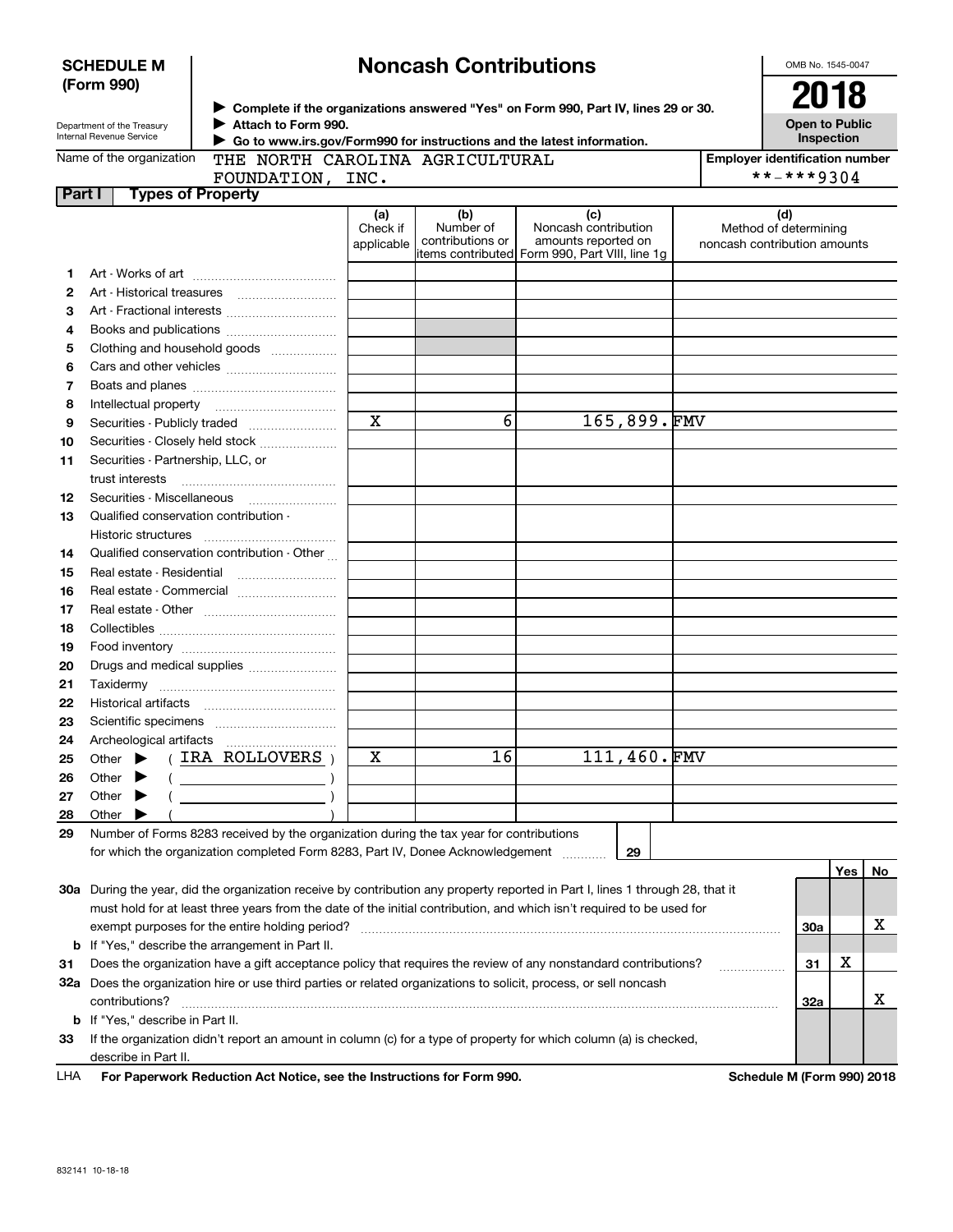**2**

|         |                                           | INC. |                                                                                                                                        | $***$ $***$ 9304 | Page |
|---------|-------------------------------------------|------|----------------------------------------------------------------------------------------------------------------------------------------|------------------|------|
| Part II |                                           |      | Supplemental Information. Provide the information required by Part I, lines 30b, 32b, and 33, and whether the organization             |                  |      |
|         | this part for any additional information. |      | is reporting in Part I, column (b), the number of contributions, the number of items received, or a combination of both. Also complete |                  |      |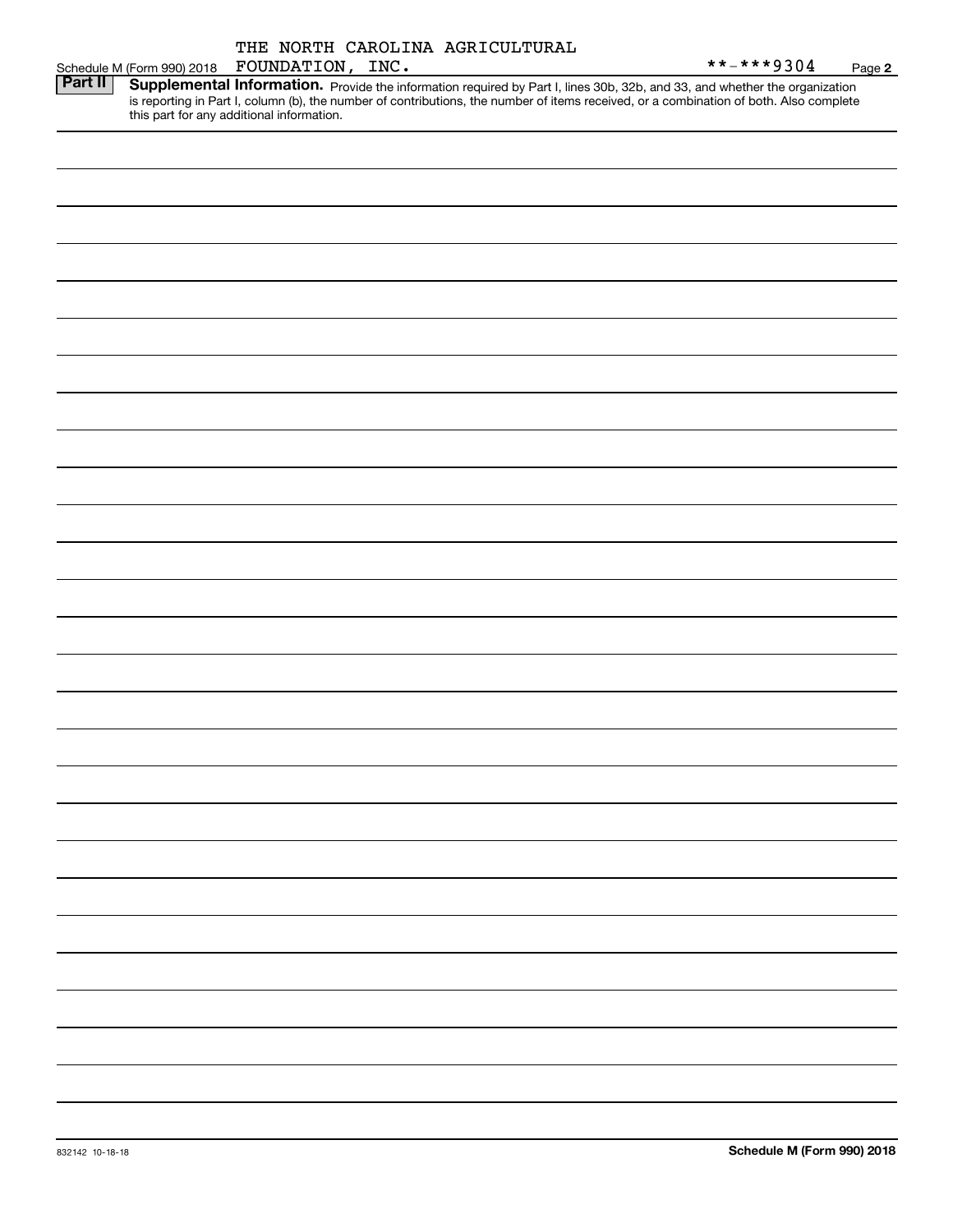**(Form 990 or 990-EZ)**

Department of the Treasury Internal Revenue Service Name of the organization

**Complete to provide information for responses to specific questions on Form 990 or 990-EZ or to provide any additional information. | Attach to Form 990 or 990-EZ. | Go to www.irs.gov/Form990 for the latest information. SCHEDULE O Supplemental Information to Form 990 or 990-EZ**



FOUNDATION, INC.  $|$  \*\*-\*\*\*9304

FORM 990, PART I, LINE 1, DESCRIPTION OF ORGANIZATION MISSION:

THE NORTH CAROLINA AGRICULTURAL

TO AID AND PROMOTE BY FINANCIAL ASSITANCE AND OTHERWISE ALL TYPES OF

EDUCATION, RESEARCH, AND OTHER EXTENSION WITHIN THE COLLEGE OF

AGRICULTURE AND LIFE SCIENCES AT NC STATE UNIVERSITY.

FORM 990, PART VI, SECTION A, LINE 1:

THE EXECUTIVE COMMITTEE CONSISTS OF THE CHAIRMAN AND THE IMMEDIATE PAST CHAIRMAN OF THE FOUNDATION, PRESIDENT OF THE NORTH CAROLINA FARM BUREAU FEDERATION OR THE FEDERATION'S REPRESENTATIVE, AND SIXTEEN MEMBERS OF THE BOARD OF DIRECTORS (FOUR MEMBERS ELECTED TO FOUR YEAR TERMS EACH YEAR). THE PAST CHAIRMAN OF THE FOUNDATION SHALL BE NON-VOTING MEMBER OF THE EXECUTIVE COMMITTEE AND SERVE IN AN ADVISORY CAPACITY ONLY, UNLESS THE PAST CHAIRMAN IS ALSO A MEMBER OF THE BOARD IN WHICH CASE THAT INDIVIDUAL WILL BE A VOTING MEMBER OF THE EXECUTIVE COMMITTEE. THE EXECUTIVE COMMITTEE SHALL EXERCISE ALL OF THE POWERS OF THE FOUNDATION IN THE INTERIM BETWEEN MEETINGS OF THE BOARD, INCLUDING ALL OF THE POWERS THAT HAVE BEEN CONFERRED UPON IT OR UPON THE BOARD, EXCEPT THAT THE EXECUTIVE COMMITTEE SHALL HAVE NO POWER OR AUTHORITY TO (A) AUTHORIZE DISTRIBUTIONS; (B) APPROVE DISSOLUTION, MERGER OR SALE, PLEDGE OR TRANSFER OF ALL OR SUBSTANTIALLY ALL OF THE FOUNDATION'S ASSETS; (C) ELECT, APPOINT OR REMOVE DIRECTORS, FILL VACANCIES ON THE BOARD OR ANY OF ITS COMMITTEES; OR (D) ADOPT, AMEND OR REPEAL THE ARTICLES OF INCORPORATION OR BYLAWS.

FORM 990, PART VI, SECTION B, LINE 11B:

DRAFT 990 IS DISTRIBUTED TO BOARD MEMBERS FOR THEIR REVIEW PRIOR TO FILING.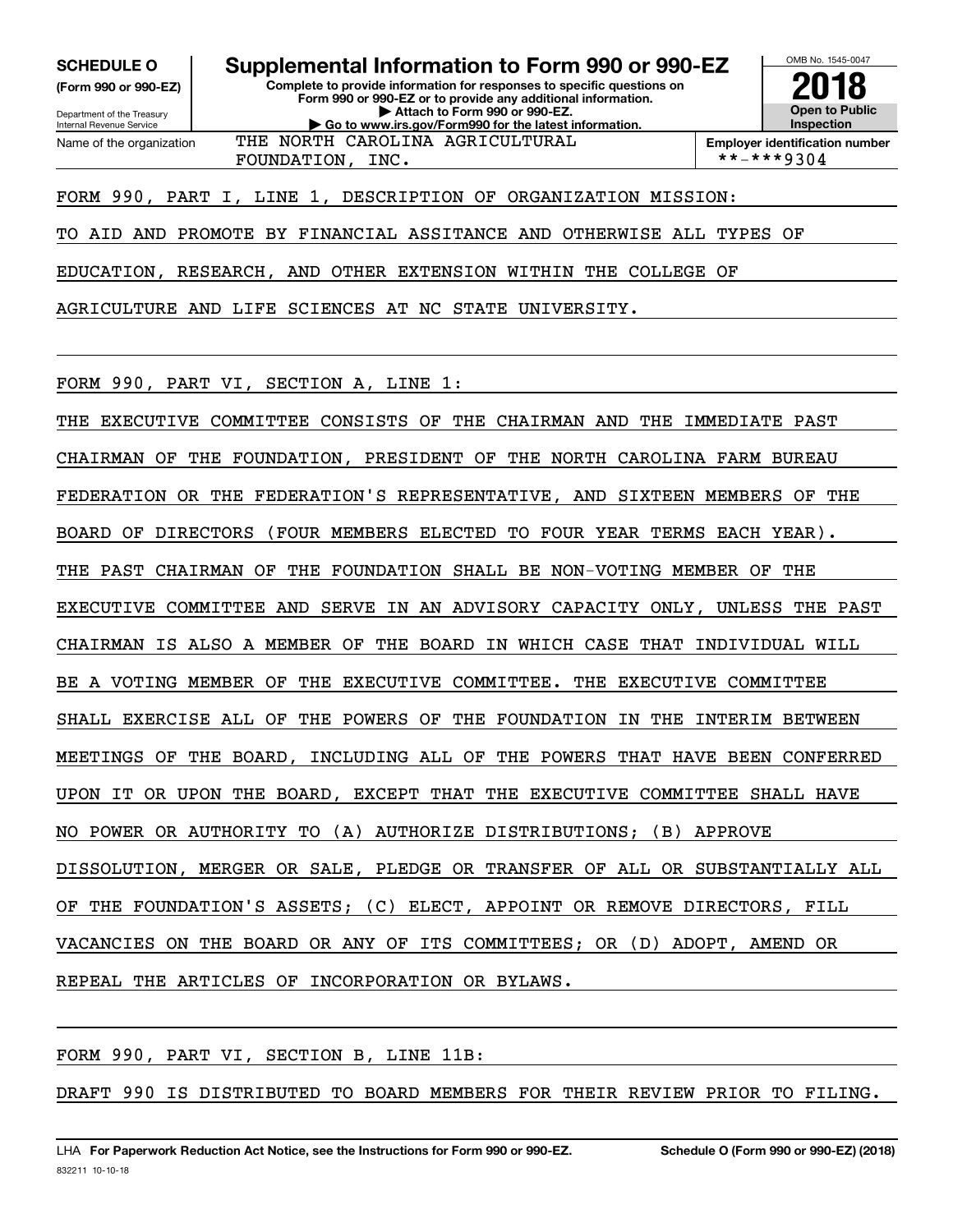| Schedule O (Form 990 or 990-EZ) (2018)                                          | Page 2                                              |
|---------------------------------------------------------------------------------|-----------------------------------------------------|
| THE NORTH CAROLINA AGRICULTURAL<br>Name of the organization<br>FOUNDATION, INC. | <b>Employer identification number</b><br>**-***9304 |
| FORM 990, PART VI, SECTION B, LINE 12C:                                         |                                                     |
| NC AGRICULTURAL FOUNDATION WILL ESTABLISH AND MAINTAIN CONFLICT OF              | INTEREST                                            |
| ETHICS POLICIES PERTAINING TO ITS RELATIONSHIP WITH NC STATE, MEMBERS<br>AND    |                                                     |
| GOVERNING BOARD OF NC AGRICULTURAL FOUNDATION, AND PERSONS DOING<br>ΟF<br>THE   |                                                     |
| BUSINESS WITH NC AGRICULTURAL FOUNDATION AND ESTABLISHING REQUIRED ETHICAL      |                                                     |
| STANDARDS FOR THE MEMBERS OF THE GOVERNING BOARD OF THE NC AGRICULTURAL         |                                                     |
| SUCH POLICIES SHALL PROVIDE THAT (A) ALL TRANSACTIONS (OTHER<br>FOUNDATION.     |                                                     |
| EXPENSE REIMBURSEMENTS)<br><b>BETWEEN</b><br>NC AGRICULTURAL FOUNDATION<br>THAN | AND<br>AN                                           |
| OFFICER, DIRECTOR, OR EMPLOYEE OF NC AGRICULTURAL FOUNDATION MUST BE            |                                                     |
| THE BOARD OF NC AGRICULTURAL FOUNDATION; (B) NO OFFICER,<br>APPROVED BY         |                                                     |

DIRECTOR OR EMPLOYEE OF NC AGRICULTURAL FOUNDATION HAVING A PRIVATE

BUSINESS INTEREST IN A NC AGRICULTURAL FOUNDATION BUSINESS TRANSACTION MAY

BE INVOLVED IN THE DECISION WITH RESPECT TO WHETHER NC AGRICULTURAL

FOUNDATION SHOULD ENTER INTO SUCH TRANSACTION; (C) NO NC AGRICULTURAL

FOUNDATION SCHOLARSHIP OR FELLOWSHIP AWARD MAY BE MADE TO AN OFFICER,

DIRECTOR, OR EMPLOYEE OF NC AGRICULTURAL FOUNDATION OR TO A FAMILY MEMBER

OF SUCH PERSON UNLESS THE RECIPIENT OF THE AWARD IS DETERMINED BY AN

INDEPENDENT AWARDS COMMITTEE.

|  |  | FORM 990, PART VI, SECTION B, LINE 15: |  |  |
|--|--|----------------------------------------|--|--|
|  |  |                                        |  |  |

THE BOARD OF DIRECTORS AND OFFICERS OF THE NORTH CAROLINA AGRICULTURAL FOUNDATION THAT DO RECEIVE COMPENSATION ARE COMPENSATED BY NC STATE UNIVERSITY, A 170(C)(1) ORGANIZATION RELATED TO THE NORTH CAROLINA AGRICULTURAL FOUNDATION. NC STATE UNIVERSITY SETS THE COMPENSATION OF THESE EMPLOYEES BY ACQUIRING COMPARABILITY DATA WHICH IS REVIEWED AND APPROVED BY INDEPENDENT PERSONS WITH CONTEMPORANEOUS SUBSTANTIATION OF THE DECISION.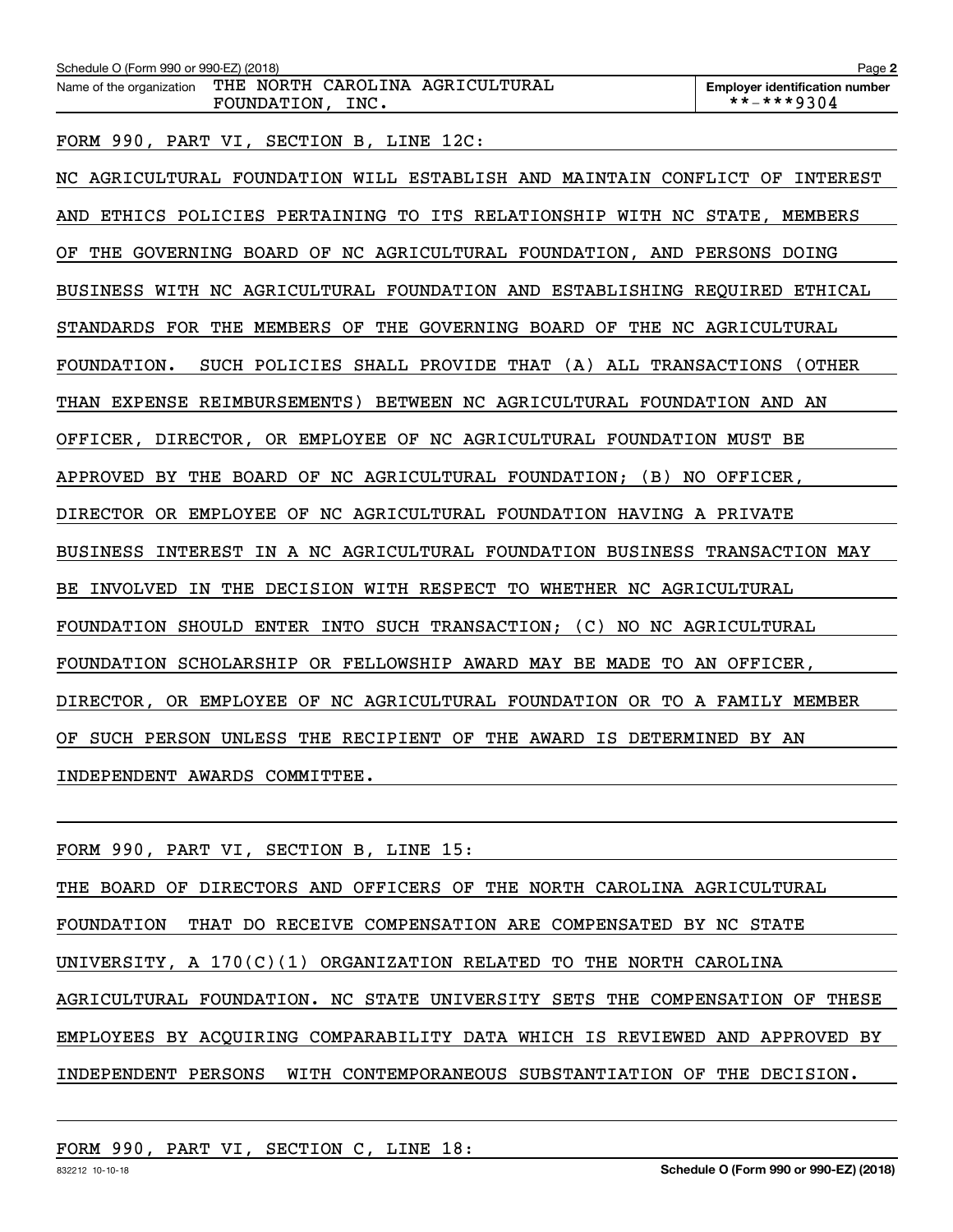| FOUNDATION,<br>INC.                                                           | **-***9304 |
|-------------------------------------------------------------------------------|------------|
| FORM 1023 (WHICH WAS FILED PRIOR TO JULY<br>THE 990 IS LISTED ON THE WEBSITE. |            |
| 15, 1987)<br>IS NOT PUBLICLY AVAILABLE.                                       |            |
|                                                                               |            |
| FORM 990, PART VI, SECTION C, LINE 19:                                        |            |
| THE AUDITED FINANCIAL STATEMENTS ARE AVAILABLE ON THE WEBSITE:                |            |
| HTTP://FOUNDATIONSACCOUNTING.OFA.NCSU.EDU/FOUNDATIONS/NORTH-CAROLINA-AGRICU   |            |
| TURAL-FOUNDATION-INC/. OTHER GOVERNING DOCUMENTS ARE MADE AVAILABLE UPON      |            |
| REQUEST.                                                                      |            |
|                                                                               |            |
| FORM 990, PART IX, LINE 24E, ALL OTHER FUNCTIONAL EXPENSES:                   |            |
| EDUCATION EQUIPMENT:                                                          |            |
| PROGRAM SERVICE EXPENSES                                                      | 259,534.   |
| MANAGEMENT AND GENERAL EXPENSES                                               | 0.         |
| FUNDRAISING EXPENSES                                                          | 2,157.     |
| TOTAL EXPENSES                                                                | 261,691.   |
|                                                                               |            |
| CONTRACTED SERVICES:                                                          |            |
| PROGRAM SERVICE EXPENSES                                                      | 171,349.   |
| MANAGEMENT AND GENERAL EXPENSES                                               | 0.         |
| FUNDRAISING EXPENSES                                                          | $17,289$ . |
| TOTAL EXPENSES                                                                | 188,638.   |
|                                                                               |            |
| PRINTING & BINDING:                                                           |            |
| PROGRAM SERVICE EXPENSES                                                      | 77,361.    |
| MANAGEMENT AND GENERAL EXPENSES                                               | $0$ .      |
| FUNDRAISING EXPENSES                                                          | 17,080.    |

**Employer identification number**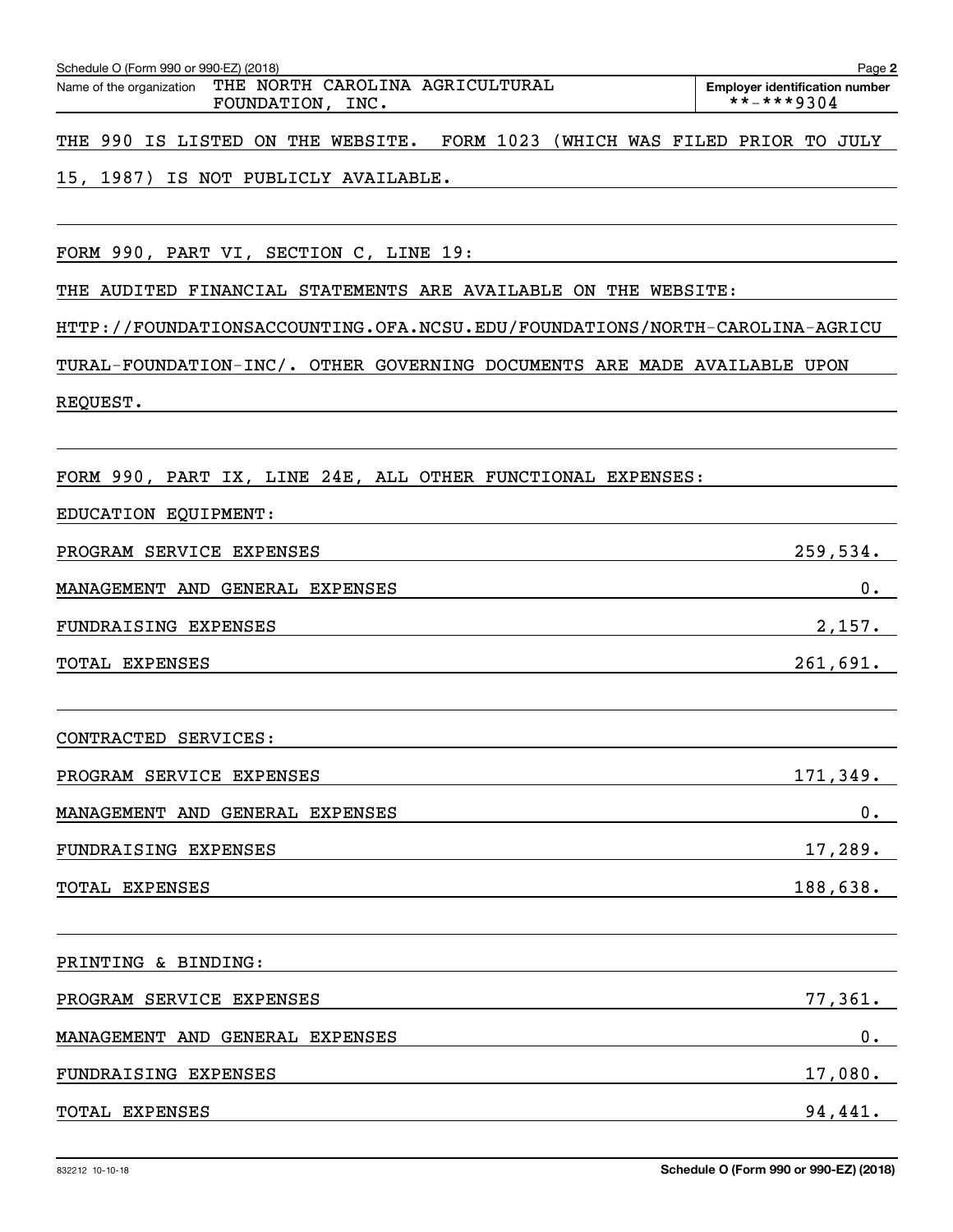| Schedule O (Form 990 or 990-EZ) (2018)                                          | Page 2                                              |
|---------------------------------------------------------------------------------|-----------------------------------------------------|
| THE NORTH CAROLINA AGRICULTURAL<br>Name of the organization<br>FOUNDATION, INC. | <b>Employer identification number</b><br>**-***9304 |
| DUES & SUBSCRIPTIONS:                                                           |                                                     |
| PROGRAM SERVICE EXPENSES                                                        | 65,979.                                             |
| MANAGEMENT AND GENERAL EXPENSES                                                 | $0$ .                                               |
| FUNDRAISING EXPENSES                                                            | 7,432.                                              |
| TOTAL EXPENSES                                                                  | 73,411.                                             |
| TOTAL OTHER EXPENSES ON FORM 990, PART IX, LINE 24E, COL A 618,181.             |                                                     |
| FORM 990, PART XI, LINE 9, CHANGES IN NET ASSETS:                               |                                                     |
| TRANSFER TO OTHER UNIVERSITY AFFILIATES                                         | 1,207.                                              |
| SPLIT INTEREST CHANGE                                                           | 78,600.                                             |
| TOTAL TO FORM 990, PART XI, LINE 9                                              | 79,807.                                             |
|                                                                                 |                                                     |
| PAGE 1, ITEM J- WEBSITE                                                         |                                                     |
| HTTP://FOUNDATIONSACCOUNTING.OFA.NCSU.EDU/FOUNDATIONS/                          |                                                     |
| NORTH-CAROLINA-AGRICULTURAL-FOUNDATION-INC                                      |                                                     |
|                                                                                 |                                                     |
|                                                                                 |                                                     |
|                                                                                 |                                                     |
|                                                                                 |                                                     |
|                                                                                 |                                                     |
|                                                                                 |                                                     |
|                                                                                 |                                                     |
|                                                                                 |                                                     |
|                                                                                 |                                                     |
|                                                                                 |                                                     |
|                                                                                 |                                                     |
|                                                                                 |                                                     |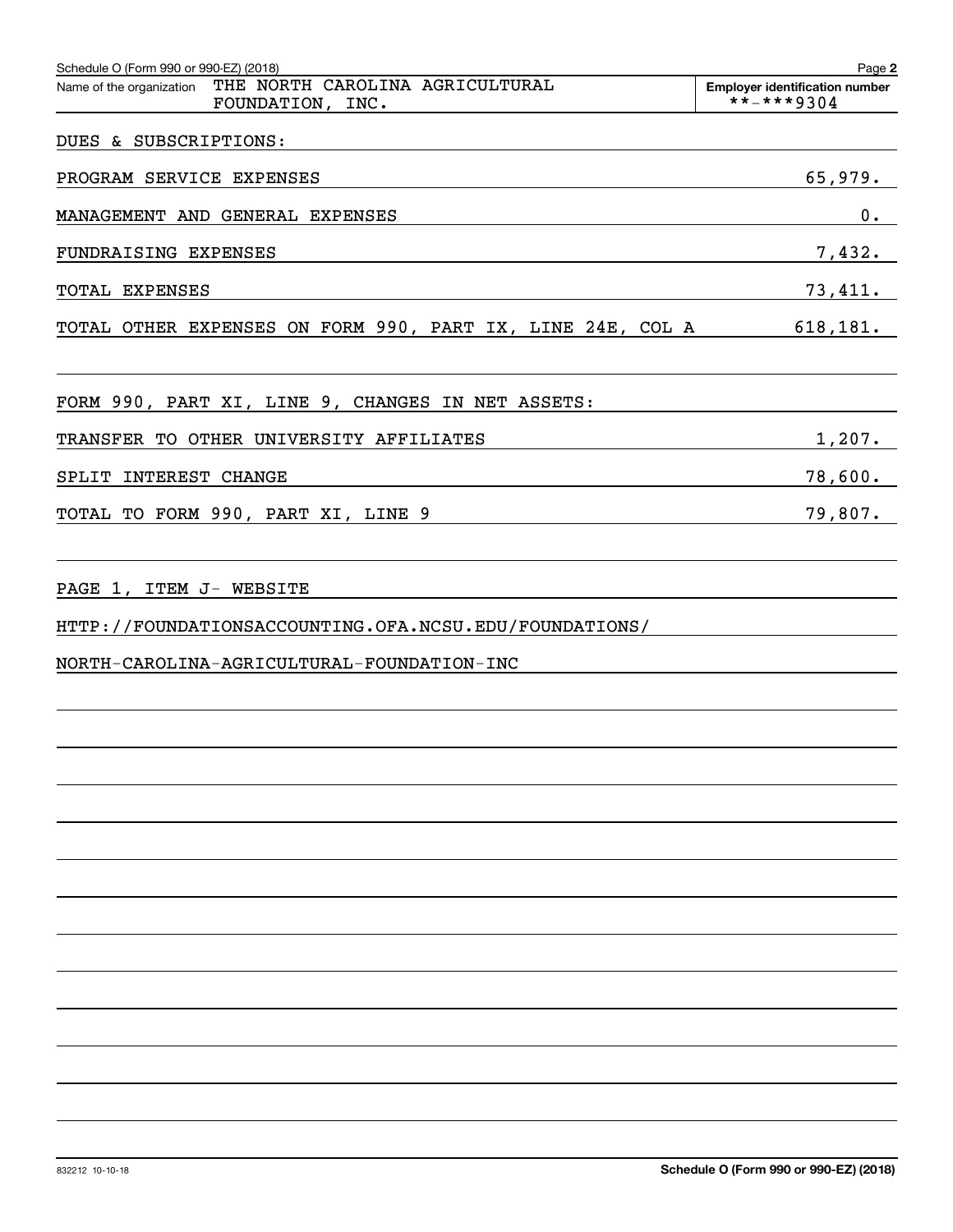| <b>SCHEDULE R</b>                                                                                                                                                              |                                                                                                                                                                                                                    |                          |                                              |                    |                    |                    | OMB No. 1545-0047            |                             |            |  |
|--------------------------------------------------------------------------------------------------------------------------------------------------------------------------------|--------------------------------------------------------------------------------------------------------------------------------------------------------------------------------------------------------------------|--------------------------|----------------------------------------------|--------------------|--------------------|--------------------|------------------------------|-----------------------------|------------|--|
| (Form 990)<br>Department of the Treasury<br>Internal Revenue Service                                                                                                           | <b>Related Organizations and Unrelated Partnerships</b><br>Complete if the organization answered "Yes" on Form 990, Part IV, line 33, 34, 35b, 36, or 37.<br>Attach to Form 990.                                   |                          |                                              |                    |                    |                    |                              |                             |            |  |
| Go to www.irs.gov/Form990 for instructions and the latest information.<br>THE NORTH CAROLINA AGRICULTURAL<br><b>Employer identification number</b><br>Name of the organization |                                                                                                                                                                                                                    |                          |                                              |                    |                    |                    |                              |                             | Inspection |  |
|                                                                                                                                                                                | FOUNDATION, INC.                                                                                                                                                                                                   |                          |                                              |                    |                    |                    | **-***9304                   |                             |            |  |
| Part I                                                                                                                                                                         | Identification of Disregarded Entities. Complete if the organization answered "Yes" on Form 990, Part IV, line 33.                                                                                                 |                          |                                              |                    |                    |                    |                              |                             |            |  |
|                                                                                                                                                                                | (a)                                                                                                                                                                                                                | (b)                      | (c)                                          | (d)                | (e)                |                    | (f)                          |                             |            |  |
|                                                                                                                                                                                | Name, address, and EIN (if applicable)<br>of disregarded entity                                                                                                                                                    | Primary activity         | Legal domicile (state or<br>foreign country) | Total income       | End-of-year assets |                    | Direct controlling<br>entity |                             |            |  |
|                                                                                                                                                                                |                                                                                                                                                                                                                    |                          |                                              |                    |                    |                    |                              |                             |            |  |
|                                                                                                                                                                                |                                                                                                                                                                                                                    |                          |                                              |                    |                    |                    |                              |                             |            |  |
|                                                                                                                                                                                |                                                                                                                                                                                                                    |                          |                                              |                    |                    |                    |                              |                             |            |  |
|                                                                                                                                                                                |                                                                                                                                                                                                                    |                          |                                              |                    |                    |                    |                              |                             |            |  |
|                                                                                                                                                                                |                                                                                                                                                                                                                    |                          |                                              |                    |                    |                    |                              |                             |            |  |
| Part II                                                                                                                                                                        | Identification of Related Tax-Exempt Organizations. Complete if the organization answered "Yes" on Form 990, Part IV, line 34, because it had one or more related tax-exempt<br>organizations during the tax year. |                          |                                              |                    |                    |                    |                              |                             |            |  |
|                                                                                                                                                                                | (a)                                                                                                                                                                                                                | (b)                      | (c)                                          | (d)                | (e)                | (f)                |                              | $(g)$<br>Section 512(b)(13) |            |  |
|                                                                                                                                                                                | Name, address, and EIN                                                                                                                                                                                             | Primary activity         | Legal domicile (state or                     | <b>Exempt Code</b> | Public charity     | Direct controlling |                              | controlled                  |            |  |
|                                                                                                                                                                                | of related organization<br>section<br>foreign country)                                                                                                                                                             |                          |                                              |                    | status (if section | entity             |                              | entity?                     |            |  |
|                                                                                                                                                                                |                                                                                                                                                                                                                    |                          |                                              |                    | 501(c)(3)          |                    | Yes                          |                             | No         |  |
|                                                                                                                                                                                | NORTH CAROLINA STATE UNIVERSITY FOUNDATION                                                                                                                                                                         | SUPPORTS THE VARIOUS     |                                              |                    |                    |                    |                              |                             |            |  |
| $INC -$                                                                                                                                                                        | **-*******, NCSU BOX 7207, RALEIGH, NC                                                                                                                                                                             | COLLEGES WITHIN THE      |                                              |                    | 170(B)(1)(A)       |                    |                              |                             |            |  |
| 27695                                                                                                                                                                          |                                                                                                                                                                                                                    | UNIVERSITY               | NORTH CAROLINA                               | 501(C)(3)          | IV)                | N/A                |                              |                             | x          |  |
|                                                                                                                                                                                | NC STATE INVESTMENT FUND, INC - **-*******                                                                                                                                                                         | INVEST FUNDS OF NC STATE |                                              |                    |                    |                    |                              |                             |            |  |
| NCSU BOX 7207                                                                                                                                                                  |                                                                                                                                                                                                                    | UNIVERSITY ENDOWMENT AND |                                              |                    |                    |                    |                              |                             |            |  |
| RALEIGH, NC 27695                                                                                                                                                              |                                                                                                                                                                                                                    | RELATED FOUNDATIONS      | NORTH CAROLINA                               | 501(C)(3)          | 509(A)(3)          | N/A                |                              |                             | х          |  |

NORTH CAROLINA

NORTH CAROLINA

**For Paperwork Reduction Act Notice, see the Instructions for Form 990. Schedule R (Form 990) 2018**

EDUCATION

MEDICINE AT NCSU

PROVIDES FINANCIAL SUPPORT IN THE FIELD OF VETERINARY

NORTH CAROLINA STATE UNIVERSITY - \*\*-\*\*\*\*\*\*\*

NORTH CAROLINA VETERINARY MEDICAL FOUNDATION

- \*\*-\*\*\*\*\*\*\*, NCSU BOX 7207, RALEIGH, NC

X

X

170(B)(1)(A)(

II)

IV)

170(C)(1)

501(C)(3)

N/A

N/A

170(B)(1)(A)(

RALEIGH, NC 27695

NCSU BOX 7205

27695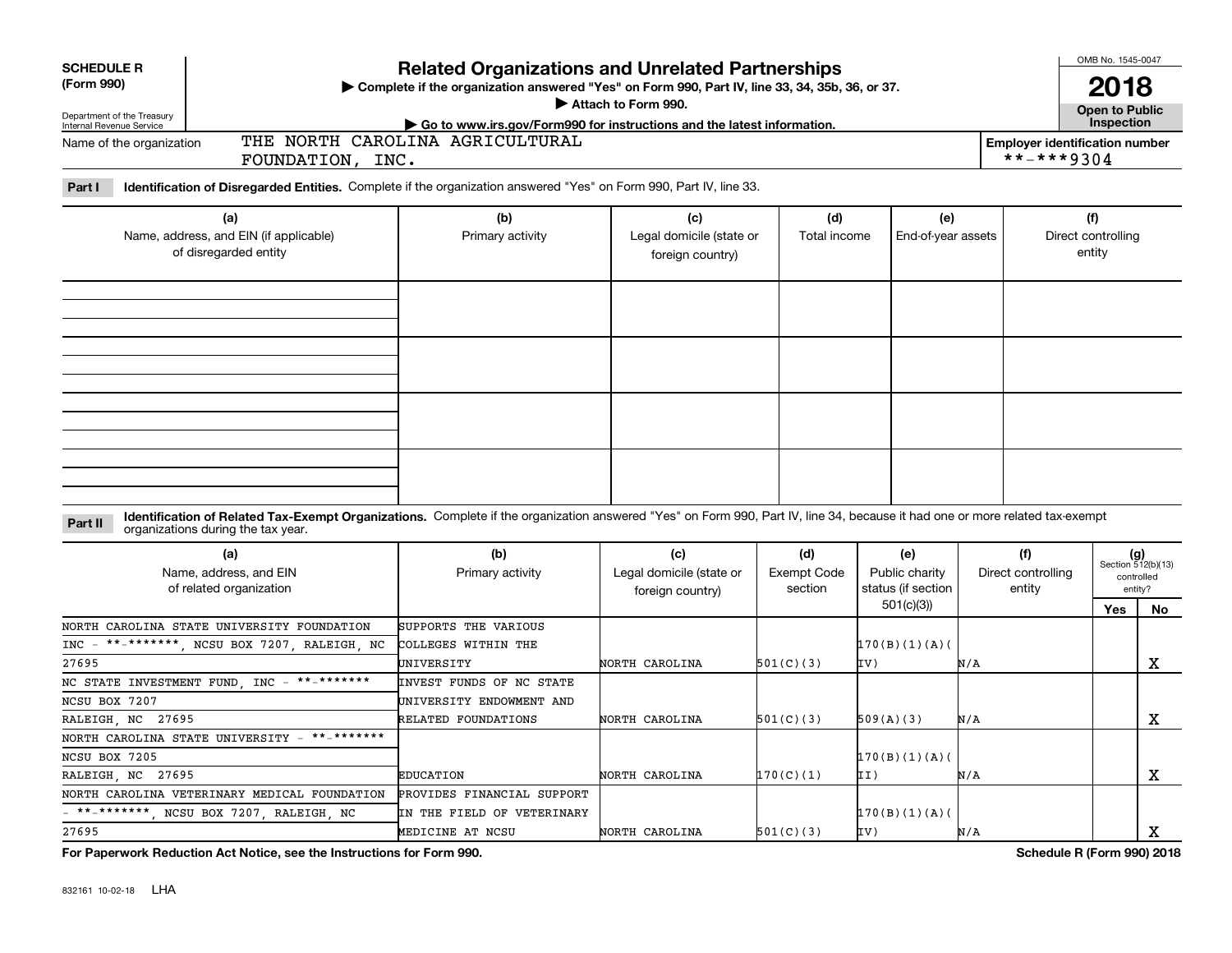Schedule R (Form 990)

FOUNDATION, INC.  $***-**9304$ 

**Part II Continuation of Identification of Related Tax-Exempt Organizations**

| (a)<br>Name, address, and EIN<br>of related organization              | (b)<br>Primary activity    | (c)<br>Legal domicile (state or<br>foreign country) | (d)<br><b>Exempt Code</b><br>section | (e)<br>Public charity<br>status (if section | (f)<br>Direct controlling<br>entity | $(g)$<br>Section 512(b)(13)<br>controlled<br>organization? |              |
|-----------------------------------------------------------------------|----------------------------|-----------------------------------------------------|--------------------------------------|---------------------------------------------|-------------------------------------|------------------------------------------------------------|--------------|
|                                                                       |                            |                                                     |                                      | 501(c)(3)                                   |                                     | Yes                                                        | $N_{0}$      |
| NC STATE UNIVERSITY ALUMNI ASSOCIATION =                              | PROMOTES ALUMNI AFFAIRS &  |                                                     |                                      |                                             |                                     |                                                            |              |
| **_*******, NCSU BOX 7207, RALEIGH, NC                                | AWARENESS OF NCSU IN THE   |                                                     |                                      | 170(B)(1)(A)                                |                                     |                                                            |              |
| 27695                                                                 | COMMUNITY                  | NORTH CAROLINA                                      | 501(C)(3)                            | IV)                                         | N/A                                 |                                                            | X            |
| NC STATE UNIVERSITY COLLEGE OF SCIENCES                               |                            |                                                     |                                      |                                             |                                     |                                                            |              |
| FOUNDATION, INC - **-*******, NCSU BOX 7207,                          | SUPPORTS THE COLLEGE OF    |                                                     |                                      | 170(B)(1)(A)                                |                                     |                                                            |              |
| RALEIGH, NC 27695                                                     | SCIENCES AT NCSU           | NORTH CAROLINA                                      | 501(C)(3)                            | IV)                                         | N/A                                 |                                                            | $\mathbf x$  |
| NORTH CAROLINA TOBACCO FOUNDATION -                                   |                            |                                                     |                                      |                                             |                                     |                                                            |              |
| **_*******, NCSU BOX 7207, RALEIGH, NC                                | SUPPORTS THE TOBACCO       |                                                     |                                      | 170(B)(1)(A)                                |                                     |                                                            |              |
| 27695                                                                 | CURRICULUM AT NCSU         | NORTH CAROLINA                                      | 501(C)(3)                            | IV)                                         | N/A                                 |                                                            | X            |
| NC STATE ENGINEERING FOUNDATION - $**-******$                         |                            |                                                     |                                      |                                             |                                     |                                                            |              |
| NCSU BOX 7207                                                         | SUPPORTS THE COLLEGE OF    |                                                     |                                      | 170(B)(1)(A)                                |                                     |                                                            |              |
| RALEIGH NC 27695                                                      | ENGINEERING AT NCSU        | NORTH CAROLINA                                      | 501(C)(3)                            | IV)                                         | N/A                                 |                                                            | $\mathbf{x}$ |
| NC STATE NATURAL RESOURCES FOUNDATION -                               |                            |                                                     |                                      |                                             |                                     |                                                            |              |
| **_*******, NCSU BOX 7207, RALEIGH, NC                                | SUPPORT ORGANIZATION OF NC |                                                     |                                      | 170(B)(1)(A)                                |                                     |                                                            |              |
| 27695                                                                 | STATE UNIVERSITY           | NORTH CAROLINA                                      | 501(C)(3)                            | IV)                                         | N/A                                 |                                                            | $\mathbf X$  |
| NC STATE UNIVERSITY PARTNERSHIP CORPORATION                           |                            |                                                     |                                      |                                             |                                     |                                                            |              |
| - **-*******, NCSU BOX 7207, RALEIGH, NC                              | SUPPORT ORGANIZATION OF NC |                                                     |                                      |                                             |                                     |                                                            |              |
| 27695                                                                 | STATE UNIVERSITY           | NORTH CAROLINA                                      | 501(C)(3)                            | 509(A)(3)                                   | N/A                                 |                                                            | X            |
| NC STATE UNIVERSITY STUDENT AID ASSOCIATION                           |                            |                                                     |                                      |                                             |                                     |                                                            |              |
| $\overline{1 + \cdots + \cdots + \cdots}$ , PO BOX 37100, RALEIGH, NC | SUPPORTS ATHLETIC PROGRAM  |                                                     |                                      | 170(B)(1)(A)                                |                                     |                                                            |              |
| 27627                                                                 | AT NCSU                    | NORTH CAROLINA                                      | 501(C)(3)                            | IV)                                         | N/A                                 |                                                            | $\mathbf{x}$ |
| NORTH CAROLINA TEXTILE FOUNDATION -                                   | AIDS EDUCATION & RESEARCH  |                                                     |                                      |                                             |                                     |                                                            |              |
| **-*******, NCSU BOX 8301, RALEIGH, NC                                | IN THE COLLEGE OF TEXTILES |                                                     |                                      | 170(B)(1)(A)                                |                                     |                                                            |              |
| 27695                                                                 | OF NCSU                    | NORTH CAROLINA                                      | 501(C)(3)                            | IV)                                         | N/A                                 |                                                            | $\mathbf{x}$ |
|                                                                       |                            |                                                     |                                      |                                             |                                     |                                                            |              |
|                                                                       |                            |                                                     |                                      |                                             |                                     |                                                            |              |
|                                                                       |                            |                                                     |                                      |                                             |                                     |                                                            |              |
|                                                                       |                            |                                                     |                                      |                                             |                                     |                                                            |              |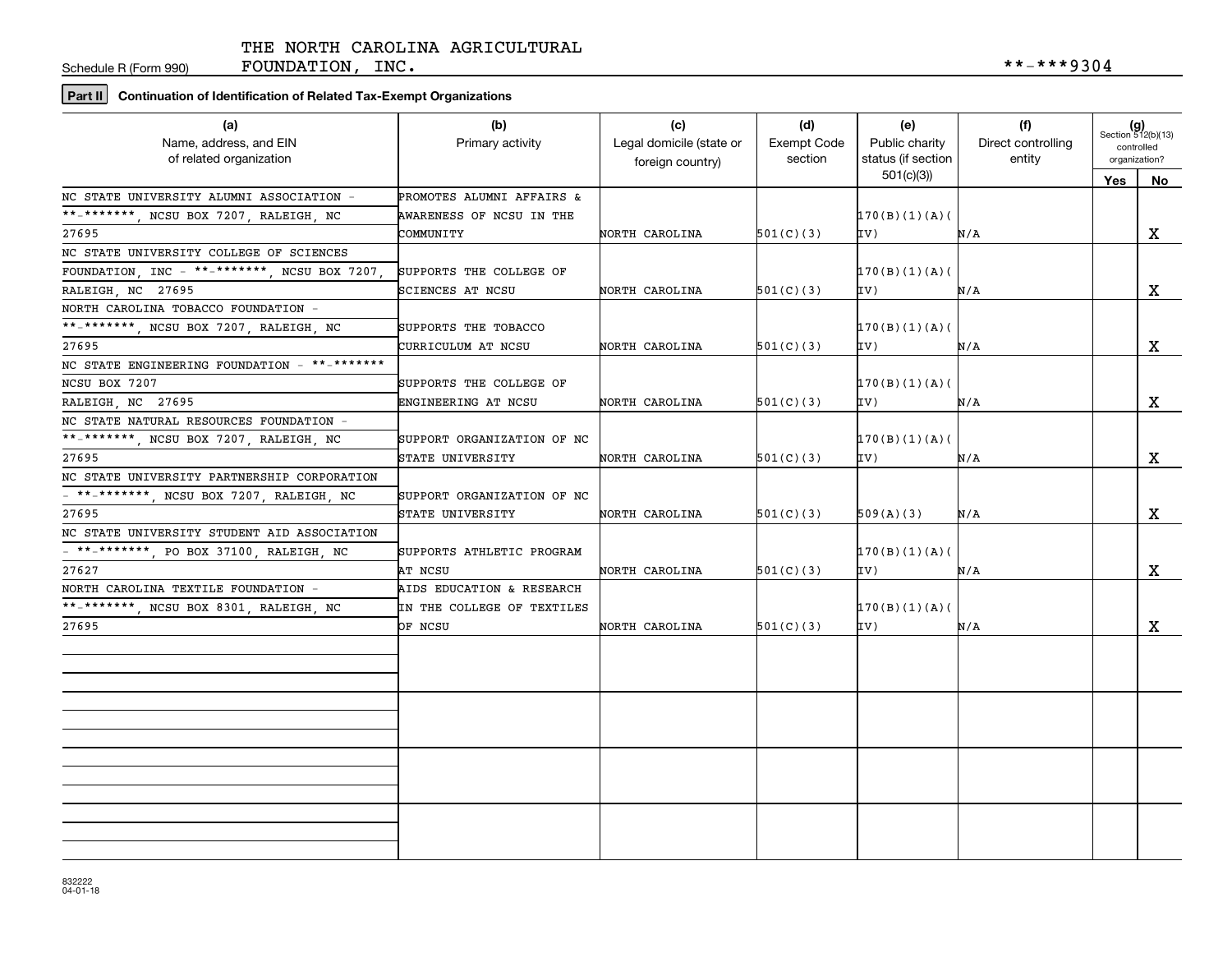#### Schedule R (Form 990) 2018 Page FOUNDATION, INC. \*\*-\*\*\*9304

**2**

**Identification of Related Organizations Taxable as a Partnership.** Complete if the organization answered "Yes" on Form 990, Part IV, line 34, because it had one or more related **Part III** organizations treated as a partnership during the tax year.

| (a)<br>Name, address, and EIN<br>of related organization | (b)<br>Primary activity | (c)<br>Legal<br>domicile         | (d)<br>Direct controlling | (e)                                                                                        | (f)<br>Share of total | (g)<br>Share of       |         | (h)<br>Disproportionate | (i)<br>Code V-UBI                                                | (i) | (k)<br>General or Percentage<br>managing<br>partner?<br>partner? |
|----------------------------------------------------------|-------------------------|----------------------------------|---------------------------|--------------------------------------------------------------------------------------------|-----------------------|-----------------------|---------|-------------------------|------------------------------------------------------------------|-----|------------------------------------------------------------------|
|                                                          |                         | (state or<br>foreign<br>country) | entity                    | Predominant income<br>(related, unrelated,<br>excluded from tax under<br>sections 512-514) | income                | end-of-year<br>assets | Yes $ $ | allocations?<br>No      | amount in box<br>20 of Schedule<br>K-1 (Form 1065) <b>Yes No</b> |     |                                                                  |
|                                                          |                         |                                  |                           |                                                                                            |                       |                       |         |                         |                                                                  |     |                                                                  |
|                                                          |                         |                                  |                           |                                                                                            |                       |                       |         |                         |                                                                  |     |                                                                  |
|                                                          |                         |                                  |                           |                                                                                            |                       |                       |         |                         |                                                                  |     |                                                                  |
|                                                          |                         |                                  |                           |                                                                                            |                       |                       |         |                         |                                                                  |     |                                                                  |
|                                                          |                         |                                  |                           |                                                                                            |                       |                       |         |                         |                                                                  |     |                                                                  |
|                                                          |                         |                                  |                           |                                                                                            |                       |                       |         |                         |                                                                  |     |                                                                  |
|                                                          |                         |                                  |                           |                                                                                            |                       |                       |         |                         |                                                                  |     |                                                                  |
|                                                          |                         |                                  |                           |                                                                                            |                       |                       |         |                         |                                                                  |     |                                                                  |
|                                                          |                         |                                  |                           |                                                                                            |                       |                       |         |                         |                                                                  |     |                                                                  |

**Identification of Related Organizations Taxable as a Corporation or Trust.** Complete if the organization answered "Yes" on Form 990, Part IV, line 34, because it had one or more related **Part IV** organizations treated as a corporation or trust during the tax year.

| (a)<br>Name, address, and EIN<br>of related organization | (b)<br>Primary activity | (c)<br>Legal domicile<br>state or<br>foreign | (d)<br>Direct controlling<br>entity | (e)<br>Type of entity<br>(C corp, S corp,<br>or trust) | (f)<br>Share of total<br>income | (g)<br>Share of<br>end-of-year<br>assets | (h)<br>Percentage<br>ownership | (i)<br>Section<br>512(b)(13)<br>controlled<br>entity? |
|----------------------------------------------------------|-------------------------|----------------------------------------------|-------------------------------------|--------------------------------------------------------|---------------------------------|------------------------------------------|--------------------------------|-------------------------------------------------------|
|                                                          |                         | country)                                     |                                     |                                                        |                                 |                                          |                                | Yes No                                                |
| CHARITABLE REMAINDER TRUSTS (17)                         | ASSET INVESTMENT        | NC                                           | N/A                                 | TRUST                                                  |                                 |                                          |                                | X                                                     |
|                                                          |                         |                                              |                                     |                                                        |                                 |                                          |                                |                                                       |
|                                                          |                         |                                              |                                     |                                                        |                                 |                                          |                                |                                                       |
|                                                          |                         |                                              |                                     |                                                        |                                 |                                          |                                |                                                       |
|                                                          |                         |                                              |                                     |                                                        |                                 |                                          |                                |                                                       |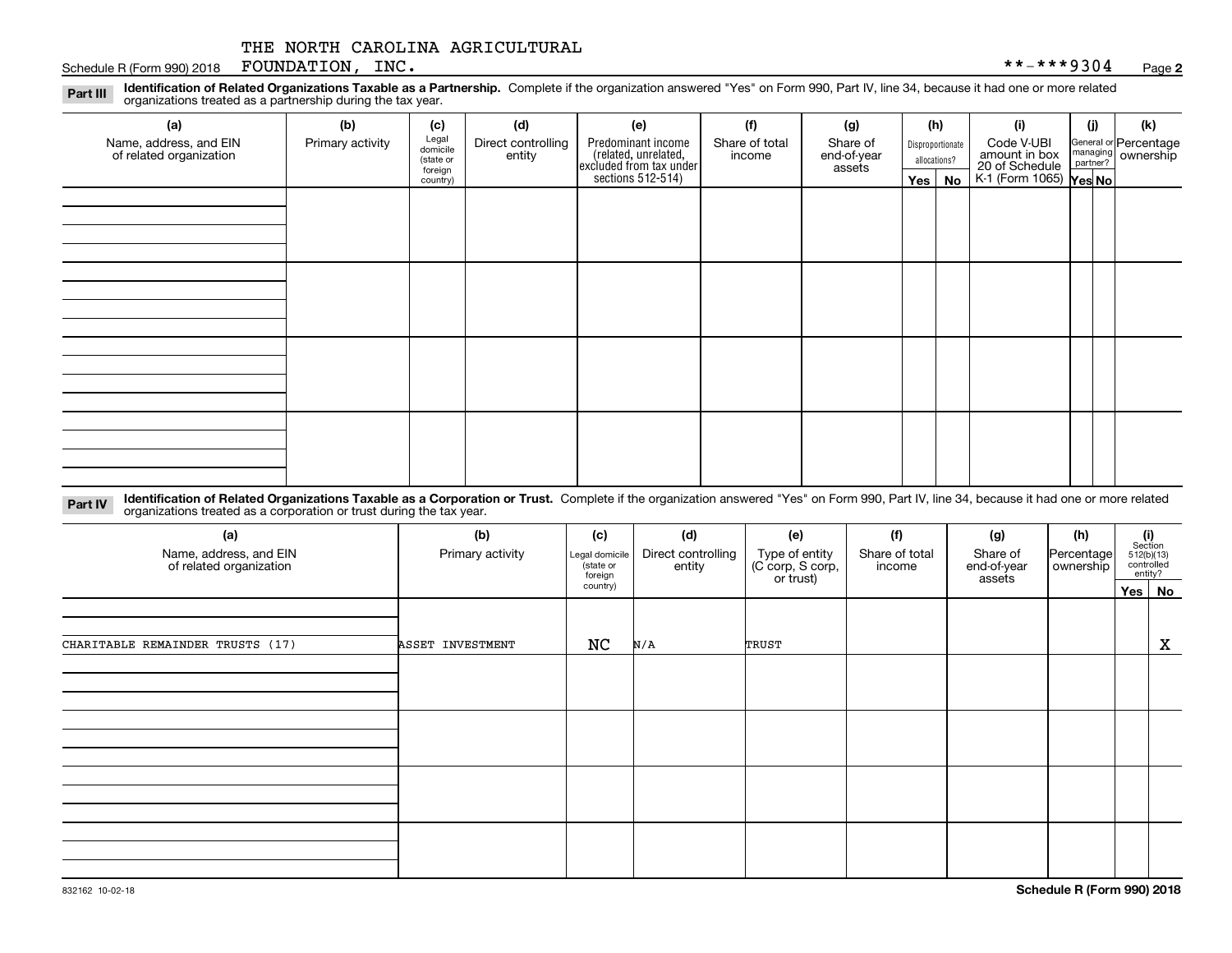Schedule R (Form 990) 2018 Page FOUNDATION, INC. \*\*-\*\*\*9304

|  | Part V Transactions With Related Organizations. Complete if the organization answered "Yes" on Form 990, Part IV, line 34, 35b, or 36 |  |  |
|--|---------------------------------------------------------------------------------------------------------------------------------------|--|--|
|--|---------------------------------------------------------------------------------------------------------------------------------------|--|--|

| Yes   No<br>Note: Complete line 1 if any entity is listed in Parts II, III, or IV of this schedule. |                                                                                                                                                                                                                                |                |   |   |  |
|-----------------------------------------------------------------------------------------------------|--------------------------------------------------------------------------------------------------------------------------------------------------------------------------------------------------------------------------------|----------------|---|---|--|
|                                                                                                     | During the tax year, did the organization engage in any of the following transactions with one or more related organizations listed in Parts II-IV?                                                                            |                |   |   |  |
| 1a                                                                                                  |                                                                                                                                                                                                                                |                |   |   |  |
|                                                                                                     | b Gift, grant, or capital contribution to related organization(s) manufactured and contribution to related organization(s)                                                                                                     | 1b             | X |   |  |
|                                                                                                     | c Gift, grant, or capital contribution from related organization(s) material content and contribution from related organization(s) material content and content and contribution from related organization(s) material content | 1c             |   | X |  |
|                                                                                                     |                                                                                                                                                                                                                                | 1d             |   | X |  |
|                                                                                                     |                                                                                                                                                                                                                                | 1e             |   | X |  |
|                                                                                                     |                                                                                                                                                                                                                                |                |   |   |  |
|                                                                                                     | f Dividends from related organization(s) manufactured contains and contained a state of the contact of the contact of the contact of the contact of the contact of the contact of the contact of the contact of the contact of | 1f             |   | х |  |
|                                                                                                     | g Sale of assets to related organization(s) www.assettion.com/www.assettion.com/www.assettion.com/www.assettion.com/www.assettion.com/www.assettion.com/www.assettion.com/www.assettion.com/www.assettion.com/www.assettion.co | 1g             |   | X |  |
|                                                                                                     | h Purchase of assets from related organization(s) manufactured and content to content the content of assets from related organization(s)                                                                                       | 1h             |   | X |  |
|                                                                                                     |                                                                                                                                                                                                                                | 1i             |   | X |  |
|                                                                                                     |                                                                                                                                                                                                                                | 1i             |   | X |  |
|                                                                                                     |                                                                                                                                                                                                                                |                |   |   |  |
|                                                                                                     | k Lease of facilities, equipment, or other assets from related organization(s) manufaction content and content to the assets from related organization(s) manufaction content and content and content and content and content  | 1k             |   | х |  |
|                                                                                                     | Performance of services or membership or fundraising solicitations for related organization(s)                                                                                                                                 | 11             |   | X |  |
|                                                                                                     | m Performance of services or membership or fundraising solicitations by related organization(s)                                                                                                                                | 1 <sub>m</sub> | X |   |  |
|                                                                                                     |                                                                                                                                                                                                                                | 1n             | х |   |  |
|                                                                                                     |                                                                                                                                                                                                                                | 1o             | X |   |  |
|                                                                                                     |                                                                                                                                                                                                                                |                |   |   |  |
|                                                                                                     |                                                                                                                                                                                                                                | 1 <sub>p</sub> | X |   |  |
|                                                                                                     |                                                                                                                                                                                                                                | 1q             | Χ |   |  |
|                                                                                                     |                                                                                                                                                                                                                                |                |   |   |  |
|                                                                                                     |                                                                                                                                                                                                                                | 1r             |   | х |  |
|                                                                                                     |                                                                                                                                                                                                                                | 1s             | X |   |  |

**2**If the answer to any of the above is "Yes," see the instructions for information on who must complete this line, including covered relationships and transaction thresholds.

|     | (a)<br>Name of related organization | (b)<br>Transaction<br>type (a-s) | (c)<br>Amount involved | (d)<br>Method of determining amount involved |
|-----|-------------------------------------|----------------------------------|------------------------|----------------------------------------------|
| (1) |                                     |                                  |                        |                                              |
| (2) |                                     |                                  |                        |                                              |
| (3) |                                     |                                  |                        |                                              |
| (4) |                                     |                                  |                        |                                              |
| (5) |                                     |                                  |                        |                                              |
| (6) |                                     |                                  |                        |                                              |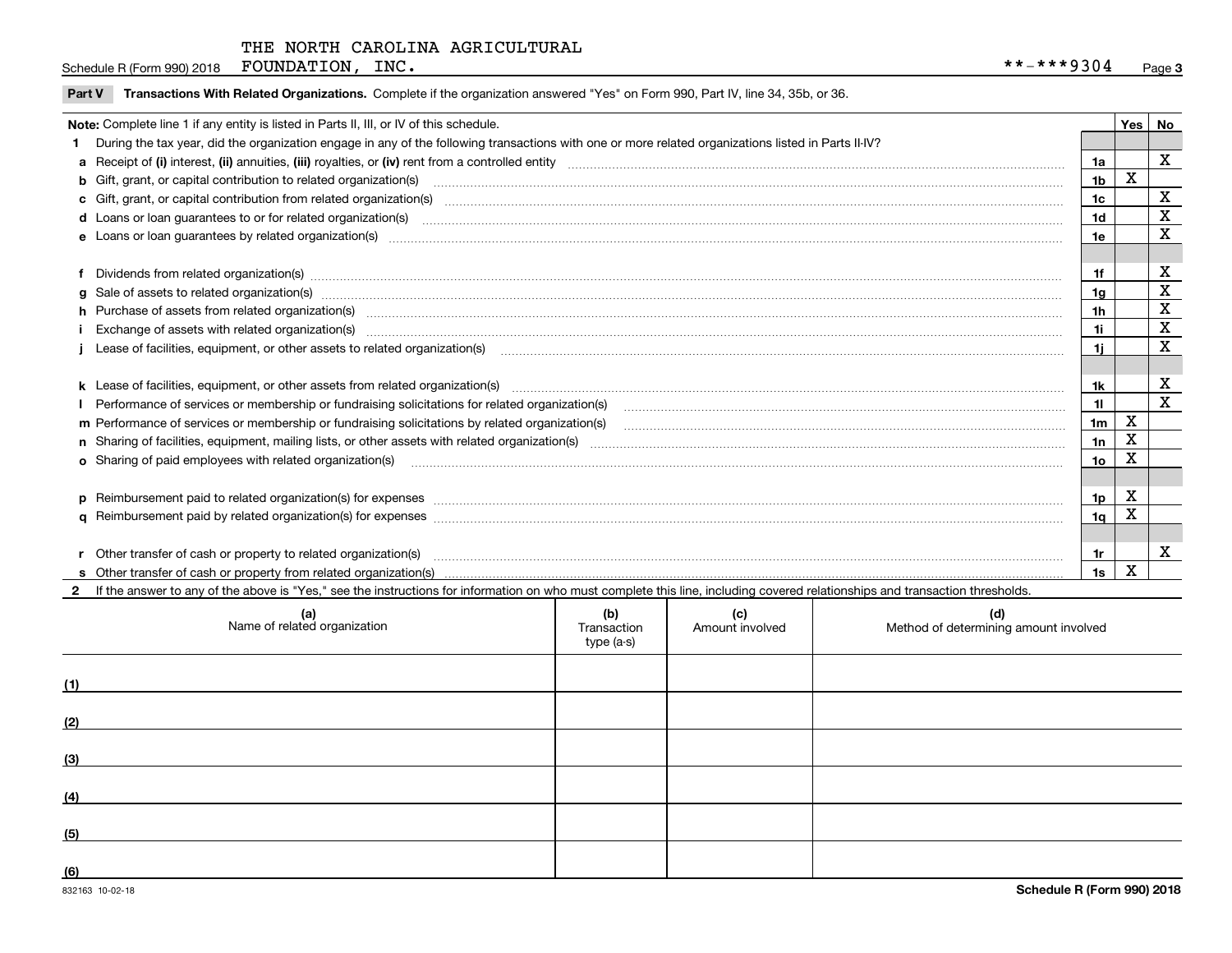Schedule R (Form 990) 2018  ${\hbox{FOUNDATION}}$  ,  ${\hbox{INC}}$  .  ${\hbox{INC}}$  ,  ${\hbox{INC}}$  ,  ${\hbox{Solvability}}$  ,  ${\hbox{N}}$  ,  ${\hbox{Solvability}}$  ,  ${\hbox{N}}$  ,  ${\hbox{N}}$  ,  ${\hbox{N}}$  ,  ${\hbox{N}}$  ,  ${\hbox{N}}$  ,  ${\hbox{N}}$  ,  ${\hbox{N}}$  ,  ${\hbox{N}}$ 

#### **Part VI Unrelated Organizations Taxable as a Partnership. Complete if the organization answered "Yes" on Form 990, Part IV, line 37.**

Provide the following information for each entity taxed as a partnership through which the organization conducted more than five percent of its activities (measured by total assets or gross revenue) that was not a related organization. See instructions regarding exclusion for certain investment partnerships.

| ັ                      | ັ<br>ັ           |                   |                                                                                            |                                      |          |             |                                       |                                                                                                                                       |        |     |
|------------------------|------------------|-------------------|--------------------------------------------------------------------------------------------|--------------------------------------|----------|-------------|---------------------------------------|---------------------------------------------------------------------------------------------------------------------------------------|--------|-----|
| (a)                    | (b)              | (c)               | (d)                                                                                        | (e)<br>Are all                       | (f)      | (g)         | (h)                                   | (i)                                                                                                                                   | (i)    | (k) |
| Name, address, and EIN | Primary activity | Legal domicile    | Predominant income<br>(related, unrelated,<br>excluded from tax under<br>sections 512-514) | partners sec.<br>501(c)(3)<br>orgs.? | Share of | Share of    | Dispropor-<br>tionate<br>allocations? | Code V-UBI<br>  amount in box 20 managing<br>  of Schedule K-1 partner? ownership<br>  of Schedule K-1 partner? ownership<br>  Yes No |        |     |
| of entity              |                  | (state or foreign |                                                                                            |                                      | total    | end-of-year |                                       |                                                                                                                                       |        |     |
|                        |                  | country)          |                                                                                            | Yes No                               | income   | assets      | Yes No                                |                                                                                                                                       | Yes No |     |
|                        |                  |                   |                                                                                            |                                      |          |             |                                       |                                                                                                                                       |        |     |
|                        |                  |                   |                                                                                            |                                      |          |             |                                       |                                                                                                                                       |        |     |
|                        |                  |                   |                                                                                            |                                      |          |             |                                       |                                                                                                                                       |        |     |
|                        |                  |                   |                                                                                            |                                      |          |             |                                       |                                                                                                                                       |        |     |
|                        |                  |                   |                                                                                            |                                      |          |             |                                       |                                                                                                                                       |        |     |
|                        |                  |                   |                                                                                            |                                      |          |             |                                       |                                                                                                                                       |        |     |
|                        |                  |                   |                                                                                            |                                      |          |             |                                       |                                                                                                                                       |        |     |
|                        |                  |                   |                                                                                            |                                      |          |             |                                       |                                                                                                                                       |        |     |
|                        |                  |                   |                                                                                            |                                      |          |             |                                       |                                                                                                                                       |        |     |
|                        |                  |                   |                                                                                            |                                      |          |             |                                       |                                                                                                                                       |        |     |
|                        |                  |                   |                                                                                            |                                      |          |             |                                       |                                                                                                                                       |        |     |
|                        |                  |                   |                                                                                            |                                      |          |             |                                       |                                                                                                                                       |        |     |
|                        |                  |                   |                                                                                            |                                      |          |             |                                       |                                                                                                                                       |        |     |
|                        |                  |                   |                                                                                            |                                      |          |             |                                       |                                                                                                                                       |        |     |
|                        |                  |                   |                                                                                            |                                      |          |             |                                       |                                                                                                                                       |        |     |
|                        |                  |                   |                                                                                            |                                      |          |             |                                       |                                                                                                                                       |        |     |
|                        |                  |                   |                                                                                            |                                      |          |             |                                       |                                                                                                                                       |        |     |
|                        |                  |                   |                                                                                            |                                      |          |             |                                       |                                                                                                                                       |        |     |
|                        |                  |                   |                                                                                            |                                      |          |             |                                       |                                                                                                                                       |        |     |
|                        |                  |                   |                                                                                            |                                      |          |             |                                       |                                                                                                                                       |        |     |
|                        |                  |                   |                                                                                            |                                      |          |             |                                       |                                                                                                                                       |        |     |
|                        |                  |                   |                                                                                            |                                      |          |             |                                       |                                                                                                                                       |        |     |
|                        |                  |                   |                                                                                            |                                      |          |             |                                       |                                                                                                                                       |        |     |
|                        |                  |                   |                                                                                            |                                      |          |             |                                       |                                                                                                                                       |        |     |
|                        |                  |                   |                                                                                            |                                      |          |             |                                       |                                                                                                                                       |        |     |
|                        |                  |                   |                                                                                            |                                      |          |             |                                       |                                                                                                                                       |        |     |
|                        |                  |                   |                                                                                            |                                      |          |             |                                       |                                                                                                                                       |        |     |
|                        |                  |                   |                                                                                            |                                      |          |             |                                       |                                                                                                                                       |        |     |
|                        |                  |                   |                                                                                            |                                      |          |             |                                       |                                                                                                                                       |        |     |
|                        |                  |                   |                                                                                            |                                      |          |             |                                       |                                                                                                                                       |        |     |
|                        |                  |                   |                                                                                            |                                      |          |             |                                       |                                                                                                                                       |        |     |
|                        |                  |                   |                                                                                            |                                      |          |             |                                       |                                                                                                                                       |        |     |
|                        |                  |                   |                                                                                            |                                      |          |             |                                       |                                                                                                                                       |        |     |
|                        |                  |                   |                                                                                            |                                      |          |             |                                       |                                                                                                                                       |        |     |
|                        |                  |                   |                                                                                            |                                      |          |             |                                       |                                                                                                                                       |        |     |

**Schedule R (Form 990) 2018**